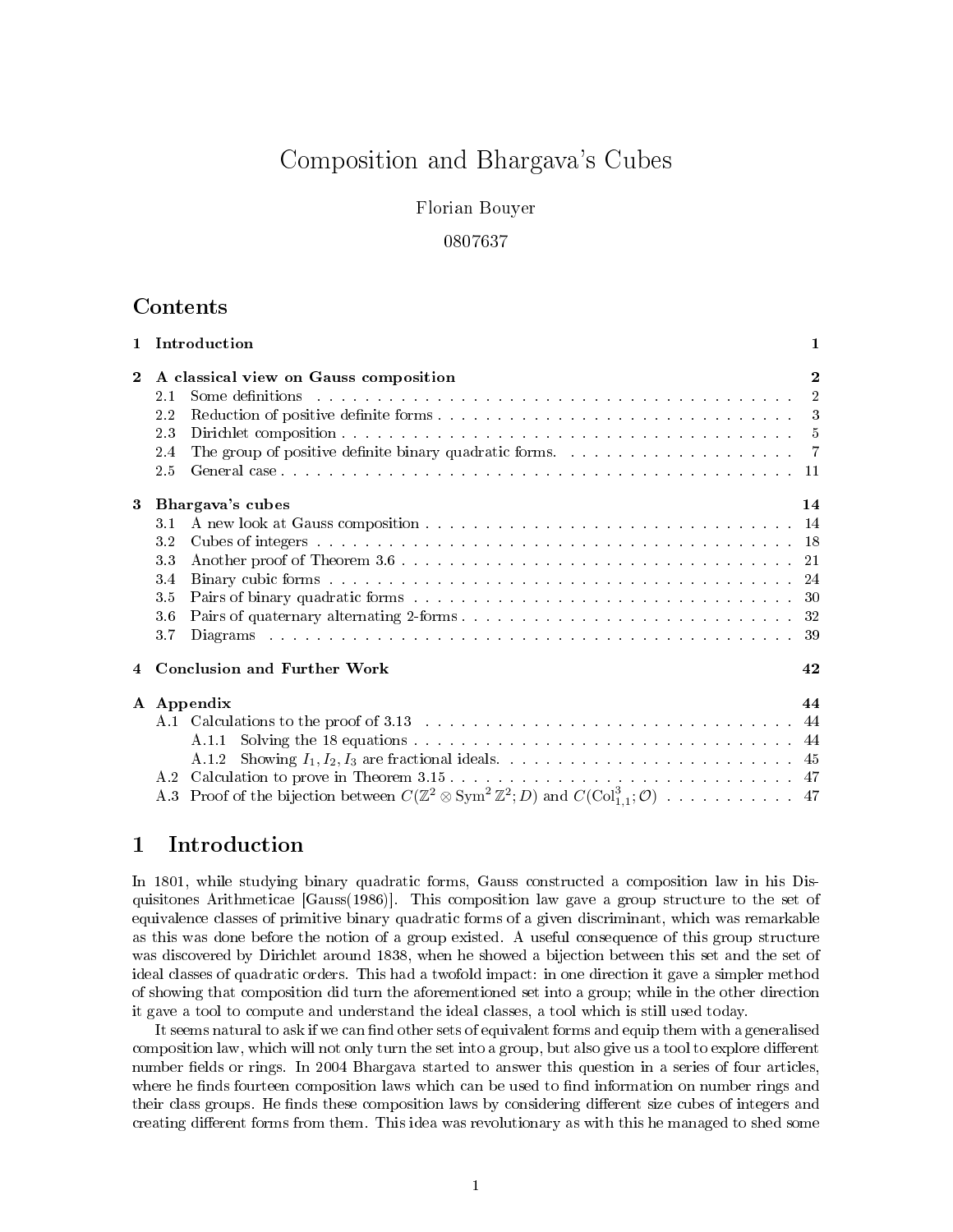light on quartic and quintic number fields. Due to the impact they had the cubes are now referred to as Bhargava's cubes.

This paper is divided in two main parts, in section 2 we will look at binary quadratic forms. We will spend some time on the reduction theory of positive denitive forms, look at Dirichlet's composition, before proving the correspondence between equivalence classes of primitive binary quadratic forms and ideal classes of oriented orders of quadratic fields. The aim of this section is to both show the depth of information we have from binary quadratic forms, we will only cover a minute fraction of it, and to introduce the main idea which links binary quadratic forms and ideal classes.

The second part, that is Section 3, will follow Bhargava's first, out of the four, papers. We will look at  $2 \times 2 \times 2$  cubes of integers, and construct different objects which will be in correspondence with different modules of a quadratic ring. Since we will be exploring quadratic rings, among our constructions we will recover Gauss's composition law, but we shall look approach it from a different angle than in Section 2. The five objects we will be looking at are: binary quadratic forms;  $2 \times 2 \times 2$ cubes of integers; binary cubic forms; pairs of binary quadratic forms and quaternary alternating 2-forms.

Notation. In this paper if  $D < 0$  then  $\sqrt{D}$  will be the notation for  $i\sqrt{|D|}$ .

# 2 A classical view on Gauss composition

### 2.1 Some definitions

To start this section we are going to follow  $\left[ \text{Cox}(1989) \right]$  and  $\left[ \text{Lemma:} \right]$  Lemmermeyer(2010)] to introduce the concept of quadratic forms and how this led Gauss to create a composition law. We start by defining our object of interest, namely:

**Definition 2.1.** A binary quadratic form is a polynomial in two variables of the form  $f(x, y) =$  $ax^2 + bxy + cy^2$  with  $a, b, c \in \mathbb{Z}$ .

Furthermore we say a binary quadratic form is *primitive* if  $gcd(a, b, c) = 1$ .

Strictly speaking the above definition should be called "integral binary quadratic forms" but since in this paper we will only deal with integral forms, that is where the coefficients are over  $\mathbb{Z}$ , we will drop the adjective "integral". In this paper, to represent the binary quadratic form  $ax^2 + bxy + cy^2$ , we will alternate between the notation  $(a, b, c)$  (as used originally by Gauss [Gauss(1986), Section 153]) when we are not worried about the value of x and y, and the notation  $f(x, y)$  (as used by Cox [Cox(1989)]). We note that any binary quadratic form is an integer multiple of a primitive binary quadratic form. An important number related to a binary quadratic form is the *discriminant*:

**Definition 2.2.** The *discriminant*, D, of a binary quadratic form  $(a, b, c)$  is the integer  $D = b^2 - 4ac$ .

If we consider the group  $SL_2(\mathbb{Z})$ , that is the set of all two by two matrices with determinant 1 and integer entries equipped with the multiplication operation, we can define an action on the set of binary quadratic forms as follow. Let  $f(x, y)$  be a binary quadratic form and

$$
S = \begin{pmatrix} r & s \\ t & u \end{pmatrix} \in SL_2(\mathbb{Z}).
$$

Then we can define a new binary quadratic form  $f^{S}(x, y) = f(rx + sy, tx + uy)$ .

**Definition 2.3.** We say two binary quadratic forms  $f(x, y)$  and  $f'(x, y)$  are equivalent if there exists  $S \in SL_2(\mathbb{Z})$  such that  $f^S(x, y) = f'(x, y)$ .

A number m is represented by a binary quadratic form  $f(x, y)$  if there exists  $(x_1, y_1) \in \mathbb{Z}^2 \setminus \{(0, 0)\}\$ such that  $f(x_1, y_1) = m$ .

Next we note a few invariants of the action of  $SL_2(\mathbb{Z})$ .

**Proposition 2.4.** Let  $f(x, y)$  and  $f'(x, y)$  be two equivalent binary quadratic forms then:

- 1.  $f(x, y)$  and  $f'(x, y)$  have the same discriminant,
- 2.  $f(x, y)$  and  $f'(x, y)$  represent the same numbers,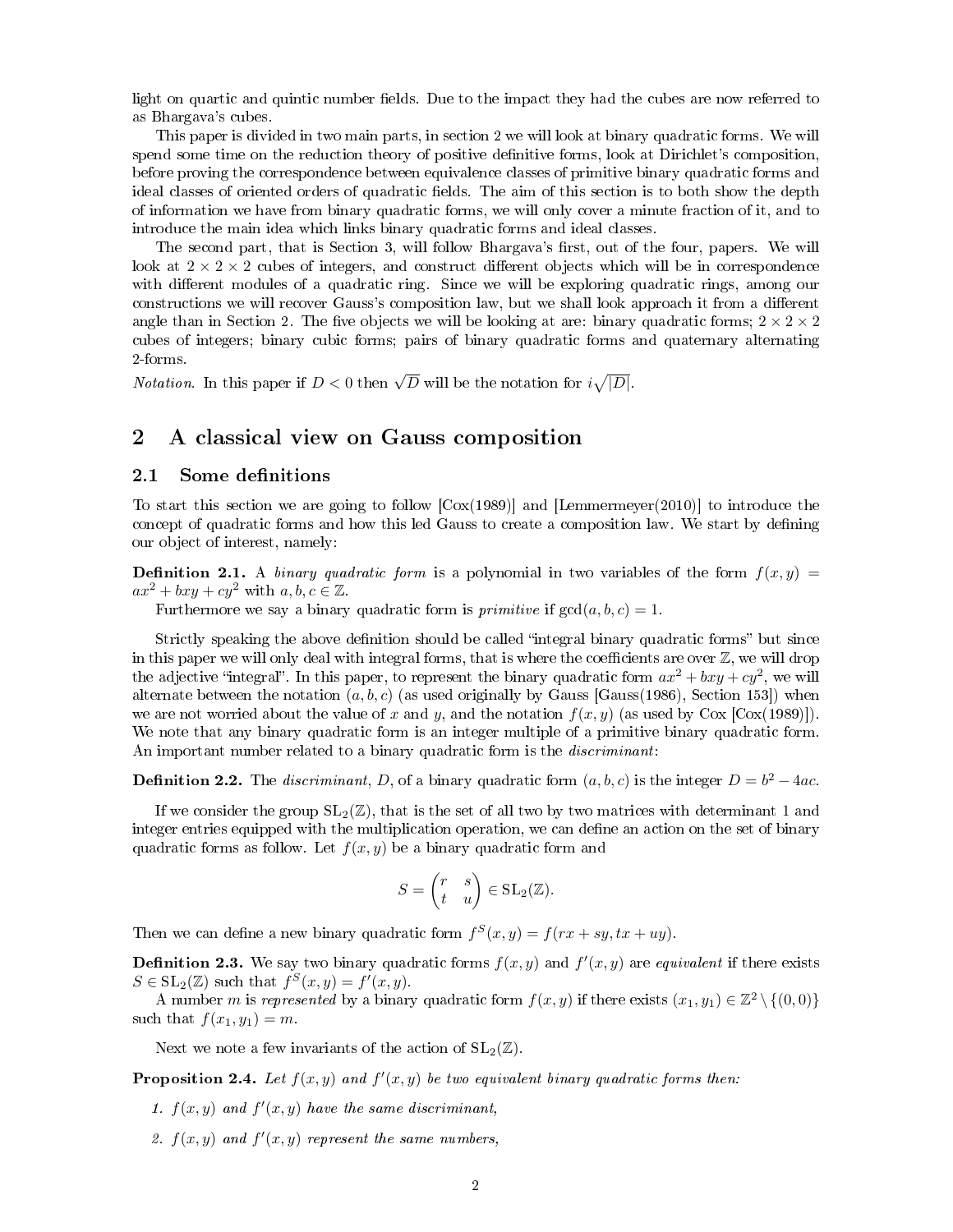Proof. First we note that to every binary quadratic form corresponds a two-by-two matrix. Namely if  $f(x,y) = ax^2 + bxy + cy^2$ , then the matrix

$$
A = \begin{pmatrix} a & \frac{b}{2} \\ \frac{b}{2} & c \end{pmatrix}
$$

is such that  $f(x, y) = \underline{x}^T A \underline{x}$ , where  $\underline{x} = (x, y)$  is a column vector. We can see that  $\det A = ac - \frac{b}{4} = -\frac{D}{4}$ , where D is the discriminant of f. By definition  $f' = f^S = (S_x)^T A (S_x) = x^T (S^T A S) x$  and since  $\det S = 1$  we have that  $\det(S^TAS) = \det A$ , i.e., the discriminant of f is the same as the discriminant of  $f'$ .

The binary quadratic form f can be considered as a map from  $\mathbb{Z}^2 \setminus \{(0,0)\} \to \mathbb{Z}$  mapping  $(x, y) \mapsto$  $f(x, y)$ . Letting  $f' = f^S$  we get the following commutative diagram:



Since  $SL_2(\mathbb{Z})$  is a group, every element  $S \in SL_2(\mathbb{Z})$  has an inverse, hence S really gives a bijection as showed in the diagram. So the image of  $f'$  is the same as the image of  $f$ , that is, they represent the same numbers.

Let g' the gcd of the coefficients of  $f'(x, y)$ . Then notice that the numbers that  $f'(x, y)$  represents are all divisible by g'. Also note that  $f(1,0) = a$ ,  $f(0,1) = c$  and  $f(1,1) = a + b + c$ , so using the second statement of this theorem we know that  $g'|a, g'|c$  and  $g'|(a + b + c)$ , hence  $g'|b$ . Hence  $g'|g$ , and a symmetrical argument gives  $g|g'$ , so we have  $g = g'$  $\Box$ 

The last part of the theorem gives in particular that if  $f(x, y)$  is primitive, then so is any binary quadratic form equivalent to  $f(x, y)$ . We note that  $4af(x, y) = (2ax + by)^2 - Dy^2$ , using this identity we can see that if D is positive then  $f(x, y)$  can represent both positive and negative integers. On the other hand if D is negative then  $(2ax + by)^2 - Dy^2$  is always positive so  $f(x, y)$  can only represent positive integers if  $a$  is positive or only negative integers if  $a$  is negative. This leads to the following definition:

**Definition 2.5.** A binary quadratic form  $(a, b, c)$  is called:

- positive definite if  $D < 0$  and  $a > 0$ ,
- *negative definite* if  $D < 0$  and  $a < 0$ ,
- *indefinite* if  $D > 0$ .

#### 2.2 Reduction of positive definite forms

In this subsection we will only study denite binary quadratic forms. Since the study of negative definite binary quadratic form can be deduced from the study of positive definite quadratic forms, we will not worry about them. Furthermore we assume all binary quadratic forms are primitive. We will look at primitive indefinite binary quadratic forms in a later subsection.

The next question to arise is how to determine when two binary quadratic forms are equivalent? Lagrange came up with a reduction algorithm  $\left[\cos(1989), 935\right]$  which turns every binary quadratic form into a unique equivalent form with minimal coefficients.

Theorem 2.6 (Definition). Every (primitive positive definite) binary quadratic form is equivalent to a unique binary quadratic form  $Q = (a, b, c)$  where Q has the property that

$$
\begin{cases} |b| \le a \le c & \text{in all cases,} \\ b \ge 0 & \text{if } |b| = a \text{ or } a = c. \end{cases}
$$

The form Q is said to be (Lagrange) reduced.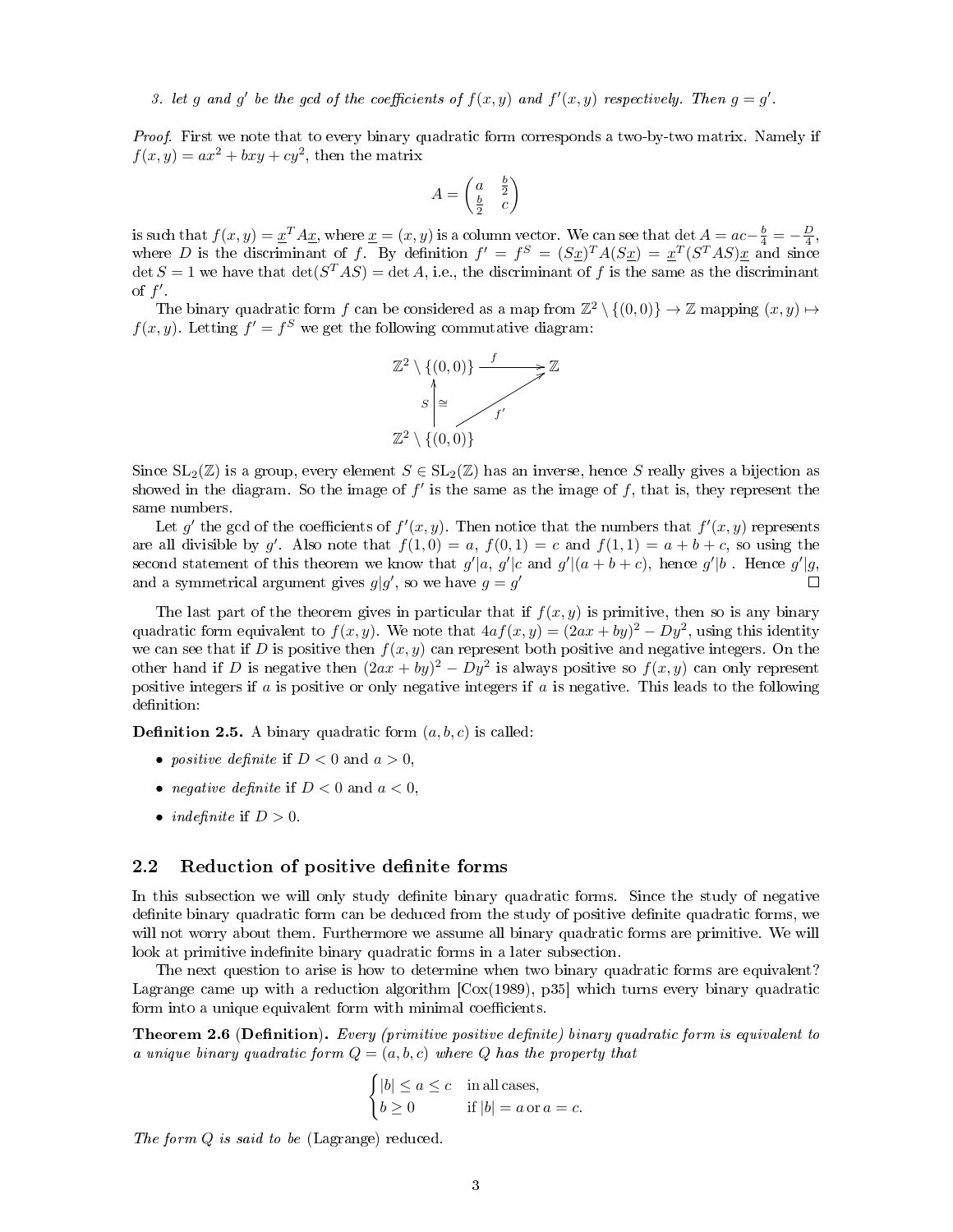Remark. While there is a notion of reduced form in the indefinite case, the reduced form is not unique. That is, an indefinite binary quadratic form can be equivalent to several reduced forms. For this reason the theory of indefinite binary quadratic form is quite interesting, but it would take us too far afield to what we want to do.

*Proof.* For the proof of existence of such a quadratic form we will follow the constructive proof in [Lemmermeyer(2010), p9] while for the uniqueness part we will have a close look at [Cox(1989), p27].

Existence: Let

$$
T^n = \begin{pmatrix} 1 & n \\ 0 & 1 \end{pmatrix}, U = \begin{pmatrix} 0 & -1 \\ 1 & 0 \end{pmatrix} \in SL_2(\mathbb{Z})
$$

and let our binary quadratic form be  $(a, b, c)$ . Note that  $T^{-n}$  turns  $(a, b, c)$  into  $(a, b-2an, an^2-bn+c)$ and U turns  $(a, b, c)$  into  $(c, -b, a)$ . We are going to apply the following algorithm:

- 1. If  $|b| > a$ , then apply  $T^{-n}$ , with an appropriate n, to  $(a, b, c)$  to reduce b mod 2a so that  $|b| \le a$ .
- 2. If  $a > c$ , then apply U to  $(a, b, c)$ .
- 3. If  $|b| \le a \le c$ , then stop; else go to 1.

This algorithm terminates when  $|b| \le a$  and  $a \le c$ , i.e., when the first two required conditions are met. This algorithm has to terminate, because at every loop of the algorithm we are making  $|b|$  smaller and since  $|b| \in \mathbb{N}$  we can not keep reducing  $|b|$  indefinitely. We now need to consider the two cases: if  $|b| = a$ , or  $a = c$  with  $b < 0$ . In the first case the transformation  $T^{-1}$  takes  $(a, -a, c)$  to  $(a, a, c)$  which is of the required form, while in the second case we use the matrix U to change  $(a, -b, a)$  into  $(a, b, a)$ . This proves the existence of reduced binary quadratic forms.

Uniqueness: Before we proceed we show that if  $f(x, y) = (a, b, c)$  is reduced, then the smallest number it represent is a. Let  $f(x, y)$  be reduced. Notice that  $f(\pm 1, 0) = a$  and  $f(0, \pm 1) = c$ . Suppose that  $x^2 \le y^2$ . Then  $|x| \le |y|$  so  $f(x, y) \ge ax^2 + bxy + cx^2 \ge ax^2 - |bxy| + cy^2 \ge x^2(a-|b|+c)$ . Similarly if  $y^2 \leq x^2$  then  $f(x, y) \geq y^2(a-|b|+c)$ , so putting these together we get  $f(x, y) \geq \min\{x^2, y^2\}(a-|b|+c)$ . Hence if  $xy \neq 0$  then  $f(x, y) \geq a - |b| + c$ , and since  $f(x, y)$  is reduced  $a - |b| + c \geq c > a$ . So a is the smallest number represented by  $f(x, y)$ . If furthermore we say a number is *properly* represented if  $gcd(x, y) = 1$ , then, when  $a \neq c$ , we see that c is the next smallest properly represented number of  $f(x, y)$ .

Let  $f(x, y) = (a, b, c)$  be reduced with  $a < c < a - |b| + c$ , we deal with the case  $|b| = a$  or  $a = c$  in the next paragraph. Suppose that  $g(x, y) = (a', b', c')$  is an other reduced binary quadratic form which is equivalent to  $f(x, y)$ , then since the represent the same numbers (Proposition 2.4) they must have the same first coefficient, i.e.,  $a = a'$ . We know  $a \leq c'$ , (as  $g(x, y)$  is reduced) so suppose  $a = c'$  then  $g(\pm 1, 0) = g(0, \pm 1) = a$ . In that case, since  $g(x, y)$  is equivalent to  $f(x, y)$ ,  $f(x, y)$  must also have four different solutions to  $f(x, y) = a$ . This is a contradiction as we know: if  $xy \neq 0$  then  $f(x, y) \geq a - |b| + c > a$ ; and  $f(0, y) = cy^2 > a$ ; so  $(\pm 1, 0)$  are the only two solutions to  $f(x, y) = a$ . Hence  $a < c'$  which, since c' is the next smallest number properly represented by  $g(x, y)$ , means that  $c = c'$ . Since  $f(x, y)$  and  $g(x, y)$  are equivalent they have the same discriminant hence, since  $a = a', c = c'$ , we have  $b' = \pm b$ . By assumption  $g(x, y) = f(rx + sy, tx + uy)$  with  $ru - st = 1$ , so  $a = g(1,0) = f(r,t)$  and  $c = g(0,1) = f(s,u)$ . This implies that  $(r,t) = (\pm 1,0)$  and  $(s,u) = (0,\pm 1)$ . So  $f = g^{\text{id}}$  or  $f = g^{-\text{id}}$  where id is the identity 2 × 2 matrix and − id the 2 × 2 diagonal matrix with  $-1$  as entries. In either case, this implies that  $b' = b$ , i.e.,  $f(x, y) = g(x, y)$ .

If  $|b| = a$  or  $a = c$  then we no longer have the inequality  $a < c < a - |b| + c$ . In both cases we still have that a is the smallest number represented by  $f(x, y)$ , hence  $a = a'$ . We show that in both cases  $c = c'$ . If  $a = c$  and  $a < c'$  then  $g(x, y) = a$  means  $(x, y) = (\pm 1, 0)$  but  $f(x, y) = a$  has at least four different solutions which is a contradiction so we must have that  $a = c$  implies  $a = c'$ , i.e.,  $c = c'$ . If  $|b| = a$  and  $a < c$  then since we still have the inequality  $a < a - |b| + c$ , we can use the same argument as before to show that  $a < c'$  and conclude that  $c = c'$ , as c' is still the next smallest number properly represented by  $g(x, y)$ . So in all cases we have  $a = a', c = c'$  which means  $b' = \pm b$  as  $f(x, y), g(x, y)$ have the same discriminant. Since either  $|b| = a$  or  $a = c$  we have  $b \ge 0$  and either  $|b'| = |b| = a$  or  $c' = c = a = a'$ . Hence  $b' \ge 0$  and  $b' = b$ , i.e.,  $f(x, y) = g(x, y)$ .  $\Box$ 

This theorem is useful in the study of equivalence classes of binary quadratic forms as it gives a natural representative of such class. If we fix a discriminant  $D < 0$  and denote by  $[f(x, y)]$  (or  $[(a, b, c)]$ )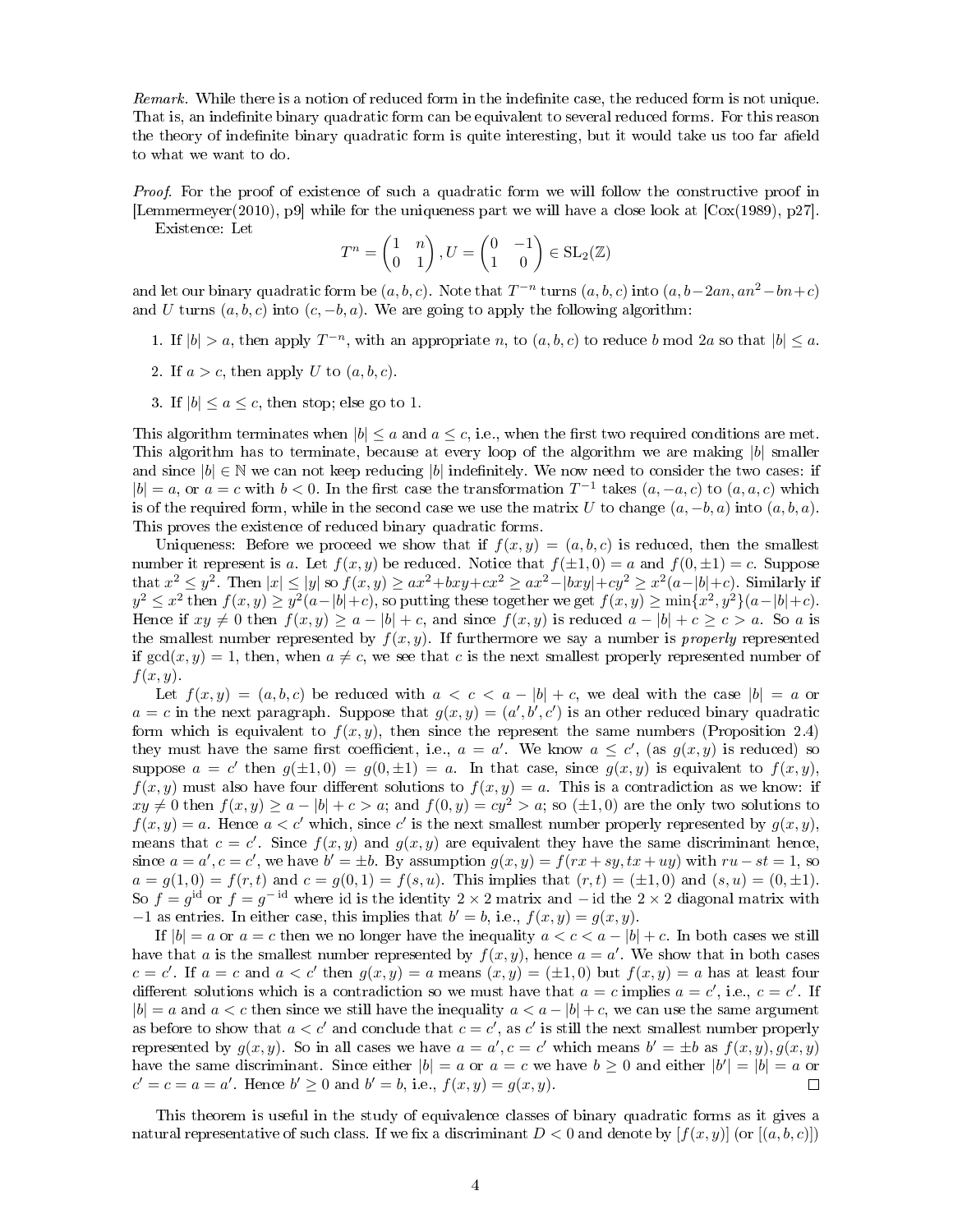the equivalence class of  $f(x, y)$ , which we can represent by its reduced binary quadratic form, we can look at the set of all equivalence classes of binary quadratic forms with discriminant D. We will let  $h(D)$  denote the number of equivalent classes.

**Theorem 2.7.** Let  $D < 0$  be fixed, then  $h(D)$  is equal to the number of reduced forms of discriminant D. Furthermore  $h(D)$  is finite.

*Proof.* The first part follows from the previous theorem. For the second part fix  $D < 0$  and let  $f(x, y) =$  $(a, b, c)$  be a reduced binary quadratic form of discriminant D. Then  $-D = 4ac - b^2 \ge 4a^2 - a^2 = 3a^2$ , hence  $a \leq \sqrt{-D/3}$ . Since  $|b| \leq a$  and  $a, b \in \mathbb{Z}$  there are only a finite number of possibilities for a and b. Furthermore since  $c = \frac{D-b^2}{-4a}$  we have that c is determined once a and b are known. So for a fixed  $D < 0$  there are only a finite number of reduced binary quadratic forms with discriminant D.

### 2.3 Dirichlet composition

Stepping back to include indefinite binary quadratic forms, we use the same notation  $[f(x, y)]$  to denote the equivalence class of  $f(x, y)$ . We have a set of equivalence classes of primitive binary quadratic forms, so one might ask is can we find a binary operation to turn this set into a group? Gauss answered this question by defining how to compose two binary quadratic forms of a given discriminant  $D$  [Gauss(1986), section 235]. Unfortunately it is regarded by many mathematicians to be "difficult, sometimes even very difficult" to understand and work with [Shanks(1989)]. It is often easier to follow Dirichlet's basic idea (first appearing in  $\text{Dirichlet}(1871)$ , 10th Supplement), which originally was somewhat more restrictive as it imposes some conditions to the two forms to be composed, but does have the advantage of having an explicit formula. We can slightly modify Dirichlet composition to overcome the restriction imposed.

Dirichlet then found a group isomorphism between the set of equivalence classes of primitive binary quadratic forms of a fixed discriminant and equivalence classes of proper ideals of fixed orders of a quadratic field, hence easily establishing that the equivalence class of binary quadratic forms form an abelian group. Intuitively, since binary quadratic forms represent an infinite sets of numbers, given two binary quadratic forms we want to find a third one that represents the pairwise products of the numbers the two binary quadratic forms represent. For a historical point of view we are going to give Gauss' definition of composition first.

*Note.* For this subsection we assume that  $D \neq 0$  and that our binary quadratic forms are primitive.

**Definition 2.8.** Let  $f(x, y)$  and  $g(x, y)$  be two binary quadratic form. Define a *direct composition* to be a form  $F(x, y) = ax^2 + bxy + cy^2$  such that

$$
\begin{cases}\nf(x,y)g(z,w) = F(B_1(x,y;z,w), B_2(x,y;z,w)), \\
a_1b_2 - a_2b_1 = f(1,0), \\
a_1c_2 - a_2c_1 = g(1,0),\n\end{cases}
$$

where  $B_i(x, y; z, w) = a_i xz + b_i xw + c_i yz + d_i yw$ , with  $a_i, b_i, c_i, d_i \in \mathbb{Z}$ , are bilinear forms.

As we can see, this definition is not very easy to work with as it does not give a way of automatically creating a direct composition. For this end, Dirichlet's composition is much easier to use and is often regarded as the way to do composition nowadays. To dene Dirichlet's composition we need the following lemma.

**Lemma 2.9.** Let  $f(x, y) = (a, b, c)$  and  $g(x, y) = (a', b', c')$  be two binary quadratic form of discriminant D and let  $gcd(a, a', \frac{b+b'}{2})$  $\frac{1+b'}{2}$ ) = e. (Note that b and b' must have the same parity since  $f(x, y)$ ,  $g(x, y)$ have the same discriminant). Then there is a unique integer B modulo  $\frac{2aa'}{e^2}$  such that:

$$
B \equiv b \mod \frac{2a}{e},
$$
  

$$
B \equiv b' \mod \frac{2a'}{e},
$$
  

$$
B^2 \equiv D \mod \frac{4aa'}{e^2}.
$$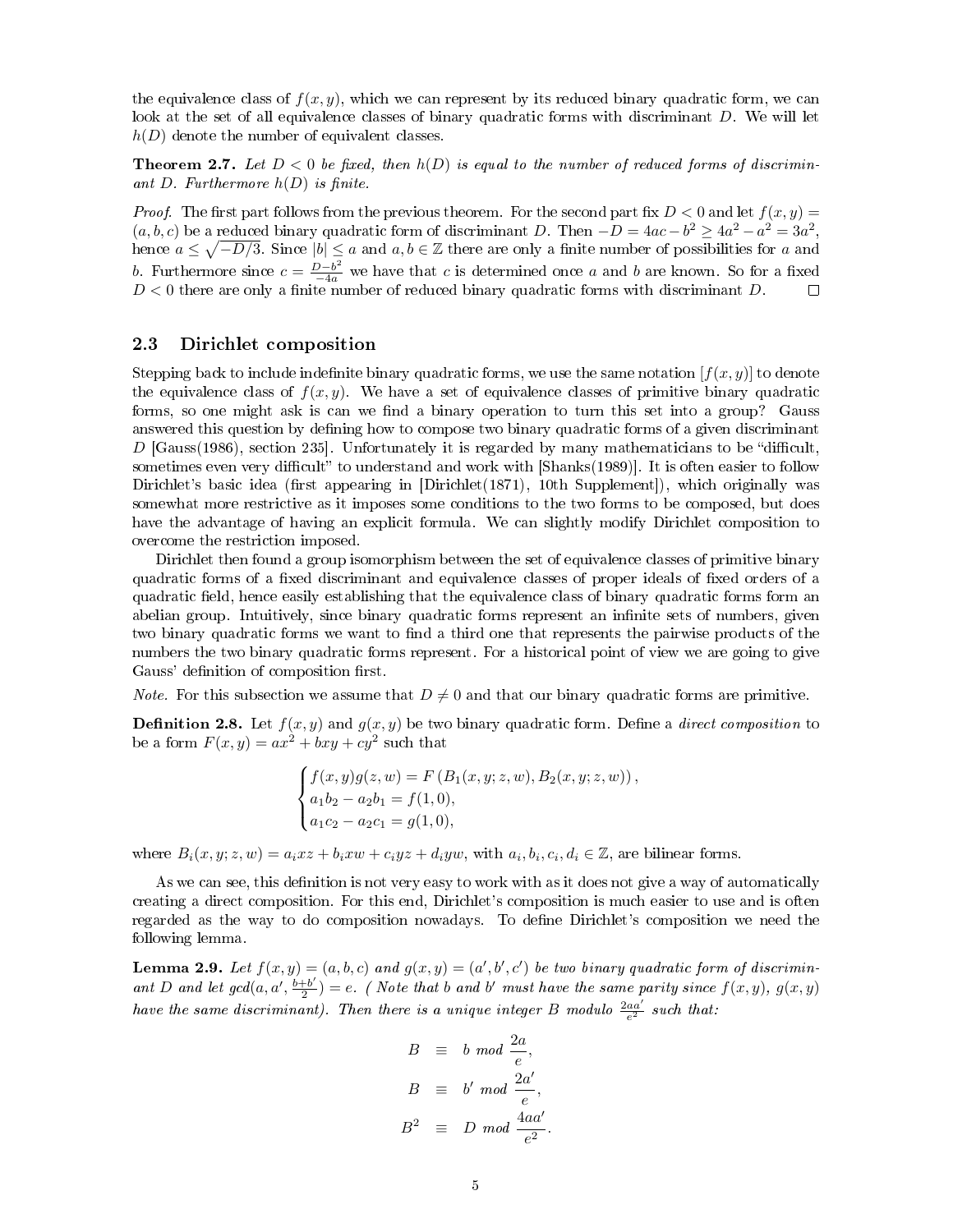*Proof.* This proof loosely follows  $\lceil \cos(1989), p \right. 48 \rceil$ . First we are going to show that the three given condition can be rearranged to give three equivalent conditions. If an integer  $B$  satisfies the first two congruences then  $B^2 - (b + b')B + bb' \equiv (B - b)(B - b') \equiv 0 \mod \frac{4aa'}{e}$ . Hence rearranging and dividing by 2e, which we can, since  $2e|(b + b')$  and  $2e|(b(b + b') - 4ac) = (bb' + D)$ , we get that  $\frac{b+b'}{2e}B \equiv \frac{bb'+D}{2e}$  mod  $\frac{2aa'}{e^2}$ . Multiplying the first two congruences by  $\frac{a'}{e}$  $\frac{a'}{e}$  and  $\frac{a}{e}$  respectively we have that out initial conditions become:

$$
\frac{a'}{e}B \equiv \frac{a'}{e}b \mod \frac{2aa'}{e^2},
$$
  
\n
$$
\frac{a}{e}B \equiv \frac{a}{e}b' \mod \frac{2aa'}{e^2},
$$
  
\n
$$
\frac{b+b'}{2e}B \equiv \frac{bb'+D}{2e} \mod \frac{2aa'}{e^2}.
$$
\n(2.1)

We can just work backward to see the implication the other-way, as the first two congruence are equivalent to  $B \equiv b \mod \frac{2a}{e}$  and  $B \equiv b' \mod \frac{2a'}{e}$  $\frac{a'}{e}$ . Then the argument works in reverse.

So we need to find  $B$  which satisfy the latter three conditions, which is easier to find as the equations are all modulo  $\frac{2aa'}{e^2}$  and all linear (we removed the  $B^2$  term). Since  $gcd(\frac{a}{e}, \frac{a'}{e})$  $\frac{a'}{e}, \frac{b+b'}{2e}$  $\frac{+b'}{2e}$ ) = 1 by Euclid's algorithm we know there exists  $n_1, n_2, n_3 \in \mathbb{Z}$  such that  $n_1 \frac{a}{e} + n_2 \frac{a'}{e} + n_3 \frac{b+b'}{2e} = 1$ . Fix such  $n_1, n_2, n_3$ and let B be the unique number between 0 and 2aa' such that  $B = n_1 \frac{ab'}{e} + n_2 \frac{a'b}{e} + n_3 \frac{b' + D}{2e}$  mod  $\frac{2aa'}{e^2}$ . Note that since  $D = b'^2 - 4a'c' = b^2 - 4ac$  then  $a'D \equiv a'b^2 \mod \frac{2aa'}{e^2}$  and  $aD \equiv ab'^2 \mod \frac{2aa'}{e^2}$ , furthermore since  $b \equiv b' \mod 2$  we have  $aa'b \equiv aa'b' \mod \frac{2aa'}{e^2}$ . Now we can see that

$$
\frac{a'}{e}B \equiv n_1 \frac{a'ab'}{e^2} + n_2 \frac{a'd'b}{e^2} + n_3 \frac{a'bb' + a'D}{2e^2} \equiv \left(n_1 \frac{a}{e} + n_2 \frac{a'}{e} + n_3 \frac{b+b'}{2e}\right) \frac{a'}{e}b \equiv \frac{a'}{e}b \mod \frac{2aa'}{e^2}
$$

$$
\frac{a}{e}B \equiv n_1 \frac{aab'}{e^2} + n_2 \frac{aa'b}{e^2} + n_3 \frac{abb' + a'D}{2e^2} \equiv \left(n_1 \frac{a}{e} + n_2 \frac{a'}{e} + n_3 \frac{b+b'}{2e}\right) \frac{a}{e}b' \equiv \frac{a'}{e}b' \mod \frac{2aa'}{e^2}
$$

$$
\frac{b+b'}{2e}B \equiv n_1 \frac{abb' + ab'^2}{2e^2} + n_2 \frac{a'b^2 + a'b'b}{2e^2} + n_3 \frac{bb' + D}{2e} \equiv \frac{bb' + D}{2e} \mod \frac{2aa'}{e^2}
$$

Hence we have constructed a B which satisfies the congruences  $(2.1)$ . Suppose that there is a second B' which satisfies the three relations, then after some rearrangement we have  $\frac{a'}{e}$  $\frac{a'}{e}(B-B') \equiv \frac{a}{e}(B-B') \equiv$  $b + b'$  $\frac{1}{2e}(B-B')\equiv 0\mod \frac{2aa'}{e^2}$ . Hence we have  $\frac{2aa'}{e^2}|\frac{a}{e}(B-B')$ ,  $\frac{2aa'}{e^2}|\frac{a'}{e}$  $\frac{a'}{e}(B - B')$  and  $\frac{2aa'}{e^2}|\frac{b+b'}{2e}$  $\frac{+b'}{2e}(B-B'),$ this implies that  $\frac{2a}{e}, \frac{2a'}{e}$  $\frac{a'}{e}$  (B – B'). Using the fact that  $gcd(\frac{a}{e}, \frac{a'}{e})$  $\frac{a'}{e}, \frac{\tilde{b}+b'}{2e}$  $\frac{+b'}{2e}$ ) = 1 and the last divisibility condition we see that  $\frac{2aa'}{e^2}$   $|(B - B')$ , i.e.,  $B \equiv B' \mod \frac{2aa'}{e^2}$ . Hence we have found a unique (modulo  $\frac{2aa'}{e^2}$ ) B which satisfies the conditions.  $\Box$ 

**Definition 2.10.** Let  $f(x, y) = (a, b, c), g(x, y) = (a', b', c')$  be two binary quadratic forms of discriminant D. Then the Dirichlet composition of  $f(x, y)$  and  $g(x, y)$  is the form

$$
F(x,y) = \frac{aa'}{e^2}x + Bxy + \frac{e^2(B^2 - D)}{4aa'}y^2
$$

where B is the (unique up to modulo  $\frac{2aa'}{e^2}$ ) integer B of Lemma 2.9.

Remark. The proof of 2.9 gave us an explicit formula to calculate the integer B that we can use for Dirichlet composition, namely  $B = n_1 \frac{ab'}{e} + n_2 \frac{a'b'}{e} + n_3 \frac{bb'+D}{2e}$  where  $n_1, n_2, n_3$  are such that  $n_1a$  +  $n_2a' + n_3\frac{b+b'}{2} = e$ . At this point the reader might wonder why we went to prove a non-trivial lemma instead of defining  $B$  for Dirichlet composition as in the previous sentence, which is a nicer and more straightforward denition. One of the reasons is that way we established some of the congruences that B satisfy, which we will use in other proofs of this paper, and, in a few cases, the congruence gives an easier  $B$  to work with than the explicit formula, which still involve running Euclid's algorithm.

Naturally we need to check a few properties of Dirichlet composition to see that they it is useful when considering equivalence classes of binary quadratic forms, especially the implied claim that the Dirichlet composition of two binary form is unique, in fact one can easily see that it is not. The following theorem will clarify these issues.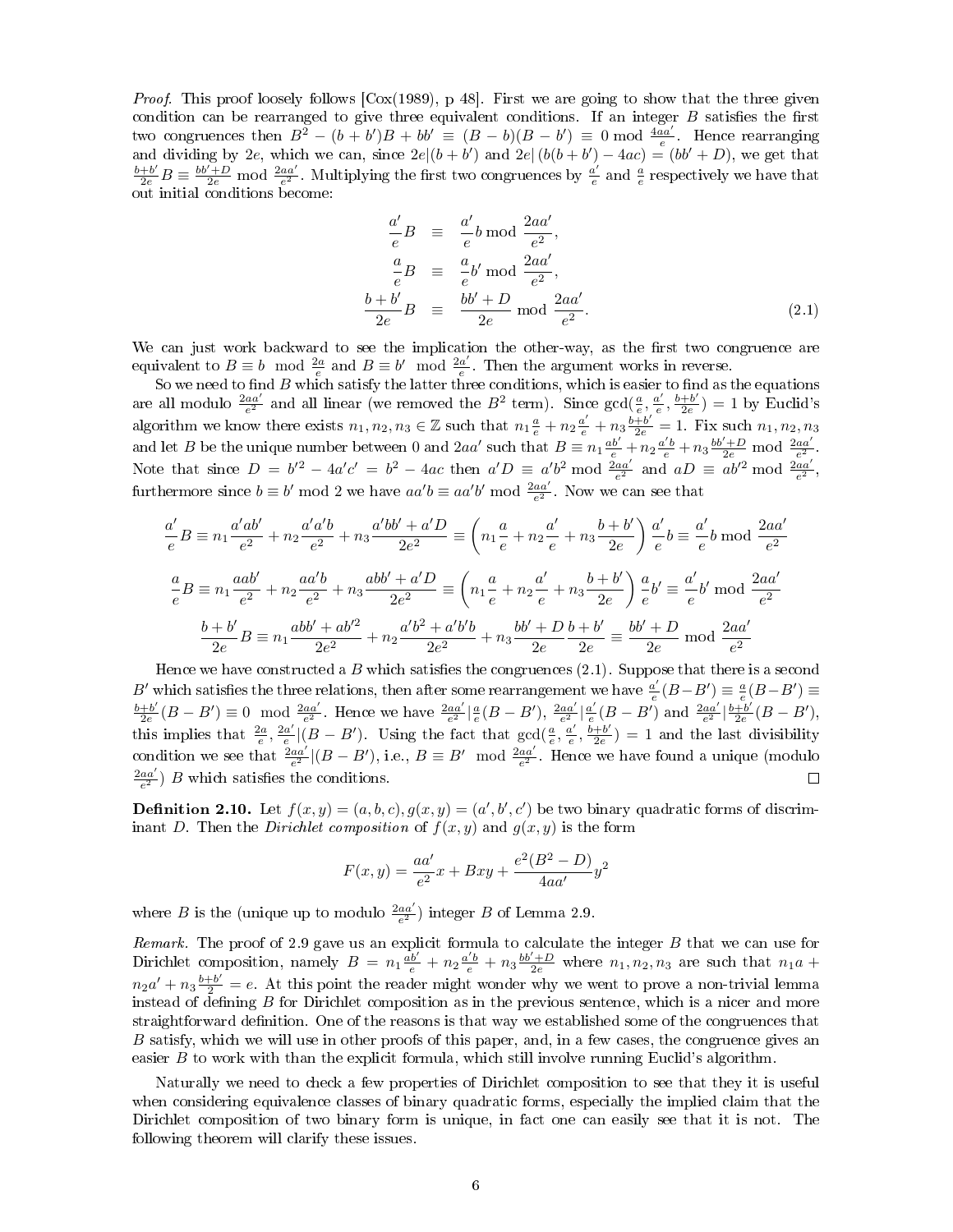**Theorem 2.11.** Let  $f(x,y) = (a,b,c)$  and  $g(x,y) = (a',b',c')$  be two binary quadratic forms of discriminant D that are both positive definite or both indefinite and  $F(x, y)$ ,  $F'(x, y)$  be two Dirichlet compositions . Then

- $F(x, y)$  is a primitive binary quadratic form with discriminant D. If  $D < 0$  then  $F(x, y)$  is positive definite.
- $[F(x, y)] = [F'(x, y)].$

*Proof.* For ease of notation we will assume  $gcd(a, a', \frac{b+b'}{2})$  $\frac{1+b'}{2}$ ) = 1 (one can check that replacing a, a',  $\frac{b+b'}{2}$ 2 by  $\frac{a}{e}, \frac{a'}{e}, \frac{b+b'}{2e}$  respectively in the right places will still make the argument hold). We prove that F is e e 2e primitive. Let  $C = \frac{B^2 - D}{4aa'}$  so that  $F(x, y) = aa'x^2 + Bxy + Cy^2$ . Recall that  $(a, b, c)$  is equivalent to  $(a, b + 2an, an^2 + bn + c)$  (see proof of 2.6) and by definition  $B = b + 2an$  for some  $n \in \mathbb{Z}$ . Notice that  $a'C = \frac{B^2-D}{4a} = \frac{4a^2n^2+4ban+b^2-b^2+4ac}{4a} = an^2+bn+c$ , hence  $(a, b, c)$  is equivalent to  $(a, B, a'C)$  similarly  $(a',b',c')$  is equivalent to  $(a',B,aC)$ . Notice that if we let  $X = xz - Cyw$  and  $Y = axw + a'yz + Byw$ then we can see that

$$
F(X,Y) = aa'x^2z^2 + aBx^2zw + a^2Cx^2w^2 + aa'C^2y^2w^2
$$
  
+a'<sup>2</sup>Cy<sup>2</sup>z<sup>2</sup> + a'BCy<sup>2</sup>zw + B<sup>2</sup>xyzw + aBCxyw<sup>2</sup>  
= (ax<sup>2</sup> + Bxy + a'Cy<sup>2</sup>)(a'z<sup>2</sup> + Bzw + aCw<sup>2</sup>)

Since  $(a, B, a'C)$  and  $(a', B, aC)$  represent the same numbers as  $(a, b, c)$  and  $(a', b', c')$  respectively we see that  $F(x, y)$  represents all the numbers of the form  $f(x_1, y_1)g(z_1, w_1)$ . Suppose that  $F(x, y)$  is not primitive, that is, there is a prime p that divides the coefficients of  $F(x, y)$ , then p divides all the numbers  $F(x, y)$  represents. Hence we have that p divides all the numbers of the form  $f(x_1, y_1)g(z_1, w_1)$ , so p|aa'. Suppose that  $p \nmid a$ , then p|a'. But p|ac' implies p|c' and p|a(a'+b'+c') hence p|b' contradicting the primitivity of  $g(x, y)$ . So we have that  $p|a$  and  $p|a'$ , but the same argument can be repeated on p|cc' implying that p divides c and c'. Furthermore  $p|(a+b+c)(a'+b'+c')$  implies p|bb' so either all the coefficients of  $f(x, y)$  or all the coefficients of  $g(x, y)$  are divisible by p again, contradicting primitivity of  $f(x, y)$  or  $g(x, y)$ . Hence there is no prime p that divides the coefficients of  $F(x, y)$ . The discriminant of  $F(x, y)$  is  $B^2 - 4(aa')\frac{B^2 - D}{4aa'} = D$ . If  $D < 0$  then both  $a, a' > 0$ , hence so is aa', so  $F(x, y)$  is positive definite.

Let  $F(x, y) = (aa', B, C)$  and  $F'(x, y) = (aa', B', C')$  where  $B' = B + 2aa'n$  for some  $n \in \mathbb{Z}$  and  $C' = \frac{B'^2 - D}{4aa'}$ . Then applying  $T^{-n}$  to  $(aa', B, C)$  we get  $(aa', B', C')$ . Hence  $[F(x, y)] = [F'(x, y)]$  $\Box$ 

### 2.4 The group of positive definite binary quadratic forms.

We are now on our way to show that the set of (primitive) binary quadratic forms of discriminant  $D$ , which for this section we will denote  $C(D)$ , is a finite abelian group. We will split the proof in two cases: when  $D < 0$  and when  $D > 0$  and square-free. The second case is a slight generalisation of the first case and the proof is fairly similar, in fact it covers the first case. We split it into two cases so to introduce new concepts slowly.

oduce new concepts slowly.<br>We are going to look at quadratic fields, let us denote such a field as  $\mathbb{Q}(\sqrt{ }$ adratic fields, let us denote such a field as  $\mathbb{Q}(\sqrt{N})$  where N is a squarefree integer. So if  $\alpha \in K = \mathbb{Q}(\sqrt{N})$  then  $\alpha = a + b\sqrt{N}$  for some  $a, b \in \mathbb{Q}$ , we denote the conjugate of  $\alpha$ , i.e., the non-trivial automorphism acting on  $\alpha$ , by  $\overline{\alpha} = a - b\sqrt{N}$ . Also in this paper by minimal polynomial of an element  $\alpha$  we will mean the least degree polynomial  $f \in \mathbb{Z}[x]$  with coprime coefficients such that  $f(\alpha) = 0$  and the leading coefficient of f is positive, not the least degree monic polynomial  $f \in \mathbb{O}[x]$  such that  $f(\alpha) = 0$ .

**Definition 2.12.** Let  $K = \mathbb{Q}(\sqrt{2})$ N) be a quadratic field. We defined an *order*  $\mathcal O$  in K to be a subset of K such that

- 1.  $\mathcal O$  is a subring of  $K$ ,
- 2.  $\mathcal{O}$  is a finitely generated  $\mathbb{Z}$ -module,
- 3.  $\mathcal O$  contains a Q-basis of K.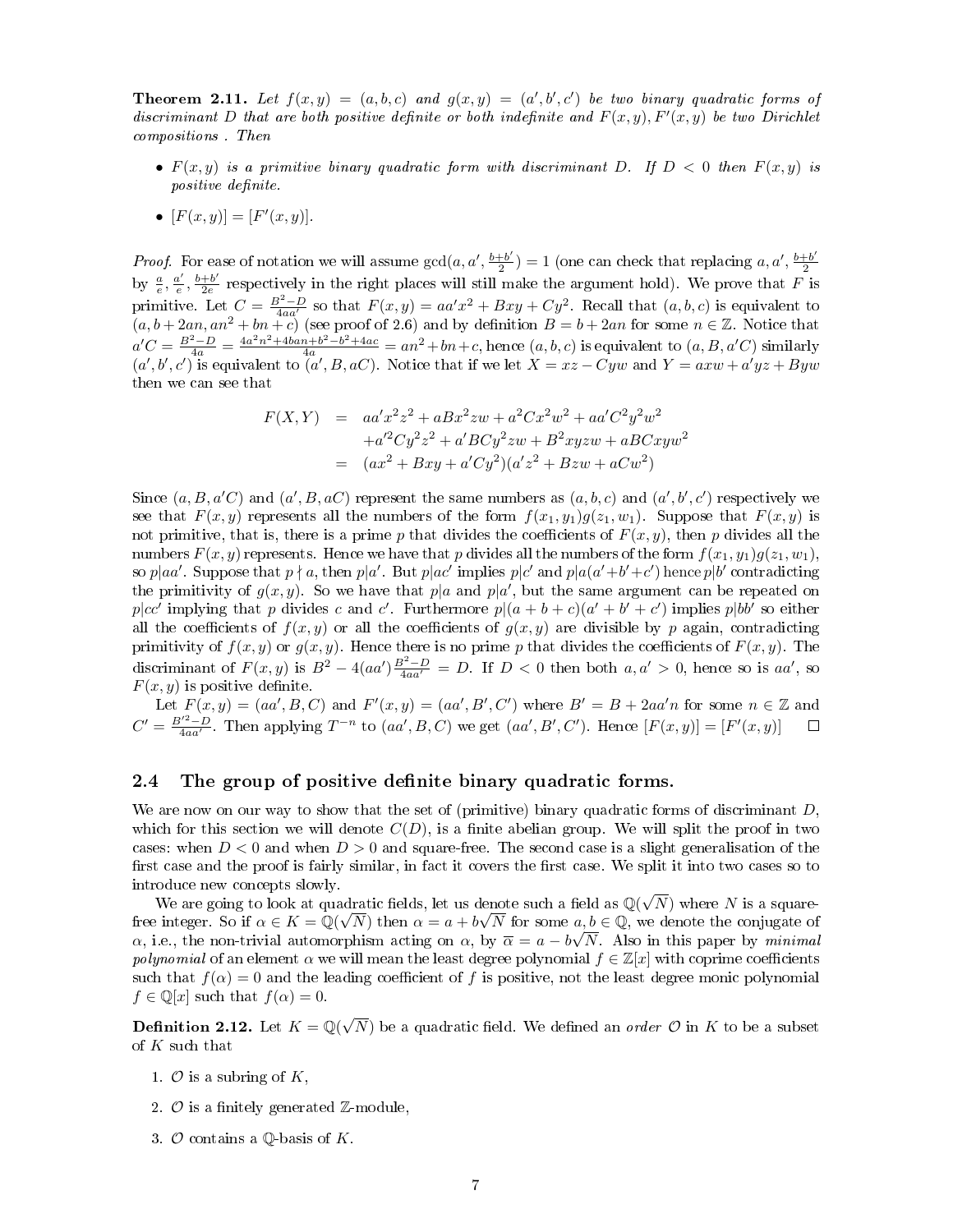We note that O has rank two over Z and hence we can define it by its basis  $\alpha, \beta$ . We use the notation  $[\alpha, \beta]$  to mean the Z-module with  $\alpha, \beta$  as its basis.

Let  $\mathcal{O}_K$  denote the *maximal order* and define the *discriminant* of K to be as follow:

$$
d_K = \begin{cases} N & \text{if } N \equiv 1 \text{ mod } 4, \\ 4N & \text{otherwise.} \end{cases}
$$

The conductor of O is the index  $[\mathcal{O}_K : \mathcal{O}] = f$  and define the discriminant of the order  $\mathcal{O} = [\alpha, \beta]$ to be

$$
D = \left(\det \begin{pmatrix} \alpha & \overline{\alpha} \\ \beta & \overline{\beta} \end{pmatrix} \right)^2.
$$

One can show that  $\mathcal{O}_K = [1, \omega_K]$  where  $\omega_K = \frac{d_K + \sqrt{d_K}}{2}$  (a fact from MA3A6 Algebraic Number Theory) and if f is the conductor of O then  $\mathcal{O} = [1, f\omega_K]$ . Since the discriminant does not depend on the choice of basis we can see that  $D = f^2 d_K$  using the previous basis. We can see from the this that if D is the discriminant of O the quadratic field, K, which O is an order of is  $K = \mathbb{Q}(\sqrt{D})$ , furthermore D satisfies  $D \equiv 1, 0 \mod 4$ .

**Definition 2.13.** Let K be a quadratic field and let I be an ideal of an order  $\mathcal{O}$ . We say that I is a proper ideal if  $\mathcal{O} = \{ \beta \in K : \beta I \subset I \}.$ 

A fractional ideal I of O is a O-module such that  $\omega I \subseteq \mathcal{O}$  for some  $\omega \in \mathcal{O}$ . Given a fractional ideal I, we say that it is *invertible* if there exists a fractional ideal J such that  $IJ = \mathcal{O}$ .

Note that the definition of proper extends to fractional ideals, also by the definition of proper ideal, every ideal I is a proper ideal of a unique order  $\mathcal{O}$ . Recall that the norm of an element  $\alpha \in K$  is  $N(\alpha) = \alpha \overline{\alpha}$ , while the norm of an fractional ideal  $I = [\alpha, \beta] \triangleleft \mathcal{O} = [1, \tau]$ , is

$$
N(I) = \text{abs}\left(\begin{vmatrix} \alpha & \overline{\alpha} \\ \beta & \overline{\beta} \end{vmatrix} \frac{1}{\sqrt{|D|}}\right),\,
$$

where D is the discriminant of O (or K), or equivalently if  $\alpha = a_1 + a_2\tau$ ,  $\beta = b_1 + b_2\tau$ , then

$$
N(I) = \text{abs}\left(\begin{vmatrix} a_1 & a_2 \\ b_1 & b_2 \end{vmatrix}\right).
$$

This is often thought as the index of I in  $\mathcal{O}$ , that is,  $N(I) = \frac{[L:I]}{[L:\mathcal{O}]}$  where L is lattice containing both  $O$  and I, that is, L is a Z-module of rank 2 which contains both  $O$  and I. Note that we have to take the absolute value so that the definition is independent of the choice of the basis for I. We will use Tr to denote the trace functions which maps  $\alpha$  to  $\alpha + \overline{\alpha}$ .

**Theorem 2.14.** Let  $K = \mathbb{O}(\tau)$  be a quadratic field and  $ax^2 + bx + c$  the minimal polynomial of  $\tau$ . Then  $[1, \tau]$  is a proper fractional ideal for the order  $[1, a\tau]$  of K.

*Proof.* We can easily see that  $[1, \tau]$  is an  $[1, a\tau]$ -module as  $1, \tau, a\tau$  and  $a\tau^2 = -b\tau - c$  are all in  $[1, \tau]$ , furthermore  $a[1,\tau] \subset [1,a\tau]$ , hence  $[1,\tau]$  is a fractional ideal of  $[1,a\tau]$ . From this it follows that  $[1, a\tau] \subset {\beta \in K : \beta[1, \tau] \subset [1, \tau]}.$ 

The condition  $\{\mathrm{let} \ \beta \in K \text{ be such that } \beta[1, \tau] \subset [1, \tau]\}$  is equivalent to the condition  $\{\mathrm{let} \ \beta \in K\}$ be such that  $\beta \in [1, \tau]$  and  $\beta \tau \in [1, \tau]$ . Now  $\beta \in [1, \tau]$  means that there exists  $m, n \in \mathbb{Z}$  such that  $\beta = m + n\tau$ . Hence  $\beta\tau = m\tau + n\tau^2 = m\tau + \frac{n}{a}(-b\tau - c) = \frac{-cn}{a} + \left(\frac{-bn}{a} + m\right)\tau$ . So  $\beta\tau \in [1, \tau]$  if and only if  $a|n$  (since gcd $(a, b, c) = 1$  as they are the coefficients of the minimal polynomial). Hence  $\beta = m + an'\tau$ , implying that  $\{\beta \in L : \beta[1, \tau] \subset [1, \tau]\} \subseteq [1, a\tau]$ . So  $\{\beta \in K : \beta[1, \tau] \subset [1, \tau]\} = [1, a\tau]$  $\Box$ 

In particular the previous theorem states that  $[1, \tau]$  is a proper ideal of only  $[1, a\tau]$ . The next theorem shows us a property of quadratic fields, which in general does not hold for higher degree number fields.

**Theorem 2.15.** Let  $\mathcal O$  be an order in a quadratic field K and let I be a fractional  $\mathcal O$ -ideal. Then I is proper if and only if I is invertible.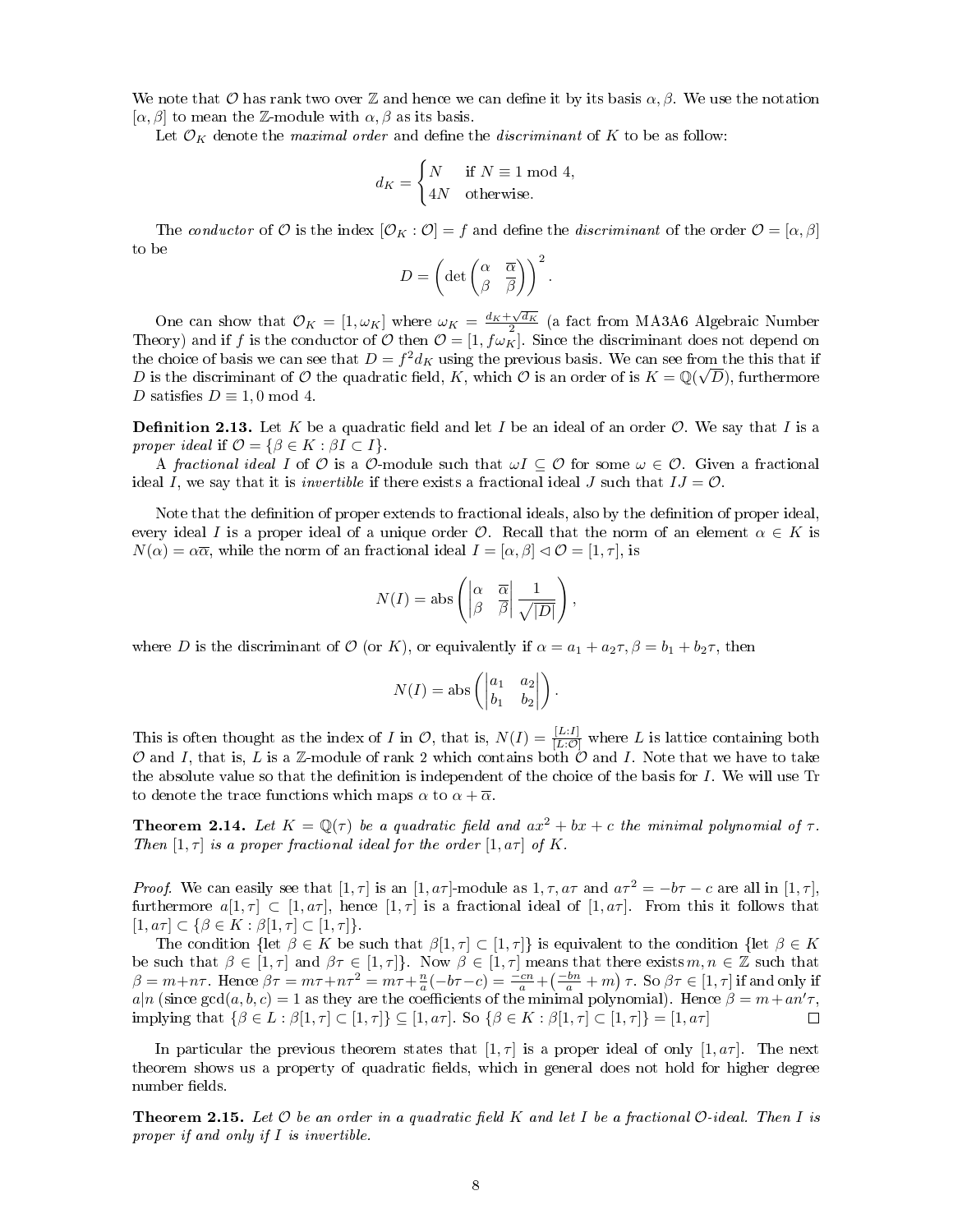*Proof.* Suppose I is invertible, that is, there is another fractional ideal J such that  $IJ = \mathcal{O}$ . If  $\beta \in K$ and  $\beta I \subset I$  then  $\beta \mathcal{O} = \beta I J \subset I J = \mathcal{O}$ . Since  $\beta \mathcal{O} \subset \mathcal{O}$  we have  $\beta \in \mathcal{O}$ , hence I is proper.

Suppose  $I = [\alpha, \beta]$   $(\alpha, \beta \in K)$  is a proper fractional ideal. Letting  $\tau = \frac{\beta}{\alpha}$  we have  $I = \alpha[1, \tau]$ . Let  $ax^2 + bx + c$  be the minimal polynomial of  $\tau$ . Then by Theorem 2.14, we know that  $\mathcal{O} = [1, a\tau]$ . Since  $\overline{\tau}$  is also a root of the minimal polynomial of  $\tau$  we know that  $[1, a\overline{\tau}] = [1, a\tau] = \mathcal{O}$  and by Theorem 2.14  $\overline{I} = \overline{\alpha}[1,\overline{\tau}]$  is proper fractional ideal of  $\overline{O}$ . Next consider  $aI\overline{I} = a\alpha\overline{\alpha}[1,\tau][1,\overline{\tau}] = N(\alpha)[a,a\tau,a\overline{\tau},a\tau\overline{\tau}]$ . Furthermore since we have an explicit quadratic polynomial which has  $\tau$  and  $\bar{\tau}$  as its only roots we know  $\tau + \overline{\tau} = -\frac{b}{a}$  and  $\tau\overline{\tau} = \frac{c}{a}$ , so  $aI\overline{I} = N(\alpha)[a, a\tau, -b, c] = N(\alpha)[1, a\tau] = N(\alpha)\mathcal{O}$  (where the second to last equality follows from the fact  $gcd(a, b, c) = 1$ . Hence there exists a fractional ideal, namely  $J = \frac{a}{N(\alpha)} \overline{I}$ , such that  $IJ = \mathcal{O}$  $\Box$ 

**Definition 2.16.** Let  $\mathcal O$  be an order of a quadratic field K. Let  $I(\mathcal O)$  denote the set of invertible fractional ideals of  $\mathcal{O}$ , and  $P(\mathcal{O})$  be the set of non-zero principal ideals of  $\mathcal{O}$ .

It is quite clear, since every invertible ideal has an inverse and the multiplication of any two invertible ideal is an invertible ideal, that  $I(\mathcal{O})$  forms an abelian group under multiplication. Notice also that  $P(\mathcal{O}) \subset I(\mathcal{O})$ , which allows us to define our object of interest.

**Definition 2.17.** Let  $\mathcal O$  be an order of a quadratic field K. We define the *ideal class group* of  $\mathcal O$  to be  $C(\mathcal{O})=I(\mathcal{O})/P(\mathcal{O}).$ 

We can finally prove our claim of  $C(D)$ , with  $D < 0$ , forming a group by relating  $C(\mathcal{O})$  to  $C(D)$ .

**Theorem 2.18.** Let  $D < 0$  and  $\mathcal{O} = [1, f\omega_K]$  an order with discriminant D of the quadratic field  $K = \mathbb{Q}(\sqrt{2})$  $\overline{D}$ ), where f is the conductor of  $\mathcal O$  and  $\omega_K = \frac{d_K + \sqrt{d_K}}{2}$  with  $d_K$  the discriminant of K.

- 1. If  $f(x,y) = (a, b, c)$  is a binary quadratic form with discriminant D then  $\left[a, \frac{-b+\sqrt{D}}{2}\right]$  is a proper ideal of  $\mathcal{O},$
- 2.  $C(D)$  is a group and the map sending  $f(x,y)$  to  $\left[a,\frac{-b+\sqrt{D}}{2}\right]$  induces an isomorphism between  $C(D)$  and  $C(O)$ . Hence the order of  $C(O)$  is the class number  $h(D)$ .

*Proof.* This proof follows [Cox(1989), p 137]. Let  $f(x, y) = (a, b, c)$  be a binary quadratic form with discriminant  $D < 0$ . Since  $D < 0$ , the complex roots of  $f(x, 1) = ax^2 + bx + c$  are not real, so let  $\tau$  be the unique root with positive imaginary part, we say  $\tau$  is <u>the</u> root of  $f(x, y)$ . Since  $a > 0$ , it follows that  $\tau = \frac{-b+\sqrt{D}}{2a}$ , hence  $\left[a, \frac{-b+\sqrt{D}}{2}\right] = [a, a\tau] = a[1, \tau]$ . Recall that if D is the discriminant of O then  $K = \mathbb{Q}(\sqrt{D})$  hence  $\tau \in K$ . Now by Lemma 2.14 we know that  $a[1, \tau]$  is a proper ideal of the order √  $[1, a\tau]$  so we want to prove that  $\mathcal{O} = [1, a\tau]$ . First recall that  $f^2 d_K = D = b^2 - 4ac$  hence  $fd_K$  and b have the same parity, so  $\frac{b+f d_k}{2} \in \mathbb{Z}$ . We use this fact to show:

$$
a\tau = \frac{-b + \sqrt{D}}{2}
$$
  
= 
$$
\frac{-b + f\sqrt{d_K}}{2}
$$
  
= 
$$
-\frac{b + f d_K}{2} + f\left(\frac{d_K + \sqrt{d_K}}{2}\right)
$$
  
= 
$$
-\frac{b + f d_K}{2} + f w_K
$$

Hence  $[1, a\tau] = [1, f\omega_K]$ , so we have finished proving the first part.

Before we prove the second part, we claim that if  $\tau \in \mathbb{C}$  and  $r, s, t, u \in \mathbb{Z}$  then

$$
\Im\left(\frac{r\tau+s}{t\tau+u}\right) = \det\begin{pmatrix} r & s \\ t & u \end{pmatrix} \frac{\Im(\tau)}{|t\tau+u|^2}
$$
\n(2.2)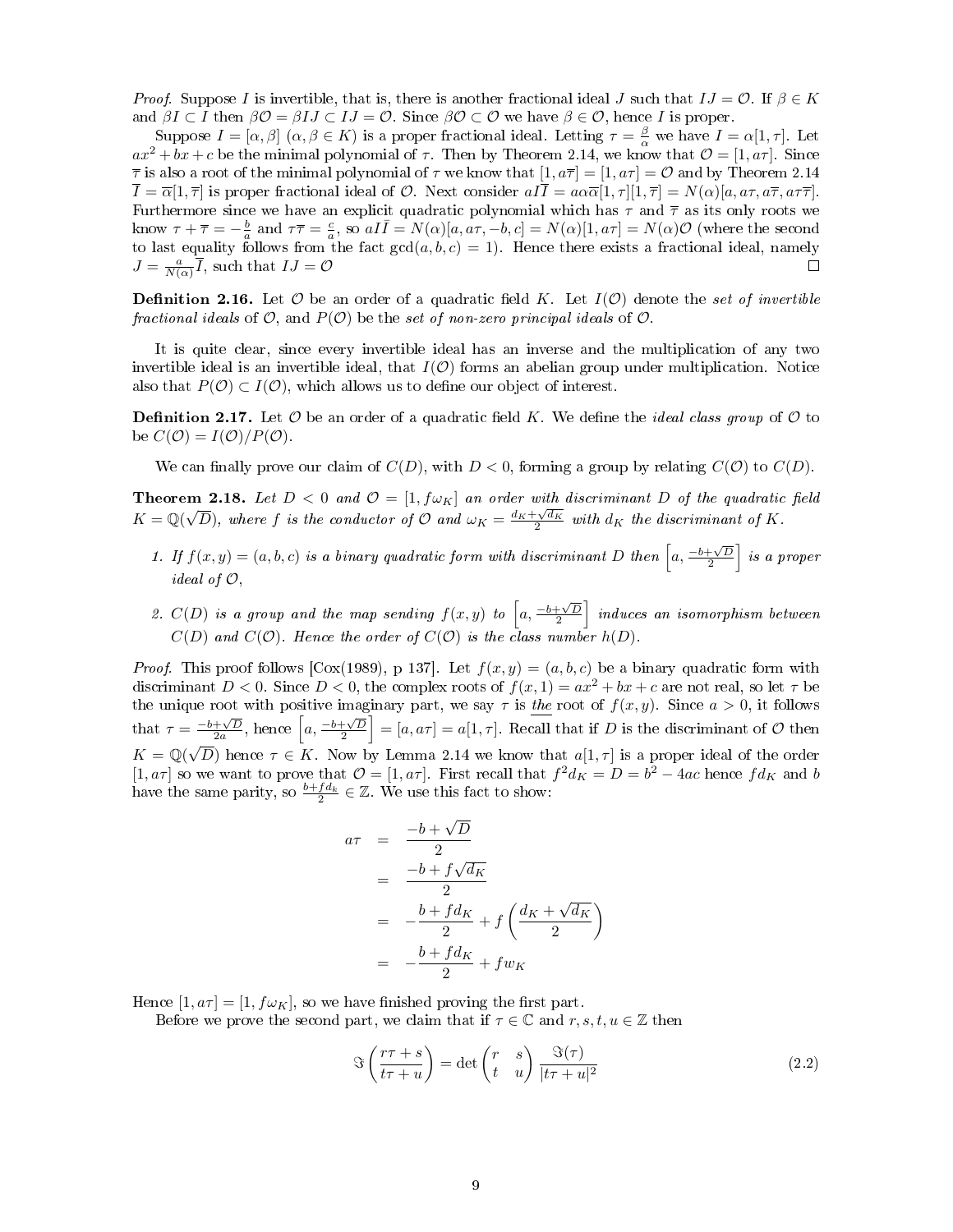To prove this, let  $\tau = x + iy$  then

$$
\mathfrak{F}\left(\frac{r\tau+s}{t\tau+u}\right) = \mathfrak{F}\left(\frac{(rx+riy+s)(tx-tiy+u)}{(u+tx)^2+t^2y^2}\right)
$$

$$
= \frac{1}{|t\tau+u|^2}\mathfrak{F}(rtixy+ruiy-rtixy-stiy)
$$

$$
= \frac{1}{|t\tau+u|^2}\det\begin{pmatrix} r & s \\ t & u \end{pmatrix}\mathfrak{F}(iy)
$$

We are going to show the map is well-defined. Let  $f(x, y)$  and  $f'(x, y)$  be binary quadratic forms of discriminant D and  $\tau$ ,  $\tau'$  be their respective root. Suppose that they are equivalent, i.e., let  $f(x, y)$  =  $f'(rx + sy, tx + uy)$  with  $ru - st = 1$ . Then

$$
0 = f(\tau, 1) = f'(r\tau + s, t\tau + u) = (t\tau + u)^2 f'\left(\frac{r\tau + s}{t\tau + u}, 1\right),
$$
\n(2.3)

but using equation (2.2) we have that  $\frac{r\tau+s}{t\tau+u}$  has positive imaginary part, hence by uniqueness of  $\tau'$  we have  $\tau' = \frac{r\tau + s}{t\tau + u}$ . Let  $\lambda = t\tau + u \in K^*$  then  $\lambda[1, \tau'] = (t\tau + u)[1, \frac{r\tau + s}{t\tau + u}] = [t\tau + u, r\tau + s] = [1, \tau]$ .

To show that the map is injective we work backward. Conversely suppose  $[1, \tau] = \lambda[1, \tau']$  for some  $\lambda \in K^*$  then  $[1, \tau] = [\lambda, \lambda \tau']$ , in other words  $\lambda \tau' = r\tau + s$  and  $\lambda = t\tau + u$  for some  $r, s, t, u \in \mathbb{Z}$ , such that the matrix

$$
S = \begin{pmatrix} r & s \\ t & u \end{pmatrix}
$$

is invertible. Rearranging we get  $\tau' = \frac{r\tau+s}{t\tau+u}$ , but since  $\tau$  and  $\tau'$  both have positive imaginary parts by equation (2.2), we have that the determinant of S is positive, i.e.,  $ru - st = 1$ . Then by equation (2.3) we have that  $f'(rx + sy, tx + uy)$  and  $f(x, y)$  have the same roots, so it follows that they are equal hence  $f(x, y)$  is equivalent to  $f'(x, y)$ . We have just shown that two binary quadratic forms are equivalent if and only if  $[1, \tau] = \lambda[1, \tau']$ , but the last equality is the same as saying that  $[1, \tau]$  and [1,  $\tau'$ ] are in the same quotient. So we have proved that the map sending  $f(x, y)$  to  $a[1, \tau]$  induces an injection  $C(D) \to C(O)$ 

Now we show the map is surjective. Let I be a fractional ideal of O and let  $I = [\alpha, \beta]$  for some  $\alpha, \beta \in K$ . Switching  $\alpha$  and  $\beta$  if necessary we can assume that  $\tau = \frac{\beta}{\alpha}$  has a positive imaginary part and let  $ax^2 + bx + c$  be the minimal polynomial of  $\tau$  with  $a > 0$ . Let  $\tilde{f}(x, y) = ax^2 + bxy + cy^2$ , note that since  $\tau$  is a root and is not a real number the form  $f(x, y)$  must have a negative discriminant and hence is positive definite. Furthermore since the discriminant of  $\mathcal{O} = [1, a\tau]$  is  $D = (a\tau - a\overline{\tau})^2 = b^2 - 4ac$  we have that the discriminant of  $f(x, y)$  is D. So  $f(x, y)$  is a binary quadratic form (it is primitive as it  $ax^2 + bx + c$  is a minimal polynomial) that maps to  $a[1, \tau]$ . But  $a[1, \tau]$  lies in the class of  $I = [\alpha, \beta]$  $\alpha[1, \tau]$  in  $C(\mathcal{O})$  so the map is surjective. We have a bijection between the sets  $C(D) \to C(\mathcal{O})$ .

Let  $f(x,y) = (a,b,c)$  and  $g(x,y) = (a',b',c')$  be two binary quadratic forms of discriminant D and  $F(x, y)$  their Dirichlet composition, then their images are  $[a, \frac{-b+\sqrt{D}}{2}], [a', \frac{-b'+\sqrt{D}}{2}], [\frac{aa'}{2}, \frac{-B+\sqrt{D}}{2}]$ respectively where  $e = \gcd(a, a', \frac{b+b'}{2})$  $(\frac{1+b'}{2})$  and  $B = \frac{1}{e}(n_1ab'+n_2a'b+n_3\frac{bb'+D}{2})$  for some  $n_1, n_2, n_3 \in \mathbb{Z}$  such that  $n_1a + n_2a' + n_3\frac{b+b'}{2} = e$ . To prove our claim that Dirichlet composition corresponds to multiplication of ideals (up to equivalence classes in both cases) we need to show that  $[a, \frac{-b+\sqrt{D}}{2}][a', \frac{-b'+\sqrt{D}}{2}] =$  $[aa', a\frac{-b'+\sqrt{D}}{2}, a'\frac{-b+\sqrt{D}}{2}, \frac{\frac{1}{2}(bb'+D)-\frac{1}{2}(b+b')\sqrt{D}}{2}]$  $\frac{\frac{1}{2}(b+b')\sqrt{D}}{2}$  is equivalent to  $\left[\frac{aa'}{e^2}, \frac{-B+\sqrt{D}}{2}\right]$ . We claim that in fact the product is equal to  $\left[\frac{aa'}{e}, \frac{-B+\sqrt{D}}{2}e\right]$ . To see this, if we recall that the norm is multiplicative, we see that the  $N([aa', a\frac{-b'+\sqrt{D}}{2}, a'\frac{-b+\sqrt{D}}{2}, \frac{\frac{1}{2}(bb'+D)-\frac{1}{2}(b+b')\sqrt{D}}{2})$  $\left[\frac{\frac{1}{2}(b+b')\sqrt{D}}{2}\right]$  =  $aa' = N(\left[\frac{aa'}{e}, \frac{-B+\sqrt{D}}{2}e\right])$ , furthermore we we can use our congruences (2.1) and the fact  $e|a, e|a', e|\frac{b+b'}{2}$  to show that  $[a, \frac{-b+\sqrt{D}}{2}][a', \frac{-b'+\sqrt{D}}{2}] \subseteq$  $\left[\frac{aa'}{e}, \frac{-B+\sqrt{D}}{2}e\right]$  (for example  $a\frac{-b'+\sqrt{D}}{2} = n\frac{aa'}{e} + me\frac{-B+\sqrt{D}}{2}$ , where  $m = \frac{a}{e}$  and n is such that  $\frac{a}{e}B = \frac{a}{e}b' +$  $\left[2n\frac{aa'}{2^2}\right]$ . Putting these two facts together together we have  $\left[a, \frac{-b+\sqrt{D}}{2}\right][a', \frac{-b'+\sqrt{D}}{2}] = \left[\frac{aa'}{e}, \frac{-B+\sqrt{D}}{2}e\right],$ but  $\left[\frac{aa'}{e}, \frac{-B+\sqrt{D}}{2}e\right]=\frac{1}{e}\left[\frac{aa'}{e^2}, \frac{-B+\sqrt{D}}{2}\right]$ , hence they are in the same ideal class, completing the proof.

Remark. We make a remark about the map we described when proving surjectivity of the bijection. Note that if  $\tau$  has for minimal polynomial  $ax^2 + bx + c$  then  $N(\tau) = \frac{c}{a}$  and  $\text{Tr}(\tau) = \frac{b}{a}$ . Furthermore, we have that  $N([1, \tau]) = \frac{1}{a}$ , so the binary quadratic form associated to  $[1, \tau]$  was  $\frac{x^2 + \text{Tr}(\tau)x y + N(\tau)y^2}{N([1, \tau])}$ .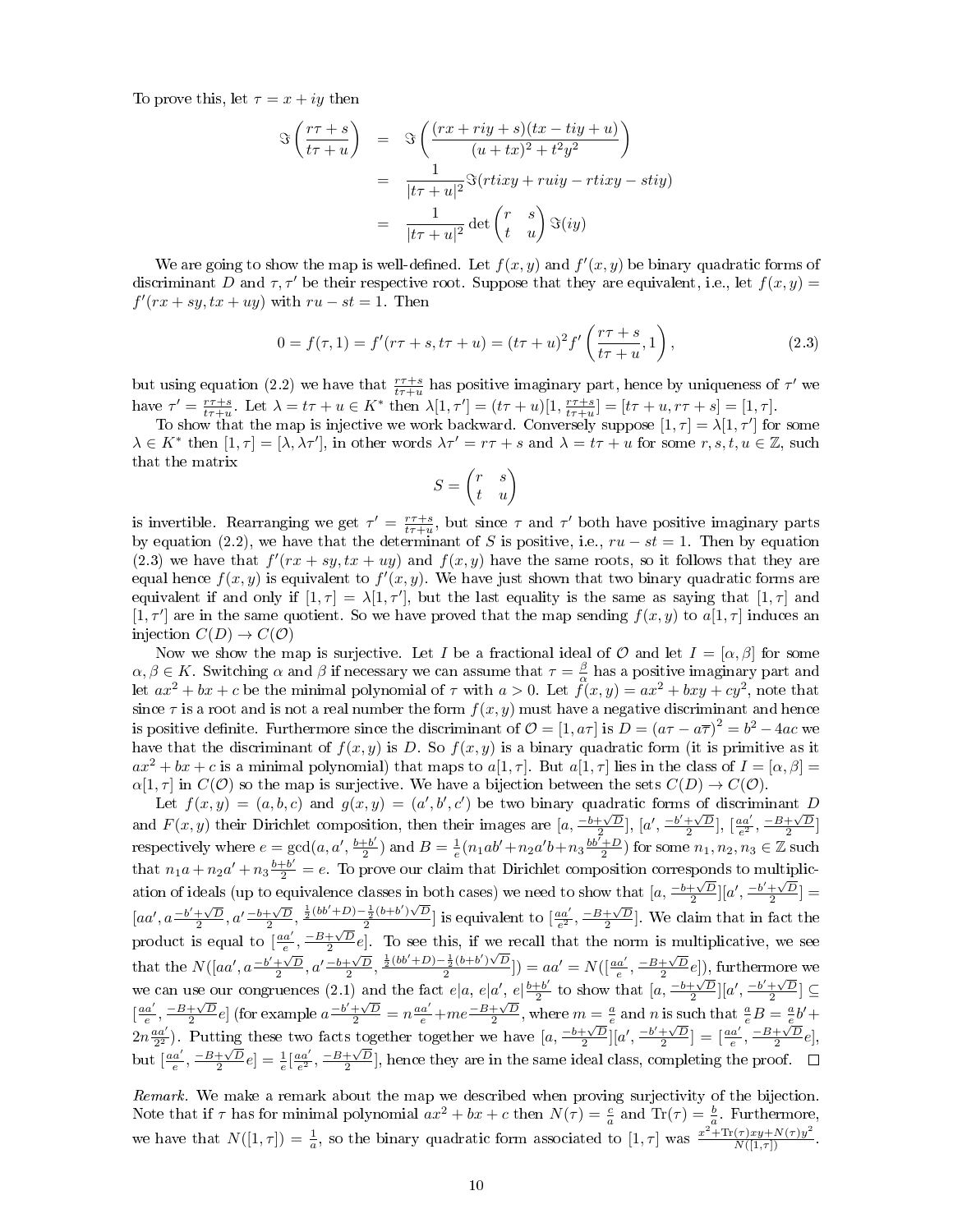Now if  $\tau = \frac{\beta}{\alpha}$ , notice that  $N([1, \tau]) = \frac{\beta}{\alpha} - \frac{\beta}{\alpha} = \frac{\beta \alpha - \overline{\alpha} \beta}{\alpha \overline{\alpha}} = \frac{N([\alpha, \beta])}{N(\alpha)}$  $\frac{N(\alpha,\beta)}{N(\alpha)}$  and  $\text{Tr}(\frac{\beta}{\alpha}) = \text{Tr}(\frac{\beta\overline{\alpha}}{N(\alpha)}) = \frac{\text{Tr}(\alpha\beta)}{N(\alpha)}$ . So we have that the binary quadratic form associated to  $I = [\alpha, \beta]$  is

$$
\frac{x^2 + \frac{\text{Tr}(\alpha\beta)}{N(\alpha)}xy + \frac{N(\beta)}{N(\alpha)}y^2}{\frac{N(I)}{N(\alpha)}} = \frac{N(\alpha)x^2 + \text{Tr}(\alpha\overline{\beta})xy + N(\beta)y^2}{N(I)} = \frac{N(\alpha x + \beta y)}{N(I)}.
$$

#### 2.5 General case

We are now going to consider the equivalence classes of primitive indefinite binary quadratic forms. The reason the previous proof would fail if  $D > 0$  is that the roots of  $f(x, 1)$  are real, and hence our The reason the previous proot would fall if  $D > 0$  is that the roots of  $f(x, 1)$  are real, and hence our inverse map is not unique as it depends on the choice of  $\sqrt{D}$ . This can be rectified by considering the narrow class group instead of the class group. Before we can define this we need a few definitions.

**Definition 2.19.** An order  $\mathcal O$  of discriminant  $D$  is said to be *oriented* once a choice of  $\sqrt{D}$  has been made.

Once this choice has been made we can define a map  $\pi : \mathcal{O} \to \mathbb{Z}$  by  $\pi(\tau) = \frac{\tau - \bar{\tau}}{\sqrt{D}}$ , which has the particularity that  $\pi(x + y\sqrt{D}) = 2y$  With the idea of oriented order comes the idea of orientating fractional ideal.

**Definition 2.20.** An *oriented fractional ideal* of an oriented order  $\mathcal{O}$  is a pair  $(I, \epsilon)$ , where I is a fractional ideal of O and  $\epsilon \in \{\pm 1\}$  is the orientation. We say  $(I, \epsilon)$  is positively oriented if  $\epsilon = 1$ , otherwise it is negatively oriented.

A basis  $\alpha, \beta$  of an oriented fractional ideal  $(I, \epsilon)$  is said to be *correctly oriented* if  $\pi(\overline{\alpha}\beta) = \frac{\overline{\alpha}\beta - \alpha\beta}{\sqrt{D}}$ has the same sign as  $\epsilon$ .

We define the product of two oriented fractional ideal  $(I, \epsilon)$  and  $(I', \epsilon')$ , of an order  $\mathcal O$  of discriminant D, to be  $(II', \epsilon \epsilon')$ . This can easily be extended to the product of an oriented fractional ideal and an element of  $\mathbb{Q}(\sqrt{D})$  to be  $\alpha(I,\epsilon) = (\alpha I, \text{sgn}(N(\alpha))\epsilon)$ , where  $\text{sgn}(\alpha)$  is the usual sign function. We will from now on assume that all fractional ideals of an oriented order are themselves oriented, hence we will write I to mean the pair  $(I, \epsilon)$ . Furthermore, when talking about a basis of an oriented ideal. we will amuse that the basis is correctly oriented. We just need one more definition, a refinement of equivalent ideals for our new setting, and then we can define the narrow class group.

**Definition 2.21.** Two oriented fractional ideals, I, J of an order  $O$  of a discriminant D, are equivalent if there exists  $\alpha \in \mathbb{Q}(\sqrt{D})$  such that  $\alpha I = J$ .

We defined the narrow class group,  $C^+(\mathcal{O})$ , of an oriented order  $\mathcal{O}$ , to be the set of equivalence classes of oriented fractional invertible ideals.

Remark. In many literature, the narrow class group is defined differently as follows: Let  $P^+(\mathcal{O})$  be the set of principal fractional ideal of  $\mathcal O$  with a generator of positive norm. The narrow class group is  $C^+(\mathcal{O})=I(\mathcal{O})/P^+(\mathcal{O})$ . While the usual narrow class groups has the property that  $C^+(\mathcal{O})=C(\mathcal{O})$ when  $D < 0$ , it has the problem that you need to deal with positive definite binary quadratic forms separately from negative definite binary quadratic forms. Our definition has the advantage that it gives the correct notion when  $D < 0$  as it does not distinguish between positive definite and negative definite, a distinction that we can not make in section 3.

Another side remark is that we can relate  $C^+(\mathcal{O})$  to  $C(\mathcal{O})$  by considering the following short exact sequence:

$$
1 \longrightarrow {\pm 1}/N(\mathcal{O}^*) \longrightarrow C^+(\mathcal{O}) \longrightarrow C(\mathcal{O}) \longrightarrow 1
$$
  

$$
\epsilon \longmapsto (\mathcal{O}, \epsilon) \quad (I, \epsilon) \longmapsto I
$$

If the discriminant D of  $\mathcal O$  is negative, then every element of  $\mathcal O$ , including units, have a positive norm, hence  $\{\pm 1\}/N(\mathcal{O}^*) = \{\pm 1\}$ . Furthermore the short exact sequence split, since the map defined by  $I \mapsto (I, 1)$  is a section of the map  $(I, \epsilon) \mapsto I$ , it is only well defined since ideals are only equivalent to ideals with the same orientation. Since the short exact sequence split, we have by the splitting lemma  $C^+(\mathcal{O}) \cong {\pm 1} \times C(\mathcal{O})$ . If  $D > 0$  and  $\mathcal O$  has a unit with negative norm, then  ${\pm 1}/N(\mathcal{O}^*) = 1$ , so  $C^+(\mathcal{O}) \cong C(\mathcal{O})$ . Finally if  $D > 0$  and  $\mathcal O$  does not have any unit with negative norm, then all we can say is that  $C^+(\mathcal{O}) \to C(\mathcal{O})$ .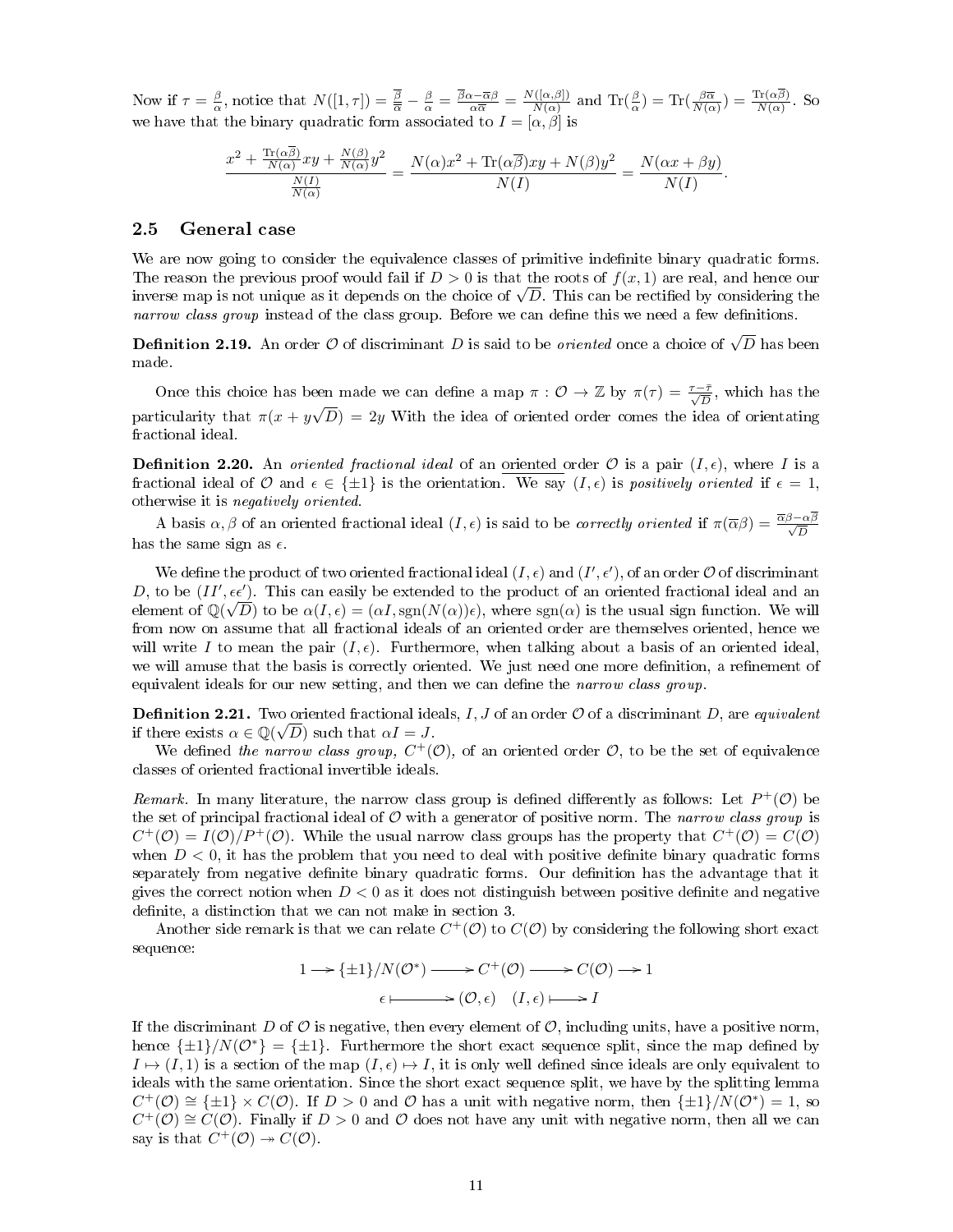With the above remark we redefine  $C(D)$  to be the set of equivalence classes of primitive binary quadratic forms of discriminant D. In particular when  $D < 0$  then  $C(D)$  includes both positive definite and negative definite form, hence it is twice the size of our previous  $C(D)$ . With oriented fractional ideals, we need to make a slight modification to the definition of the norm of an ideal. Recall that when we defined it, it was pointed out that we had to take the absolute value so that the definition is independent of the choice of basis. It turns out that with oriented fractional we do not need to take the absolute value anymore, or equivalently the norm of an oriented ideal is  $\epsilon N(I)$ . Tha is if  $\alpha, \beta$  is a correctly oriented basis of I, then

$$
N(I) = \begin{pmatrix} \alpha & \overline{\alpha} \\ \beta & \overline{\beta} \end{pmatrix} \frac{1}{\sqrt{D}}
$$

**Theorem 2.22.** Let D be a non-square integer and  $\mathcal{O}$  an oriented order with discriminant D of the quadratic field  $K = \mathbb{Q}(\sqrt{D})$ . Then there is a bijection between the  $C(D)$  and  $C^+(\mathcal{O})$  defined by  $[(a, b, c)]$ maps to the equivalence class of  $[a, \frac{-b+\sqrt{D}}{2}]$ . This bijection is an isomorphism of groups.

Proof. This proof will follow the same structure as the proof of Theorem 2.18 with a few slight alter*ation.* We first show that  $[a, \frac{-b+\sqrt{D}}{2}]$  is a proper ideal of O. Let  $f(x, y) = (a, b, c)$  be a binary quadratic form. Let  $\tau$  be the root of  $f(x, 1) = ax^2 + bx + c$  such that  $\pi(\tau)$  has the same sign as a. Explicitly, which the quadratic formula, we have  $\tau = \frac{-b+\sqrt{D}}{2a}$ . Since  $N(a) > 0$ , we have  $[a, \frac{-b+\sqrt{D}}{2}] = a[1, \tau]$  is equivalent to  $[1, \tau]$  in  $C^+(\mathcal{O})$ . By Theorem 2.14 we know  $[1, \tau]$  is a proper ideal.

We now check the map is well defined. Suppose that  $f(x,y) = (a, b, c)$  and  $f'(x, y) = (a', b', c')$ such that  $f(x, y) = f'(rx + sy, tx + uy)$  with  $ru - st = 1$ , this means that  $a' = au^2 - but + ct^2$ . Let  $\tau$  be the root of  $f(x,1)$  with  $\pi(\tau)$  having the same sign as a, and  $\tau'$  the root of  $f'(x,1)$  with  $\pi(\tau')$ having the same sign as  $a'$ , we show how to relate  $\tau$  and  $\tau'$ . Consider

$$
0 = f(\tau, 1) = f'(r\tau + s, t\tau + u) = (t\tau + u)^2 f'\left(\frac{r\tau + s}{t\tau + u}, 1\right)
$$
\n(2.4)

and we calculate that

$$
\pi \left( \frac{r\tau + s}{t\tau + u} \right) = \pi \left( \frac{(r\tau + s)(t\overline{\tau} + u)}{N(t\tau + u)} \right)
$$
  
\n
$$
= \pi \left( \frac{r t\tau \overline{\tau} + s u + r u \tau + s t \overline{\tau}}{N(t\tau + u)} \right)
$$
  
\n
$$
= \frac{(r u - s t)(\tau - \overline{\tau})}{N(t\tau + u)\sqrt{D}}
$$
  
\n
$$
= \frac{\pi(\tau)}{N(t\tau + u)}
$$
(2.5)

But we have that  $N(t\tau + u) = (t\tau + u)(t\overline{\tau} + u) = u^2 + \text{Tr}(\tau)tu + N(\tau)t^2 = u^2 - \frac{b}{a}tu + \frac{c}{a}t^2 = \frac{a^2}{a}$  $\frac{a}{a}$ . So we have two cases:

- Case 1.  $N(t\tau + u) > 0$ : in which case a and a' have both the same sign and  $\tau' = \frac{\tau\tau+s}{t\tau+u}$ . Then if we let  $\lambda = t\tau + u \in \mathbb{Q}(\sqrt{D})^*$ , we have  $N(\lambda) > 0$  and  $\lambda[1, \tau'] = [1, \tau]$ . Hence our two ideals are equivalent, as both  $[1, \tau']$  and  $[1, \tau]$  have the same orientation.
- Case 2.  $N(t\tau + u) < 0$ : in which case a and a' have different sign and  $\tau' = \frac{r\tau + s}{t\tau + u}$ . Then if we let  $\lambda = t\tau + u \in \mathbb{Q}(\sqrt{D})^*$ , we have  $N(\lambda) < 0$  and  $\lambda[1, \tau'] = [1, \tau]$ . But since  $[1, \tau']$  and  $[1, \tau]$ have different orientation, we have that they are in fact equivalent.

Conversely, to show injectivity, suppose that  $[1, \tau] = \lambda[1, \tau']$  for some  $\lambda = t\tau + u \in \mathbb{Q}(\sqrt{\tau})$ D). Then we have  $\lambda \tau' = r\tau + s$  and  $\lambda = t\tau + u$  for some  $r, s, t, u \in \mathbb{Z}$  such that the matrix

$$
S = \begin{pmatrix} r & s \\ t & u \end{pmatrix}
$$

is invertible. Rearranging we get  $\tau' = \frac{r\tau+s}{t\tau+u}$ , and by equation (2.5), we have

$$
\frac{\pi(\tau')}{\pi(\tau)}N(\lambda) = ru - st.
$$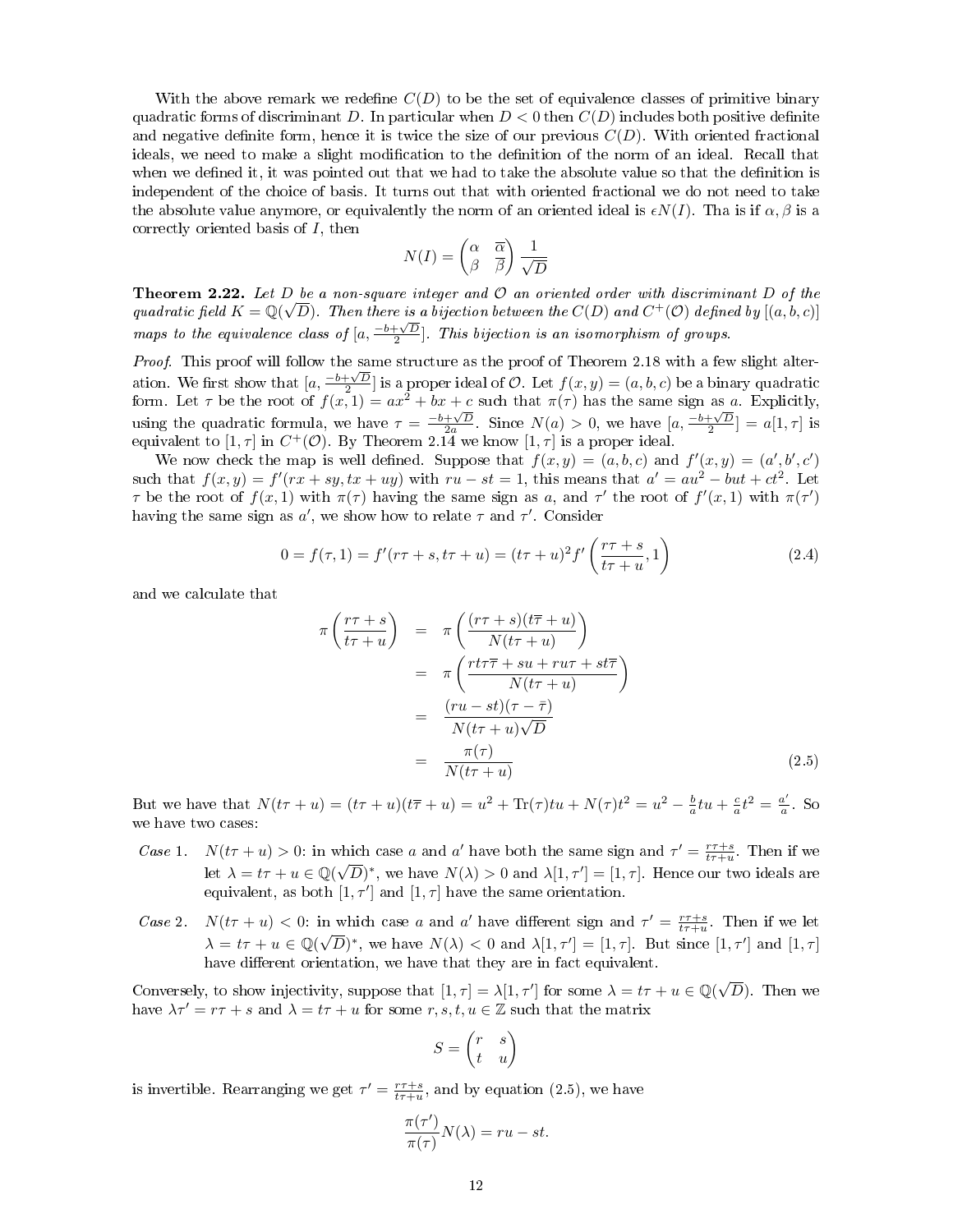But since if  $N(\lambda) > 0$  then  $\pi(\tau)$  and  $\pi(\tau')$  have the same sign, while if  $N(\lambda) < 0$  then  $\pi(\tau)$  and  $\pi(\tau')$ have different sign, we have that  $ru - st = 1$ . So S is in  $SL_2(\mathbb{Z})$  and  $f(x, 1)$  and  $f'(x, 1)$  have the same roots, hence they are equivalent. We have shown that two binary quadratic forms are equivalent if and only if  $[1, \tau] = \lambda [1, \tau']$  for some  $\lambda$ . Hence we have proved the map is injective.

We finally show the map is surjective. Let I be a fractional ideal of  $\mathcal O$  and let  $I = [\alpha, \beta]$  for some  $\alpha, \beta \in K$ . Without loss of generality we can assume  $N(\alpha) > 0$ , as every ideal has a basis with  $N(\alpha) > 0$ which can be achieved by taking the smallest  $\alpha \in \mathbb{Q}_{\geq 0} \cap I$ . Let  $\tau = \frac{\beta}{\alpha}$ , so  $I = \alpha[1, \tau]$ . Consider the quadratic form

$$
f(x,y) = \frac{N(x+\tau y)}{N([1,\tau])} = \frac{x^2 + \text{Tr}(\tau)xy + N(\tau)y^2}{N([1,\tau])}.
$$

Let  $ax^2 + bxy + cy^2$  be the minimal polynomial of  $\tau$  with  $sgn(a) = sgn(\pi(\tau))$ , hence  $gcd(a, b, c)$ 1. Then by Theorem 2.14 we see that that  $[1, \tau]$  is a proper fractional ideal for the order  $\mathcal{O}$ , with  $N([1,\tau]) = \frac{1}{a}$ . Therefore  $f(x,y) = ax^2a \operatorname{Tr}(\tau)xy + N(\tau)y^2 = ax^2 + bxy + cy^2$ . This shows that the map is surjective since  $f(x, y) \mapsto [a, \frac{-b+\sqrt{D}}{2}]$  and  $I = \alpha[1, \tau] = \alpha[1, \frac{-b+\sqrt{D}}{2a}]$  are both in the same ideal class as  $N(\alpha) > 0$ 

Now that we have shown the bijection between  $C(D)$  and  $C^+(\mathcal{O})$ , we claim that the work we have done in Theorem 2.18 shows how the bijection induces the isomorphism.  $\Box$ 

We know that, for  $D < 0$ ,  $C(D)$  is finite and since Dirichlet composition is symmetric we have that  $C(D)$  is a finite abelian group, we can prove the same results for  $D > 0$ , but this requires more background in the reduction theory of indenite forms. We note that the inverse of the bijection is given in the above theorem, that is  $I = [\alpha, \beta] \mapsto \frac{N(\alpha x + \beta y)}{N(I)}$ .

We finish this section by finding the identity and the inverse of every element in  $C(D)$ , as this is often essential to group calculations.

**Theorem 2.23.** Let  $D \equiv 0, 1 \mod 4$ . The identity element of  $C(D)$  is the class containing the principal form

$$
\begin{cases} x^2 - \frac{D}{4}y^2 & \text{if } D \equiv 0 \mod 4, \\ x^2 - xy + \frac{1-D}{4}y^2 & \text{if } D \equiv 1 \mod 4. \end{cases}
$$

The inverse of the class containing the form  $ax^2 + bxy + cy^2$  is the class containing  $ax^2 - bxy + cy^2$ .

*Proof.* Let  $f(x, y) = (a, b, c)$  and  $I(x, y)$  be the principal form. Let  $\epsilon \in \{0, 1\}$  be such that  $\epsilon \equiv D$ mod 4. First we note that  $gcd(a, 1, \frac{b+\epsilon}{2}) = 1$ . We show that in this case  $B = b$ , where B is the integer needed in Dirichlet composition. Since  $D = b^2 - 4ac$  we easily see that  $b^2 \equiv D$  mod 4a, furthermore  $b \equiv b \mod 2$ a. So if  $4|D \text{ then } 2|b \text{ so } b \equiv 0 \mod 2$ . If on the other hand  $4 \nmid D \text{ then } 2 \nmid b \text{ so } b \equiv 1 \mod 2$ . Hence  $b$  satisfy the three congruence relation needed to find  $B$  in the Dirichlet composition. Hence the Dirichlet composition of  $f(x, y)$  and  $I(x, y)$  is  $ax^2 + bxy + \frac{b^2 - (b^2 - 4ac)}{4a}$  $\frac{d^{2}-4ac}{4a}y^{2} = f(x, y)$  as required.

Let  $f(x, y) = (a, b, c)$  and  $\overline{f}(x, y) = (a, -b, c)$ . Recall that  $(a, -b, c)$  is equivalent to  $(c, b, a) = g(x, y)$ and  $gcd(a, b, c) = 1$ . It is easy to see that b satisfies the three congruence relations needed to find B. hence the Dirichlet composition of  $f(x, y)$  and  $g(x, y)$  is  $acx^2 + bxy + \frac{b^2 - D}{4ac}y^2 = acx^2 + bxy + y^2 =$  $(ac, b, 1)$ . While this is not the principal form, recall that  $(a, b, c)$  is equivalent to  $(a, b+2an, an^2+bn+c)$ for any  $n \in \mathbb{Z}$ . If  $D \equiv 0 \mod 4$  then 2|b so let  $n = \frac{b}{2}$  then, if we let  $\sim$  denote equivalence, notice that

$$
(ac, b, 1) \sim (1, -b, ac)
$$
  
 
$$
\sim (1, -b + 2n, n^2 - bn + ac)
$$
  
 
$$
\sim (1, 0, \frac{b^2 - 2b^2 + 4ac}{4})
$$
  
 
$$
\sim (1, 0, -\frac{D}{4})
$$

which is the principal form when  $D \equiv 0 \mod 4$ . Similarly if  $D \equiv 1 \mod 4$  we can show that  $(ac, b, 1)$ is equivalent to the principal form by noticing that 2  $\nmid b$  so if we let  $n = \frac{b-1}{2}$  then  $(ac, b, 1) \sim$  $(1, -b+2n, n^2-bn+ac) \sim (1, -1, \frac{b^2+2b+1-2b^2-2b+4ac}{4}) = (1, -1, \frac{1-D}{4})$ . Hence in both cases the Dirichlet composition is in the class of the principal form, proving that the inverse of  $(a, b, c)$  is  $(a, -b, c)$ .  $\Box$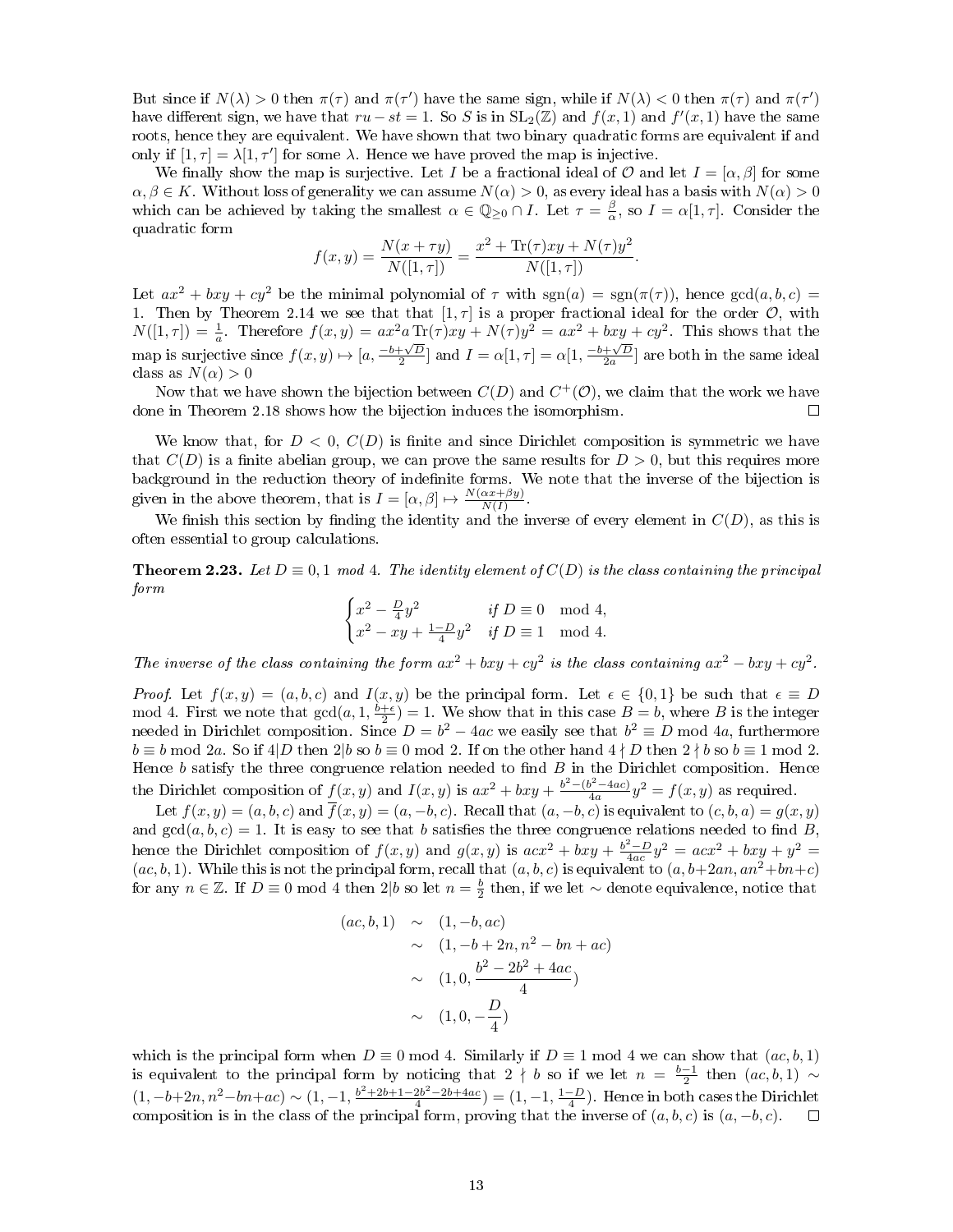## 3 Bhargava's cubes

#### 3.1 A new look at Gauss composition

In this section we will refer to several types of equivalence, so we will say two objects  $A, B$  are  $G$ equivalent if there exists  $g \in G$  such that  $A = B^g$ , where G is a group and  $B^g$  the image of B after being acted on by q. Note that by this definition, in Section 2 we talked about  $SL_2(\mathbb{Z})$ -equivalent binary quadratic forms. We will also switch from multiplicative notation to additive notation for the group of binary quadratic forms, since we know the group is abelian. Furthermore throughout this section we will assume all our spaces are *non-degenerate*, that is, whenever we talk about the discriminant of an object; be it a cube of integers, a quadratic ring or otherwise, we will assume that it is non-zero.

As noted before, there is a link between binary quadratic forms and  $2 \times 2$  matrices, so one might wonder if we can find anything of interest using  $2 \times 2 \times 2$  cube of integers. This is what Bhargava does [Bhargava(2004)]: he considers cubes of integers and explores six different ways these cubes of integers can represent forms; with each of these forms he explores the question of whether a composition law can be associated to the forms so to create a group. We shall explore five different composition laws complete with proofs and examples.

Consider the space  $(\mathbb{Z}^2)^{\otimes 3}$ , this has a basis  $\{e_i \otimes e_j \otimes e_k : i, j, k \in \{1,2\}\}\$  where  $e_1, e_2$  are the standard Z-basis of  $\mathbb{Z}^2$ . So using this basis we have that each element of  $(\mathbb{Z}^2)^{\otimes 3}$  is uniquely determined by the eight integers  $a_{ij,k}$ , that is  $x = \sum_{i,j,k} a_{ijk} (e_i \otimes e_j \otimes e_k)$ . If we let

$$
(a, b, c, d, e, f, g, h) = (a_{1,1,1}, a_{1,1,2}, a_{1,2,1}, a_{1,2,2}, a_{2,1,1}, a_{2,1,2}, a_{2,2,1}, a_{2,2,2})
$$

then we can can represent every element of  $(\mathbb{Z}^2)^{\otimes 3}$  by a  $2 \times 2 \times 2$  cube of integers:



So  $(\mathbb{Z}^2)^{\otimes 3}$  can be identified with the space of all  $2 \times 2 \times 2$  cubes of integers.

If we let  $\Gamma = (\mathrm{SL}_2(\mathbb{Z}))^3$ , we have a right natural action on  $(\mathbb{Z}^2)^{\otimes 3}$ , that is  $\gamma = \gamma_1 \times \gamma_2 \times \gamma_3 \in \Gamma$ gives a map  $\gamma_1 \otimes \gamma_2 \otimes \gamma_3 : \mathbb{Z}^2 \otimes \mathbb{Z}^2 \otimes \mathbb{Z}^2 \to \mathbb{Z}^2 \otimes \mathbb{Z}^2 \otimes \mathbb{Z}^2$ , with the map  $\gamma_i : \mathbb{Z}^2 \to \mathbb{Z}^2$  being the usual left action. We want to see what this corresponds to in terms of cubes of integers. Let  $\tilde{A} \in (\mathbb{Z}^2)^{\otimes 3}$ and note that  $A$  has three different ways to be "represented" by two matrices namely

$$
M_1 = \begin{pmatrix} a & b \\ c & d \end{pmatrix}, N_1 = \begin{pmatrix} e & f \\ g & h \end{pmatrix};
$$
  
\n
$$
M_2 = \begin{pmatrix} a & c \\ e & g \end{pmatrix}, N_2 = \begin{pmatrix} b & d \\ f & h \end{pmatrix};
$$
  
\n
$$
M_3 = \begin{pmatrix} a & e \\ b & f \end{pmatrix}, N_3 = \begin{pmatrix} c & g \\ d & h \end{pmatrix}.
$$

Let us consider  $\gamma \times id \times id$  acting on our cube, and for ease of use let us temporarily go back to  $a_{i,j,k}$ notation. With this in mind we see that  $M_1$  can be put in correspondence with  $\sum a_{1,j,k}(e_1 \otimes e_j \otimes e_k)$ ,  $N_2$  with  $\sum a_{2,j,k}(e_2 \otimes e_j \otimes e_k)$ ,  $M_2$  with  $\sum a_{i,1,k}(e_i \otimes e_1 \otimes e_k)$ , ans so on. Let

$$
\gamma = \begin{pmatrix} r & s \\ t & u \end{pmatrix} \in SL_2(\mathbb{Z}),
$$

then the map  $\gamma : \mathbb{Z}^2 \to \mathbb{Z}^2$  sends  $(e_1, e_2) \mapsto (re_1 + se_2, te_1 + ue_2)$ , from this we see that the image of  $\sum a_{1,j,k}(e_1 \otimes e_j \otimes e_k) + \sum a_{2,j,k}(e_2 \otimes e_j \otimes e_k)$  under  $\gamma \times id \times id$  is  $\sum$ P  $a_{1,j,k}((re_1+te_2)\otimes e_j\otimes e_k)+$  $a_{2,j,k}((se_1+ue_2)\otimes e_j\otimes e_k)$ . Regrouping terms together, we get  $\sum$ P  $-ra_{1,j,k} + sa_{2,j,k})(e_1 \otimes e_j \otimes e_k) +$  $(ta_{1,j,k} + ua_{2,j,k})(e_2 \otimes e_j \otimes e_k)$ . When putting this back in terms of matrices, we see that  $\gamma \times id \times id$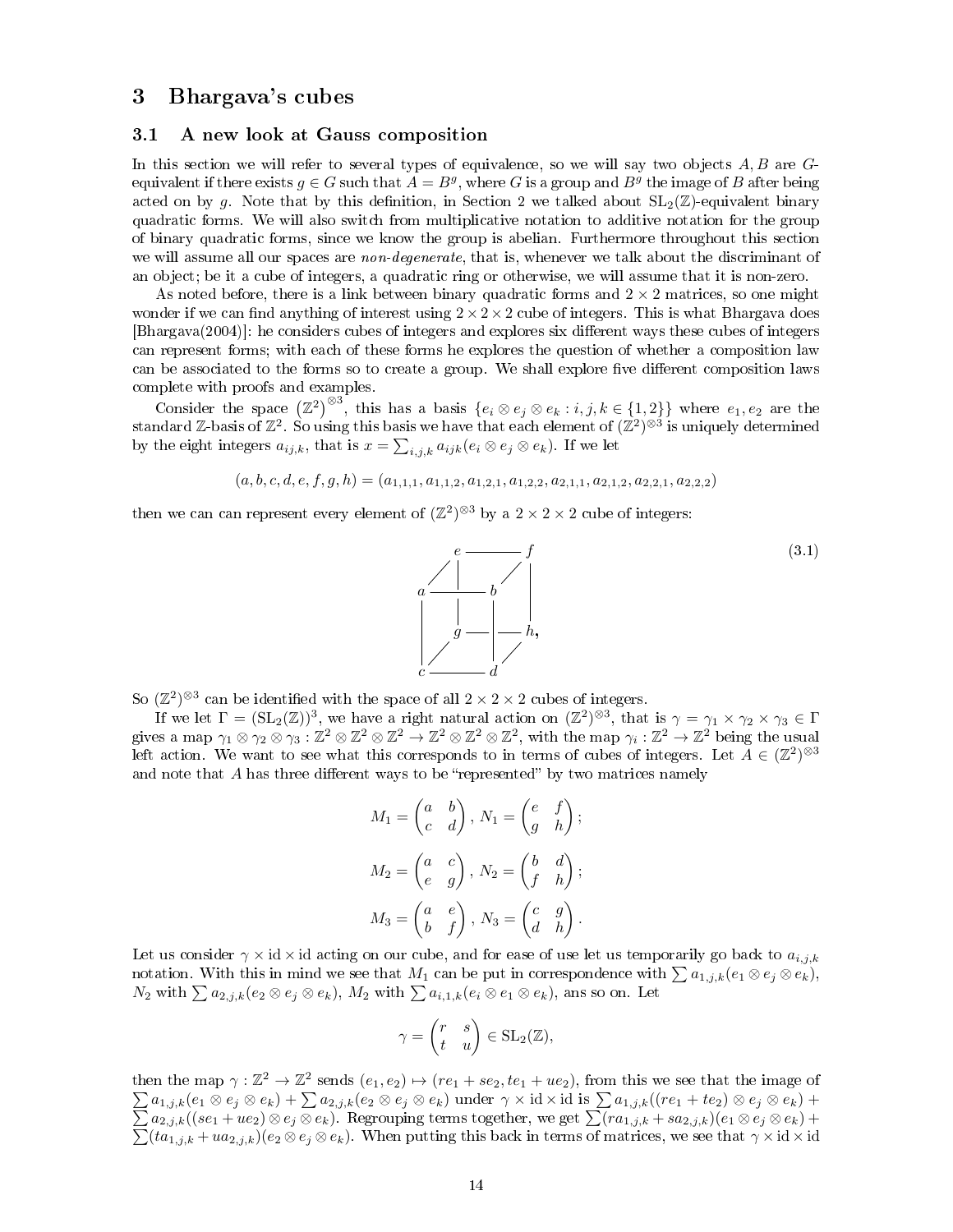sends  $(M_1, N_1) \rightarrow (rM_1 + sN_1, tM_1 + uN_1)$ . If we repeat this argument with id  $\times \gamma \times$ id and id  $\times$  id  $\times \gamma$ , then we see that in general, the natural action is defined as follows: we take an element

$$
\gamma = \begin{pmatrix} r_1 & s_1 \\ t_1 & u_1 \end{pmatrix} \times \begin{pmatrix} r_2 & s_2 \\ t_2 & u_2 \end{pmatrix} \times \begin{pmatrix} r_3 & s_3 \\ t_3 & u_3 \end{pmatrix} \in \Gamma
$$

then we define the action of  $\gamma$  on A, denoted  $A^{\gamma}$ , by replacing, in any order,  $(M_i, N_i)$  by  $(r_iM_i +$  $t_iN_i,s_iM_i+u_iN_i)$ . Notice that at each "stage" all the  $M_i,N_i$  are affected but from our above discussion we see that the order in which you apply each individual  $\gamma_i$  does not matter.

Example. Let A be the cube which has

$$
M_1 = N_1 = \begin{pmatrix} 1 & 2 \\ 3 & 4 \end{pmatrix}, \gamma = \begin{pmatrix} 1 & 1 \\ 1 & 2 \end{pmatrix} \times \begin{pmatrix} 2 & 1 \\ 3 & 2 \end{pmatrix} \times \begin{pmatrix} -1 & 0 \\ 0 & -1 \end{pmatrix}.
$$

We calculate  $A^{\gamma}$ : at the first stage we replace  $(M_1, N_1)$  by  $(M_1 + N_1, M_1 + 2N_1)$  so we get

$$
\begin{pmatrix} 2 & 4 \ 6 & 8 \end{pmatrix}, \begin{pmatrix} 3 & 6 \ 9 & 12 \end{pmatrix},
$$

hence  $A' = (2, 4, 6, 8, 3, 6, 9, 12)$ . Next we need to replace our new  $M_2$  and  $N_2$ , being respectively

$$
\begin{pmatrix} 2 & 6 \ 3 & 9 \end{pmatrix}, \begin{pmatrix} 4 & 8 \ 6 & 12 \end{pmatrix},
$$

by  $(2M_2+3N_2, M_2+2N_2)$  which gives  $A'' = (16, 10, 36, 22, 24, 15, 54, 33)$ . Finally we apply the last component of  $\gamma$ , which just negates every entry to find that  $A^{\gamma} = (-16, -10, -36, -22, -24, -15, -54, -33)$ . So we have that



**Definition 3.1.** Let  $A \in (\mathbb{Z}^2)^{\otimes 3}$  be a cube and  $M_i, N_i$  for  $i \in \{1, 2, 3\}$  be as above, then we construct three binary quadratic forms  $Q_i^A$ , denoted  $Q_i$  if A is obvious, by setting  $Q_i(x,y) = -\det(M_ix - Ny)$ 

Explicitly

$$
Q_1 = -( (ad - bc)x^2 + (cf + bg - de - ah)xy + (eh - fg)y^2)
$$
  
= -(det  $M_1x^2 + (cf + bg - de - ah)xy + \det N_1y^2$ ).

We recall from Section 2 that the discriminant of a binary quadratic form  $ax^2 + bxy + cy^2$  is  $D = b^2 - 4ac$ . An explicit calculation shows that, given an arbitrary  $A \in (\mathbb{Z}^2)^{\otimes 3}$ , the discriminant of  $Q_1, Q_2$  and  $Q_3$ is the same, leading to the following definition.

**Definition 3.2.** We define the discriminant of  $A$  to be

$$
D = Disc(Q_i)
$$
  
=  $a^2h^2 + b^2g^2 + c^2f^2 + d^2e^2 - 2(abgh + cdef + acfh + bdeg + aedh + bfg) + 4(adfg + bceh)$ 

**Lemma 3.3.** Let  $A \in (\mathbb{Z}^2)^{\otimes 3}$  give rise to  $Q_1, Q_2, Q_3$  and  $\gamma = \gamma_1 \times \gamma_2 \times \gamma_3$  then  $A^\gamma$  gives rises to the three binary quadratic forms  $Q_1^{\gamma_1}, Q_2^{\gamma_2}$  and  $Q_3^{\gamma_3}$ . That is  $Q_i^{(A^{\gamma})} = (Q_i^A)^{\gamma_i}$ .

*Proof.* We will only prove this for  $Q_1$  as the exact same argument can be used for  $Q_2$  and  $Q_3$ . Let  $\gamma =$ id  $\times\gamma_2\times\gamma_3$ , where id is the 2 × 2 identity matrix. By definition id does not change our original  $M_1, N_1$ while  $\gamma_2$  (respectively  $\gamma_3$ ) just do column (respectively row) operations on  $M_1, N_1$  simultaneously. More precisely if

$$
\gamma_2 = \begin{pmatrix} r & s \\ t & u \end{pmatrix}
$$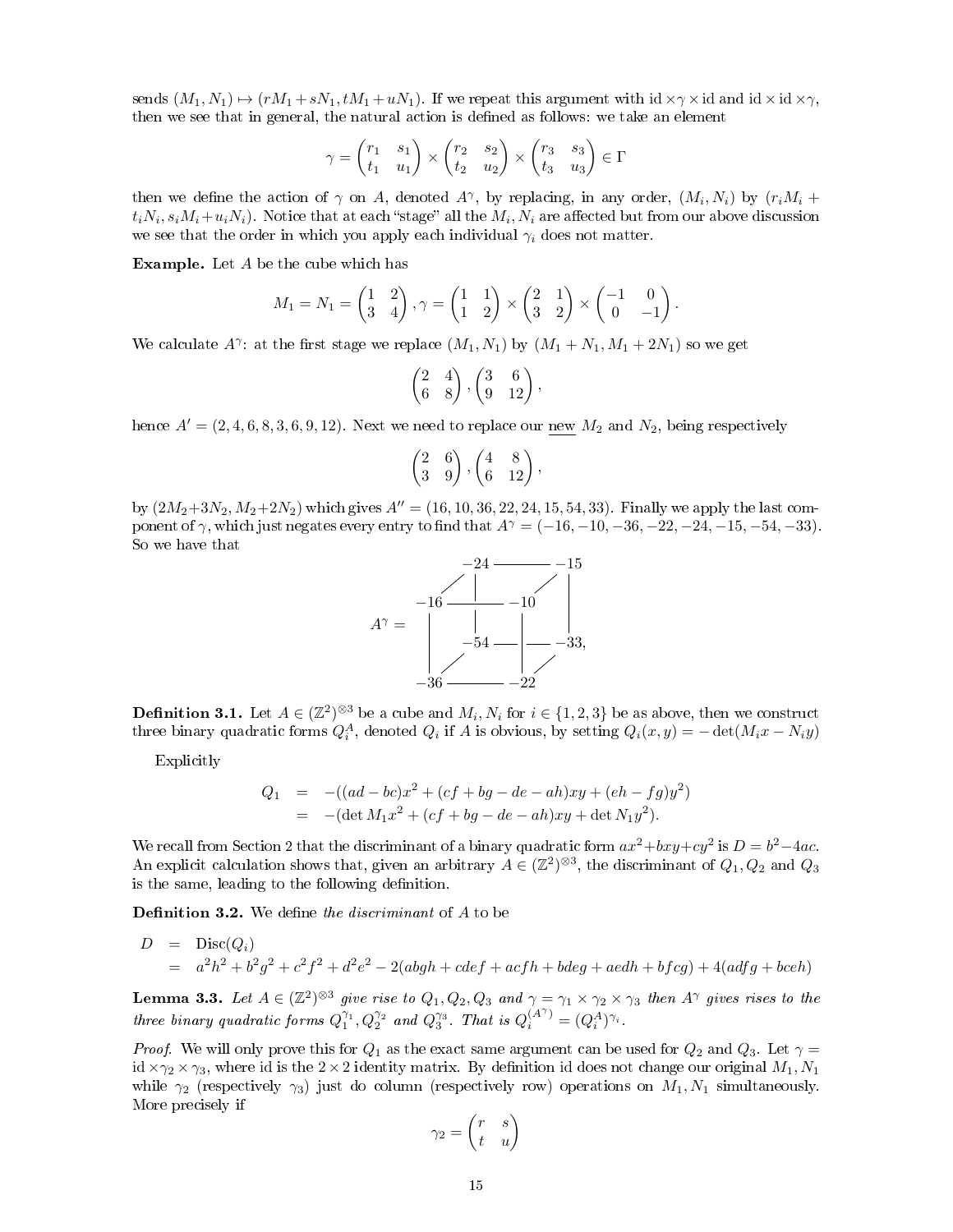and we denote the columns of  $M_1x-N_1y$  by  $c_1, c_2$ , then we have that  $\gamma_2$  acts by the column operation  $\tilde{c}_1 = rc_1 + tc_2$  and  $\tilde{c}_2 = \frac{sc_1 + (-st+ru)c_2}{r}$ . So the determinant of  $M_1x - N_1y$  is, using linear algebra, scaled by a factor of  $r \cdot \frac{-st+ru}{r} = \det(\gamma_1) = 1$ . Hence  $\det(M_1x - N_1y)$  is unchanged under  $\gamma_2$ , so  $Q_1$  is unaffected by  $\gamma$ .

Next consider  $\gamma = \gamma_1 \times id \times id$ . In this case  $M_1, N_1$  are only affected by

$$
\gamma_1 = \begin{pmatrix} r & s \\ t & u \end{pmatrix}
$$

and an explicit calculation shows that  $-\det((rM_1 + tN_1)x - (sM_1 + uN_1)y) = Q_1(rx + sy, tx + uy)$  $Q_1^{\gamma_1}$  $\Box$ 

So a cube  $A \in (\mathbb{Z}^2)^{\otimes 3}$  gives rise to three binary quadratic form with the same discriminant. We want to establish an operation on those three binary quadratic forms so to find a group. Barghava inspired himself from the group law on elliptic curves: if three points  $P_1, P_2, P_3$  on a an elliptic curve are collinear then the sum of  $P_1, P_2, P_3$  is 0

**Axiom** (The cube law). For all  $Q_1^A, Q_2^A, Q_3^A$  that arise from some  $A \in (\mathbb{Z}^2)^{\otimes 3}$  we have that the sum of  $Q_1^A, Q_2^A, Q_3^A$  is zero.

A useful consequence of this axiom is that it leads to an identification of two equivalent binary quadratic forms. By that we mean if  $\gamma = \gamma_1 \times id \times id$  then, as in the proof, we have two sets of three binary quadratic cubes  $Q_1, Q_2, Q_3$  and  $Q_1^{\gamma_1}, Q_2, Q_3$ , but we know the sums of these two sets are zero, hence  $Q_1$  becomes identified with  $Q_1^{\gamma_1}$ . As in Section 2 given a binary quadratic form  $Q$ we will denote by  $[Q]$  the set of  $SL_2(\mathbb{Z})$ -equivalence classes of Q. We denote by  $C((Sym^2 \mathbb{Z}^2)^*; D)$ the set of equivalence classes of primitive binary quadratic forms with discriminant D. Note that  $C((Sym^2 \mathbb{Z}^2)^*$ ; D) is the same as  $C(D)$  in section 2, but we now specify  $(Sym^2 \mathbb{Z}^2)^*$  to make it explicit that we are considering binary quadratic forms. We use the notation  $\text{Sym}^2 \, \mathbb{Z}^2$  to mean that we are looking at the space of 2-variable (i.e., binary) symmetric (if we look at the associated matrix) forms of degree 2 (i.e., quadratic). Furthermore we use  $(\ldots)^*$  to mean that the associated matrix does not necessarily have entries in  $\mathbb{Z}$ , in other words, if our quadratic form is  $(a, b, c)$ , we do not require b to be even.

**Theorem 3.4** (Gauss composition). Let  $D \equiv 0, 1 \mod 4$  and let

$$
Q_{\text{id},D} = \begin{cases} x^2 - \frac{D}{4}y^2 & D \equiv 0 \mod 4\\ x^2 - xy + \frac{1-D}{4}y^2 & D \equiv 1 \mod 4 \end{cases}
$$

Then there exists a unique binary operation to turn  $C((Sym^2\mathbb{Z}^2)^*$ ; D) into an additive group with:

- 1.  $[Q_{\text{id},D}]$  is the identity,
- 2. for any cube A of discriminant D such that  $Q_1^A, Q_2^A, Q_3^A$  are primitive we have  $[Q_1^A] + [Q_2^A] +$  $[Q_3^A] = [Q_{\text{id},D}]$ . (Part of the cube law)

Given  $Q_1, Q_2, Q_3$  with  $[Q_1] + [Q_2] + [Q_3] = [Q_{id,D}]$  then there exists a unique, up to  $\Gamma$ -equivalence, cube  $A \in (\mathbb{Z}^2)^{\otimes 3}$  of discriminant D such that A gives rise to  $Q_1, Q_2, Q_3$ .

Before we prove this, we are going to show that the cube law axiom is equivalent to Dirichlet composition. Hence this theorem is a restatement of the fact that Dirichlet composition turns  $C(D)$ into a group, which we have proved in the cases when  $D$  is not a square.

Let  $A_{\text{id},D}$  be the following cube



depending on whether  $D \equiv 0 \mod 4$  or  $D \equiv 1 \mod 4$  respectively. Then we note that  $Q_{\text{id},D}$ , what we have called the principle form in section 2, is such that  $A_{\text{id},D}$  gives rise to  $Q_1 = Q_2 = Q_3 = Q_{\text{id},D}$ .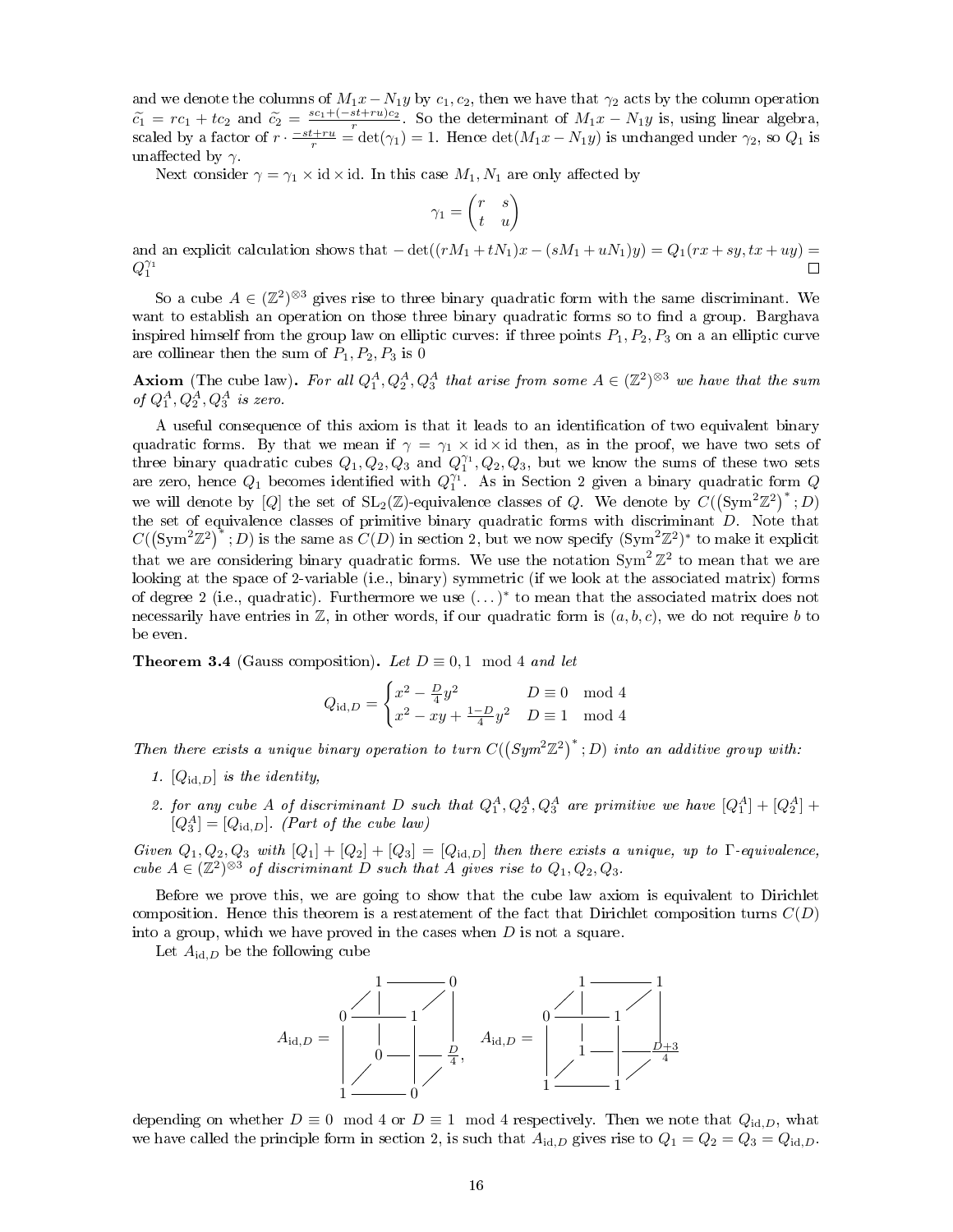**Definition 3.5.** We say that A is *primitive* if the three binary quadratic forms it gives rise to are primitive

Using this definition we can now show how the cube law axiom and Gauss composition are equivalent. If we start with a primitive cube, as in figure  $(3.1)$ , we note that since the cube is primitive its coefficients have gcd 1. To see this let  $G = \text{gcd}(a, b, c, d, e, f, g, h)$  this implies that  $G|\gcd(bc - ad, ed + ah - bg - fc, fg - eh) = 1$ , where the equality is due to the fact that  $Q_1$  is primitive, which implies that  $G = 1$ . We use that fact to find  $\gamma \in \Gamma$  such that  $A^{\gamma}$  is of the form  $(1, 0, 0, d, 0, f, g, h)$  for some new d, f, g, h by applying the following steps: first let

$$
U = \begin{pmatrix} 0 & -1 \\ 1 & 0 \end{pmatrix}, T^n = \begin{pmatrix} 1 & n \\ 0 & 1 \end{pmatrix} \in SL_2(\mathbb{Z}).
$$

By applying appropriate copies of  $U \times id \times id$ , id  $\times U \times id$  and  $id \times id \times U$ , we can assume without loss of generality that a is the smallest non-zero absolute entry of A. If a is coprime with either  $b, c$  or  $e$ , we can use Euclid's algorithm to find a matrix in  $SL_2(\mathbb{Z})$  changing a into 1. If not then apply appropriate copies of  $T^n \times id \times id$ , id  $\times T^n \times id$  and id  $\times id \times T^n$  to reduce  $b, c$  and e modulo a. We can then replace a with the smallest non-zero absolute entry and repeat the process. We either stop as soon as we have  $a = 1$ , or if the first case does not occurs when we end up with A being of the form  $(a, 0, 0, d, 0, f, g, h)$ . In the latter case, notice that  $gcd(a, f) = 1$  for primitivity to hold, and we can apply T to A to get  $(a, 0, d, d, f, f, g + h, h)$ , but then we are back in the case of  $gcd(a, e) = 1$ . Hence we can find  $\gamma \in \Gamma$ such that  $A^{\gamma}$  is of the form  $(1, b, c, d, e, f, g, h)$ , then use the 1 to reduce  $b, c$  and  $e$  to 0, i.e., we have



The three binary quadratic forms this cube gives rises to are

$$
Q_1 = -\begin{vmatrix} x & -fy \\ -gy & dx - hy \end{vmatrix} = -dx^2 + hxy + fgy^2
$$
  
\n
$$
Q_2 = -\begin{vmatrix} x & -dy \\ -fy & gx - hy \end{vmatrix} = -gx^2 + hxy + dfy^2
$$
  
\n
$$
Q_3 = -\begin{vmatrix} x & -gy \\ -dy & fx - hy \end{vmatrix} = -fx^2 + hxy + dgy^2
$$

Note that by construction  $Q_i^A \in [Q_i]$ , and the cube law states that  $[Q_1] + [Q_2] = -[Q_3]$ . In terms of Dirichlet composition, noting that  $gcd(d, h, fg) = 1$  implies  $gcd(d, g, h) = 1$ , we have  $[Q_1] + [Q_2] =$  $\left[-dx^2 + hxy + fgy^2\right] + \left[-gx^2 + hxy + dfy^2\right] = \left[dgx^2 + Bxy + \frac{B^2 - (h^2 + 4dfg)}{4dg}y^2\right]$  for some B that satisfies  $B \equiv h \mod 2d, B \equiv h \mod 2g, B^2 \equiv h^2 + 4dfg \mod 2dg$ . We can easily see that  $B = h$  works hence  $[Q_1] + [Q_2] = [dgx^2 + hxy - fy^2]$ , but recall that  $ax^2 + bxy + cy^2 \sim cy^2 - bxy + ax^2$ , hence  $[Q_1] + [Q_2] = [-fx^2 - hxy + dgy^2]$  which in terms of Dirichlet composition we know is -[Q<sub>3</sub>]. So Dirichlet composition corresponds to the Cube Law.

*Proof of first part of Theorem 3.4 in the case D is not a square.* The preceding paragraph shows how the cube law is equivalent to Dirichlet composition. So, in the case  $D$  is not a square, Dirichlet composition is a binary operation that satisfy the given condition since: we know it is an additive binary operation defined on  $C((Sym^2 \mathbb{Z}^2)^*; D)$ ; its identity is the equivalence class of the principal form, now denoted  $[Q_{\text{id},D}]$ ; it is equivalent to the cube law. Furthermore, the preceding paragraph shows that if a binary operation satisfy the cube law, then it is Dirichlet composition, proving the uniqueness part of the statement.  $\Box$ 

We will not finish the proof of Theorem 3.4 as such, but instead it will be proven as parts of other discussion and proves of later section. We will cover the case of when  $D$  is a square as part of the second proof of Theorem 3.6, which we do on page 22. As for the second statement of the theorem, we will show how we can extend Theorem 3.7 to prove this.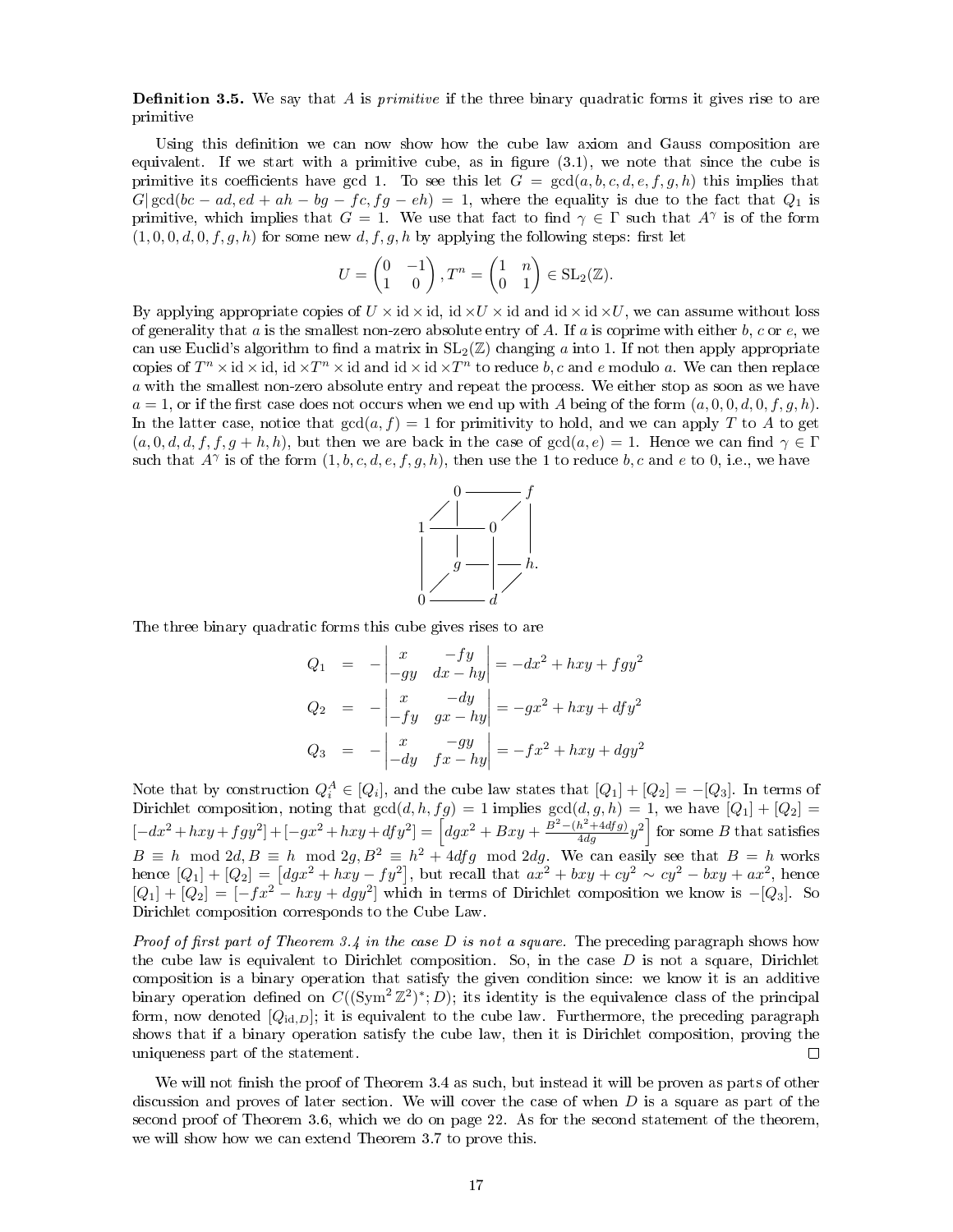### 3.2 Cubes of integers

Now that we have a definition of primitivity we can use this along with the notation  $[A]$  to denote the set of Γ-equivalence classes of A. We will denote this new set of equivalence classes of primitive cubes by  $C((\mathbb{Z}^2)^{\otimes 3}$ ; D). We show that we can equip this set so to form a group.

**Theorem 3.6** (Composition of cubes of integers). Let  $D \equiv 0, 1 \mod 4$  and let  $A_{\text{id},D}$  be as defined above. Then there exists a unique binary operation that turns  $C((\mathbb{Z}^2)^{\otimes 3}; D)$  into an additive group such that:

- 1.  $[A_{id,D}]$  is the identity,
- 2. for  $i=1,2,3$  the maps  $[A]\mapsto [Q_i^A]$  are group homomorphism from  $C({\left(\mathbb{Z}^2\right)}^3\,;D)$  to  $C({\text{Sym}^2 \mathbb{Z}^2)}^*; D.$

*Proof in the case D is not a square.* This can be deduced from Theorem 3.4 by defining the addition of cubes as follow. Let A, B be two primitive cubes with discriminant D. Now since  $([Q_1^A] + [Q_1^B])$  +  $([Q_2^A] + [Q_2^B]) + ([Q_3^A] + [Q_3^B]) = [Q_{\text{id},D}]$  in  $C({(\text{Sym}^2 \mathbb{Z}^2)}^*; D)$  by Theorem 3.4 we have that there exists, up to Γ-equivalence, a unique cube C of discriminant D which gives rise to representatives of  $[Q_1^A] + [Q_1^B], [Q_2^A] + [Q_2^B], [Q_3^A] + [Q_3^B]$ . We define the composition of [A] and [B] to be [A] + [B] = [C]. One can easily see that the composition of cubes directly relates to the composition of binary quadratic forms. By the way we have defined composition of cubes one can easily see that if  $f_i([A]) = [Q_i^A]$  then  $f_i([A] + [B]) = f_i([C]) = [Q_i^C] = [Q_i^A] + [Q_i^B] = f_i([A]) + f_i([B])$  hence proving 2. For part 1 we know that  $A_{\text{id},D}$  gives rise to  $Q_{\text{id},D}$  three times, hence by definition and the fact  $[Q_{\text{id},D}]$  is the identity we have that  $[A_{id,D}]$  is the identity.

Conversely, if we have an other binary operation satisfying 2, then because of the group homomorphism, the binary operation it maps to has to be Dirichlet composition. Moreover, once we have chosen the identity of the group, as part 1 does, then the binary operation has to be unique.  $\Box$ 

We are going to later re-prove this theorem, on page 22, the way Bhargava does, as it follows a similar approach to the proof of Dirichlet composition and hence at the same time proves Dirichlet composition including the case when  $D$  is a square. While this is a useful theorem it does not give an explicit formula (in the proof we will do later we will see a way of constructing the composition, but it is not practical), much like Theorem 3.4 did not give an explicit formula. But in that case we had showed that the binary operation was the same as Dirichlet's composition to which we have a formula. Lemmermeyer took a more computational based approach to binary quadratic forms, and when he looked at Bhargava's paper he wrote down a theorem [Lemmermeyer(2010), p80] with an explicit formula, namely:

**Theorem 3.7.** Let  $D \equiv 0$  or 1 mod 4. For any pair of primitive binary quadratic form  $Q_1 = (a, b, c)$ and  $Q_2 = (a', b', c')$  with discriminant D there is a cube A such that  $Q_1 = Q_1^A$  and  $Q_2 = Q_2^A$ .

More precisely: if  $aa' \neq 0$  and if we let  $e = \gcd(a, a', \frac{b+b'}{2})$  $\frac{1+b^2}{2}$ ) then there exists an integral solution f, g to the equation

$$
\frac{a'f - ag}{e} = \frac{b - b'}{2}
$$

such that if we define

$$
h = \frac{-f\frac{b+b'}{2} - ec'}{a}
$$

then h is integral. Furthermore for all such  $f, g, h$  the cube

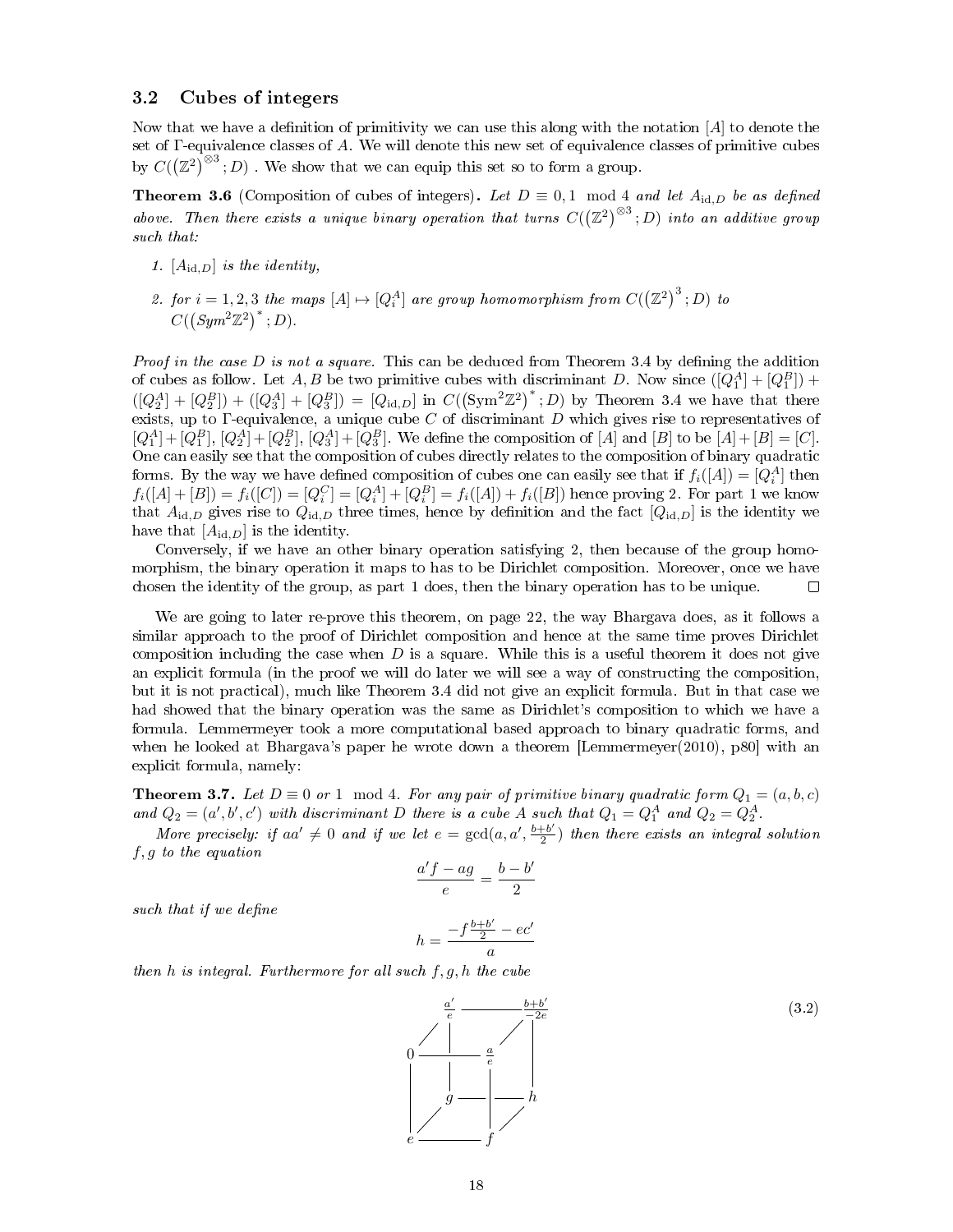gives rise to  $Q_1, Q_2$ .

*Proof.* We follow closely [Lemmermeyer(2010), pg 67]. The first paragraph is a restatement of the second part of Theorem 3.4. But the second part will give us an explicit construction of a cube with given two quadratic forms, as we will show that  $f, g$  can be found using Euclid's algorithm.

Without loss of generality assume  $a' \neq 0$ . Let A be the cube of figure (3.2) and let  $M_i, N_i$  for  $i = 1, 2, 3$  be as usual. Notice that  $-\det M_1 = a$  and  $-\det M_2 = a'$  as required. We also want  $b = (\frac{b+b'}{2} - \frac{ag}{e} + \frac{a'f}{e})$  and  $b' = (\frac{b+b'}{2} - \frac{a'f}{e} + \frac{ag}{e})$  which can be rearranged as  $\frac{b-b'}{2} = \frac{a'f - ag}{e}$ . Notice that  $\gcd(\frac{a}{e}, \frac{a'}{e}$  $\frac{a'}{e}\big)\big|\frac{b-b'}{2}$  $\frac{b-b'}{2}$ , as  $D = b^2 - 4ac = b'^2 - 4a'c'$  implies  $ac - a'c' = \left(\frac{b+b'}{2}\right)$  $\frac{+b'}{2}\right)\left(\frac{b-b'}{2}\right)$  $\frac{-b'}{2}$  and  $gcd(\frac{a}{e}, \frac{a'}{e})$  $\frac{a'}{e}, \frac{b+b'}{2e}$  $\frac{+b'}{2e}$ ) = 1. Hence we can use Euclid's algorithm to find  $f, g \in \mathbb{Z}$  which satisfy the equation  $\frac{a'f - ag}{e} = \frac{b-b'}{2}$  $\frac{-b'}{2}$ .

Next we check what the conditions are needed on  $h$  so that  $A$  is the required cube, that is  $h$ needs to be such that  $-\det N_1 = \frac{-\frac{b+b'}{2}g-a'h}{e} = c$  and  $-\det N_2 = \frac{-f\frac{b+b'}{2}-ah}{e} = c'$ . Recalling that  $\frac{b^2-b'^2}{4} = ac - a'c'$  (since the two determinants are the same) and that  $g = -\left(\frac{b-b'}{2}\right)$  $\left(\frac{e}{a}\right) - \frac{a'f}{a}$  we have

$$
h = \frac{-f\frac{b+b'}{2} - ec'}{a}
$$
  
= 
$$
\frac{-ag\frac{b+b'}{2}}{aa'} - \left(\frac{b-b'}{2}\right)\left(\frac{b+b'}{2}\right)\left(\frac{e}{aa'}\right) - \frac{ec}{a}
$$
  
= 
$$
\frac{-g\frac{b+b'}{2}}{a'} - \frac{e(ac - a'c') - ace}{aa'}
$$
  
= 
$$
\frac{-g\frac{b+b'}{2} - ec'}{a'}
$$

Hence the two requirements boil down to showing that there exists f (or g) such that  $h \in \mathbb{Z}$ , where h is given as in the formula of the theorem. If  $\frac{f^{b+b'}-ec'}{a} \in \mathbb{Z}$  then we are done. If not notice that  $-\frac{ah}{e} = \frac{\frac{b+b'}{2}g}{e} - c \in \mathbb{Z}$  and similarly for  $-\frac{a'h}{e} \in \mathbb{Z}$ , hence the denominator of h divides  $gcd(\frac{a}{e}, \frac{a'}{e})$  $\frac{a'}{e}$ ) = q, so write  $h = \frac{p}{q}$ . Note that  $gcd(q, \frac{b+b'}{2e})$  $\frac{1+b'}{2e}$  = 1 hence there exists  $r \in \mathbb{Z}$  such that  $r \frac{b+b'}{2e} \equiv p \mod q$ . Let  $N'_1 = \begin{pmatrix} e' & g' \\ f' & h' \end{pmatrix}$  $f'$  h'  $\bigg) = N_1 - \frac{r}{\alpha}M_1$ , then by the definition of q we have that  $e' = e, f'$  and g' are all integers. Furthermore  $h' = \frac{p - r \frac{b + b'}{2e}}{q} \in \mathbb{Z}$ ,  $\frac{a' f' - a g'}{e} = \frac{a'(f - \frac{ra}{qe}) - a(g - \frac{ra'}{qe})}{e} = \frac{a' f - a g}{e}$  as required. Hence we have constructed our cube with all entries in  $\mathbb Z$  which gives rise to our two quadratic forms.

While the above theorem only gave a construction for A given two binary quadratic forms, we can still extend it to prove the second statement of Theorem 3.4. Given  $Q_1, Q_2, Q_3$  such that their equivalence class sum to 0, we use the above theorem to construct a cube A which gives rise to  $Q_1$  and  $Q_2$ . Then we know that  $Q_3^A$  is equivalent to  $Q_3$ , so there exists  $\gamma \in SL_2(\mathbb{Z})$  such that  $(Q_3^A)^\gamma = Q_3$ , hence  $A^{id \times id \times \gamma}$  gives rise to  $Q_1$ ,  $Q_2$  and  $Q_3$ .

We note that to define  $[A] + [B]$  where  $A, B \in (\mathbb{Z}^2)^{\otimes 3}$  we just need to calculate  $[Q_1^A] + [Q_1^A]$ and  $[Q_2^A] + [Q_2^{A'}]$  as, as discussed before, the cube constructed from representatives of these two equivalence classes has to give rise to a third binary quadratic form representing  $[Q_3^A] + [Q_3^{A'}]$ . Hence we can use Theorem 3.7 to write an explicit composition law. Given two primitive cubes of integers A and  $A'$  of discriminant D, we know by our discussion in section 3.1 that they are equivalent to the cubes  $(1,0,0,d,0,f,g,h)$  and  $(1,0,0,d',0,f',g',h')$ . Hence we have that  $[Q_1^A]+[Q_1^B]=[(d,h,fg)]+$  $[(d', h', f'g')] = [\frac{dd'}{e'^2}x^2 + Bxy + \frac{e'^2(B^2 - D)}{4dd'}y^2]$  and, recalling that  $[(a, b, c)] = [(c, -b, a)]$ , we have  $[Q_2^A]$  +  $[Q_2^B] = [(df, -h, g)] + [(d'f', -h', g')] = [\frac{dd'ff'}{e^2}x^2 + B'xy + \frac{e^2(B'^2 - D)}{4dd'ff'}]$  $\frac{((B^{\prime\,2}-D)}{4dd'ff'}],$  where  $B, B'$  satisfy

$$
B \equiv h \mod 2\frac{d}{e'}, \qquad B' \equiv -h \mod 2\frac{df}{e'},
$$
  
\n
$$
B \equiv h' \mod 2\frac{d'}{e'} \qquad B' \equiv -h' \mod 2\frac{df'}{e'}
$$
  
\n
$$
B^2 \equiv D \mod 4\frac{dd'}{e'^2} \qquad B'^2 \equiv D \mod 4\frac{dd'f'}{e^2}
$$

and  $e' = \gcd(d, d', \frac{h+h'}{2})$  $\frac{h+h'}{2}$ ,  $e = \gcd(df, df', \frac{h+h'}{2})$  $\frac{e+h'}{2}$ ). From this we notice that  $e'|e$ , so let  $a=\frac{e}{e'}$ , and that  $\frac{B+B'}{2} = \frac{ad}{e}m + \frac{df}{e}n = \frac{ad'}{e}m' + \frac{d'f'}{e}$  $\frac{f'}{e}n'$  for some  $m, n, m', n' \in \mathbb{Z}$ . Using the fact that  $gcd(ab, c) = lcm(a, b)$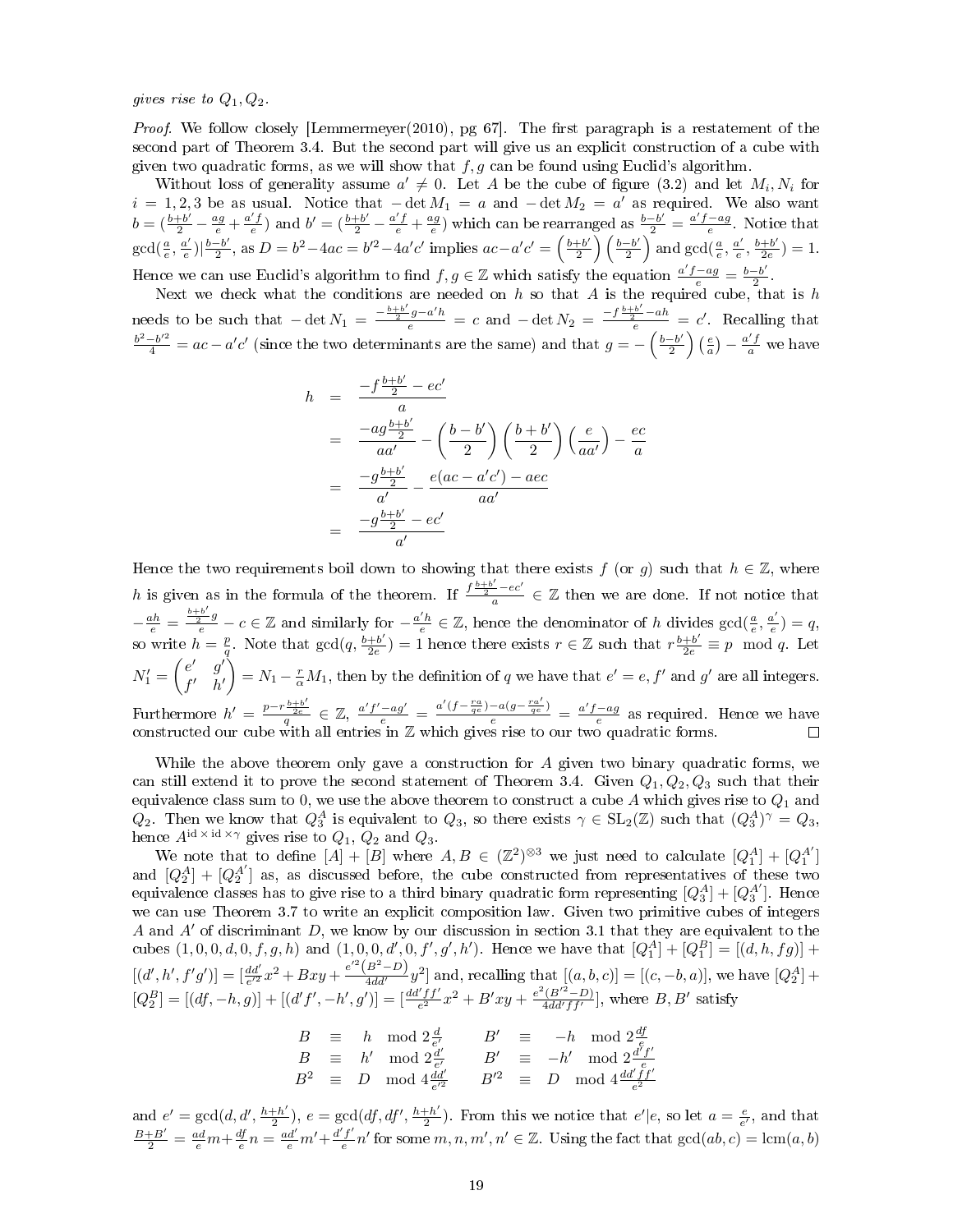if a|c and b|c, if we let  $G_1 = \gcd(\frac{d}{e'}, \frac{df}{e}), G_2 = \gcd(\frac{d'}{e'})$  $\frac{d'}{e'}$ ,  $\frac{d'f'}{e}$  $(\frac{f'}{e}), G_3 = \gcd(\frac{d}{e'}, \frac{d'f'}{e})$  $\frac{f'}{e}$ ) and  $G_4 = \gcd(\frac{d'}{e'}$  $\frac{d'}{e'}, \frac{df}{e}$ , then we have  $gcd(\frac{a^2dd'}{e^2}, \frac{dd'ff'}{e^2}, \frac{B+B'}{2}) = lcm(G_1, G_2, G_3, G_4)$ . So let  $E = lcm(G_1, G_2, G_3, G_4)$  (notice that E does not depend on B or  $\bar{B}'$  then we know we can find  $i, j, k$  that satisfy

$$
\frac{dd'(ff'i - a^2j)}{e^2E} = \frac{B - B'}{2}, \quad k = -i \frac{a^2dd'(B + B')}{2e^2} - \frac{Ea^2(B^2 - D)}{4ff'}
$$

Then  $[A] + [A'] = [A'']$  where  $A''$  is the cube



The above paragraph, being full with formula which do not look pleasant, can become easily confusing. So we give an example below to illustrate each steps of the above discussion.

Example. Let  $A = (11, 6, -7, 77, 5, 1, -3, 39)$  and  $B = (-2, -4, 2, 3, -19, -35, -14, -28)$  be two primitive cubes with discriminant  $D = -167$ . We can apply

$$
\begin{pmatrix} 1 & 0 \ -2 & 1 \end{pmatrix} \times \text{id} \times \text{id}
$$

to A to get  $A' = (1, 4, -1, -1, 5, 1, -3, 39)$ . Since we have a 1 as a first entry we can clear b, c and e by using

$$
\begin{pmatrix} 1 & -5 \\ 0 & 1 \end{pmatrix} \times \begin{pmatrix} 1 & -4 \\ 0 & 1 \end{pmatrix} \times \begin{pmatrix} 1 & 1 \\ 0 & 1 \end{pmatrix}
$$

and end up with  $A^{\gamma_1} = (1, 0, 0, 3, 0, -19, 2, 17)$  where

$$
\gamma_1 = \begin{pmatrix} 1 & -5 \\ -2 & 11 \end{pmatrix} \times \begin{pmatrix} 1 & -4 \\ 0 & 1 \end{pmatrix} \times \begin{pmatrix} 1 & 1 \\ 0 & 1 \end{pmatrix}.
$$

Similarly we find that  $B^{\gamma_2} = (1, 0, 0, 2, 0, -14, 3, 13)$  where

$$
\gamma_2 = \begin{pmatrix} 1 & 0 \\ 0 & 1 \end{pmatrix} \times \begin{pmatrix} 2 & -3 \\ -1 & 2 \end{pmatrix} \times \begin{pmatrix} 0 & -1 \\ 1 & 0 \end{pmatrix}.
$$

This gives rise to the quadratic forms  $Q_1^A = -3x^2 + 17xy - 38y^2$ ,  $Q_2^A = -2x^2 + 17xy - 57y^2$  and  $Q_1^B = -2x^2 + 13xy - 42y^2, Q_2^B = -3x^2 + 13xy - 28y^2$ . Since gcd(-3, -2, 15) = 1 we can apply Dirichlet's composition on  $Q_1^A, Q_1^B$  and  $Q_2^A, Q_2^B$ , we just need to find  $B, B'$  which satisfy

> $B \equiv 17 \mod 6$   $B' \equiv 17 \mod 4$  $B \equiv 13 \mod 4$   $B' \equiv 13 \mod 6$  $B^2 \equiv -167 \mod 24$   $B'^2 \equiv -167 \mod 24$

One can check that  $B = 5$  and  $B' = 1$  satisfy these conditions. So we get two new binary quadratic forms  $Q_1^C = 6x^2 + 5xy + 8y^2$  and  $Q_2^C = 6x^2 + xy + 7y^2$ . Now we set  $e = \gcd(6, 6, 3) = 3$  and we need to solve  $\frac{6f-6g}{3} = 2, 6h = -3f - 3 \cdot 7$ . An easy solution is  $f = 1, g = 0, h = -4$ . Hence  $[A] + [B] = [C]$ where  $C = (0, 2, 3, 1, 2, -1, 0, -4)$ . In turns of cubes:

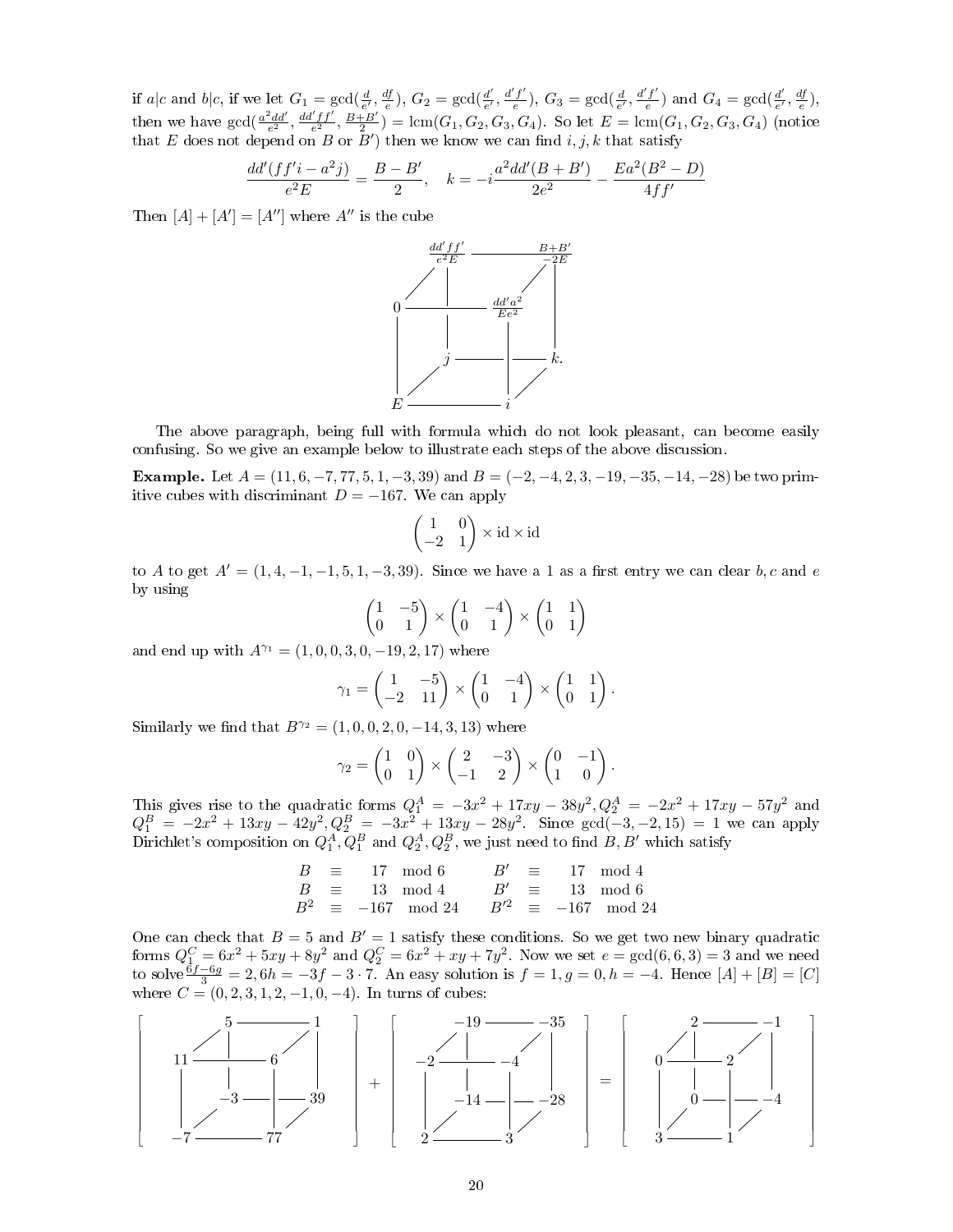We can check that  $[Q_3^A]+[Q_3^B]=[-19x^2+17xy+6y^2]+[-14x^2+13xy+6y^2]=[4x^2-5xy+12y^2]=$ [ $Q_3^C$ ]. For this we calculate that  $Q_3^A + Q_3^B = 266x^2 + 321xy + 97y^2$ , recalling that  $(a, b, c) \sim (c, -b, a)$ and  $(a, b, c) \sim (a, b + 2an, an^2 + bn + c)$ , we see that  $(266, 321, 97) \sim (97, -321, 266) \sim (97, 67, 12) \sim$  $(12, -67, 97) \sim (12, 5, 4) \sim (4, -5, 12)$  hence  $[Q_3^C] = [266x^2 + 321xy + 97y^2]$  as expected.

**Theorem 3.8.** The inverse of the equivalence class containing  $A = (a, b, c, d, e, f, g, h)$  is the equivalence class containing  $-A = (a, -b, -c, d, -e, f, g, -h)$ .

*Proof.* We calculate that  $Q_1^A = (bc - ad)x^2 + (de + ah - cf - bg)xy + (eh - fg)y^2 = -Q_1^{-A}$  and  $Q_2^A = -Q_2^{-A}$ . Hence  $[Q_1^A] + [Q_1^{-A}] = [Q_2^A] + [Q_2^{-A}] = [Q_{\text{id},D}]$ , forcing  $[A] + [-A] = [A_{\text{id},D}]$ .

## 3.3 Another proof of Theorem 3.6

We are now going to prove Theorem 3.6 in a similar way to the proof of Theorem 2.18, in such a way to cover the case when  $D$  is square. Recall though that throughout this paper we exclude the case  $D = 0$ . To do this we will need to generalise our notion of orders and introduce the new concept of quadratic rings, which we will use for the remainder of this paper.

**Definition 3.9.** A quadratic ring  $\mathcal{O}$  is a (commutative) ring isomorphic as an additive group to  $\mathbb{Z}^2$ .

From the definition, we have that  $\mathcal O$  has has rank 2 in  $\mathbb Z$ , furthermore as  $\mathcal O$  is a ring  $1 \in \mathcal O$ . So  $\mathcal O$ has a basis of the form  $[1, \tau]$ , since  $\tau^2 \in \mathcal{O}$  we have that  $\tau$  solves a quadratic equation  $x^2 + bx + c = 0$ with  $b, c \in \mathbb{Z}$ .

**Definition 3.10.** The *discriminant* of a quadratic ring  $\mathcal{O} = [1, \tau]$  is  $D = b^2 - 4c$ , where b, c are such that  $\tau^2 + b\tau + c = 0$ .

t  $\tau^- + \sigma\tau + c = 0$ .<br>A quadratic ring  ${\cal O}$  of discriminant  $D$  is said to be *oriented* if a choice of  $\sqrt{D}\in{\cal O}\setminus{\mathbb Z}$  has been made.

For this paper, we will assume, unless stated otherwise, that our rings are oriented. Note that D is congruent to 0 or 1 mod 4. Conversely given  $D \in \mathbb{Z}$  such that  $D \equiv \epsilon \mod 4$  with  $\epsilon \in \{0, 1\}$ , then there exists a unique, up to orientation preserving isomorphism, oriented quadratic ring, namely  $\mathcal{O} = [1, \tau]$ where  $\tau^2 = \epsilon \tau + \frac{D-\epsilon}{4}$ . Let us define the conjugate of an element  $\alpha = x + \tau y \in \mathcal{O}$ , denoted by  $\overline{\alpha}$ , to be  $x + \overline{\tau}y$ , where  $\overline{\tau}$  is the other root (not in Z) to the equation  $x^2 - \epsilon x - \frac{D-\epsilon}{4} = 0$ . With this we define a map  $\pi: \mathcal{O} \to \mathbb{Z}$ , by  $\pi(\alpha) = \frac{\alpha - \overline{\alpha}}{\sqrt{D}}$  and we say an element  $\alpha \in \mathcal{O}$  to be positive if  $\pi(\alpha) > 0$ . While we will not need to actually choose  $\sqrt{D}$ , all our work only requires a choice to have been made, we assume from here on that we take the positive square root, that is  $\pi(\sqrt{D}) > 0$ .

Notice how quadratic rings are a natural extension to the definition of orders in Section 2. To see this note that if the discriminant D is square-free and not 1 then  $\mathcal{O}$  is just the maximal order  $\mathcal{O}_K$  of  $K = \mathbb{Q}(\sqrt{D})$ . More generally if D is not a square then  $D = f^2 D_0$  and  $x^2 + f D_0 x + \frac{f^2 D_0 - f^2 D_0}{4}$  is a quadratic polynomial with discriminant D and root  $f\omega_k$ , using the notation of Section 2.4. So  $\mathcal O$  is an order of the quadratic field  $\mathbb{Q}(\sqrt{D})$ . For the remainder of this paper we will let  $K := \mathbb{Q} \otimes_{\mathbb{Z}} \mathcal{O}$ . In the case that  $\mathcal{O}$  has a non-square discriminant  $D = f^2 D_0$ , then using the fact  $\mathcal{O}$  is an order, we have that  $K = \mathbb{Q}(\sqrt{D}) = \mathbb{Q}(\sqrt{D_0}).$ 

We use the same definition of fractional ideals and oriented ideals for quadratic rings as we did for orders. Hence we also have the same definition for the narrow class group of a quadratic ring  $\mathcal{O}$ , that is,  $C^+(\mathcal{O})$  is the set of equivalence classes of invertible oriented fractional ideals of  $\mathcal{O}$ .

Recall that the Cube Law Axiom was taken as an analogy of collinear points on an elliptic curve. For a similar reason we are going to define what it means for three fractional ideals to be *collinear*, the reason for the term being that they will end up being in correspondence with binary quadratic forms that add up to 0.

**Definition 3.11.** Let  $\mathcal{O}$  be a quadratic ring, we say the fractional ideals  $I_1, I_2, I_3$  are collinear if  $I_1I_2I_3 \subseteq \mathcal{O}$  and  $N(I_1)N(I_2)N(I_3) = 1$ 

If all three ideals are invertible then we have in fact equality, i.e.,  $I_1I_2I_3 = \mathcal{O}$ . In the same way we define equivalence of oriented fractional ideals we have the following definition.

**Definition 3.12.** We say two triples of collinear fractional oriented ideals,  $(I_1, I_2, I_3)$  and  $(I'_1, I'_2, I'_3)$ , are equivalent if there exists  $\alpha_1, \alpha_2, \alpha_3 \in K$  such that  $I_i = \alpha_i I'_i$  for  $i = 1, 2, 3$ .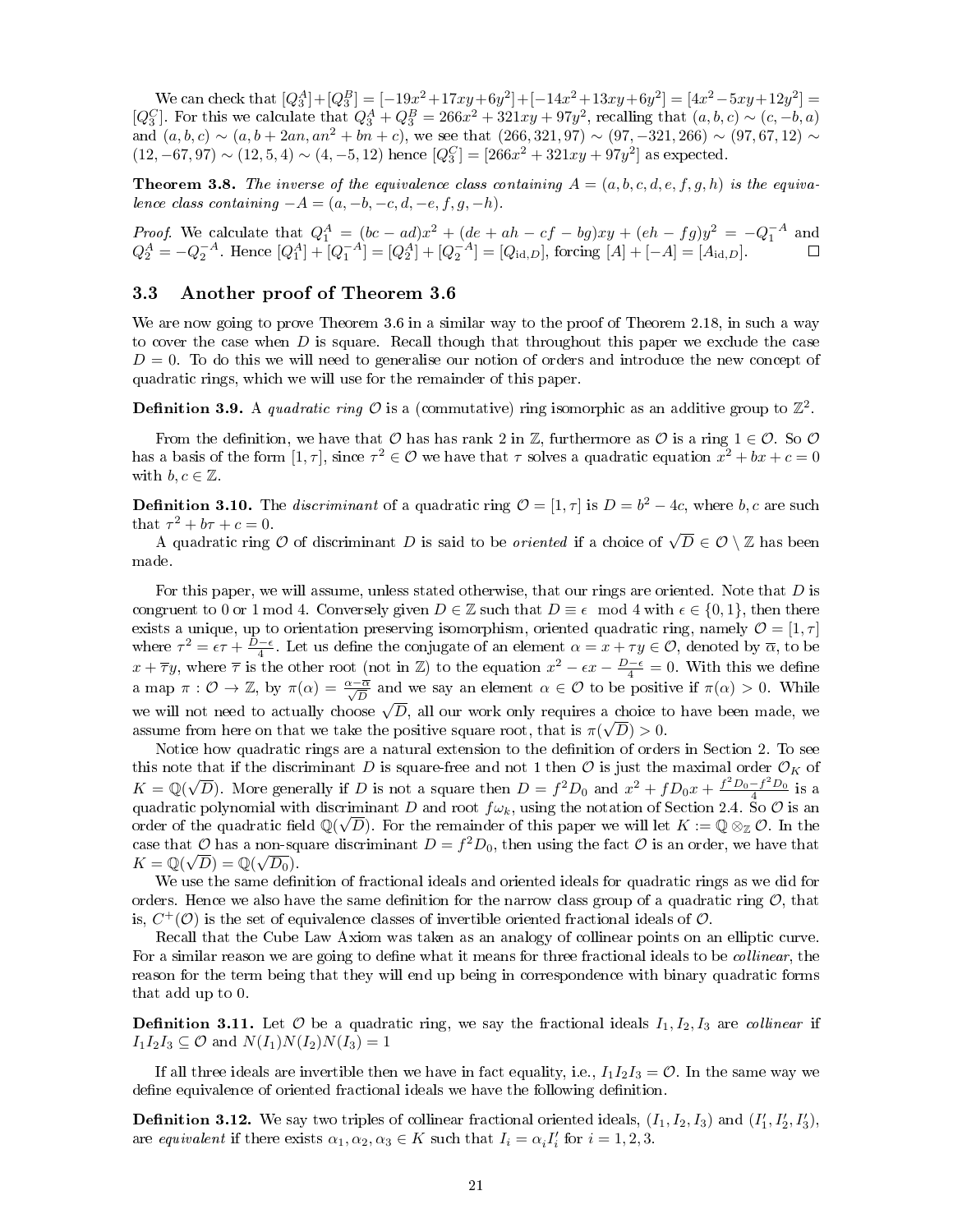We will denote the set of equivalence classes of collinear triples of oriented invertible fractional ideals of an oriented quadratic ring  $\mathcal{O}$ , by  $C(\mathrm{Col}^{3}_{1,1,1}; \mathcal{O})$ . This can easily be seen to be a group when we equip it with the binary operation  $(I_1, I_2, I_3) \cdot (I'_1, I'_2, I'_3) = (I_1 I'_1, I_2 I'_2, I_3 I'_3)$ . The notation  $Col_{1,1,1}^3$ , stands for the fact that we are considering three objects that are collinear, furthermore the  $1,1,1$ represent that we do not require our three ideals to be equal to each other, a requirement that we will impose in later cases. We will now state and prove a theorem that will also prove Theorem 3.6.

**Theorem 3.13.** Let  $D \equiv 0.1 \mod 4$  and O the oriented ring of discriminant D. Then there is a bijection between  $C((\mathbb{Z}^2)^{\otimes 3}; D)$  and  $C(\mathrm{Col}^3_{1,1,1}; \mathcal{O})$ .

*Proof.* We are going to follow the ideas established by  $[\text{Bhargava}(2004), p \ 17]$ . For the moment let us forget that we need our cubes to be primitive and our ideals to be invertible, we will deal with that later on in the proof. Let  $(I_1, I_2, I_3)$  be a representative of an equivalence class of collinear triple of fractional ideals of the quadratic ring  $\mathcal O$  and let  $D = \text{Disc}(\mathcal O)$ . Let  $1, \tau$  be a positively oriented basis of  $\mathcal O$  such that  $\tau^2 = \epsilon \tau + \frac{D-\epsilon}{4}$ , with  $\epsilon \in \{0,1\}$  and  $\epsilon \equiv D \mod 4$ . Let  $\alpha_1, \alpha_2; \beta_1, \beta_2$ ; and  $\gamma_1, \gamma_2$ be correctly oriented basis of  $I_1, I_2$  and  $I_3$  respectively, since  $I_1I_2I_3 \subseteq \mathcal{O}$  we have the following eight equations

$$
\alpha_i \beta_j \gamma_k = c_{i,j,k} + a_{i,j,k} \tau \tag{3.3}
$$

with  $a_{i,j,k}, c_{i,j,k} \in \mathbb{Z}$ . We define a map mapping  $(I_1, I_2, I_3)$  to a cube A by setting

$$
A = (a_{1,1,1}, a_{1,1,2}, a_{1,2,1}, a_{1,2,2}, a_{2,1,1}, a_{2,1,2}, a_{2,2,1}, a_{2,2,2}).
$$

We show that this map is well defined. Suppose that we choose another basis for  $I_1$ , say  $r\alpha_1+t\alpha_2$ ,  $s\alpha_1+$  $u\alpha_2$  with  $ru - st = 1$  (our change of basis needs to be in  $SL_2(\mathbb{Z})$  so to keep the correct orientation of I<sub>1</sub>). Then we have that our triple gives rise to  $A^{\gamma \times id} \times id$ , where

$$
\gamma = \begin{pmatrix} r & s \\ t & u \end{pmatrix} \in SL_2(\mathbb{Z}).
$$

Hence changing the basis of the three ideals does not change the equivalence class of A. Furthermore if we take an equivalent triple, say  $\kappa_1 I_1, \kappa_2 I_2, \kappa_3 I_3$ , since they need also to be collinear we have that  $N(\kappa_1)N(\kappa_2)N(\kappa_3) = 1$ , in other words  $\kappa_1\kappa_2\kappa_3$  is a unit in  $\mathcal{O}$ , hence our cube A does not change. So we have shown that the map is well defined. Notice that the above map can be defined as  $a_{i,j,k} = \pi(\alpha_i \beta_j \gamma_k).$ 

Next we show that the cube has discriminant  $D$ . To this end, we show that the equations (3.3) imply  $Disc(A) = N(I_1)^2 N(I_2)^2 N(I_3)^2 Disc(\mathcal{O})$ . This can be checked by direct arithmetic using the formula of the discriminant of A, the formula for the norm of an ideal and the set of equations (3.3). There is a more interesting approach done by [Bhargava(2004), p 18]. Start with the special case  $I_1 = I_2 = I_3 = \mathcal{O}, \ \alpha_1 = \beta_1 = \gamma_1 = 1$  and  $\alpha_2 = \beta_2 = \gamma_2 = \tau$ , this gives rise to the cube  $A_{\text{id},D}$  from which we can easily see that  $Disc(A) = Disc(O)$ . Now suppose we change  $I_1$  to a general oriented fractional ideal  $[\alpha_1,\alpha_2]$ , this is done by a transformation  $T^T \in GL_2(\mathbb{Q})$ . Then the new cube A is obtained by transforming  $A_{\text{id},D}$  by  $T \times \text{id} \times \text{id}$ . If we let

$$
T = \begin{pmatrix} r & s \\ t & u \end{pmatrix}
$$

then we know from the proof of Theorem 3.3 that  $Q^A_1=Q^T_{\mathrm{id},D}$  and  $Q^A_2=Q^A_3=\det(T)Q_{\mathrm{id},D},$  so we have that the discriminant of all three binary quadratic forms are scaled by a factor of  $\det(T)^2 = N(I_1)^2$ . Hence, recalling that the discriminant of  $A$  is the same as the discriminant of  $Q_i^A$ , we have that the discriminant of A is multiplied by a factor of  $N(I_1)^2$ . Again using the proof of Theorem 3.3, we can find a similar result for changing  $I_2$ ,  $I_3$  from our current cube A, hence proving that for all cube A we have  $Disc(A) = N(I_1)^2 N(I_2)^2 N(I_3)^2 Disc(O)$ . But since our ideals are collinear, and hence  $N(I_1)N(I_2)N(I_3) = 1$ , we have  $Disc(A) = Disc(\mathcal{O})$ .

We need to verify that the map mapping  $I_1, I_2, I_3$  to A gives rise to exactly one set of equivalence classes of cubes, i.e., we need to prove the map is both surjective and injective. To show this we fix a cube  $A = (a_{1,11}, a_{1,1,2}, \ldots, a_{2,2,1}, a_{2,2,2})$  of discriminant D and consider the set of equations (3.3). As we have only  $a_{i,j,k}$  determined, the set of equations seems to be made of mostly indetermined variables, namely  $\alpha_i, \beta_j, \gamma_k$  and  $c_{i,j,k}$ . We will show that in fact the cube determines all these indeterminate,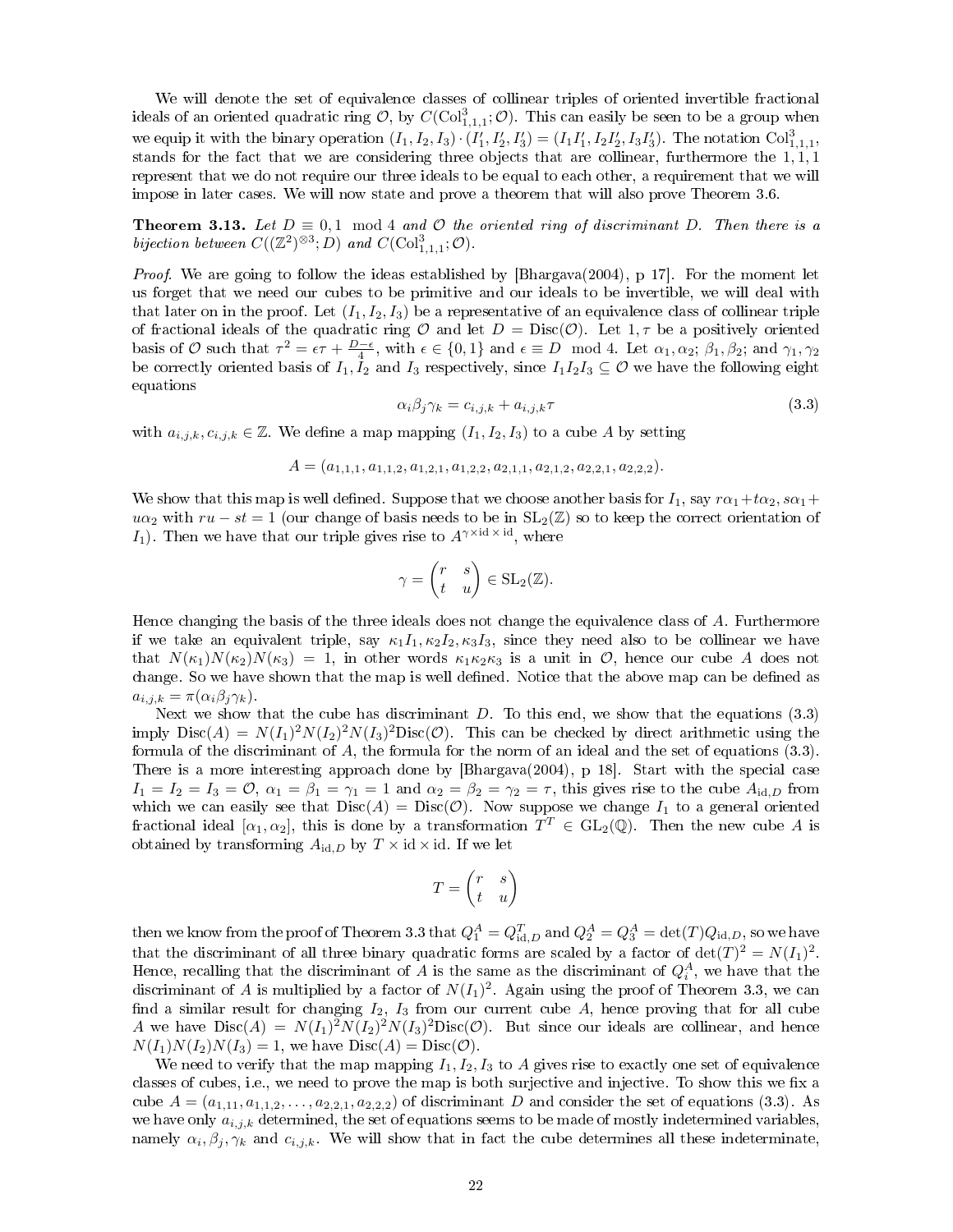proving surjectivity, but also we will show that the  $\alpha_i, \beta_j, \gamma_k$  that A gives rise to gives a unique equivalence class of collinear triples, hence proving injectivity. First we show that A determines the  $c_{i,j,k}$ . Since we are in a commutative ring we have

$$
(\alpha_i\beta_j\gamma_k)(\alpha_{i'}\beta_{j'}\gamma_{k'})=(\alpha_{i'}\beta_j\gamma_k)(\alpha_i\beta_{j'}\gamma_{k'})=(\alpha_i\beta_{j'}\gamma_k)(\alpha_{i'}\beta_j\gamma_{k'})=(\alpha_i\beta_j\gamma_{k'})(\alpha_{i'}\beta_{j'}\gamma_{k'}),
$$

so for example  $(\alpha_1\beta_1\gamma_1)(\alpha_2\beta_2\gamma_2) = (\alpha_2\beta_1\gamma_1)(\alpha_1\beta_2\gamma_2)$  which implies  $(c_{1,1,1} + a_{1,1,1}\tau)(c_{2,2,2} + a_{2,2,2}\tau) =$  $(c_{2,1,1} + a_{2,1,1}\tau)(c_{1,2,2} + a_{1,2,2}\tau)$ . We can use the property of commutativity to write out nine different possible equations, see the appendix for which nine and why. With those nine equations, once we multiplied them out, we can equate the coefficients of 1 and the coefficients of  $\tau$  to get a total of 18 linear and quadratic equations. Solving those 18 equations in terms of  $c_{i,j,k}$  and using the fact that we need  $N(I_1)N(I_2)N(I_3) > 0$ , since  $[1, \tau]$  is positively oriented, we find that there exists a unique solution, see appendix, given by:

$$
c_{i,j,k} = (i'-i)(j'-j)(k'-k)
$$
  
\n
$$
[a_{i',j,k}a_{i,j',k}a_{i,j,k'} + \frac{1}{2}a_{i,j,k}(a_{i,j,k}a_{i',j',k'} - a_{i',j,k}a_{i,j',k'} - a_{i,j',k}a_{i',j,k'} - a_{i,j,k'}a_{i',j',k})]
$$
  
\n
$$
-\frac{1}{2}a_{i,j,k}\epsilon
$$
\n(3.4)

where  $\{i, i'\} = \{j, j'\} = \{k, k'\} = \{1, 2\}$  and  $\epsilon \in \{1, 0\}$  with  $\epsilon \equiv D \mod 4$ .

Now that we have the  $a_{i,j,k}$ ,  $c_{i,j,k}$  we can determine appropriate  $\alpha_i, \beta_j, \gamma_k$  which yields the correct  $a_{i,j,k}, c_{i,j,k}$  under the set of equations (3.3). One can see that, since  $\alpha_1(\alpha_2\beta_j\gamma_k) = \alpha_2(\alpha_1\beta_j\gamma_k)$ , the ratio  $\alpha_1 : \alpha_2$  is determined by the ratio  $(c_{1,j,k} + a_{1,j,k} \tau) : (c_{2,j,k} + a_{2,j,k} \tau)$ , and this is true for any fixed j,  $k \in \{1, 2\}$ . Similarly we can determined the ratio  $\beta_1 : \beta_2$  by the ratio  $(c_{i,1,k}+a_{i,1,k}\tau) : (c_{i,2,k}+a_{i,2,k}\tau)$ for any fixed i,  $k \in \{1,2\}$ . Once  $\alpha_i$  and  $\beta_j$  have been chosen, we can determine  $\gamma_k$  by the set of equations (3.3). Note that while  $\alpha_i, \beta_j, \gamma_k$  are only determined up to scalars in K, this does not matter as we are we want collinear triples of oriented fractional ideals up to equivalence. So if we can show that in fact the Z-module generated by  $\alpha_1, \alpha_2$ , the Z-module generated by  $\beta_1, \beta_2$  and the Z-module generated by  $\gamma_1, \gamma_2$  are in fact fractional ideals of O, then we have showed that to any cube A, there exists a collinear triple of oriented fractional ideals which maps to it, showing surjectivity of the map. Furthermore, due to the uniqueness of the solution (3.4), we have that the equivalence class of collinear ideals mapping to A is unique, which, with a bit more thoughts, shows injectivity. To see that we have proved injectivity suppose we have two collinear triple of oriented fractional ideals, say  $(I_1, I_2, I_3)$  and  $(J_1, J_2, J_3)$ , which maps to A and  $A^{\gamma}$  respectively, where  $\gamma = \gamma_1 \times \gamma_2 \times \gamma_3 \in \Gamma$ . Then we can change the basis of  $J_1, J_2, J_3$ by  $\gamma_1^{-1}, \gamma_2^{-1}$  and  $\gamma_3^{-1}$  respectively so that  $(J_1, J_2, J_3)$  maps to A, by the work we did at the beginning of the proof. But since the equivalence class of collinear ideals mapping to  $A$  is unique, we have that  $(I_1, I_2, I_3)$  and  $(J_1, J_2, J_3)$  must be equivalent.

To check that the Z-module generated by  $\alpha_1, \alpha_2$ , the Z-module generated by  $\beta_1, \beta_2$  and the Zmodule generated by  $\gamma_1, \gamma_2$  are fractional ideals of O, we need to check that they are O-modules, so we need to show that they are closed under multiplication by  $\tau$ . To this end let us fix  $\alpha_i = (c_{i,1,1} + a_{i,1,1}\tau)$ ,  $\beta_j=(c_{2,j,2}+a_{2,j,2}\tau),$  forcing  $\gamma_1=\beta_1^{-1}$  and  $\gamma_2=\alpha_2^{-1}$ . Moreover let us denote by  $Q_i=a_ix^2+b_ixy+c_iy^2,$ the three binary quadratic forms associated to A. An explicit calculation, see appendix for example of the first one, shows that we have in fact

$$
\tau \alpha_1 = \frac{b_1 + \epsilon}{2} \alpha_1 + a_1 \alpha_2
$$

$$
-\tau \alpha_2 = c_1 \alpha_1 + \frac{b_1 - \epsilon}{2} \alpha_2
$$

where  $\epsilon$  is as usual. Similar equations can be worked out for the basis of  $I_2, I_3$ . So in particular we have showed that  $I_1, I_2, I_3$  are fractional ideals of  $\mathcal{O}$ .

All the above work did not require our ideals to be invertible or our cubes to be primitive, so the above map is a bijection between equivalence classes of collinear triples of ordered fractional ideals of  $O$  and equivalence classes of cubes of discriminant  $D$ . To finish the proof of the theorem as stated, i.e., that the bijection is between  $C(\text{Col}^3_{1,1,1}; \mathcal{O})$  and  $C((\mathbb{Z}^2)^{\otimes 3}; D)$ , we need to show that primitive cubes are mapped from invertible ideals. We recall that if a cube is primitive, then it is equivalent to a cube  $A = (1, 0, 0, d, 0, f, g, h)$ . We use the above map to find the ideals which maps to it, specifically if we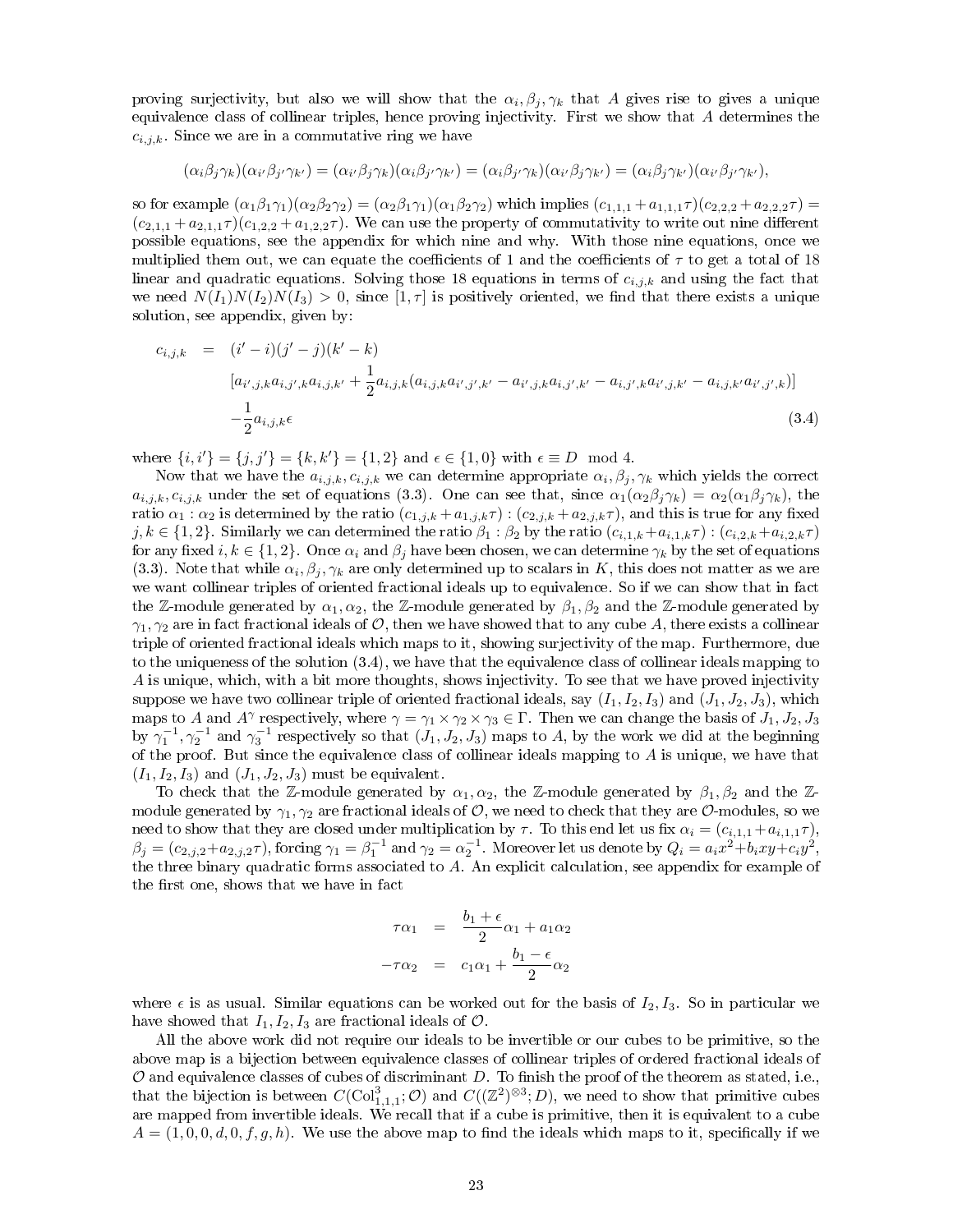let  $I_1 = [c_{1,1,1} + a_{1,1,1}\tau, c_{2,1,1} + a_{2,1,1}\tau]$  and  $I_2 = [c_{1,1,2} + a_{1,1,2}\tau, c_{1,2,2}, + a_{1,2,2}\tau]$ , then we find that  $I_1 = [fg, \frac{h+\sqrt{D}}{2}]$  and  $I_2 = [df, \frac{h+\sqrt{D}}{2}]$ . On the other hand we know that the first two binary quadratic forms A gives rise to are  $-dx^2 + hxy + fgy^2 \sim fgx^2 - hxy + dy^2$  and  $-gx^2 + hxy + dfy^2 \sim dfx^2 - hxy - gy^2$ . So we have Gauss composition by defining a map which maps  $I_i$  to  $Q_i$ , which is the same map as in section 2. Since we know from the work in section 2 that this map is well defined, and that if  $Q_i$  is primitive then  $I_i$  is invertible, we have by definition that A being primitive means all the  $Q_i$ 's are, hence we have that indeed the ordered collinear ideals are invertible. On the other hand if  $(I_1, I_2, I_3)$ are all invertible then due by Gauss composition they correspond to primitive binary quadratic forms. Since by definition  $A$  is primitive if its associated binary quadratic forms are, we have that collinear triples of oriented fractional ideals maps to primitive cubes of integers. Hence we have finished proving that there is a bijection between  $C((\mathbb{Z}^2)^{\otimes 3}; D)$  and  $C(\mathrm{Col}^3_{1,1,1}; \mathcal{O})$ .  $\Box$ 

This proof had several aim. One was to see Bhargava's neat approach which we are going to use for a few more proofs, that is to think about these objects in more algebraic and abstract terms. We showed along the way that each I correspond to one of the binary quadratic forms associated to the cube of integers. Furthermore this theorem can be used to prove both Theorem 3.4 and Theorem 3.6. To see how this proves the first theorem, notice that under the bijection mapping equivalence classes of ideals and equivalence classes of binary quadratic forms we have that  $\mathcal{O}$  maps to  $[Q_{id,D}]$ . We also have that for any primitive cube A, then the three ideals it gives rise to satisfies  $I_1I_2I_3 = \mathcal{O}$ , so the unique group law which satisfy point 1 and 2 of Theorem 3.4, is the one that correspond to multiplication of oriented ideals under the bijection  $C^+(\mathcal{O})$ . Finally, we have that given any three ideals  $I_1, I_2, I_3$ such that  $I_1I_2I_3 = \mathcal{O}$ , then they map to a primitive cube A which gives rise to  $Q_1, Q_2, Q_3$ , the three primitive binary quadratic forms which corresponds to the ideals. Hence we have also proven the last statement of Theorem 3.4.

As for proving Theorem 3.6, this follows from the given bijection, as the three maps of part 2, translate into the map sending  $(I_1, I_2, I_3) \rightarrow I_i \in C^+(\mathcal{O})$ , which we know is a group homomorphism. We have also showed that  $(\mathcal{O}, \mathcal{O}, \mathcal{O})$  maps to  $A_{id,D}$  in the proof, so the unique binary operation satisfying the theorem, is the one that correspond to multiplication of collinear triple of invertible oriented fractional ideals. We also note out of interest that we have a natural bijection from  $C(\text{Col}^3_{1,1,1};\mathcal{O}) \rightarrow C^+(\mathcal{O}) \times C^+(\mathcal{O})$  defined by  $(I_1,I_2,I_3) \mapsto (I_1,I_2)$ , with inverse defined by  $(I_1, I_2) \mapsto (I_1, I_2, (I_1 I_2)^{-1}).$ 

### 3.4 Binary cubic forms

We now move on to binary cubic forms. In the same way that we have previously described that a symmetric  $2 \times 2$  matrix can represent a binary quadratic form  $ax^2 + 2bxy + cy^2$ , we can have a symmetric  $2 \times 2 \times 2$  "matrix", or what we have called a cube, to represent a binary cubic form  $ax^3 + 3bx^2y + 3cxy^2 + dy^3$ , namely using the triply symmetric cube:



If  $M_i$ ,  $N_i$  are as defined as in subsection 3.1 then  $ax^3 + 3bx^2y + 3cxy^2 + dy^3 = (x^TM_ix, x^TN_ix)x$ for all  $i \in \{1,2,3\}$ , where  $\underline{x} = (x, y)$  is a column vector. In the same spirit as Sym<sup>2</sup>  $\mathbb{Z}^2$  denoted the set of binary quadratic forms we use  $Sym^3 \mathbb{Z}^2$  to denote the set of binary cubic forms. Using the correspondence between binary cubic forms and triply symmetric cube we have a natural inclusion  $\iota: \mathrm{Sym}^3 \mathbb{Z}^2 \to \left(\mathbb{Z}^2\right)^{\otimes 3}.$ 

**Definition 3.14.** The discriminant of  $C(x,y) = ax^3 + 3bx^2y + 3cxy^2 + dy^3$  is  $D = a^2d^2 - 3b^2c^2 +$  $4b^3d + 4ac^3 - 6abcd$ 

We say a binary cubic form  $C(x, y) = ax^3 + 3bx^2y + 3cxy^2 + dy^3$  is *primitive* if the corresponding triply symmetric cube  $\iota(C)$  is primitive.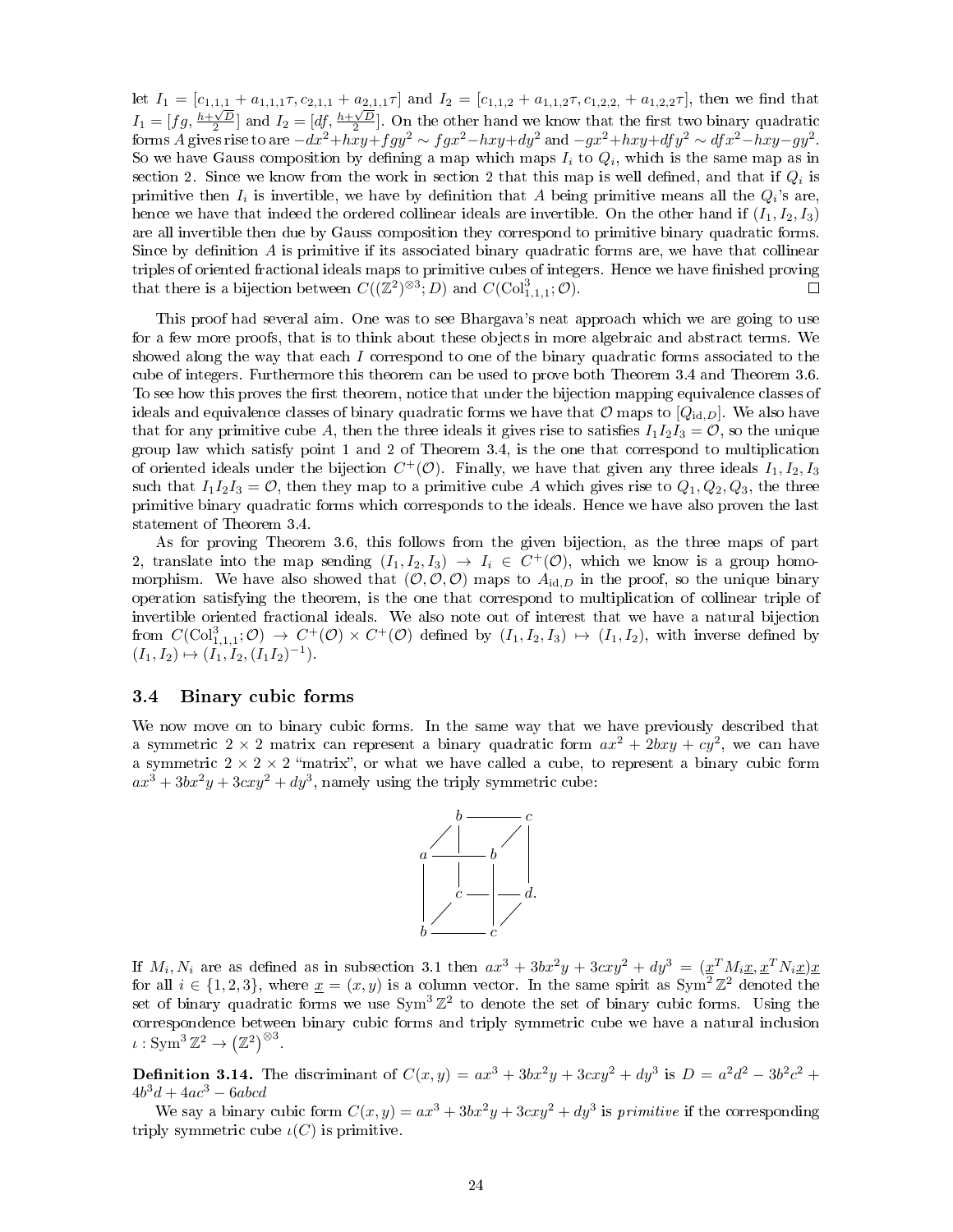If we calculate the three binary quadratic form that  $\iota(C)$  gives rise to we see that

$$
Q_1^{\iota(C)} = Q_2^{\iota(C)} = Q_3^{\iota(C)} = -\begin{vmatrix} ax - by & bx - cy \\ bx - cy & cx - dy \end{vmatrix}
$$
  
= -((ac - b<sup>2</sup>)x<sup>2</sup> + (bc - ad)xy + (bd - c<sup>2</sup>)y<sup>2</sup>)

hence we have that C is primitive if and only if  $gcd(ac - b^2, bc - ad, bd - c^2) = 1$ . We define an  $SL_2(\mathbb{Z})$ action on C as follows: Let

$$
\gamma = \begin{pmatrix} r & s \\ t & u \end{pmatrix} \in SL_2(\mathbb{Z})
$$

then  $C^{\gamma}(x, y) = C(rx + sy, tx + uy)$ . As usual if we let [C] denote the SL<sub>2</sub>(Z)-equivalence class of C (noting that this gives rise to the  $\overline{\Gamma}$ -equivalence class of  $\iota(C)$  where  $\overline{\Gamma} = \{ \gamma \times \gamma \times \gamma : \gamma \in SL_2(\mathbb{Z}) \} \leq \Gamma$ ) and  $C(\text{Sym}^3 \mathbb{Z}^2; D)$  denote the set of equivalence class of primitive binary cubic forms with discriminant D, then we have the following theorem.

**Theorem 3.15** (Composition of binary cubic forms). Let  $D \cong 0, 1 \mod 4$  and let  $C_{id,D}$  be defined as

$$
C_{\mathrm{id},D} = \begin{cases} 3x^2y + \frac{D}{4}y^3 & D \cong 0 \mod 4\\ 3x^2y + 3xy^2 + \frac{D+3}{4}y^3 & D \cong 1 \mod 4 \end{cases}
$$

then there exists a binary operation which turns  $C(\text{Sym}^{3} \mathbb{Z}^{2}; D)$  into an additive group such that

- 1.  $[C_{\mathrm{id},D}]$  is the identity,
- 2. the map given by  $[C] \mapsto [\iota(C)]$  is a group homomorphism from  $C(\mathrm{Sym}^3 \mathbb{Z}^2; D)$  to  $C((\mathbb{Z}^2)^{\otimes 3}; D)$ .

Remark. At this point the reader might be surprised by the omission of the word unique in the above theorem, but we will show in the example after the proof that the map described in 2. is non-injective in certain cases. Hence we can construct different binary operations that will satisfy the given conditions. This will be remedied as in the proof we will give a bijection between  $C(\text{Sym}^3 \mathbb{Z}^2; D)$  and a group, hence we will have a natural binary operation. So when talking about the composition of binary cubic form, except in the next example, we will mean composition with respect to this natural binary operation.

Proof. Again we follow [Bhargava(2004), p 21], which is in the same style as the proof of Theorem 3.13. To this end let us introduce  $C(\mathrm{Col}_1^3; \mathcal{O})$  to denote the set of equivalence classes of the pair  $(I, \delta)$ , where I is an ordered invertible fractional ideal of O and  $\delta \in K^* = (\mathcal{O} \otimes_{\mathbb{Z}} \mathbb{Q})^*$  such that  $I^3 = \delta \mathcal{O}$  and  $N(I)^3 = N(\delta)$ . Here two pairs  $(I, \delta)$  and  $(I', \delta')$  are equivalent if there exists  $\alpha \in K$  such that  $I' = \alpha I$ and  $\delta' = \alpha^3 \delta$ . The notation is meant to represent the fact that we give one ideal, hence the subscript 1, but we require this ideal to be a "triple collinear", hence the  $Col<sup>3</sup>$ . The words "triple collinear" are quoted, as we are not actually using the property of collinearity (otherwise  $I^3 = \mathcal{O}$ ) but something that looks very much like it. We can easily turn  $C(\mathrm{Col}^3_1; \mathcal{O})$  into a group when we equip it with the multiplication  $(I, \delta) \cdot (I', \delta') = (II', \delta \delta').$ 

Under this notation we will show that there is a bijection between  $C(\text{Sym}^3 \mathbb{Z}^2; D)$  and  $C(\text{Col}^3_1; \mathcal{O})$ , where  $\mathcal O$  is oriented quadratic ring of discriminant  $D$ , as then the proof will be straightforward. As in the proof of Theorem 3.13, we will ignore, and not use, the fact that our ideals need to be invertible and our binary cubic need to be primitive for the time being. Let  $1, \tau$  be a positively oriented basis of the oriented order O of discriminant D, such that  $\tau^2 = \epsilon \tau + \frac{D-\epsilon}{4}$ , where  $\epsilon \in \{0,1\}$  and  $\epsilon \equiv D \mod 4$ . Fix the pair  $(I, \delta)$  of oriented fractional ideal and invertible element of K, such that  $I^3 \subseteq \delta \mathcal{O}$  (we do not necessarily have equality when the the ideal is not invertible) and  $N(I)^3 = N(\delta)$ . We know that I needs to be positively oriented for  $I^3 \subseteq \delta \mathcal{O}$  to hold, so let  $\alpha, \beta$  be a positively oriented basis of I. Since  $I^3 \subseteq \delta \mathcal{O}$ , we know that

$$
\alpha^3 = \delta(c_0 + a_0\tau),
$$
  
\n
$$
\alpha^2 \beta = \delta(c_1 + a_1\tau),
$$
  
\n
$$
\alpha\beta^2 = \delta(c_2 + a_2\tau),
$$
  
\n
$$
\beta^3 = \delta(c_3 + a_3\tau),
$$
\n(3.5)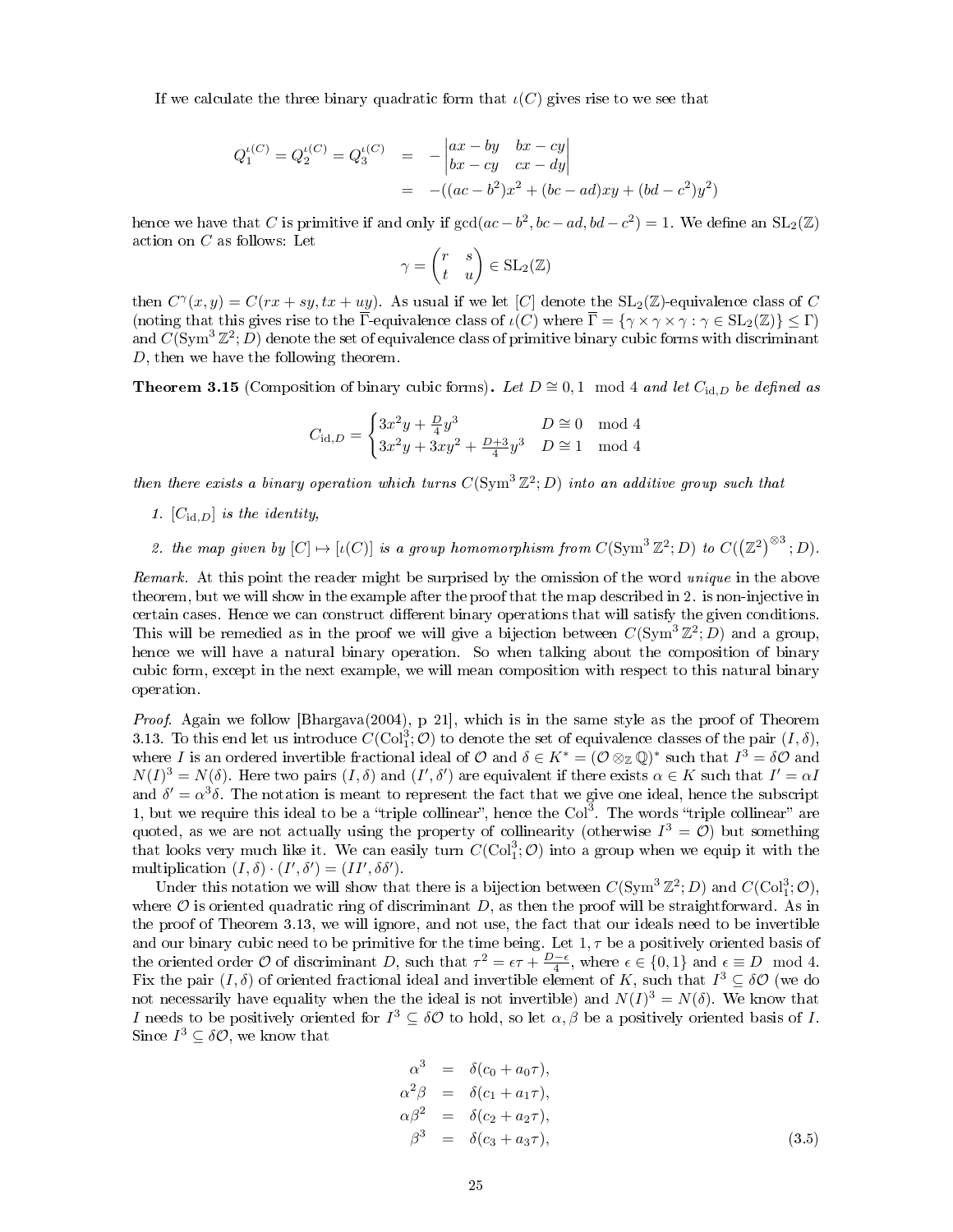for some  $a_i, c_i \in \mathbb{Z}$ . We define a map mapping  $(I, \delta)$  to the binary cubic form  $C(x, y) = (a_0, a_1.a_2, a_3)$  $a_0x^3+3a_1x^2y+3a_2xy^2+a_3y^3$ . We need to check this map is well defined. For this if we let  $\pi:\mathcal{O}\to\mathbb{Z}$ be defined as before,  $\pi(\zeta) = \frac{\zeta - \zeta}{\sqrt{D}}$ , then we have

$$
\pi \left( \frac{(\alpha x + \beta y)^3}{\delta} \right) = \frac{\left( \frac{\alpha^3}{\delta} - \frac{\overline{\alpha}^3}{\delta} \right) x^3 + 3 \left( \frac{\alpha^2 \beta}{\delta} - \frac{\overline{\alpha}^2 \overline{\beta}}{\delta} \right) x^2 y + 3 \left( \frac{\alpha \beta^2}{\delta} - \frac{\overline{\alpha} \overline{\beta}^2}{\overline{\delta}} \right) xy^2 + \left( \frac{\beta^3}{\delta} - \frac{\overline{\beta}^3}{\overline{\delta}} \right) y^3}{\sqrt{D}}
$$
\n
$$
= \frac{(\tau - \overline{\tau})(a_0 x^3 + 3a_1 x^2 y + 3a_2 x y^2 + a_3 y^3) + (1 - 1)(c_0 x^3 + c_1 x^2 y + c_2 x y^2 + c_3 y^3)}{\sqrt{D}}
$$
\n
$$
= \frac{(\tau - \overline{\tau})(a_0 x^3 + 3a_1 x^2 y + 3a_2 x y^2 + a_3 y^3)}{\tau - \overline{\tau}}
$$
\n
$$
= C(x, y)
$$

Hence we can use the map  $\pi$  to give a basis-free description of  $C(x, y)$  as the map  $(I, \delta) \to \mathbb{Z}$  defined by  $(\zeta, \delta) \mapsto \pi(\frac{\zeta^3}{\delta})$  $\frac{\sigma^3}{\delta}$ ). So if we change  $\alpha, \beta$  by an element  $\gamma \in SL_2(\mathbb{Z})$  to another basis of I (again we have that  $\gamma \in \mathrm{SL}_2(\mathbb{Z})$  as the new basis needs to be positively oriented), then we change  $C(x, y)$  by the same element  $\gamma$ , that is, the equivalence class of  $C(x, y)$  is independent of the choice of basis for I. Conversely, if  $C'(x, y)$  is in the same equivalence class of  $C(x, y)$ , then  $C' = C^{\gamma}$ , for some  $\gamma \in SL_2(\mathbb{Z})$ , and C' can be obtain from I as described above with the change of basis by  $\gamma$ . Finally if we take another pair equivalent to  $(I, \delta)$ , say  $(\kappa I, \kappa^3 \delta)$ , then we find that the  $\kappa^3$  cancel each other out in the set of equations (3.5), hence the pair  $(\kappa I, \kappa^3 \delta)$  map to the same cube  $C(x, y)$  as  $(I, \delta)$ .

We show that the discriminant of  $C(x, y)$  is D. Similar as in the proof of 3.13, we show that the equations (3.5) give the identity  $Disc(C(x, y)) = N(I)^{6}N(\delta)^{-2}Disc(\mathcal{O})$ . Start with the special case  $I = \mathcal{O} = [1, \tau]$  and  $\delta = 1$ , this gives rise to the binary cubic form  $C_{\mathrm{id},D}$  from which we can easily see that  $Disc(C(x, y)) = Disc(O)$ . Now suppose we change I to a general (positively) oriented fractional ideal  $[\alpha, \beta]$  by a transformation  $T \in GL_2(\mathbb{Q})$ .

$$
T = \begin{pmatrix} r & s \\ t & u \end{pmatrix}
$$

Then the new binary cubic form  $C$  is obtained by transforming  $C_{\text{id},D}$ , by that same element, i.e., in the case  $D \equiv 0 \mod 4$  we have  $C(x, y) = (3r^2t + t^3\frac{D}{4}, r^2u + 2rst + \frac{D}{4}t^2u, s^2t + 2rsu + \frac{D}{4}tu^2, 3s^2u + \frac{D}{u}u^3)$ . We can then calculate that the discriminant of  $C(x, y)$  is  $(ru-st)^6D = \det(T)^6D$ . Since  $N(I) = \det(T)$ , we have that changing ideal scales the discriminant of  $C(x, y)$  by a factor of  $N(I)^6$ . On the other hand if we change 1 to  $\delta = a+b\overline{\tau}$ , we have that, using equations (3.5), our new cube is  $C(x,y) = \frac{1}{N(\delta)}(b,a,\frac{D}{4}b,\frac{D}{4}a)$ , (again this case is for  $D \equiv 0 \mod 4$ ) and we calculate that the discriminant is

$$
\frac{1}{N(\delta)^4}(4a^4(\frac{D}{4})-8a^2b^2(\frac{D}{4})^2+4b^4(\frac{D}{4})^3)=\frac{D}{N(\delta)^4}(a^2-b^2\frac{D}{4})^2=\frac{D}{N(\delta)^2}.
$$

So changing  $\delta$  scales the discriminant by  $N(\delta)^{-2}$ , and since the changing I does not affect our argument for changing  $\delta$  and vice versa, we have proved that  $Disc(C(x, y)) = N(I)^6 N(\delta)^{-2} Disc(\mathcal{O})$ . But we have that  $N(I)^3 = N(\delta)$ , hence  $Disc(C(x, y)) = Disc(\mathcal{O})$ .

We now show that the above map is bijection, by showing that each equivalence classes of pairs  $(I, \delta)$  map to exactly one set of equivalence classes of binary cubic forms, i.e, we need to prove the map is both surjective and injective. To show this we fix a binary quadratic form  $C(x, y) = (a_0, a_1, a_2, a_3)$ of discriminant D and we consider the set of equations (3.5). As we only have  $a_i$  determined, the set of equations seems to be made of mostly indetermined variables, namely  $c_i$ ,  $\alpha$ ,  $\beta$  and  $\delta$ . We will show that in fact the binary cubic form determines all these indeterminate, proving surjectivity, but also we will show that the  $\alpha, \beta, \delta$  that A can give rise to give a unique equivalence class of collinear triples.

First we show that  $C(x, y)$  determines the  $c_i$ . Since we are in a commutative ring we have that  $({\alpha}^2 \beta)^2 = {\alpha}^3 {\alpha} {\beta}^2$  and  $({\alpha} {\beta}^2)^2 = {\alpha}^2 {\beta} {\beta}^3$ . By expanding them using equations (3.5), recalling that  $\tau^2 = \epsilon \tau + \frac{D-\epsilon}{4}$ , and equating the coefficients of  $\tau$  and the coefficients of 1, we get the following 4 linear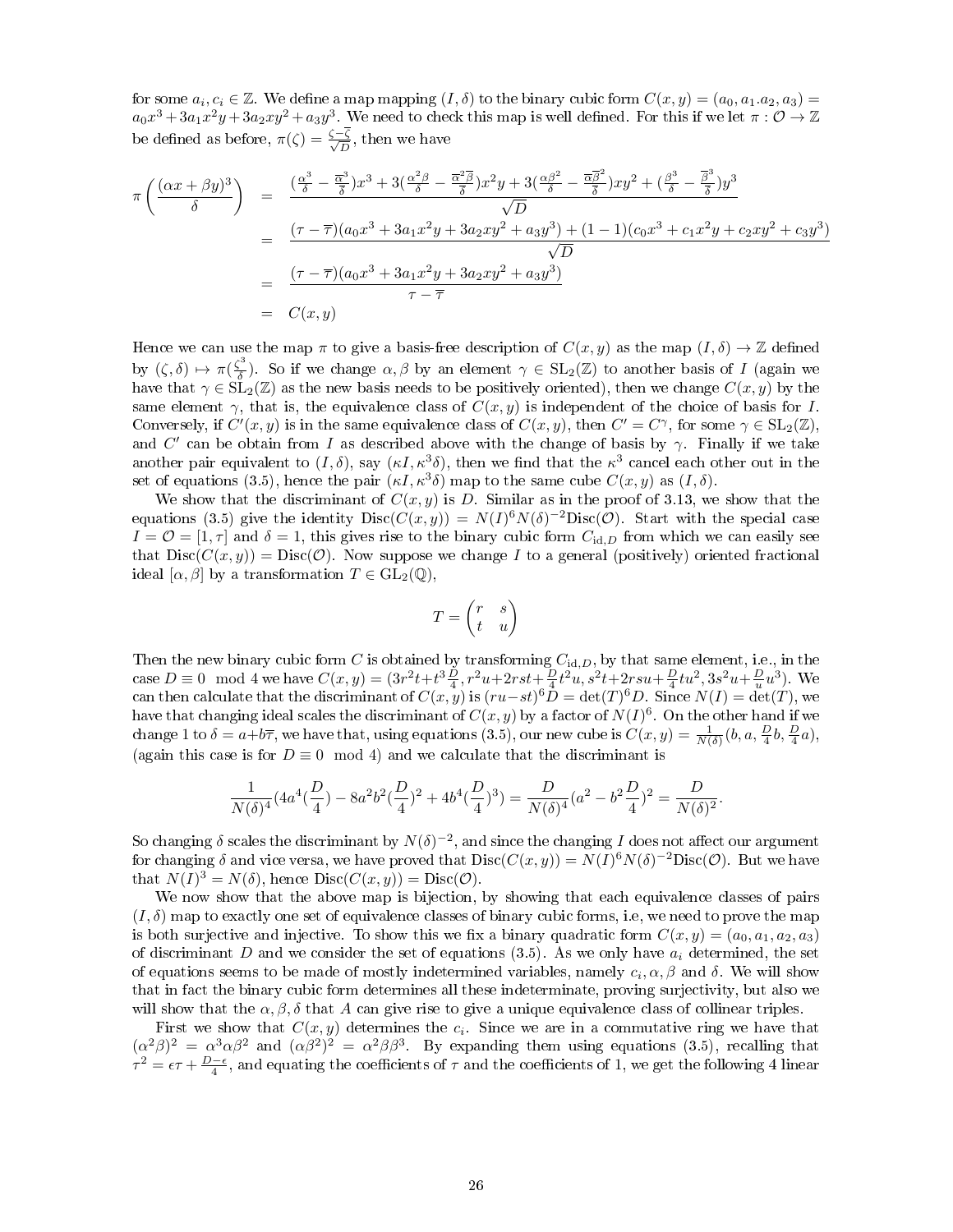and quadratic equations:

$$
c_0c_2 + a_0a_2 \frac{D - \epsilon}{4} = c_1^2 + a_1^2 \frac{D - \epsilon}{4}
$$
  
\n
$$
c_0a_2 + c_2a_0 + \epsilon a_0a_2 = 2c_1a_1 + \epsilon a_1^2
$$
  
\n
$$
c_1c_3 + a_1a_3 \frac{D - \epsilon}{4} = c_2^2 + a_2^2 \frac{D - \epsilon}{4}
$$
  
\n
$$
c_1a_3 + c_3a_1 + \epsilon a_1a_3 = 2c_2a_2 + \epsilon a_2^2
$$

We can use SAGE 4.8, which uses Maxima [Stein et al. (2012), SAGE], to solve this set of equations and find four different solutions. Recalling that the basis  $\alpha, \beta$  was positively oriented, hence that  $\pi(\alpha\beta) > 0$ . we can try each of the four solutions and see that only one solutions works, namely:

$$
c_0 = \frac{1}{2}(2a_1^3 - 3a_0a_1a_2 + a_0^2a_3 - \epsilon a_0)
$$
  
\n
$$
c_1 = \frac{1}{2}(a_1^2a_2 - 2a_0a_2^2 + a_0a_1a_3 - \epsilon a_1)
$$
  
\n
$$
c_2 = -\frac{1}{2}(a_1a_2^2 - 2a_1^2a_3 + a_0a_2a_3 + \epsilon a_2)
$$
  
\n
$$
c_3 = -\frac{1}{2}(2a_2^3 - 3a_1a_2a_3 + a_0a_3^2 + \epsilon a_3)
$$
\n(3.6)

where again  $\epsilon \equiv D \mod 4$ , with  $\epsilon \in \{0, 1\}$ . Now that we have  $c_i$  and  $a_i$ , we can determine appropriate  $\alpha, \beta$  which yields the correct  $c_i$  and  $a_i$  under the set of equations (3.5). One can see that, since equations (3.5) implies  $\frac{\alpha}{\beta} = \frac{c_0 + a_0\tau}{c_1 + a_1\tau} = \frac{c_1 + a_1\tau}{c_2 + a_2\tau} = \frac{c_2 + a_2\tau}{c_3 + a_3\tau}$ , we have that the ratio  $\alpha : \beta$  is determined. Hence  $\alpha, \beta$  are determined, up to a scalar factor in K. Once  $\alpha, \beta$  have been fixed, then  $\delta$  is determined, and it is clear that if we scale both  $\alpha$  and  $\beta$  by  $\kappa$ , then  $\delta$  change by a factor of  $\kappa^3$ . If we can show that the Z-module generated by  $\alpha$ ,  $\beta$  is in fact a fractional ideal of  $\mathcal{O}$ , then we have showed for every binary cubic form  $C(x, y)$ , there exists an oreitned fractional ideal and  $\delta$  which maps to it, showing surjectivity. Furthermore, due to the uniqueness of the solution for the  $c_i,$  we have that the equivalence class of collinear pair  $(I, \delta)$  mapping to A is unique, which, with a bit more thoughts, shows injectivity. To see that we have proved injectivity, suppose we have two collinear pairs, say  $(I, \delta)$  and  $(I', \delta')$ , which maps to  $C(x, y)$  and  $C^{\gamma}(x, y)$  respectively. Then we can change the basis of I' by  $\gamma^{-1}$  so that I' maps to  $C(x, y)$ . Then by the uniqueness of the equivalence class of collinear pairs which maps to  $C(x, y)$ , we have that  $(I, \delta)$  and  $(I', \delta')$  are equivalent.

To check that the Z-module generated by  $\alpha, \beta$  is a fractional ideal of O, we need to check that it is an O-module, so we need to show that they are closed under multiplication by  $\tau$ . To this end let us fix  $\alpha = (c_1 + a_1\tau)$ ,  $\beta = (c_2 + a_2\tau)$ , then  $\delta = \alpha\beta$ . We can use direct calculation to show that:

$$
\alpha \tau = \frac{a_0 a_3 - a_1 a_2 + \epsilon}{2} \alpha + (a_1^2 - a_0 a_2) \beta
$$

$$
-\beta \tau = (a_2^2 - a_1 a_3) \alpha + \frac{a_0 a_3 - a_1 a_2 - \epsilon}{2} \beta,
$$

see the appendix for an example on how to check the first equality.

All the above work did not require  $I$  to be invertible nor our binary cubic form to be primitive, so the above map is a bijection between equivalence classes of collinear pairs  $(I, \delta)$  of O and equivalence classes of binary cubic forms. So to finish our claim that there is a bijection between  $C(\text{Sym}^{3} \mathbb{Z}^{2}; D)$ and  $C(\text{Col}^3_1; \mathcal{O})$ , we need to show that the pair  $(I, \delta)$  map to a primitive cube when I is invertible, and that primitive cubes are mapped from a pair where the ideal is invertible. For this we consider the map  $[C] \to [i(C)]$ , and have a look at what this translate to in terms of oriented fractional ideals. Using equations (3.4) and equations (3.6), we find that in fact  $c_{1,1,1} = c_0$ ,  $c_{1,1,2} = c_{1,2,1} = c_{2,1,1} = c_1$ ,  $c_{1,2,2} = c_{2,1,2} = c_{2,2,1} = c_2$  and  $c_{2,2,2} = c_3$ . Hence it is not hard to see that the map  $[C] \mapsto [i(C)]$ correspond to the map sending the equivalence class of  $(I, \delta)$  to the equivalence class of  $(I, I, I)$ . Now by definition a binary cubic form C is primitive if and only if  $\iota(C)$  is, but a cube is primitive if and only if its three ideals are invertible, hence  $C$  is primitive if and only if  $I$  is invertible. So we have proved that there is a bijection between  $C(\text{Sym}^3 \mathbb{Z}^2; D)$  and  $C(\text{Col}_1^3; \mathcal{O})$ .

This is proves the theorem as along with the bijection, we saw that  $(0, 1)$  maps to  $C_{\text{id},D}$ , and that the group homomorphism  $C({\rm Col}_1^3; \mathcal{O}) \to C({\rm Col}_{1,1,1}^3; \mathcal{O})$  correspond to the map  $[C] \mapsto [\imath(C)]$ . Hence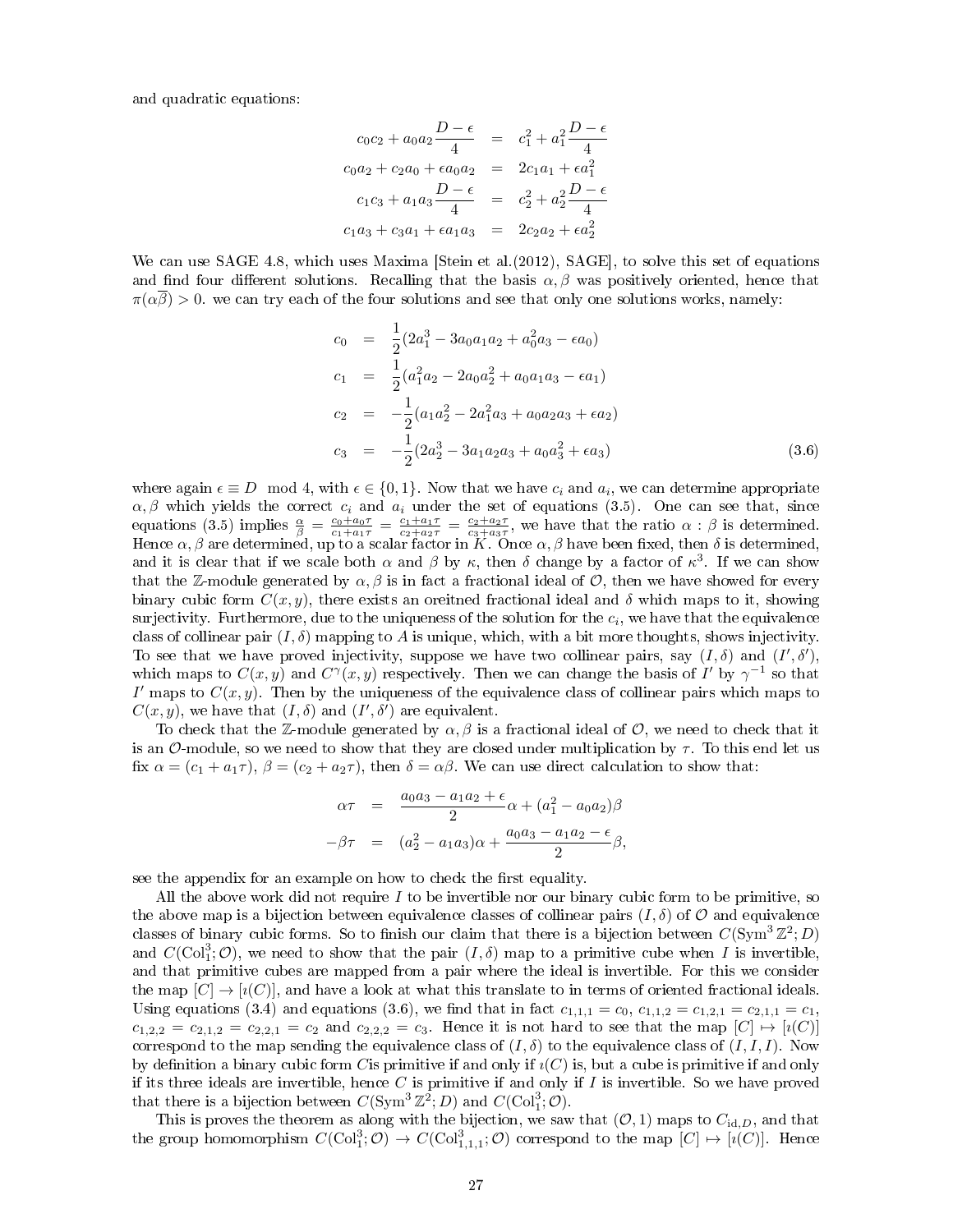the binary operation satisfying the theorem, is the one that correspond to multiplication of pairs  $(I, \delta)$ under the bijection between  $C(\text{Col}_1^3; \mathcal{O})$  and  $C(\text{Sym}^3 \mathbb{Z}^2; D)$ .  $\Box$ 

Before we move on we consider the map which sends the equivalence class of  $(I, \delta)$  to the equivalence class of I in  $C^+_3(\mathcal{O})$ , where  $C^+_3(\mathcal{O})$  denotes the subgroup of  $C^+(\mathcal{O})$  whose elements have order dividing 3, i.e., the set of equivalence classes of ideals I such that  $I^{3k} = \mathcal{O}$ . We note that the map  $C(\mathrm{Col}_1^3; \mathcal{O}) \to$  $C_3^+(\mathcal{O})$  is quite clearly surjective, but it is not injective. If  $(I,\delta)$  maps to the identity in  $C_3^+(\mathcal{O})$  then  $I = \mathcal{O}$ , but there is no condition on  $\delta$ . Now two pairs  $(I, \delta)$  and  $(I', \delta')$  are equivalent if there exists  $\kappa \in K$  such that  $\kappa I' = I$  and  $\kappa^3 \delta' = \delta$ . The only  $\kappa$  such that  $\kappa O = O$  is if  $\kappa \in O^*$ , hence the kernel has for cardinality the number of units over the number of units which are cubes. This map highlight the fact why the map  $[C] \mapsto [i(C)]$  is not injective, and what we expect the kernel to be. In the next example we show directly that this map is not injective and show how this gives rise to different groups.

**Example.** Consider the set  $C(\text{Sym}^3 \mathbb{Z}^2; 229)$ , we are going to show that the map  $C(\text{Sym}^3 \mathbb{Z}^2; 229) \rightarrow$  $C((\mathbb{Z}^2)^{\otimes 3}; 229)$  defined by  $[C] \mapsto [\imath(C)]$  is not injective. Following this we will give two different binary operations that turn  $C(\text{Sym}^3 \mathbb{Z}^2,229)$  into a group satisfying the conditions of the theorem. Let  $(a_0, a_1, a_2, a_3)$  denote the binary cubic form  $a_0x^3 + 3a_1x^2y + 3a_2xy^2 + y^3$ , then  $C(\text{Sym}^3 \mathbb{Z}^2; 229)$ has 9 elements which can be represented by

| (0, 1, 1, 58) | $(1, 2, -1, 5)$ | $(1, -2, -1, -5)$ |
|---------------|-----------------|-------------------|
| (1, 0, 1, 15) | $(1,0,3,-11)$   | $(-2, 1, 1, 6)$   |
| $(1,0,1,-15)$ | $(-2,-1,1,-6)$  | (1,0,3,11)        |

which we will also refer to as  $(C_{0,0}, C_{0,1}, C_{0,2}, \ldots, C_{2,2}),$  e.g.,  $C_{0,1} = (1, 0, 1, 15)$ . The above table was found using the bijection given in the above theorem, as it was easier to find the elements of was found using the bijection given in the above theorem, as it was easier to find the elements of  $\text{Col}_1^3; \mathbb{Z}[\frac{1+\sqrt{229}}{2}])$ , but for the sake of the example, we will forget the ideals and  $\delta$  associated to each binary cubic form. We will now show that  $[i(C_{i,0})] = [i(C_{i,1})] = [i(C_{i,0})]$ , it will be easier to do this if we use the bijection between  $C((\mathbb{Z}^2)^{\otimes 3}; D)$  and  $C((I_1,I_2,I_3); \mathcal{O})$  where  $\mathcal O$  is the oriented quadratic ring of discriminant D. Let 1,  $\tau$  be a positively oriented basis of  $\mathcal O$  with  $\tau^2 = \tau + 57$ .

For  $C_{0,0}$  we have that  $i(C_{0,0}) = (0,1,1,1,1,1,1,58)$ , if we use equation (3.4) we find that  $\{c_{i,j,k}\}$  $(1, 0, 0, 57, 0, 57, 57, 57).$  We let  $\alpha_1 = c_{1,1,1} + a_{1,1,1} \tau = 1$ ,  $\alpha_2 = c_{2,1,1} + a_{2,1,1} \tau = \tau, \beta_1 = c_{2,1,2} + \gamma$  $a_{2,1,2}\tau = 57 + \tau$ ,  $\beta_2 = c_{2,2,2} + a_{2,2,2}\tau = 57 + 58\tau$  and from them construct  $I_1 = [\alpha_1, \alpha_2] = [1, \tau]$ ,  $I_2 = [\beta_1, \beta_2] = [57 + \tau, 57 + 58\tau]$  and  $I_3 = [\beta_1^{-1}, \alpha_2^{-1}] = [\frac{58 - \tau}{3249}, \frac{-1 + \tau}{57}]$ . We check that  $I_1 I_2 I_3 = \mathcal{O}$  as required, (hence  $N(I_1)N(I_2)N(I_3) = 1$ ), so  $[\imath(C_{1,1})]$  correspond to the equivalence class of the collinear triple  $(I_1, I_2, I_3)$ . Using the exact same process we find that a representative of the equivalence class of collinear triples that correspond to  $[\imath(C_{i,j})]$ :

| $C_{i,j}$         | $(I_1, I_2, I_3)$                                                                                                                               | label                   |
|-------------------|-------------------------------------------------------------------------------------------------------------------------------------------------|-------------------------|
| (0, 1, 1, 58)     | $\sqrt{([1,\tau],[57+\tau,57+58\tau],\left[\frac{58-\tau}{3249},\frac{-1+\tau}{57}\right]}.$                                                    | $(I_1, I_2, I_3)$       |
| (1,0,1,15)        | $([7 + \tau, -1], [-8 + \tau, -121 + 15\tau], [7 + \tau, -1])$                                                                                  | $(I'_1, I'_2, I'_3)$    |
| $(1,0,1,-15)$     | $([-8 + \tau, -1], [7 + \tau, -106 + 15\tau], [-8 + \tau, -1])$                                                                                 | $(I''_1, I''_2, I''_3)$ |
| $(1, 2, -1, 5)$   | $\left( \left[13+\tau,1+2\tau\right],\left[22-\tau,-29+5\tau\right],\left\lfloor \frac{21+\tau}{405},\frac{-3+2\tau}{225}\right\rfloor \right)$ | $(J_1, J_2, J_3)$       |
| $(1,0,3,-11)$     | $\left([-6+\tau, -9], [15+3\tau, -82-11\tau], \left \frac{-6+\tau}{81}, \frac{-1}{9}\right \right)$                                             | $(J'_1, J'_2, J'_3)$    |
| $(-2,-1,1,-6)$    | $([-15-27,-3-7],[-12+\tau,47-6\tau], [\frac{-11-\tau}{75},\frac{4-\tau}{45}])$                                                                  | $(J''_1, J''_2, J''_3)$ |
| $(1, -2, -1, -5)$ | $\left([-14 + 7, 3 - 27], [-21 - 7, -24 - 57], \left[\frac{-27 + 7}{405}, \frac{-1 - 27}{225}\right]\right]$                                    | $(K_1, K_2, K_3)$       |
| $(-2,1,1,6)$      | $([17-2\tau, -4+\tau], [11+\tau, 41+6\tau], \left[\frac{12-\tau}{75}, \frac{3+\tau}{45}\right])$                                                | $(K'_1, K'_2, K'_3)$    |
| $(1,0,3,-11)$     | $([5 + \tau, -9], [-18 + 3\tau, -93 + 11\tau], \frac{5 + \tau}{81}, \frac{-1}{9})$                                                              | $(K''_1, K''_2, K''_3)$ |

We can now verify that in fact  $I_1 = I'_1 = I''_1 = \mathcal{O}$ ;  $\frac{1}{57 + 7} I_2 = I'_2 = I''_2 = \mathcal{O}$ ;  $(57 + 7)I_3 = I'_3 =$  $I_3'' = \mathcal{O}$ . Hence  $[i(C_{0,0})] = [i(C_{0,1})] = [i(C_{0,2})]$  as required. We also check that  $\frac{3-\tau}{25}J_1 = J_1' = J_1''$ ;  $J_2 = J_2' = \frac{73-7\tau}{25}J_2''; \ J_3 = \frac{-3+2\tau}{25}J_3' = \frac{24+5\tau}{81}J_3''$ , implying that  $[i(C_{1,0})] = [i(\tilde{C}_{1,1})] = [i(C_{1,2})]$ . Finally  $\frac{1+2\tau}{25}K_1 = K_1' = K_1''$ ;  $\tilde{K_2} = \frac{66+7\tau}{25} \tilde{K_2'} = K_2''$ ;  $K_3 = \frac{-29+5\tau}{81} K_3' = \frac{1+\tau}{25} K_3''$ , implying that  $[i(C_{2,0})] = [i(C_{2,1})] = [i(C_{2,2})].$ 

So we have showed that the map sending  $[C]$  to  $[\imath(C)]$  is not always injective. We can now construct a binary operation such that  $C(\text{Sym}^3 \mathbb{Z}^2; 229) \cong C_9$  and the map becomes a group homomorphism. Define the map  $\phi: C(\text{Sym}^3 \mathbb{Z}^2; 229) \to \mathbb{Z}/9\mathbb{Z}$  by  $[C_{i,j}] \mapsto i + 3j$ , this is clearly a bijection and it gives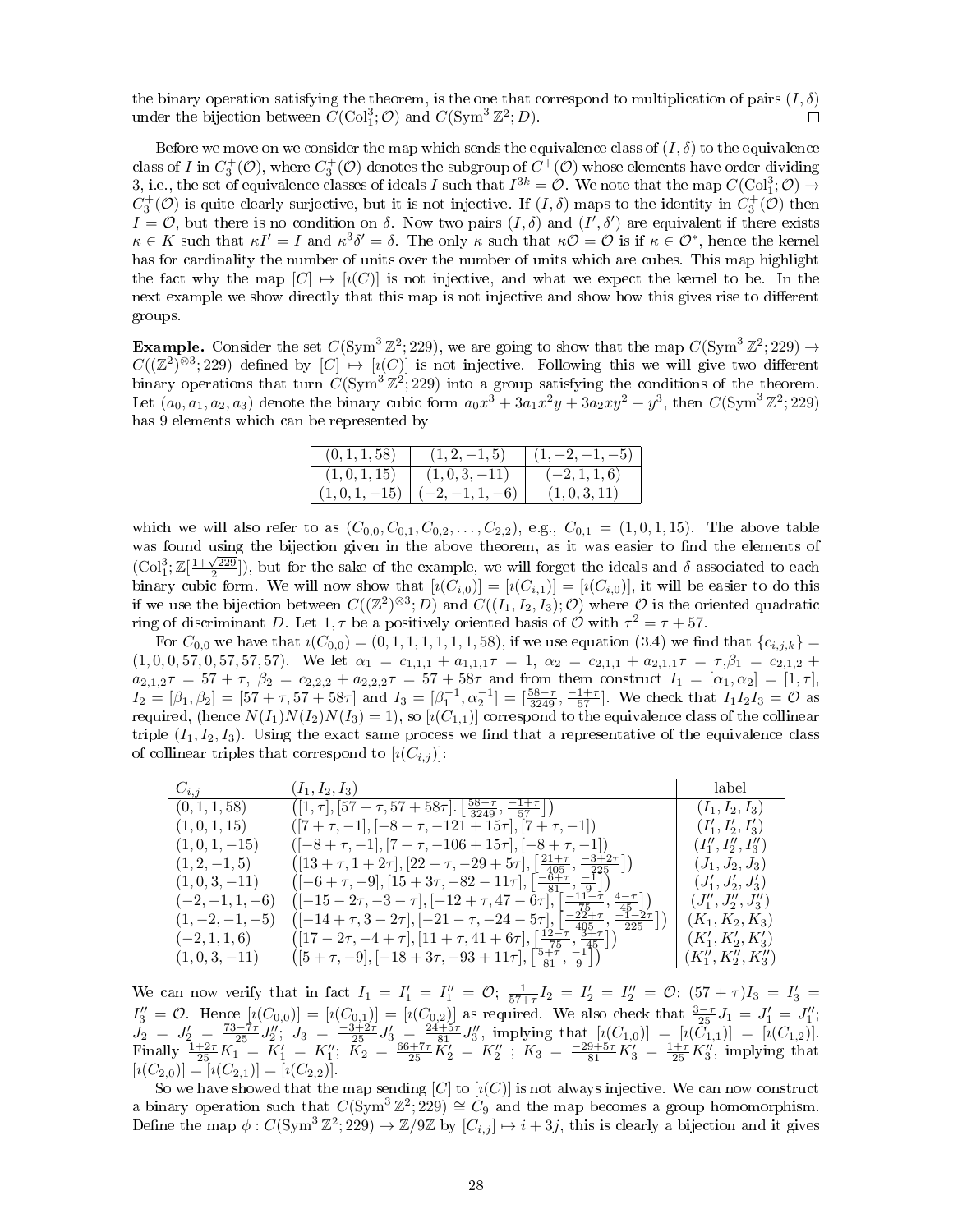rise to a unique binary operation, which we will denote  $+<sub>9</sub>$ . We now see easily that  $[C] \mapsto [i(C)]$  is a group homomorphism

On the other had we can construct a second binary operation such that  $C(\text{Sym}^3 \mathbb{Z}^2; 229) \cong C_3 \times C_3$ and the map f is still a group homomorphism. Define the map  $\psi: C(\mathrm{Sym}^3 \mathbb{Z}^2; 229) \to \mathbb{Z}/3\mathbb{Z} \oplus \mathbb{Z}/3\mathbb{Z}$ by  $[C_{i,j}] \mapsto (i, j)$ . It is easy to see that the map defined by  $[C] \mapsto [i(C)]$  is still a group homomorphism

While the example above shows that we do not have a unique binary operation, the proof of the previous theorem gave a natural binary operation to use, which we will call the composition, that is the one that under the bijection correspond to  $(I, \delta) \cdot (I', \delta') = (II', \delta \delta')$ . Let us calculate the composition of two binary cubic forms. Let  $C(x,y) = a_0x^3 + 3a_1x^2y + 3a_2xy^2 + a_3y^3$  and  $C'(x,y) = b_0x^3 + 3b_1x^2y +$  $3b_2xy^2 + b_3y^3$  be two binary cubic forms of discriminant  $D = a_0^2a_3^2 - 3a_1^2a_2^2 - 6a_0a_1a_2a_3 + 4(a_0a_2^3 + a_1^3a_3)$ . Let  $\mathcal{O} = [1, \tau]$  such that  $\tau^2 = \epsilon \tau + \frac{D-\epsilon}{4}$ , where  $\epsilon \in \{0, 1\}$ ,  $\epsilon \equiv D \mod 4$ . Defining  $c_i$  as in theorem for  $C(x, y)$  and  $d_i$  for  $C'(x, y)$ , we let  $I = [c_1 + a_1 \tau, c_2 + a_2 \tau] = [\alpha, \beta]$  and  $I' = [d_1 + b_1 \tau, d_2 + b_2 \tau] = [\alpha', \beta']$ . Then  $\delta = \alpha \beta$ ,  $\delta' = \alpha' \beta'$ . We now need to calculate  $(II', \delta \delta')$ . Now  $\delta \delta'$  is clear to calculate, but  $II'$  is slightly harder. We will use binary quadratic composition, but we need to be careful that we do end up with  $II'$  and not an ideal equivalent to it, otherwise our  $\delta\delta'$  would also need to change. Recall from section 2 that a binary quadratic form attached to  $I = [\alpha, \beta] = \alpha[1, \frac{\beta}{\alpha}]$  is  $\frac{N(\alpha x + \beta y)}{N(I)}$ . If we let the binary quadratic forms corresponding to  $[1, \frac{\beta}{\alpha}], [1, \frac{\beta'}{\alpha'}]$  $\frac{\beta'}{\alpha'}]$  to be  $f, f'$  respectively we have

$$
f = \frac{N(\alpha)x^2 + \text{Tr}(\alpha\overline{\beta})xy + N(\beta)y^2}{N(I)},
$$
  

$$
f' = \frac{N(\alpha')x^2 + \text{Tr}(\alpha'\overline{\beta}')xy + N(\beta')y^2}{N(I')}.
$$

Calculating their composition and recalling that to the ideal attached to the binary quadratic form  $(a, b, c)$  is  $[a, \frac{-b+\sqrt{D}}{2}]$ , we find that

$$
\left[1,\frac{\beta}{\alpha}\right]\left[1,\frac{\beta'}{\alpha'}\right] = \frac{N(I)N(I')e^2}{N(\alpha\alpha')}\left[\frac{N(\alpha\alpha')}{N(I)N(I')e^2},\frac{-B+\sqrt{D}}{2}\right]
$$

with  $B = \frac{1}{eN(I)N(I')}(n_1N(\alpha)\text{Tr}(\alpha'\overline{\beta}')+n_2N(\alpha')\text{Tr}(\alpha\overline{\beta})+n_3\frac{\text{Tr}(\alpha\overline{\beta})\text{Tr}(\alpha'\overline{\beta}')+N(I)N(I')D}{2}$  $\frac{1}{2}$  +N(I)N(I')D) mod  $\frac{2N(\alpha\alpha')}{e^2N(I)N(I)}$  $\frac{2N(\alpha\alpha)}{e^2N(I)N(I')},$ where  $e = \gcd(\frac{N(\alpha)}{N(I)}, \frac{N(\alpha')}{N(I)'})$  $\frac{N(\alpha')}{N(I)'}, \frac{N(I')\operatorname{Tr}(\alpha\overline{\beta})+N(I)\operatorname{Tr}(\alpha'\overline{\beta}')}{2N(I)N(I')}$  $\frac{(\alpha\overline{\beta})+N(I)\operatorname{Tr}(\alpha'\overline{\beta}')}{2N(I)N(I')}$  and  $n_1, n_2, n_3$  are such that  $n_1\frac{N(\alpha)}{N(I)}+n_2\frac{N(\alpha')}{N(I')}$  $\frac{N(\alpha)}{N(I')}$  +  $n_3 \frac{N(I') \operatorname{Tr}(\alpha \overline{\beta})+N(I) \operatorname{Tr}(\alpha' \overline{\beta}')}{2N(I)N(I')}$  $\frac{(\alpha\beta)+N(I)\text{Tr}(\alpha'\beta')}{2N(I)N(I')}$  = e. Then because of the factor of  $\alpha$  and  $\alpha'$  we left out, we have

$$
II = \frac{\alpha \alpha'}{e} \frac{N(I)N(I')e^2}{N(\alpha \alpha')} \left[ \frac{N(\alpha \alpha')}{N(I)N(I')e^2}, \frac{-B + \sqrt{D}}{2} \right]
$$

Recalling that  $\sqrt{D} = 2\tau - \epsilon$ , we have the following set of formulas (from rearranging equations(3.5)):

$$
\tilde{c}_0 + \tilde{a}_0 \tau = \frac{(\alpha \alpha')^2}{\beta \beta' e^3} \n\tilde{c}_1 + \tilde{a}_1 \tau = \frac{(\alpha \alpha')^2}{\beta \beta' e} \cdot \frac{N(I)N(I')}{N(\alpha \alpha')} \cdot \left(\frac{-B - \epsilon}{2} + \tau\right) \n\tilde{c}_2 + \tilde{a}_2 \tau = \frac{(\alpha \alpha')^2}{\beta \beta'} \frac{N(I)^2 N(I')^2 e}{N(\alpha \alpha')^2} \cdot \left(\frac{-B - \epsilon}{2} + \tau\right)^2 \n\tilde{c}_3 + \tilde{a}_3 \tau = \frac{(\alpha \alpha')^2}{\beta \beta'} \cdot \frac{N(I)^3 N(I')^3 e^3}{N(\alpha \alpha')^3} \left(\frac{-B - \epsilon}{2} + \tau\right)^3
$$

Hence our the composition of  $C(x, y)$  and  $C'(x, y)$  will be  $\tilde{C}(x, y) = \tilde{a_0}x^3 + 3\tilde{a_1}x^2y + 3\tilde{a_2}xy^2 + \tilde{a_3}y^3$ .

Example. Let us compose the two binary cubic forms  $C(x, y) = x^3 + 6x^2y - 3xy^2 + 5y^3$  and  $C'(x, y) =$  $-2x^3+3x^2y+3xy^2+6y^3$ , notice that this is  $C_{1,0}$  and  $C_{2,1}$  of the previous example, so we have  $D = 229$ and  $\epsilon = 1$ , hence  $\tau^2 = \tau + 57$ . First we calculate the corresponding  $c_1, c_2, c'_1, c'_2$ . Using (3.6) we find that  $c_1 = 1, c_2 = 22, c'_1 = -4$  and  $c'_2 = 11$ , giving us the ideals  $I = [\alpha, \beta] = [1 + 2\tau, 22 - \tau]$  and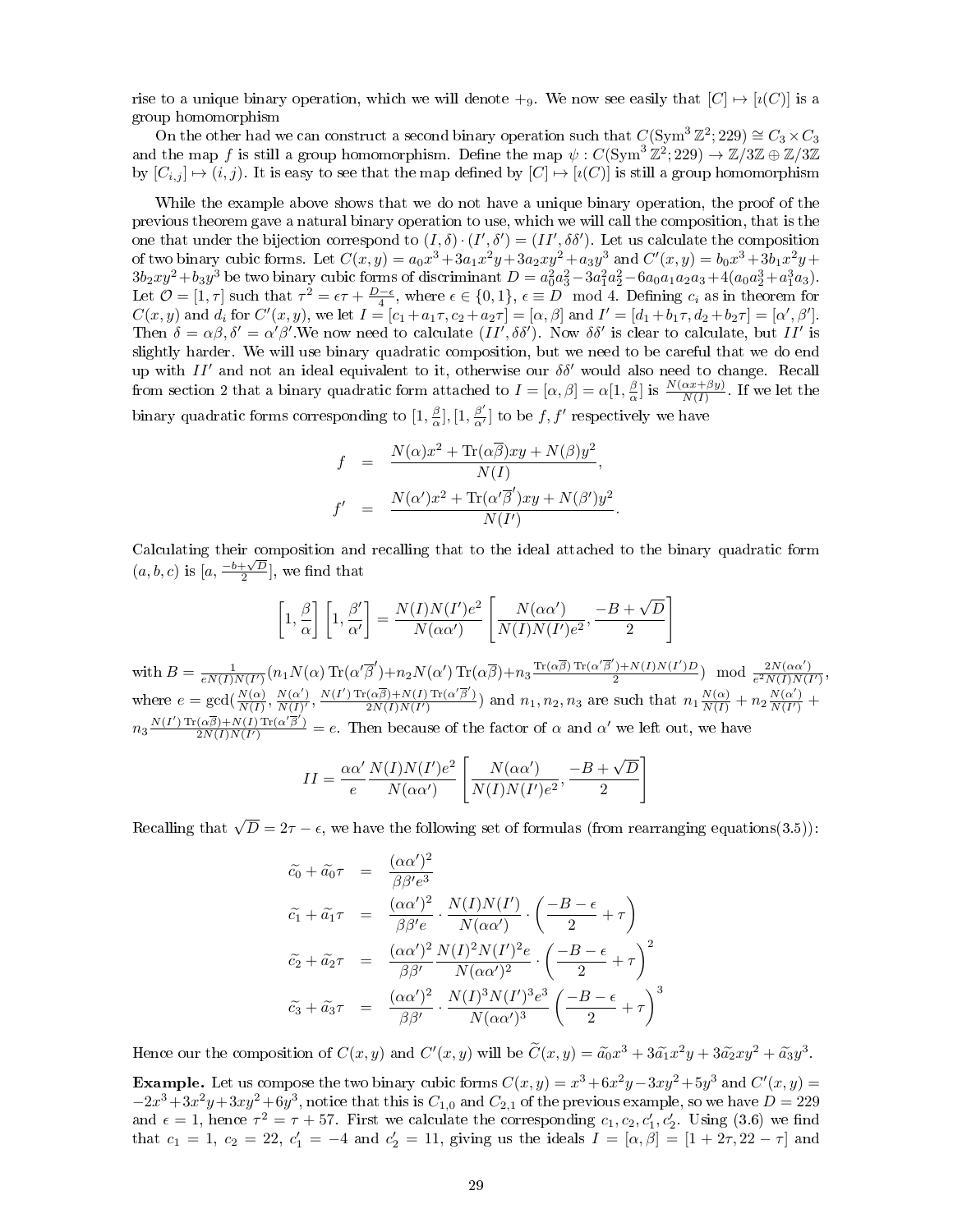$I' = [\alpha', \beta'] = [-4 + \tau, 11 + \tau]$ . We can now calculate  $N(I) = 45$ ,  $N(I') = 15$ ,  $N(\alpha) = -225$ ,  $N(\alpha') = -45$ ,  $\text{Tr}(\alpha\overline{\beta}) = 315$  and  $\text{Tr}(\alpha'\overline{\beta'}) = -195$ . So we set  $e = \text{gcd}(-5, -3, -3) = 1$  and it follows that we can pick  $n_1 = 1, n_2 = -2, n_3 = 0$  giving  $B = 107 \mod 30 = 17$ . Putting this together we have

$$
\begin{aligned}\n\tilde{c}_0 + \tilde{a}_0 \tau &= 107 - 11\tau \\
\tilde{c}_1 + \tilde{a}_1 \tau &= (107 - 11\tau) \cdot \frac{1}{15} \cdot (-9 + \tau) \\
\tilde{c}_2 + \tilde{a}_2 \tau &= (107 - 11\tau) \cdot \frac{1}{225} \cdot (138 - 17\tau) \\
\tilde{c}_3 + \tilde{a}_3 \tau &= (107 - 11\tau) \cdot \frac{1}{3375} \cdot (-2211 + 274\tau)\n\end{aligned}
$$

meaning that  $\tilde{a}_0 = -11$ ,  $\tilde{a}_1 = 13$ ,  $\tilde{a}_2 = -14$  and  $\tilde{a}_3 = 15$ . So  $[x^3 + 6x^2y - 3xy^2 + 5y^3] + [-2x^3 + 3x^2y + 3xy^2 + 5y^3]$  $3xy^{2} + 6y^{3}$ ] = [-11x<sup>3</sup> + 39x<sup>2</sup>y - 42xy<sup>2</sup> + 15y<sup>3</sup>] = [C''(x, y)]. Now if we apply the element

$$
\begin{pmatrix} 1 & 0 \\ 1 & 1 \end{pmatrix} \in SL_2(\mathbb{Z})
$$

to  $C''(x, y)$ , we find that  $C''(x, x+y) = x^3 + 3xy^2 + 15y^3 = C_{0,1}$  in our example, leading to think that  $C(\text{Sym}^3 \mathbb{Z}^2; 229) \cong C_3 \times C_3$ . We can in fact check that this is the case.

**Theorem 3.16.** The inverse of the equivalence class containing the primitive binary cube  $C(x, y) =$  $(a, b, c, d) = ax^3 + 3bx^2y + 3cxy^2 + dy^3$  is the equivalence class containing the primitive binary cube  $-C(x, y) = (a, -b, c, -d) = ax^{3} - 3bx^{2}y + 3cxy^{2} - dy^{3}.$ 

*Proof.* Let us calculate the pairs  $(I, \delta)$  associated to each of the two cubes. For this end we use equations (3.6), and where  $a_0 = a, a_1 = b, a_2 = c$  and  $a_3 = d$ . Notice that  $c'_0 = \frac{1}{2}(-2b^3 + 3abc - a^2d - \epsilon a) = -c_0$ *a* $\epsilon$ . Similarly we find  $c'_1 = c_1 + \epsilon b$ ,  $c'_2 = -c_2 - \epsilon c$  and  $c'_3 = c_3 + \epsilon d$ . If we let  $I = [\alpha, \beta] = [c_0 + a\tau, c_1 + b\tau]$ , then  $I' = [-c_0 - (\epsilon - \tau)a, c_1 + (\epsilon - \tau)b] = [-\overline{\alpha}, \overline{\beta}]$ . This means that  $\delta = \alpha^2$  and  $\delta'^2 = \overline{\alpha}^2$ . Now we recall from Theorem 2.15 that the inverse to  $I = [\alpha, \beta]$  is  $\frac{a}{N(\alpha)}\overline{I}$ , and furthermore we have since seen that  $a = \frac{N(\alpha)}{N(I)}$  $\frac{N(\alpha)}{N(I)}$ . In our case, making sure we orient  $\overline{I}$  positively to keep with in line with  $I$ , we have the inverse of I is  $\frac{1}{N(\alpha)}[-\overline{\alpha}, \overline{\beta}]$ . So we calculate that  $II' = N(I)II^{-1} = N(I)\mathcal{O}$ . Now  $N(I)^3 = N(\delta)$ , but  $N(\delta) = N(\alpha)^2 = \delta \delta'$ , so the pair  $(1, \mathcal{O})$  is equivalent to the pair  $(\delta \delta', II')$ , meaning that our cubes are inverses of each other.  $\Box$ 

#### 3.5 Pairs of binary quadratic forms

We now have a quick look at pairs of binary quadratic forms. The idea is that for binary cubic forms we looked at triply symmetric cube and found a subgroup of Γ which act on this triply symmetric cubes and preserved the triple symmetry. In this case we will look at double symmetry, that is a cube that when looking at two of the binary quadratic forms associated to them, they are the same. Such cubes take the form



This cube can be sliced into two  $2 \times 2$  symmetric matrices, so they can be viewed as a pair of binary quadratic forms  $(ax^2 + 2bxy + cy^2, dx^2 + 2exy + fy^2)$  (as opposed to looking at the normal binary quadratic forms associated to such a cube). Let us denote the space of pairs of binary quadratic forms with an even middle coefficients by  $\mathbb{Z}^2 \otimes \text{Sym}^2 \mathbb{Z}^2$  (Here  $\mathbb{Z}^2$  denotes the fact that we are using pairs and  $\text{Sym}^2 \mathbb{Z}^2$  the fact that we are using binary quadratic forms with even middle coefficient as appose to  $(\text{Sym}^2 \mathbb{Z}^2)^*$  which allowed odd middle coefficients). Then we have the natural inclusion map  $\jmath$ :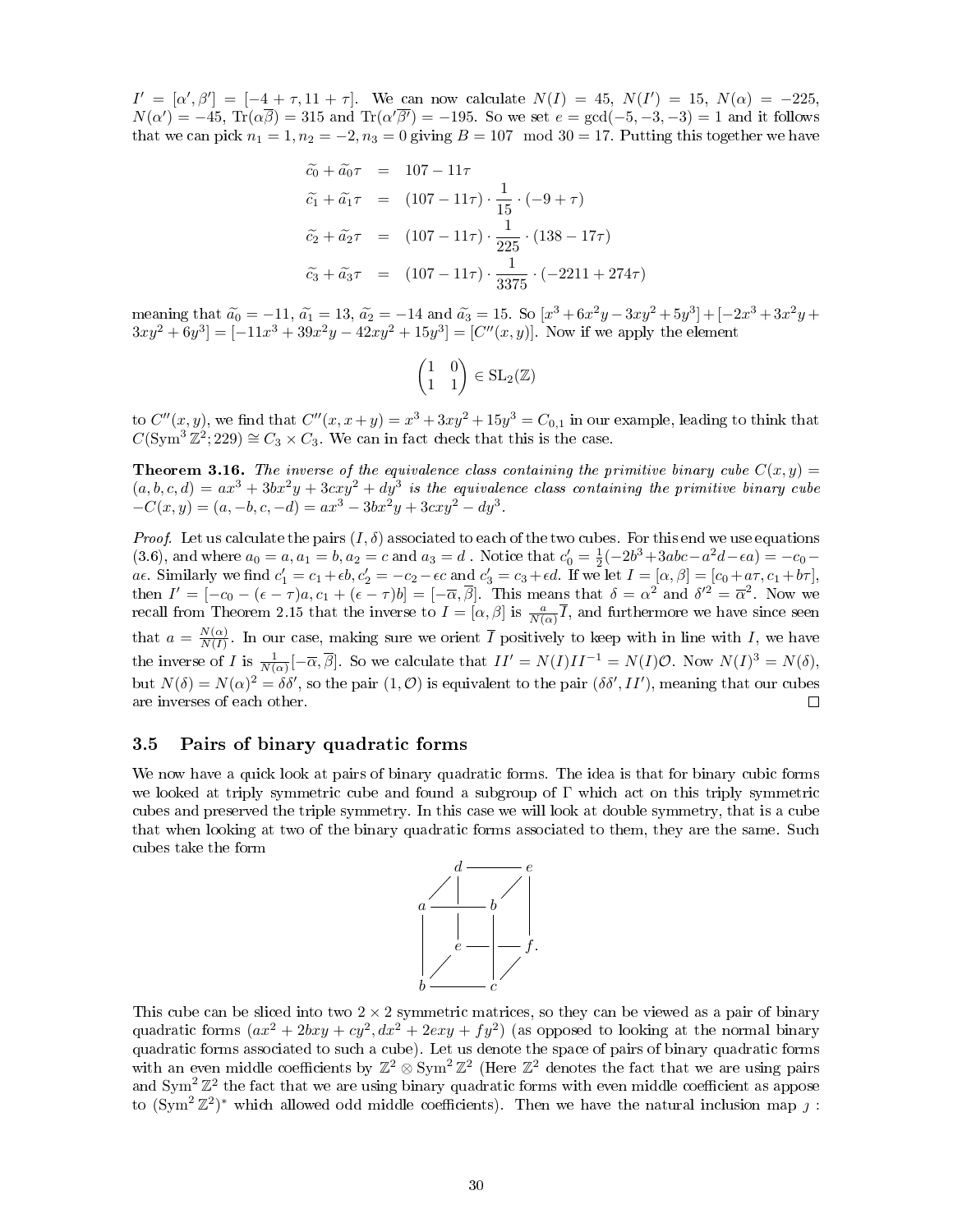$\mathbb{Z}^2 \otimes \text{Sym}^2 \mathbb{Z}^2 \to (\mathbb{Z}^2)^{\otimes 3}$ . We can equip this set with an  $\text{SL}_2(\mathbb{Z}) \times \text{SL}_2(\mathbb{Z})$ -action by  $(f(x, y), g(x, y))^{\gamma} =$  $(r f^{\gamma_2}(x, y) + t g^{\gamma_2}(x, y), s f^{\gamma_2}(x, y) + u g^{\gamma_2}(x, y))$  where

$$
\gamma = \begin{pmatrix} r & s \\ t & u \end{pmatrix} \times \gamma_2 \in SL_2(\mathbb{Z}) \times SL_2(\mathbb{Z})
$$

and  $f^{\gamma_2}(x, y)$  denotes the usual  $SL_2(\mathbb{Z})$ -action on binary quadratic forms. Note that under the inclusion map *j*, the group action is transformed by the map  $SL_2(\mathbb{Z}) \times SL_2(\mathbb{Z}) \to \Gamma$  defined by  $(\gamma_1, \gamma_2) \mapsto$  $(\gamma_1, \gamma_2, \gamma_2)$ . If both  $f(x, y)$  and  $g(x, y)$  are primitive (under the normal definition of primitive for binary quadratic form) then we can see that  $\iint (f(x, y), g(x, y))$  is a primitive cube.

**Definition 3.17.** We define the *discriminant* of  $((a, 2b, c), (d, 2e, f))$  to be  $D = c^2d^2 + a^2f^2 - 2afcd$  $4(aebf + bdec - ace^2 - b^2fd)$ . This is in fact the discriminant of the cube  $y(f(x, y), g(x, y))$ 

If we denote the  $SL_2(\mathbb{Z}) \times SL_2(\mathbb{Z})$ -equivalence classes of  $P \in \mathbb{Z}^2 \otimes Sym^2 \mathbb{Z}^2$  by  $[P]$ , and the set of equivalence class of pairs of primitive binary quadratic forms by  $C(\mathbb{Z}^2\otimes \mathrm{Sym}^2\mathbb{Z}^2;D)$  we have the following theorem.

**Theorem 3.18** (Composition of pairs of binary quadratic forms). Let  $D \equiv 0, 1 \mod 4$  and let

$$
P_{\mathrm{id},D} = \begin{cases} (2xy, x^2 + \frac{D}{4}y^2) & D \equiv 0 \mod 4\\ (2xy + y^2, x^2 + 2xy + \frac{D+3}{4}y^2) & D \equiv 1 \mod 4 \end{cases}
$$

Then there exists a unique binary operation to turn  $C(\mathbb{Z}^2 \otimes \mathrm{Sym}^2 \mathbb{Z}^2; D)$  into an an additive group with:

- 1.  $[P_{\text{id},D}]$  is the identity,
- 2. the map given by  $[P] \mapsto [\jmath(P)]$  is a group homomorphism from  $C(\mathbb{Z}^2 \otimes \text{Sym}^2 \mathbb{Z}^2; D)$  to  $C((\mathbb{Z}^2)^{\otimes 3}; D)$

*Proof.* For this proof we use  $Col_{1,1}^3$  to denotes the set of triple collinear invertible oriented fractional ideals  $(I_1, I_2, I_2)$ , that is, we use Col<sup>3</sup> to denote the fact we need three ideals to be collinear, while 1, 1 stands for the fact only at most two of them are different. Let  $C(\mathrm{Col}^3_{1,1};\mathcal{O})$  be the group of equivalence classes of  $\mathrm{Col}^3_{1,1}$ , we claim that there is a bijection between  $C(\mathbb{Z}^2 \otimes \mathrm{Sym}^2 \, \mathbb{Z}^2; D)$  and  $C(\mathrm{Col}^3_{1,1}; \mathcal{O})$  where  $O$  is the oriented ring of discriminant  $D$ . The proof of this claim is the same as the previous two proofs and so we only give a sketch of it in the appendix.

With this bijection in mind, we can define another bijection, this time between  $C(\text{Col}^3_{1,1};\mathcal{O}) \rightarrow$  $C^+(\mathcal{O})$ , by sending the equivalence class of  $(I_1,I_2,I_2)$  to the equivalence class of  $I_2$ . This is clearly bijective as the inverse defined by the equivalence class of I maps to the equivalence class of  $((I^2)^{-1}, I, I)$ , is well defined. Translating this back into forms we have a group isomorphism between  $C(\mathbb{Z}^2$   $\otimes$  $\mathrm{Sym}^2\,\mathbb{Z}^2;D)\to C((\mathrm{Sym}^2\,\mathbb{Z}^2)^*;D)$  defined by  $[P]\mapsto [Q_2^{j(P)}].$  This group isomorphism is enough to prove the theorem, as  $[P_{\text{id},D}]$  is clearly isomorphic to  $[Q_{\text{id},D}]$ , furthermore the isomorphism  $[P] \mapsto [Q_2^{j(P)}]$ is the composition of  $[P] \mapsto [j(P)]$  and  $[A] \mapsto [Q_2^A]$ . Since we know the second of these two map is a group homomorphism and that the composition is an isomorphism, we have that the first of these two maps needs to be an injective group homomorphism, proving part 2. Hence the unique binary operation is the one corresponding to the unique binary operation on  $C((\text{Sym}^2 \mathbb{Z}^2)^*; D)$ .  $\Box$ 

We can use the group isomorphism to compose two pairs of primitive binary quadratic forms. Before we do that it would be useful to see the inverse of  $[P] \mapsto [Q_3^{j(P)}]$ . If we start with a primitive binary quadratic form  $(a, b, c)$  then we need to find a cube such that  $Q_2 = Q_3 = (a, b, c)$ . If we use Theorem 3.7, we can see that we let  $e = \gcd(a, b)$  and  $f = g$  be such that  $h = \frac{-fb - ec}{a} \in \mathbb{Z}$ . This leads to the inverse being defined as  $(a, b, c) \mapsto ((0, \frac{2a}{e}, \frac{b}{e}), (e, 2f, \frac{fb-ec}{a}))$ .

Let  $P = ((a, 2b, c), (d, 2e, f))$  and  $P' = ((a', 2b', c'), (d', 2e', f'))$  be two pairs of primitive binary quadratic forms. Then we calculate that

$$
Q_3^{j(P)} = (db - ae)x^2 + (af - dc)xy + (ec - bf)y^2
$$
  
\n
$$
Q_3^{j(P')} = (d'b' - a'e')x^2 + (a'f' - d'c')xy + (e'c' - b'f')y^2
$$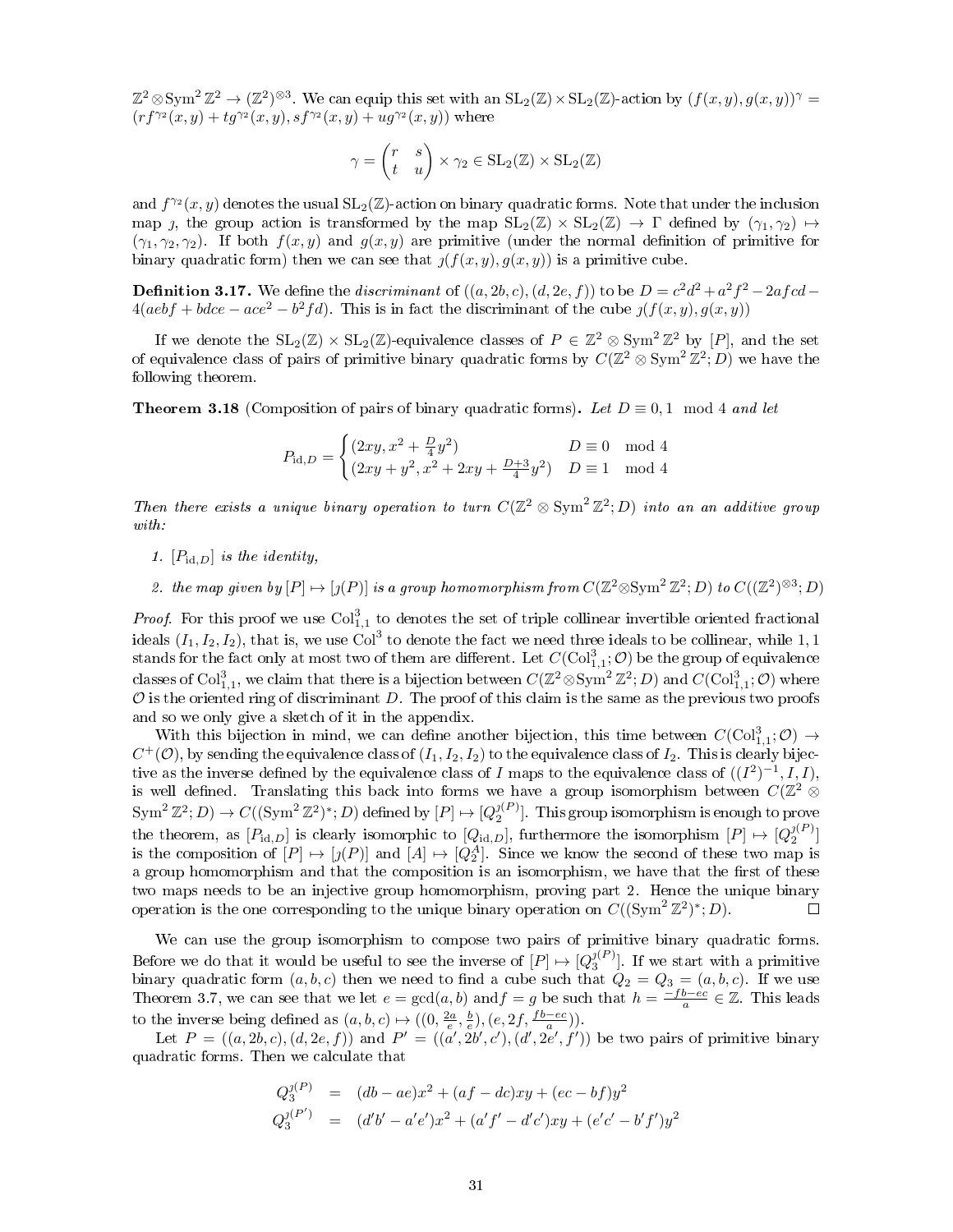Then we let  $E = \gcd(db - ae, d'b' - a'e', \frac{1}{2}(af + a'f' - dc - d'c'))$ ,  $n_1, n_2, n_3$  be such that  $n_1(db - a'c')$  $ae) + n_2(d'b' - a'e') + \frac{n_3}{2}(af + a'f' - dc - d'c') = e$  and set  $B = \frac{1}{E}(n_1(db - ae)(a'f' - d'c') + n_2(d'b' - d'c')$  $a'e'$ ) $(af - dc) + \frac{n_3}{2}((af - dc)(a'f' - d'c') + D)$ ), then

$$
Q_3^{j(P)} + Q_3^{j(P')} = \frac{(db - ae)(d'b' - a'e')}{E^2}x^2 + Bxy + \frac{E^2(B^2 - D)}{4(db - ae)(d'b' - a'e')}y^3.
$$

Unfortunately, this does not simplify much more.

**Example.** Let us compose  $P = ((-5, 2 \cdot 2, -3), (0, 2 \cdot 1, -3))$  and  $P' = ((-11, 2 \cdot 12, -13), (0, 2 \cdot 7, -17))$ , that is  $P = (-5x^2 + 4xy - 3y^2, 2xy - 3y^2)$  and  $P' = (-11x^2 + 24xy - 13y^2, 14xy - 17y^2)$ . We can calculate that the discriminant  $D = 165$ . We have

$$
Q_3^{j(P)} = 5x^2 + -15xy + 3y^2,
$$
  
\n
$$
Q_3^{j(P')} = 77x^2 + 187xy + 113y^2.
$$

Then we see that  $gcd(5, 77, 86) = 1$  and that we can let  $n_1 = 31, n_2 = -2, n_3 = 0$ . So we set  $B = 31 \cdot 5 \cdot 187 - 2 \cdot 77 \cdot -15 \mod 2 \cdot 5 \cdot 77 = 495$ . Hence we have

$$
Q_3^{j(P)} + Q_3^{j(P')} = 385x^2 + 495xy + 159y^2.
$$

From here we let  $e = \gcd(385, 495) = 55$ , and we need to find f such that  $h = \frac{-495f - 8745}{385}$  is integral. One can check that we can let  $f = 1$ . Hence  $[P] + [P'] = [((0, 14, 9), (55, 2, -24))]$ . Writing out in full:

$$
[(-5x^2+4xy-3y^2,2xy-3y^2)]+[(-11x^2+24xy-13y^2,14xy-17y^2)]=[(14xy+9y^2,55x^2+2xy-24y^2)]
$$

**Theorem 3.19.** The inverse of the  $SL_2(\mathbb{Z})\times SL_2(\mathbb{Z})$ -equivalence class containing  $P = ((a, 2b, c), (d, 2e, f)) \in$  $\mathbb{Z}^2 \otimes \text{Sym}^2 \, \mathbb{Z}^2$  is the  $\text{SL}_2(\mathbb{Z}) \times \text{SL}_2(\mathbb{Z})$ -equivalence class containing  $-P = ((a, -2b, c), (-d, 2e, -f)).$ 

*Proof.* We use the isomorphisms between  $C(\mathbb{Z}^2 \otimes \text{Sym}^2 \mathbb{Z}^2; D)$  and  $C((\text{Sym}^2 \mathbb{Z}^2)^*; D)$ . We have  $[P]$  +  $[-P] \rightarrow [Q^P] + [Q^{-P}] = [(db - ae, af - dc, ec - bf)] + [(db - ae, -(af - dc), ec - bf)] = [Q^P] - [Q^P] = 0,$ hence  $[P] + [-P] = 0$ .  $\Box$ 

#### 3.6 Pairs of quaternary alternating 2-forms

We will now look at a fourth way of constructing a form from our  $2 \times 2 \times 2$  cube of integers, but to start our motivation we need to take a different look at  $(\mathbb{Z}^2)^{\otimes 3}$ . Recall from Linear Algebra that the dual of V, denoted  $V^{\vee}$ , is the group  $\text{Hom}_{\mathbb{Z}}(V,\mathbb{Z})$  of Z-linear maps from V to Z, furthermore if V is finite dimensional then there is, once we have chosen a basis of  $V$ , a natural isomorphism between  $V$  and  $V^{\vee}$ . Also recall from Rings and Modules that  $\text{Hom}_{\mathbb{Z}}(V \otimes W, C) = \text{Bilim}_{\mathbb{Z}}(V \times W, C)$ . We say a linear map  $\phi$  is alternating if  $\phi(v_1,\ldots,v_i,v_{i+1},\ldots,v_n) = -\phi(v_1,\ldots,v_{i+1},v_i,\ldots,v_n)$  for all  $v_j \in V$  and any  $i \in [1, n]$ , or alternatively if the associated matrix M is skew-symmetric, i.e., such that  $M<sup>T</sup> = -M$ . We now formally define the wedge product:

**Definition 3.20.** Let V be a  $\mathbb{Z}$ -module and  $T(V)$  denote the tensor algebra of V, that is the set of finite sum of  $v \otimes u$  with  $v, u \in V$ . Let  $I \triangleleft T(V)$  be the ideal generated by all elements of the form  $v \otimes v, v \in V$ . Then the wedge product of V is  $\wedge$ (V) =  $T(V)/I$ . The wedge product of two elements  $u, v \in V$  is  $u \wedge v = u \otimes v \mod I$ .

We let  $\wedge^k(V)$  denote the  $k^{\text{th}}$  wedge product, which is the vector subspace of  $\wedge(V)$  spanned by elements of the form  $v_1 \wedge v_2 \wedge \cdots \wedge v_k$  with  $v_i \in V$ .

One can see that the wedge product map  $V \times V \to \wedge^2 V$  is alternating, so we have  $\text{Hom}_{\mathbb{Z}}(V \wedge V, C)$  = AltBilin<sub>Z</sub>( $V \times V$ , C). This extends to  $\text{Hom}_{\mathbb{Z}}(\wedge^k V, C) =$  (alternating bilinear forms on  $V^k$ ). If V is finite dimensional and we have chosen a basis for it, we can use the isomorphism between V and  $V^{\vee}$ to define an isomorphism between  $(\wedge^k V)^\vee$  and  $\wedge^k (V^\vee)$ .

For ease of notation, let  $L_i$  for  $i \in \{1, 2, 3\}$  denote a copy of  $(\mathbb{Z}^2)^{\vee}$ , since  $L_i$  is finite dimensional we have  $L_i^{\vee} = \mathbb{Z}^2$ . With this setup we can think of  $(\mathbb{Z}^2)^{\otimes 3}$  as the space of Z-trilinear map  $L_1 \times L_2 \times L_3 \to \mathbb{Z}$ . Given a trilinear map  $\phi: L_1 \times L_2 \times L_3 \to \mathbb{Z}$  we can construct a new trilinear map  $\overline{\phi}: L_1 \times (L_2 \oplus L_3)$  $L_3 \times (L_2 \oplus L_3) \to \mathbb{Z}$  given by  $\overline{\phi}(r,(s,t),(u,v)) = \phi(r,s,v) - \phi(r,u,t)$ , which is alternating in the second and third variable (i.e,  $\phi(r,(s,t),(u,v)) = -\overline{\phi}(r,(u,v),(s,t))$ ). Let us use Bhargava's notation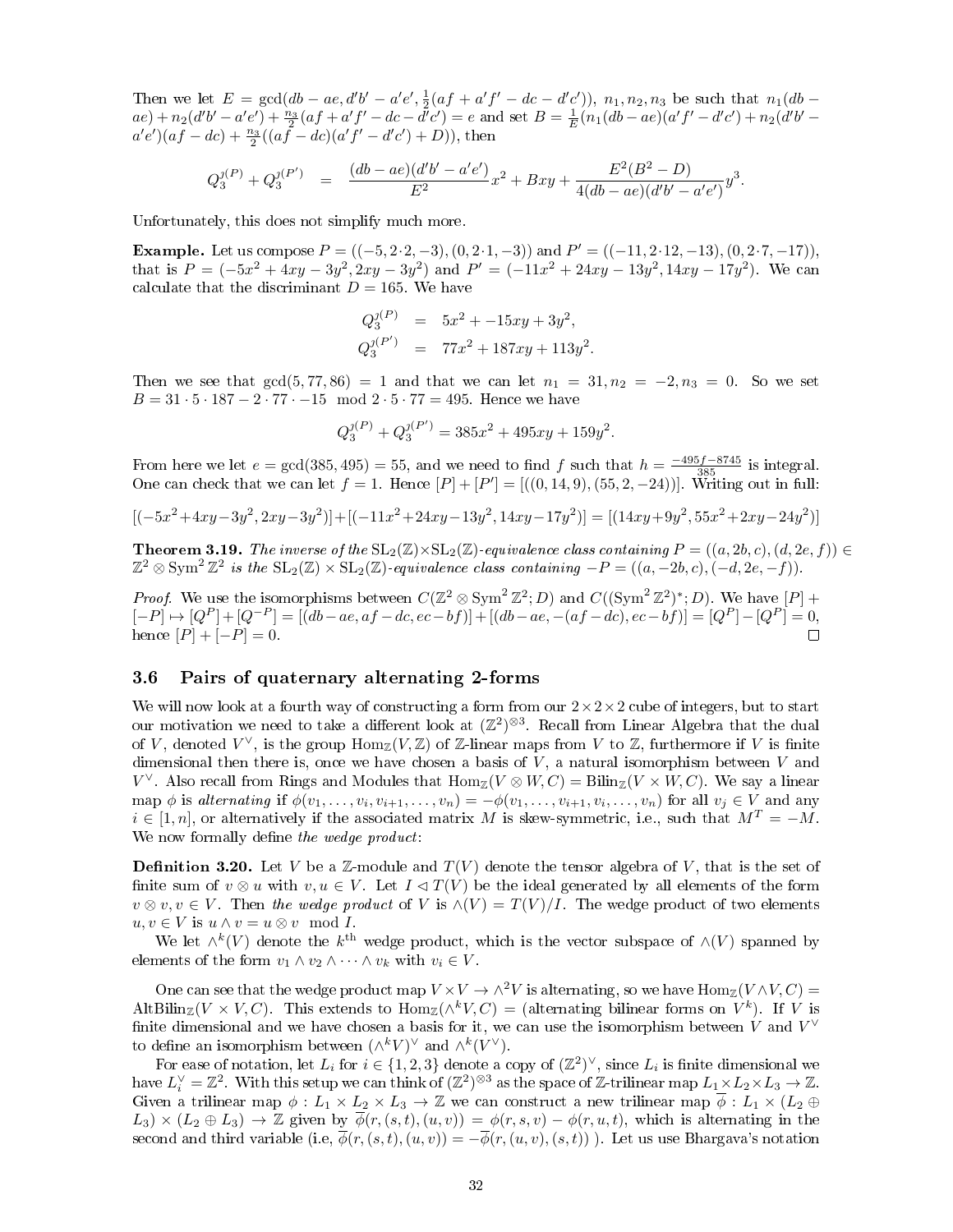id ⊗∧<sub>2,2</sub> to denote the map which takes  $\phi$  to  $\overline{\phi}$ , where id represent the fact that the first variable stays fixed, while  $\wedge_{2,2}$  denotes the fact we "fused" (Bhargava's terminology) together the second and third variable, so that they alternate. So we have a map  $\text{Triliz}(L_1 \times L_2 \times L_3, \mathbb{Z}) \to (L_1 \otimes \wedge^2 (L_2 \times L_3))^{\vee}$  $(L_1)^{\vee} \otimes \text{AltBilin}_{\mathbb{Z}}((L_2 \times L_3)^2, \mathbb{Z})$ . If we fix the basis of  $L_i$  to be the dual of the standard basis of  $\mathbb{Z}^2$ , then we can use the isomorphism  $L_1 \cong \mathbb{Z}^2$  and  $L_2 \times L_3 \cong \mathbb{Z}^4$ . This means we have a  $\mathbb{Z}$ -linear map  $\mathrm{id} \otimes \wedge_{2,2} : (\mathbb{Z}^2)^{\otimes 3} \to \mathbb{Z}^2 \otimes \wedge^2 \mathbb{Z}^4$ , which takes  $2 \times 2 \times 2$  cubes of integers to pairs of alternating 2-forms. We want to see how this map acts more visually so let us denote the basis of  $L_i$  by  $d_1, d_2$ , such that  $d_j(e_i) = \delta_{ij}$ , where  $e_1, e_2$  is the standard Z-basis of  $\mathbb{Z}^2$ , and fix  $A = (a, b, c, d, e, f, g, h) \in (\mathbb{Z}^2)^{\otimes 3}$ . Let us restrict ourselves to

$$
M_1 = \begin{pmatrix} a & b \\ c & d \end{pmatrix},
$$

then  $\phi \in \text{Bilin}_{\mathbb{Z}}(L_2 \times L_3, \mathbb{Z})$  is defined by  $\phi(d_i, d_j) = a(d_i(e_1) \otimes d_j(e_2)) + b(d_i(e_1) \otimes d_j(e_2)) + c(d_i(e_2) \otimes d_j(e_1))$  $d_j(e_1))+d(d_i(e_2)\otimes d_j(e_2)),$  and  $\overline{\phi}((s,t),(u,v))=\phi(s,v)-\phi(u,t).$  With this we can calculate that  $\overline{\phi}((d_i,0),(d_j,0)) \;=\; \phi(d_i,0) \,-\, \phi(d_j,0) \;=\; 0,\; \phi((d_1,0),(0,d_1)) \;=\; \phi(d_1,d_1) \,-\, \phi(0,0) \;=\; a \,-\, 0 \;=\; a,$  $\phi((d_1, 0), (0, d_2)) = \phi(d_1, d_2) - \phi(0, 0) = b$  and so on. Repeating the argument on

$$
N_1 = \begin{pmatrix} e & f \\ g & h \end{pmatrix},
$$

we get:



Let  $\Gamma' = SL_2(\mathbb{Z}) \times SL_4(\mathbb{Z})$ , then  $\Gamma'$  acts on  $\mathbb{Z}^2 \otimes \wedge^2 \mathbb{Z}^4$  in the following way: let  $(F_1, F_2) \in \mathbb{Z}^2 \otimes \wedge^2 \mathbb{Z}^4$ and

$$
\gamma = \begin{pmatrix} r & s \\ t & u \end{pmatrix} \times \gamma_1 \in \mathrm{SL}_2(\mathbb{Z}) \times \mathrm{SL}_4(\mathbb{Z}),
$$

then  $(F_1, F_2)^\gamma = (r F_1^{\gamma_1} + t F_2^{\gamma_1}, s F_1^{\gamma_1} + u F_2^{\gamma_1})$ , where  $F_1^{\gamma_1} = \gamma_1^T F_1 \gamma_1$  as usual (that is the action on a binary quadratic form Q was  $\gamma^T S \gamma$  where S is the associated matrix to Q). We denote the  $\Gamma'$ equivalence class of  $(F_1, F_2)$  by  $[(F_1, F_2)]$ . Back to the map id ⊗∧<sub>2,2</sub>, we want to see how the group action on  $2 \times 2 \times 2$  cubes of integers translate to the group action on  $\mathbb{Z}^2 \otimes \wedge^2 \mathbb{Z}^4$ . To this end we consider first how  $\gamma_1 \times id \times id \in \Gamma$  acts on  $A = (a, b, c, d, e, f, g, h)$ , it is quite clear that this correspond to  $\gamma_1 \times id \in \Gamma'$  acting on  $(id \otimes \wedge_{2,2})(A)$ . Now we look at  $id \times \gamma_2 \times id \in \Gamma$ , this gives rise to

$$
\left( \begin{bmatrix} 0 & 0 & ar + bt & as + bu \\ 0 & 0 & cr + dt & cs + du \\ -ar - bt & -cr - dt & 0 & 0 \\ -as - bu & -cs - du & 0 & 0 \end{bmatrix}, \begin{bmatrix} 0 & 0 & er + ft & es + fu \\ 0 & 0 & gr + ht & gs + hu \\ -er - ft & -gr - ht & 0 & 0 \\ -es - fu & -gs - hu & 0 & 0 \end{bmatrix} \right),
$$
  
when  $\gamma_2 = \begin{pmatrix} r & s \\ t & u \end{pmatrix} \in SL_2(\mathbb{Z}).$ 

We can see that this corresponds to the action of  $id \times \gamma_2' \in \Gamma'$  where

$$
\gamma_2' = \begin{pmatrix} \gamma_2 & 0 \\ 0 & \mathrm{id} \end{pmatrix} \text{ or equivalently } \begin{pmatrix} \mathrm{id} & 0 \\ 0 & \gamma_2 \end{pmatrix} \in \mathrm{SL}_4(\mathbb{Z}).
$$

Similarly when considering how id  $\times$  id  $\times\gamma_3 \in \Gamma$  acts on A, we find that this corresponds to the action of  $\operatorname{id}\times \gamma_3'\in \Gamma'$  where

$$
\gamma'_3 = \begin{pmatrix} \gamma_3 & 0 \\ 0 & \text{id} \end{pmatrix}
$$
 or equivalently  $\begin{pmatrix} \text{id} & 0 \\ 0 & \gamma_3 \end{pmatrix} \in SL_4(\mathbb{Z}).$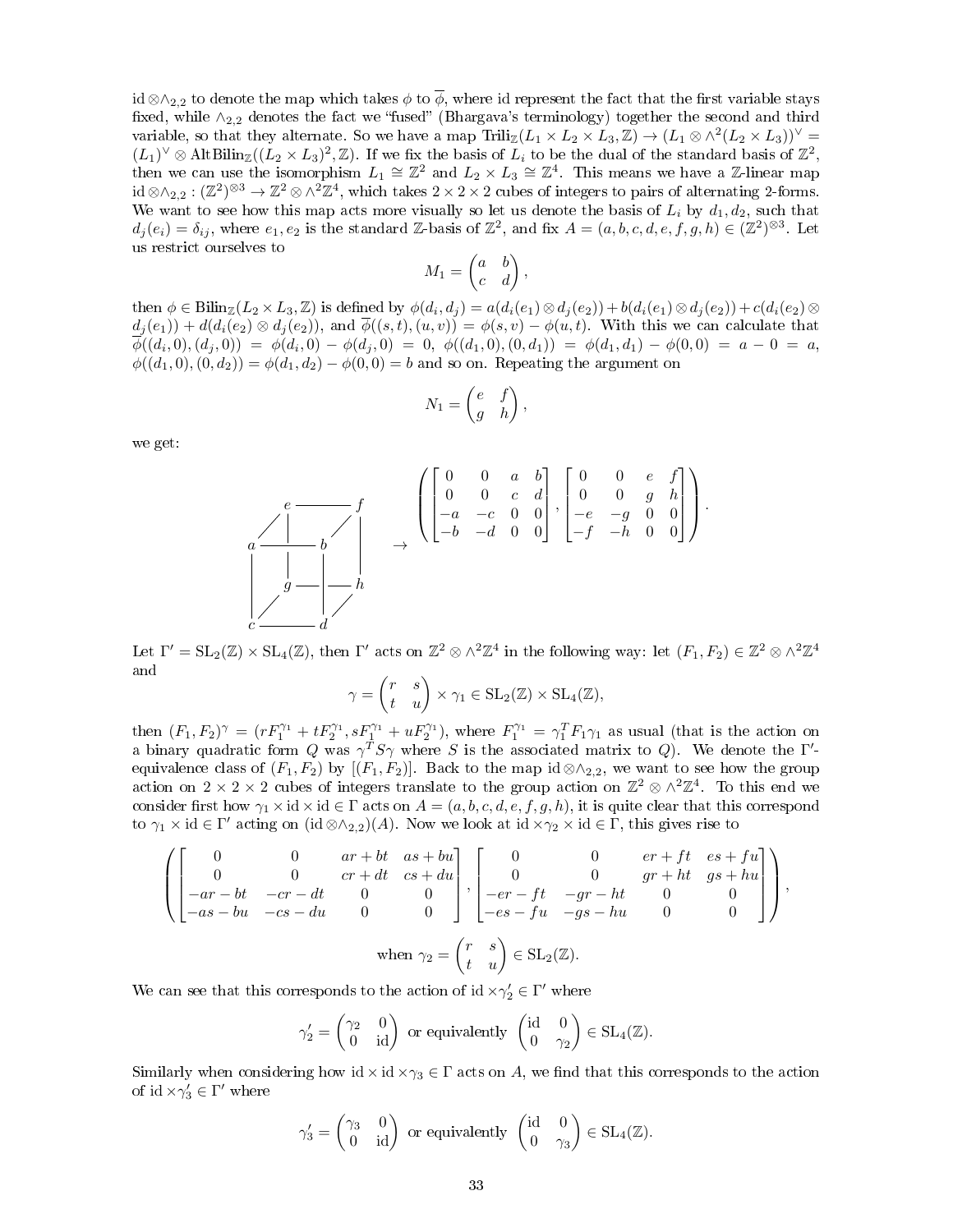With this in mind it is not hard to see that that

$$
(\mathrm{id}\otimes\wedge_{2,2})(A^{\gamma_1\times\gamma_2\times\gamma_3})\quad =\quad ((\mathrm{id}\otimes\wedge_{2,2})(A))^{\gamma_1\times(\gamma_2\oplus\gamma_3)}\text{ where }\gamma_2\oplus\gamma_3=\begin{pmatrix}\gamma_2&0\\0&\gamma_3\end{pmatrix}\in\mathrm{SL}_4(\mathbb{Z}).
$$

So the map id ⊗∧<sub>2,2</sub> gives rise to a well defined map sending [A] to  $[(id \otimes \wedge_{2,2})(A)]$ .

**Definition 3.21.** We say that an element  $(F_1, F_2) \in \mathbb{Z}^2 \otimes \wedge^2 \mathbb{Z}^4$  is *primitive* if it is Γ'-equivalent to  $(id \otimes \wedge_{2,2})(A)$  for some primitive cube A.

The determinant of a skew-symmetric matrix, M, can be calculated to be a square, so we can define a define a function  $\text{Pfaff}(M) = \sqrt{\text{det}(M)}$ , where the sign of the square root is taken such that  $\text{Pfaff}(I) = 1$ , where

$$
I = \begin{pmatrix} 0 & \text{id} \\ -\text{id} & 0 \end{pmatrix}.
$$

So to any pair  $(F_1, F_2) \in \mathbb{Z}^2 \otimes \wedge^2 \mathbb{Z}^4$  we can associate a binary quadratic form  $Q = Q^{(F_1, F_2)}$  by setting  $-Q(x, y) = Pfaff(F_1x - F_2y)$ . If we let

$$
F_1 = \begin{bmatrix} 0 & p & a & b \\ -p & 0 & c & d \\ -a & -c & 0 & q \\ -b & -d & -q & 0 \end{bmatrix} \qquad F_2 = \begin{bmatrix} 0 & r & e & f \\ -r & 0 & g & h \\ -e & -g & 0 & s \\ -f & -h & -s & 0 \end{bmatrix},
$$

then explicit calculation shows

$$
-Q(x,y) = (pq - ad + bc)x^{2} + (ps + rq - ah - ed + cf + bg)xy + (rs - eh + gf).
$$

Notice that if  $(F_1, F_2) = (\text{id} \otimes \wedge_{2,2})(A)$  then  $-Q = Q_1^A$  (where  $Q_1^A$  is as in the subsection on page 14), since in this case we have  $p = q = r = s = 0$ . We set the discriminant of  $(F_1, F_2)$  to be  $Disc((F_1, F_2))$  $Disc(Q)$ .

We use  $C(\mathbb{Z}^2\otimes\wedge^2\mathbb{Z}^4, D)$  to denote the set of  $\Gamma'$ -equivalence classes of primitive pairs of quaternary alternating 2-forms  $(M, N)$  with discriminant D.

**Theorem 3.22** (Composition of pairs of quaternary alternating 2-forms.). Let  $D \equiv 0$  or 1 mod 4 and let  $F_{\text{id},D} = (F_1, F_2)_{\text{id},D} := (\text{id} \otimes \wedge_{2,2})(A_{\text{id},D})$ . Then there exists a unique binary operation which turns  $C(\mathbb{Z}^2\otimes\wedge^2\mathbb{Z}^4;D)$  into an additive group such that:

- 1.  $[(F_1, F_2)_{id,D}]$  is the identity,
- 2. There is a group homomorphism  $C((\mathbb{Z}^2)^{\otimes 3}, D) \to C(\mathbb{Z}^2 \otimes \wedge^2 \mathbb{Z}^4, D)$  defined by  $[A] \mapsto [(id \otimes \wedge_{2,2})(A)]$
- 3. There is a group homomorphism  $C(\mathbb{Z}^2 \otimes \wedge^2 \mathbb{Z}^4, D) \to C((\text{Sym}^2 \mathbb{Z}^2)^*, D)$  defined by  $[(F_1, F_2)] \mapsto$  $[Q^{(F_1,F_2)}]$

Proof. We know the map of 2. is well defined by our discussion before the theorem. Furthermore since an element  $F \in C(\mathbb{Z}^2 \otimes \wedge^2 \mathbb{Z}^4; D)$  is primitive, we know that there exists a primitive cube A such that  $[(id \otimes \wedge_{2,2})(A)] = [F]$ . Hence this map is clearly surjective. From this it follows that the map gives rise to a unique binary operation, which clearly has  $[F_{id,D}]$  as the identity. As for the homomorphism of part 3., it is constructed by finding A such that  $[(id \otimes \wedge_{2,2})(A)] = [(F_1, F_2)]$  and sending [A] to  $[Q_1^A]$ . To show that the homomorphism of part 3. is well defined, we can after long and tedious calculation of elements in  $[(F_1, F_2)_{id,D}]$ , show that the map acts trivially on the kernel of the map  $[A] \mapsto [(id \otimes \wedge_{2,2})(A)]$ . Hence by the fundamental theorem of homomorphism of groups we have that the map  $[(F_1, F_2)] \mapsto [Q^{(F_1, F_2)}]$  is well defined.  $\Box$ 

Due to the tedious and long calculation, while the rest of the above proof seemed fairly easy, this was not a very enlightening. In fact, we can take a more interesting, if less straight-forward approach, by constructing a bijection in the same style we have been doing so far, this will also prove something stronger. But for this we need to extend some of the notions we applied to ideals into more general module of a quadratic ring. So let  $\mathcal O$  be an oriented quadratic ring and  $K = \mathcal O \otimes_{\mathbb Z} \mathbb Q$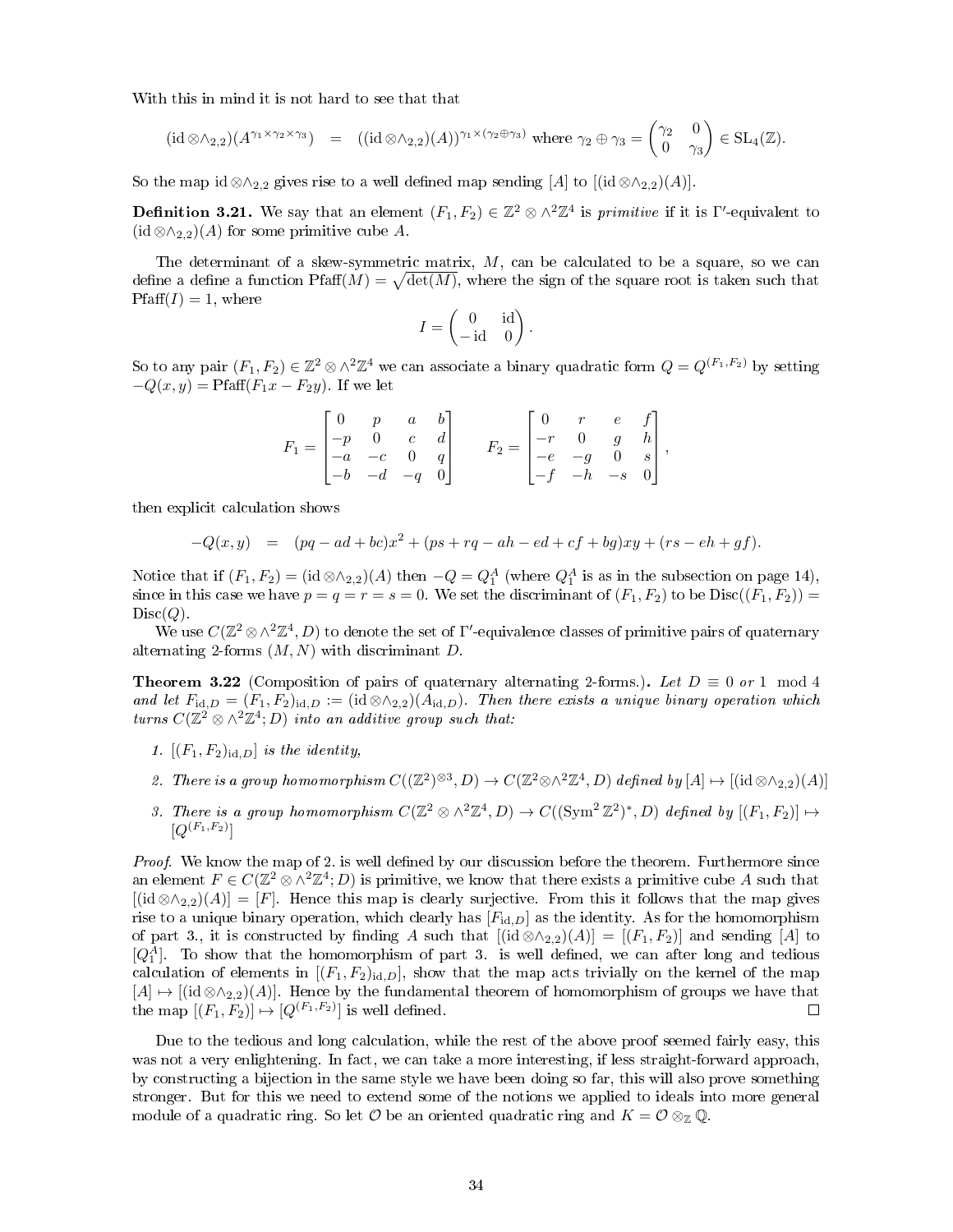**Definition 3.23.** We define a rank n ideal of  $\mathcal{O}$  to be an  $\mathcal{O}$ -module of  $K^n$  having rank  $2n$  as a Z-module, hence it can be written as  $[\alpha_1, \beta_1, \ldots, \alpha_n, \beta_n]$ , with  $\alpha_i, \beta_i \in K^n$ 

Two rank n ideals are said to be in the same rank n ideal class if there exists an element  $\lambda \in GL_n(K)$ mapping one to the other.

This is a generalisation of fractional ideals which are rank 1 ideals by that definition and the definition of rank n ideal class is compatible with fractional ideal class since  $\mathrm{GL}_1(K)\cong K^*.$  With rank  $n$  ideals also comes the idea of oriented rank  $n$  ideals, like in the case of fractional ideals. Recall that  $I = [\alpha, \beta]$  is positively oriented if  $\frac{\overline{\alpha}\beta - \alpha\beta}{\sqrt{D}} > 0$ , which is equivalent to the determinant of the matrix transforming  $[1, \tau]$  to  $[\alpha, \beta]$  being positive. So in the same spirit we define:

**Definition 3.24.** The basis of a rank n ideal  $M = [\alpha_1, \beta_1, \dots, \alpha_n, \beta_n]$  is positively oriented (respectively negatively oriented) if the matrix transforming

 $[(1, 0, \ldots, 0), (\tau, 0, \ldots, 0), (0, 1, \ldots, 0), (0, \tau, \ldots, 0), \ldots (0, 0, \ldots, 1), (0, 0, \ldots, \tau)]$ 

to M has positive determinant (respectively negative determinant).

As usual the norm of an oriented rank n ideal M is defined to be the index of M in  $\mathcal{O}^n$ , to be more precise  $N(M) = |L/M| \cdot |L/\mathcal{O}|^{-1}$  where L is any lattice in  $K^n$  which contains both  $\mathcal{O}^n$  and M.

Let Det(M) denote the ideal in  $\mathcal O$  generated by all elements of the form  $\det(x_1, \ldots, x_n)$  where  $x_i \in M \subseteq K^n$  and det is the canonical map  $(K^n)^n \to K$  defined by taking the determinant.

In particular if  $M \cong I_1 \oplus \cdots \oplus I_n \subseteq K^n$  for some ideals  $I_1, \ldots, I_n$  in  $\mathcal O$  then  $\mathrm{Det}(M) = I_1 \ldots I_n$ . With this we can see that we can say, in the same spirit of a triple collinear oriented fractional ideals, a  $k$ -tuple of oriented O-ideals  $M_1, \ldots, M_n$  of ranks  $n_1, \ldots, n_k$  respectively is *collinear* if  $Det(M_1) \ldots Det(M_k) \subseteq \mathcal{O}$ and  $N(M_1) \ldots N(M_k) = 1$ . Similarly we say two such collinear k-tuples  $(M_1, \ldots, M_k)$  and  $(M'_1, \ldots, M'_k)$ to be equivalent if there exists elements  $\lambda_1,\ldots,\lambda_k$  in  $\mathrm{GL}_{n_1}(K),\ldots,\mathrm{GL}_{n_k}(K)$  respectively such that  $M'_i = \lambda_i M_i$  for all *i*.

In the same spirit as before, let us use the notation  $Col<sub>1,2</sub><sup>2</sup>$  to denote the set of collinear pairs  $(I, M)$ , where I is an oriented rank 1 ideal and M an oriented rank 2 ideal. Then we denote the set of equivalence classes of collinear oriented invertible pairs of ideals of rank 1 and 2 respectively,  $(I, M)$ , of a quadratic ring  $\mathcal{O}$  by  $C(\text{Col}_{1,2}^2; \mathcal{O})$  and we get the following theorem.

**Theorem 3.25.** There is a bijection between  $C(\mathbb{Z}^2 \otimes \wedge^2 \mathbb{Z}^4; D)$  and  $C(\mathrm{Col}^2_{1,2}; \mathcal{O})$  where  $\mathcal O$  is the oriented quadratic ring of discriminant D.

Proof. As usual this will follow the work of Bhargava [Bhargava (2004), p 24]. For the moment let us forget the conditions of primitive and invertible. As usual let  $\mathcal O$  be and oritented ring and let  $D$  be its discriminant. Let  $1, \tau$  be a positively oriented basis of  $\mathcal{O}$  (with  $\tau^2 = \epsilon \tau + \frac{D-\epsilon}{4}$ ), and let  $(I, M)$  be such that  $I\mathrm{Det}(M) \subseteq \mathcal{O}$  and  $N(I)N(M) = 1$ . Let  $\alpha_1, \alpha_2$  be a correctly oriented basis of I and let  $\beta_1, \beta_2, \beta_3, \beta_4$  be a correctly oriented basis of M. Since  $(I, M)$  are a collinear pair, we can use the fact that  $I\mathrm{Det}(M) \subseteq \mathcal{O}$  to write a priori 32 equations:

$$
\alpha_i \det(\beta_j, \beta_k) = c_{j,k}^{(i)} + a_{j,k}^{(i)} \tau \tag{3.7}
$$

for  $i \in \{1,2\}, j,k \in \{1,2,3,4\}$  and  $c_{j,k}^{(i)}, a_{j,k}^{(i)} \in \mathbb{Z}$ . Noticing that  $\det(\beta_j, \beta_j) = 0 \forall j$  we have  $c_{j,j} =$  $a_{j,j} = 0$ , furthermore since  $\det(\beta_j, \beta_k) = -\det(\beta_k, \beta_j)$  (Linear Algebra), we have that  $c_{j,k}^{(i)} = -c_{k,j}^{(i)}$  and  $a_{j,k}^{(i)} = -a_{k,j}^{(i)}$  cutting the number of unknown constant down to 24. Set  $F_i = \{a_{j,k}^{(i)}\}_{j,k} \in M_4(K), i \in$  $\{1,2\}$ , by our previous two comment we have that the diagonal entries of  $F_i$  are 0 and  $F_i^T = -F_i$ , so they are both 2-alternating forms. Hence  $F = (F_1, F_2) \in \mathbb{Z}^2 \otimes \wedge^2 \mathbb{Z}^4$  is our desired pair of quaternary alternating 2-forms.

If we choose another basis for I, M, we are applying a change of basis by an element  $\gamma \in SL_2(\mathbb{Z}) \times$  $SL_4(\mathbb{Z}) = \Gamma'$ , again the element has to be in  $SL_2(\mathbb{Z}) \times SL_4(\mathbb{Z})$  to keep the orientation of I and M the same, and by constructions of the map we can see that this will simply change  $F$  by the same element  $\gamma$ . Hence our map is well defined and independent of choice of basis. Furthermore, if we take an equivalence set  $(\kappa_1 I, \kappa_2 M)$ , since we have that  $N(\kappa_1)N(\det(\kappa_2)) = 1$ , we have that they map to the same  $F$ . So our map is well defined and independent of the choice of basis.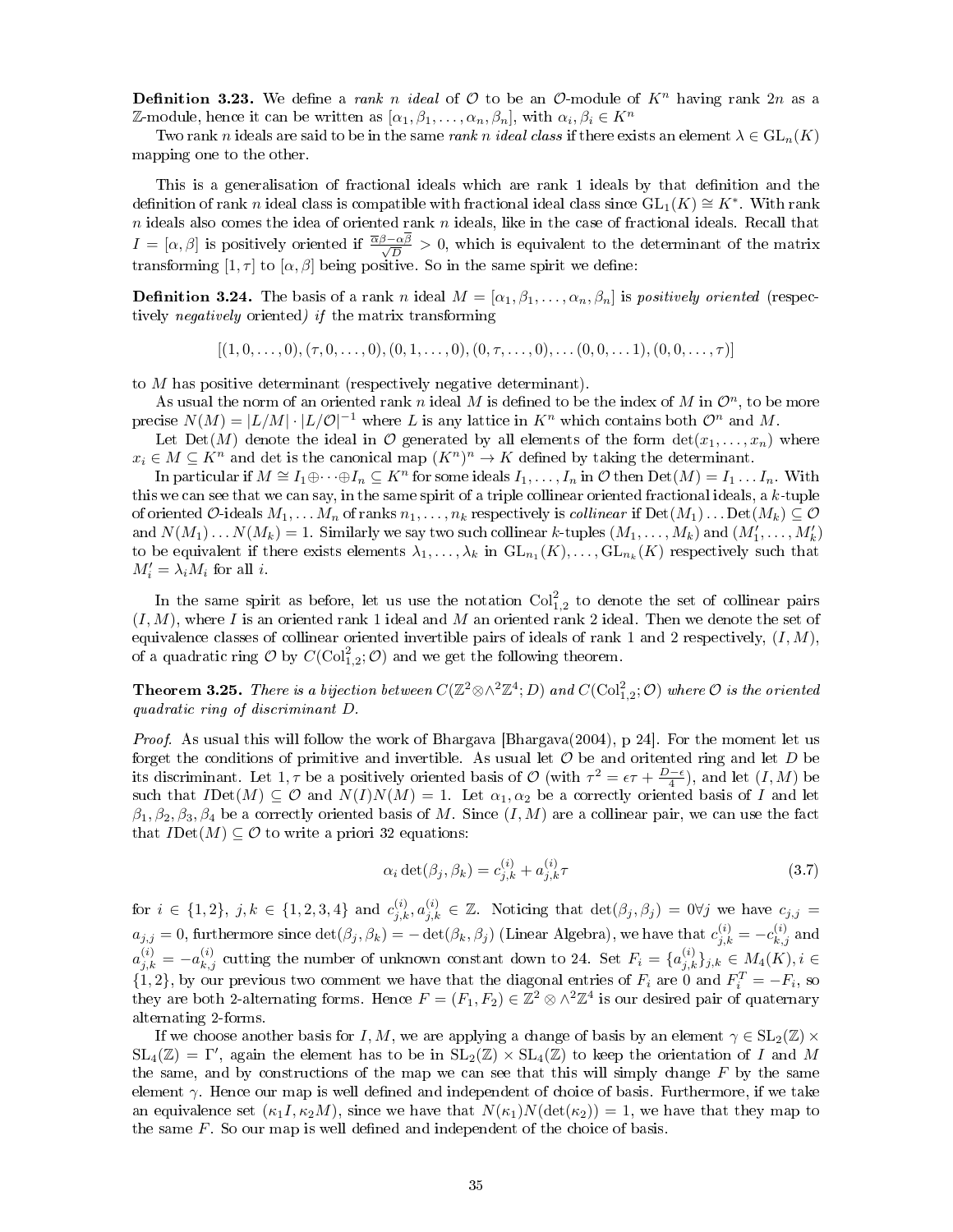We show that F has discriminant D, by showing that equations (3.7) implies  $Disc(F) = N(I)^2 N(M)^2 Disc(\mathcal{O})$ . First if we let  $I = [1, \tau]$  and  $M = [(1, 0), (\tau, 0), (0, 1), (0, \tau)]$ , we see that  $F = F_{\text{id}, D}$ , in which case the identity holds. Now suppose we change I to a general rank 1 ideal  $[\alpha, \beta]$  by a an element

$$
T = \begin{pmatrix} r & s \\ t & u \end{pmatrix} \in \text{SL}_2(\mathbb{Z}),
$$

this changes  $F_{\text{id},D} = (F_1, F_2)$  to  $(rF_1 + tF_2, sF_1 + uF_2)$ , hence, once we have calculated the quadratic form associated to it, changes the discriminant by a factor of  $\det(T)^2 = N(I)^2$ . Similarly, if we change M to a general rank 2 ideal, then we find that the discriminant is scaled by  $N(M)^2$ . Hence giving the identity  $Disc(F) = N(I)^2 N(M)^2 Disc(\mathcal{O})$ . But since  $N(I)N(M) = 1$ , we have that  $Disc(F) = Disc(\mathcal{O})$ .

As usual, we want to show that under this map every equivalence classes  $(I, M)$  get map to exactly one [F]. For this end we fix  $F = (F_1, F_2) \in \mathbb{Z}^2 \otimes \wedge^2 \mathbb{Z}^4$  with  $F_i = \{a_{j,k}^{(i)}\}$  and consider the set of equations (3.7). We first need to following identity, that can easily be check through direct calculation: If  $v_1, v_2, v_3, v_4$  are four planar coordinates then  $\det(v_1, v_3) \cdot \det(v_2, v_4) = \det(v_1, v_2) \cdot \det(v_3, v_4) +$  $\det(v_1, v_4) \cdot \det(v_2, v_3)$ . We can use this identity to write

$$
\alpha_i \det(\beta_k, \beta_m) \cdot \alpha_j \det(\beta_l, \beta_n) = \alpha_{i'} \det(\beta_k, \beta_l) \cdot \alpha_{j'} \det(\beta_m, \beta_n) + \alpha_{i''} \det(\beta_k, \beta_n) \alpha_{j''} \det(\beta_l, \beta_m)
$$

for  $u, j \in \{1,2\}, k, l, m, n \in \{1,2,3,4\}$  and  $(i',j')$  and  $(i'',j'')$  are any ordered pairs equal either to  $(i, j)$  or  $(j, i)$ . If we expand this with all the different possible combination and equates the  $\tau$  and 1 separately we gets 94 linear and quadratic equations. Bhargava states [Bhargava(2004), p 25] that these 94 equations plus the condition that  $N(I)N(M) > 0$  give the following unique solution:

$$
c_{j,k}^{(i)} = (i - i')[a_{j,k}^{(i')}Pfaff(F_i) - \frac{1}{2}a_{j,k}^{(i)}Pfaff(F_1 + F_2) - Pfaff(F_1) - Pfaff(F_2))] - \frac{1}{2}a_{j,k}^{(i)}\epsilon
$$
\n(3.8)

where  $\{i, i'\} = \{1, 2\}, j, k \in \{1, 2, 3, 4\}$  and  $\epsilon \in \{0, 1\}$  as usual.

Once the  $a_{j,k}^{(i)}$  and  $c_{j,k}^{(i)}$  are know we can determine  $\alpha_i$  and  $\beta_j$ . First notice that equations (3.7) implies that  $\alpha_1 : \alpha_2 = (c_{j,k}^{(1)} + a_{j,k}^{(1)} \tau) : (c_{j,k}^{(1)} + a_{j,k}^{(2)} \tau)$  for  $j,k \in \{1,2,3,4\}$ , we know the right hand side of the equation is the same for all  $j, k \in \{1, 2, 3, 4\}$  due to the restrictions of equations (3.7). So  $\alpha_1, \alpha_2$  are uniquely determined up to a scalar factor in K, hence we can set  $\alpha_i = c_{1,2}^{(i)} + a_{1,2}^{(i)} \tau$  for  $i = 1, 2$ . Once we have fixed our choice of  $\alpha_1, \alpha_2$ , we can use equations (3.7) to determine the values of  $\det(\beta_i, \beta_k)$ . Hence  $\beta_1, \beta_2, \beta_3, \beta_4$  are uniquely determined as elements of  $K^2$  up to a factor of  $SL_2(K)$ , since  $\det(\gamma \cdot (\beta_i, \beta_k)) = \det(\beta_i, \beta_k)$  for  $\gamma \in SL_2(K)$ . Once we have showed that these two Z-modules are modules over  $\mathcal{O}$ , then we have showed that to any pair of alternating quaternary 2-forms, there exists a collinear pair  $(I, M)$  which maps to it, showing surjectivity of the map. Futhermore, due to the uniqueness of the solution  $(3.8)$ , we have that the equivalence class of collinear pair  $(I, M)$  mapping to  $F$  is unique, which as before shows injectivity.

We need to check that these two Z-modules, one with basis  $\alpha_1, \alpha_2$ , the other with basis  $\beta_1, \beta_2, \beta_3, \beta_4$ are modules over O. As with previous proofs we can use direct calculation to show the structure of  $I = [\alpha_1, \alpha_2]$  is determined by

$$
\tau \alpha_1 = \frac{b_1 + \epsilon}{2} \alpha_1 + a_1 \alpha_2
$$

$$
-\tau \alpha_2 = c_1 \alpha_1 + \frac{b_1 - \epsilon}{2} \alpha_2
$$

where  $-{\rm Pfaff}(F_1x-F_2y)=a_1x^2+b_1xy+r_1y^2$ . Let us use  $sgn(i, j, k, l)$  to denote the sign of the permutation  $(i, j, k, l)$  of  $(1, 2, 3, 4)$ , for example sgn $(2, 1, 3, 4) = -1$  and sgn $(3, 2, 4, 1) = 1$ . As we have fixed  $\alpha_i = c_{1,2}^{(i)} + a_{1,2}^{(i)} \tau$ , we can let  $\beta_1 = (1,0)$  and  $\beta_2 = (0,1)$  forcing  $\beta_3 = (a_3 + b_3 \tau, c_3 + d_3 \tau), \beta_4 =$  $(a_4 + b_4\tau, c_4 + d_4\tau)$  where  $a_i + b_i\tau = \alpha_2^{-1}(c_{2,i}^{(1)} + a_{2,i}^{(1)}\tau)$  and  $c_i + d_i\tau = \alpha_1^{-1}(c_{1,i}^{(1)} + a_{1,i}^{(1)}\tau)$ . We can now check, after some long calculations that

$$
\tau \beta_i = \sum_{j=1}^4 t_{ij} \beta_j
$$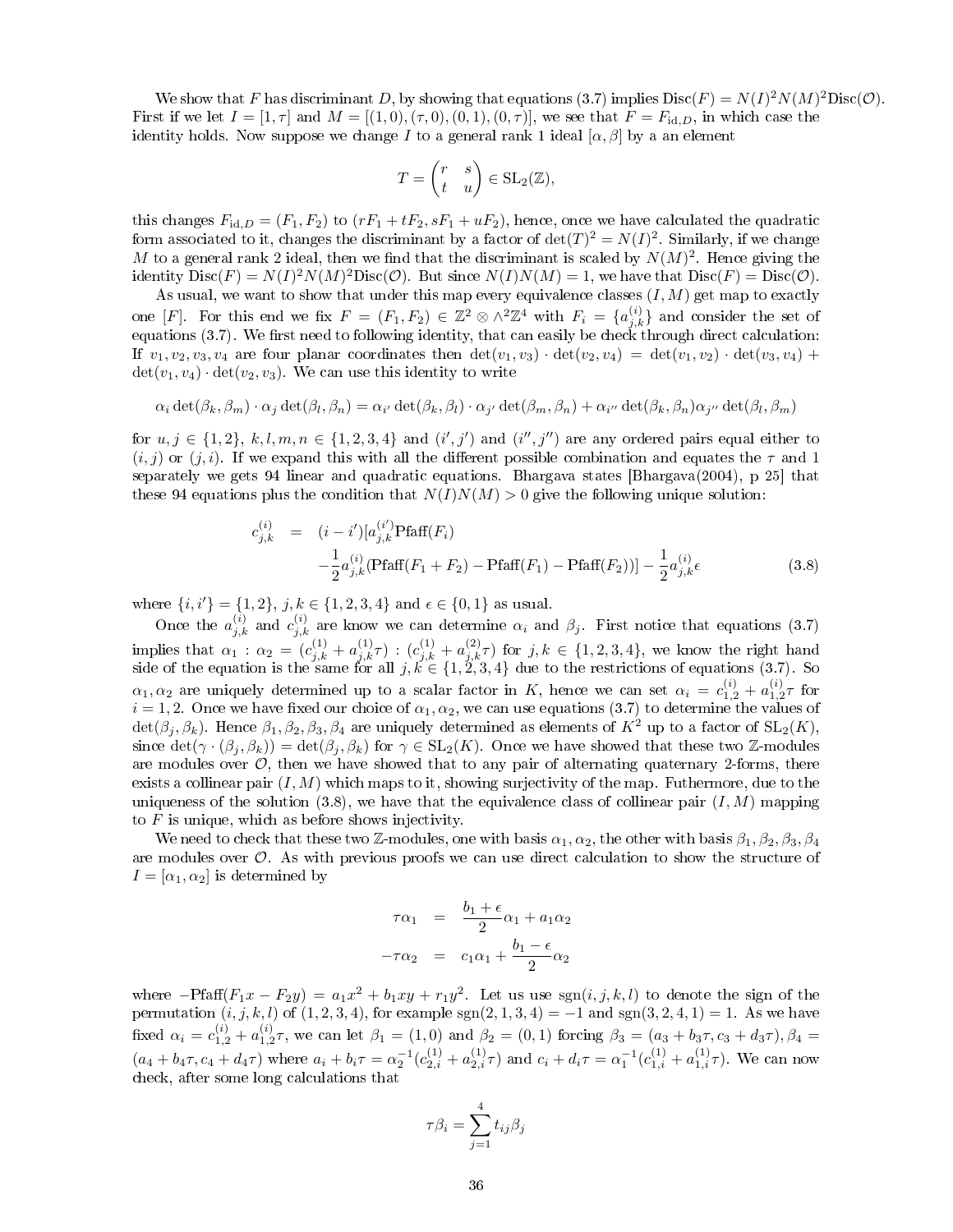where

$$
t_{ij} = \begin{cases} \mathrm{sgn}(i,j,k,l)(a^{(1)}_{i,l}a^{(2)}_{i,k} - a^{(1)}_{i,k}a^{(2)}_{i,l}) & i \neq j \\ \frac{1}{2}\sum_{\substack{j,k,l \\ k < l}} \mathrm{sgn}(i,j,k,l)(a^{(1)}_{k,l}a^{(2)}_{i,j} - a^{(1)}_{i,j}a^{(2)}_{k,l}) + \frac{1}{2}\epsilon & j = i \end{cases}
$$

Hence we have that  $M$  is in fact an  $\mathcal{O}\text{-module}$ .

We have showed that given  $F \in \mathbb{Z}^2 \otimes \wedge^2 \mathbb{Z}^4$ , we construct a, up to equivalence, unique pair of collinear ideals of rank 1, 2 respectively, which under the map given by equations  $(3.7)$  maps to F. Let us consider now the map id ⊗∧<sub>2,2</sub>. Consider  $A = (a, b, c, d, e, f, g, h) \in (\mathbb{Z}^2)^{\otimes 3}$ , this correspond to  $(I_1, I_2, I_3)$ where  $I_1 = [c_{1,1,1} + a\tau, c_{2,1,1} + e\tau], I_2 = [c_{2,1,2} + f\tau, c_{2,2,2} + h\tau], I_3 = [(c_{2,1,2} + f\tau)^{-1}, (c_{2,1,1} + e\tau)^{-1}]$ and  $c_{i,j,k}$  is given by equation (3.3). On the other hand (id ⊗ $\land_{2,2}$ )(A) correspond to (I, M) where  $I = [c_{1,3}^{(1)} + a\tau, c_{1,3}^{(2)} + e\tau],$  (we can not use  $c_{1,2}^{(i)} + a_{1,2}^{(i)}\tau$  as it is zero and hence not invertible in K), and  $M = [(0, c_{1,4}^{(2)} + f\tau), (0, c_{2,4}^{(2)} + h\tau), ((c_{1,4}^{(2)} + f\tau)^{-1}, 0), ((c_{1,3}^{(2)} + e\tau)^{-1}, 0)],$  (we use a slightly different basis for M than expected for ease of calculation, one can easily check that  $(I, M)$  is a collinear pair giving (id ⊗∧<sub>2,2</sub>)(A)). Notice that  $M = I_2 \oplus I_3$  meaning that the map (id ⊗∧<sub>2,2</sub>) correspond to the map which sends  $((I_1, I_2, I_3), \mathcal{O})$  to  $((I_1, I_2 \oplus I_3), \mathcal{O})$ . Furthermore a theorem by Bass [Bass(1962), Thm 1.7] states: Let  $R$  be a Noetherian integral domain, then every torsion free  $R$ -module is a direct sum of modules of rank one if and only if all finitely generated ideals of  $R$  have at most two generators. In our case,  $\hat{\mathcal{O}}$  is a Noetherian ring with all fractional ideal having rank two, hence any torsion free O-module M can be written as the direct sum of two fractional ideal. This means that the map sending  $((I_1, I_2, I_3, \mathcal{O})$  to  $((I_1, I_2 \oplus I_3), \mathcal{O})$  is surjective, i.e., id ⊗∧<sub>2,2</sub> is a surjective group map.

None of the above required primitivity or invertibility, so to complete our proof, we need to show that invertible ideals give rise to primitive pairs of quaternary alternating 2-forms. To do this we use the above map id ⊗∧2,2. Since a primitive pair of quaternary alternating 2-forms comes from a primitive cube, and that a primitive cube is in bijection with invertible oriented fractional ideals we have that  $(I_1, I_2 \oplus I_3)$  have to be invertible. On the other hand since invertible ideals are only equivalent to invertible ideal, an either  $I$  or  $M$  is not invertible, then they can not give rise to a primitive pair of quaternary alternating 2-forms. Hence here completes the proof that there is an isomorphism between the group  $C(\mathbb{Z}^2 \otimes \wedge^2 \mathbb{Z}^4; D)$  and  $C(\mathrm{Col}_{1,2}^2; O)$ .

To finish proving Theorem (3.22) we finally, show that  $[(F_1, F_2)] \to [Q^{(F_1, F_2)}]$  is a group homomorphism.  $(F_1, F_2) \in \mathbb{Z}^2 \otimes \wedge^2 \mathbb{Z}^4$  correspond to pairs  $((I, M), \mathcal{O})$  with  $(I, M)$  being a collinear pair, in particular  $I$ Det $(M) = \mathcal{O}$ . Serre's cancellation theorem [Serre(1957), Prop 7] states that a module of rank k over a dimension 1 ring  $\mathcal O$  is uniquely determined by its determinant. In our case since from the previous paragraph we know  $M = I_2 \oplus I_3$  and using the fact that  $I\text{Det}M = II_2I_3 = \mathcal{O}$ , we have that any pair  $((I, M), \mathcal{O})$  is in fact of the form  $((I, I^{-1} \oplus \mathcal{O}), \mathcal{O})$ . Hence we have a bijection sending  $((I, M), \mathcal{O})$  to  $(I, \mathcal{O})$ , which correspond to the bijection  $C(\mathbb{Z}^2 \otimes \wedge^2 \mathbb{Z}^4, D) \to C((\text{Sym}^2 \mathbb{Z}^2)^*, D)$  which is defined by  $[(F_1, F_2)] \to [Q^{(F_1, F_2)}]$  $\Box$ 

Corollary 3.26. Every element in  $\mathbb{Z}^2 \otimes \wedge^2 \mathbb{Z}^4$  is  $\Gamma'$ -equivalent to (id  $\otimes \wedge_{2,2}(A)$  for some cube  $A \in$  $(\mathbb{Z}^2)^{\otimes 3}$ .

**Corollary 3.27.** There is an isomorphism of groups  $C(\mathbb{Z}^2 \otimes \wedge^2 \mathbb{Z}^4) \to C((\text{Sym}^2 \mathbb{Z}^2)^*, D)$  defined by  $[(F_1, F_2)] \mapsto [Q^{(F_1, F_2)}].$ 

The second corollary is the most surprising one of the two, although the first one is quite important in its own right. The advantage of having gone through all this work to show the isomorphism is that along the way we saw the inverse of the map defined by  $[(F_1, F_2)] \mapsto [Q^{(F_1, F_2)}]$ . It is the map correspond to  $I \mapsto (I, I^{-1} \oplus \mathcal{O})$ . Using the bijection between binary quadratic forms and fractional oriented ideals, if we let  $\mathcal{O} = [1, \tau]$  we have  $I = [a, \frac{-b-\epsilon}{2} + \tau]$  and hence  $I^{-1} = \frac{1}{a}[a, \frac{-b-\epsilon}{2} + \overline{\tau}]$ . With some direct calculations we see that this gives the map

$$
(a, b, c) \mapsto \left( \begin{bmatrix} 0 & 0 & 0 & a \\ 0 & 0 & -1 & -\frac{\epsilon + b}{2} \\ 0 & 1 & 0 & 0 \\ -a & \frac{\epsilon + b}{2} & 0 & 0 \end{bmatrix}, \begin{bmatrix} 0 & 0 & 1 & \frac{\epsilon - b}{2} \\ 0 & 0 & 0 & c \\ -1 & 0 & 0 & 0 \\ \frac{-\epsilon + b}{2} & -c & 0 & 0 \end{bmatrix} \right)
$$

where  $\epsilon \in \{0,1\}$  and  $\epsilon \equiv b^2 \mod 4$  as usual (since  $D = b^2 - 4ac$ ). The entry c was due to the calculation  $\left(\frac{-b-\epsilon}{2}\right)\left(\frac{-b-\epsilon}{2a}\right)+\left(\frac{-b-\epsilon}{2a}\right)\epsilon-\frac{D-\epsilon}{4a}=\frac{b^2-D}{4a}=c$ . We can now look at how to compose two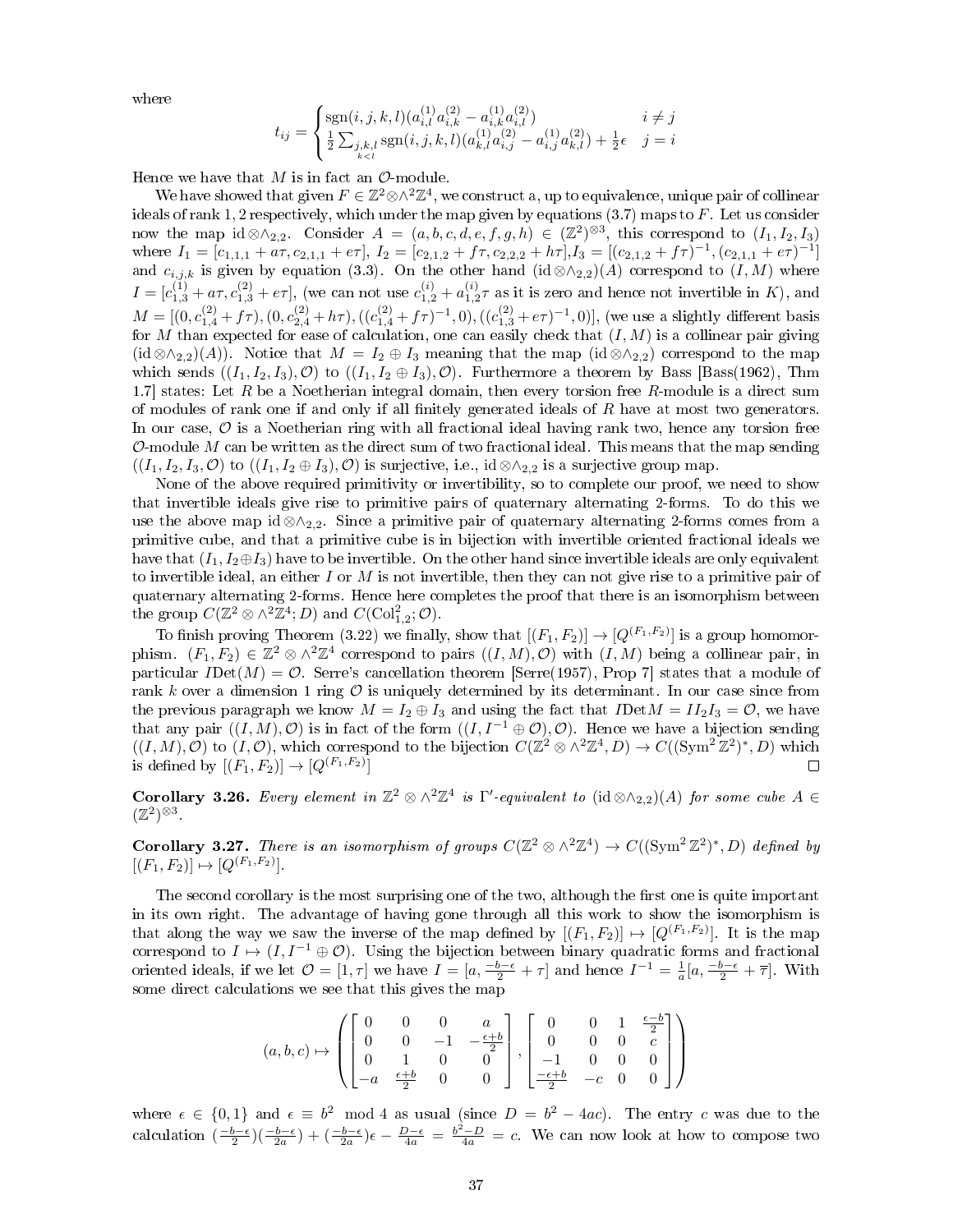primitive pairs of alternating quaternary alternating 2-forms. Let  $F$  and  $F'$  be two such forms of discriminant D, with associated binary quadratic forms

$$
-QF = (pq - ad + bc)x2 + (-ps - rq + ah + ed - cf - bg)xy + (rs - eh + gf),
$$
  
\n
$$
-QF' = (p'q' - a'd' + b'c')x2 + (-p's' - r'q' + a'h' + e'd' - c'f' - b'g')xy + (r's' - e'h' + g'f').
$$

Then we set  $E = \gcd(pq - ad + bc, p'q' - a'd' + b'c', \frac{1}{2}(-ps - p's' - rq - r'q' + ah + a'h' - c'f' - bg - b'g')$ and we let  $n_1, n_2, n_3$  be as usual. Then the composition of F and F' is

$$
\left( \begin{bmatrix} 0 & 0 & 0 & A \\ 0 & 0 & -1 & -\frac{\epsilon + B}{2} \\ 0 & 1 & 0 & 0 \\ -A & \frac{\epsilon + B}{2} & 0 & 0 \end{bmatrix} \begin{bmatrix} 0 & 0 & 1 & \frac{\epsilon - B}{2} \\ 0 & 0 & 0 & C \\ -1 & 0 & 0 & 0 \\ \frac{-\epsilon + B}{2} & -C & 0 & 0 \end{bmatrix} \right),
$$

where

$$
A = \frac{(pq - ad + bc)(p'q' - a'd' + b'c')}{E^2}
$$
  
\n
$$
B = \frac{n_1}{E}(pq - ad + bc)(-p's' - r'q' + a'h' + e'd' - c'f' - b'g')
$$
  
\n
$$
+ \frac{n_2}{E}(p'q' - a'd' + b'c')(-ps - rq + ah + ed - cf - bg)
$$
  
\n
$$
+ \frac{n_3}{2E}((-ps - rq + ah + ed - cf - bg)(-p's' - r'q' + a'h' + e'd' - c'f' - b'g') - D)
$$
  
\n
$$
C = \frac{E^2(B^2 - D)}{4(pq - ad + bc)(p'q' - a'd' + b'c')}
$$

Again, unfortunately not much cancellation or simplication seems possible, but we show in the next example that the calculations are not hard.

**Example.** Let us compose the folloiwng two pairs of quaternary alternating 2-forms,  $F$  and  $F'$ , which gives rise to the binary quadratic forms

$$
-Q^F = (10 \cdot 0 - (-5) \cdot 9 + 7 \cdot (-3))x^2 + (-10 \cdot 1 - 4 \cdot 0 + (-5) \cdot (-5) + (-4) \cdot 9 - (-3) \cdot 8 - 7 \cdot 0)xy + (4 \cdot 1 - (-4) \cdot (-5) + 0 \cdot 8)y^2 = 24x^2 + 3xy
$$
  

$$
-Q^{F'} = (3 \cdot 1 - 0 \cdot 0 + 0 \cdot 0)x^2 + (-3 \cdot (-5) - 0 \cdot 1 + 0 \cdot 11 + (-5) \cdot 0 - 0 \cdot 11 - 0 \cdot (-5))xy + (0 \cdot (-5) - (-5) \cdot 11 + (-5) \cdot 11)y^2 = 3x^2 + 15xy - 110
$$
  
We calculate the discriminant  $D = 1545$ , hence  $\epsilon = 1$ , and  $E = \gcd(24, 3, 9) = 3$ , so we let  $n_1 = n_3 = 0$   
and  $n_2 = 1$ . Therefore we get  $B = \frac{1}{3}(3 \cdot 3) = 3$ ,  $A = 8$  and  $C = \frac{9 - 1545}{4 \cdot 8} = -48$ . Hence

$$
\begin{bmatrix}\n\begin{bmatrix}\n0 & 10 & -5 & 7 \\
-10 & 0 & -3 & 9 \\
5 & 3 & 0 & 0 \\
-7 & -9 & 0 & 0\n\end{bmatrix}, \begin{bmatrix}\n0 & 4 & -4 & 8 \\
-4 & 0 & 0 & -5 \\
4 & 0 & 0 & 1 \\
-8 & -5 & -1 & 0\n\end{bmatrix}\n\end{bmatrix} + \begin{bmatrix}\n\begin{bmatrix}\n0 & 3 & 0 & 0 \\
-3 & 0 & 0 & 0 \\
0 & 0 & 0 & 1 \\
0 & 0 & 1 & 0\n\end{bmatrix}, \begin{bmatrix}\n0 & 0 & -5 & 11 \\
5 & 5 & 0 & -5 \\
11 & 11 & 5 & 0\n\end{bmatrix}\n\end{bmatrix} \\
= \begin{bmatrix}\n\begin{bmatrix}\n0 & 0 & 0 & 24 \\
0 & 0 & -1 & -2 \\
-24 & 2 & 0 & 0\n\end{bmatrix}, \begin{bmatrix}\n0 & 0 & 1 & -1 \\
0 & 0 & 0 & -16 \\
1 & 16 & 0 & 0\n\end{bmatrix}\n\end{bmatrix} + \begin{bmatrix}\n\begin{bmatrix}\n0 & 0 & 0 & 3 \\
0 & 0 & -1 & -8 \\
-3 & 8 & 0 & 0\n\end{bmatrix}, \begin{bmatrix}\n0 & 0 & 1 & -7 \\
-1 & 0 & 0 & 0 \\
-1 & 0 & 0 & 0 \\
-3 & 8 & 0 & 0\n\end{bmatrix}\n\end{bmatrix} \\
= \begin{bmatrix}\n\begin{bmatrix}\n0 & 0 & 0 & 8 \\
0 & 1 & 0 & 0 \\
-8 & 2 & 0 & 0\n\end{bmatrix}, \begin{bmatrix}\n0 & 0 & 1 & -1 \\
-1 & 0 & 0 & 0 \\
1 & 48 & 0 & 0\n\end{bmatrix}\n\end{bmatrix}
$$

**Theorem 3.28.** The inverse of the class containing  $F \in \mathbb{Z}^2 \otimes \wedge^2 \mathbb{Z}^4$  is the class containing  $-F \in$  $\mathbb{Z}^2 \otimes \wedge^2 \mathbb{Z}^4$ , where:

$$
F = \left( \begin{bmatrix} 0 & p & a & b \\ -p & 0 & c & d \\ -a & -c & 0 & q \\ -b & -d & -q & 0 \end{bmatrix}, \begin{bmatrix} 0 & r & e & f \\ -r & 0 & g & h \\ -e & -g & 0 & s \\ -f & -h & -s & 0 \end{bmatrix} \right), -F = \left( \begin{bmatrix} 0 & p & -a & b \\ -p & 0 & c & -d \\ a & -c & 0 & q \\ -b & d & -q & 0 \end{bmatrix}, \begin{bmatrix} 0 & -r & e & -f \\ r & 0 & -g & h \\ -e & g & 0 & -s \\ f & -h & s & 0 \end{bmatrix} \right)
$$

*Proof.* Notice that  $[Q^F] = [(pq - ad + bc)x^2 + (-ps - rq + ah + ed - cf - bg)xy + (rs - eh + gf)]$  while  $[Q^{-F}] = [(pq - ad + bc)x^2 - (-ps - rq + ah + ed - cf - bg)xy + (rs - eh + gf),]$ . So  $[Q^{-F}] = -[Q^F]$ , hence  $[F] + [-F] = 0.$  $\Box$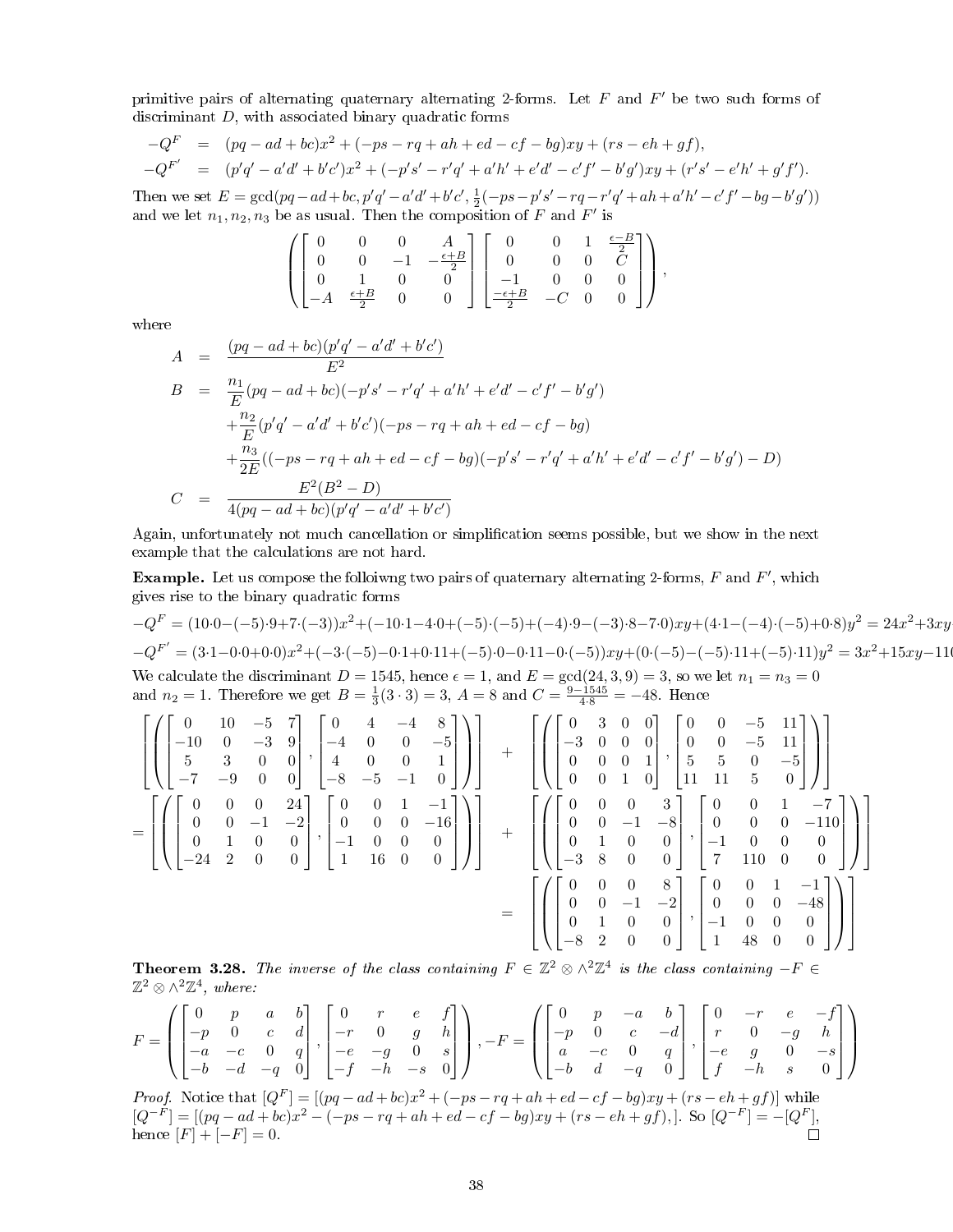## 3.7 Diagrams

To summarise this section, we started with cubes of integers and we have constructed five different objects. Between these objects we constructed the following discriminant-preserving maps:



The map  $\iota$  and  $\jmath$  were the natural inclusion discussed in subsection 3.4 and 3.5 respectively. It also quite clear that the map sending  $A$  to  $Q_i^A$  is surjective, since we have by Theorem 3.4 we can always construct cube that will give rise to  $(a, b, c)$  and  $(a, -b, c)$ . This diagram in turn creates 5 groups with the following group homomorphisms:



This diagram only commutes in the left triangle when taking the map  $\beta_1$ , while for the right triangle you need to take the map  $\beta_3$ . On the way we showed that:

• the map  $\alpha$ , defined by  $[C] \rightarrow [i(C)]$  is neither injective, see the example in Section 3.4, nor surjective. In the following example, we show, using two different method, a cube which has no preimages.:

Example. Consider the cube



of discriminant −24. We want to show that it is not equivalent to a triply symmetric cube. For the first method we stay within  $C((\mathbb{Z}^2)^{\otimes 3}; -24)$ . Note that if  $A^{\gamma_1 \times \gamma_2 \times \gamma_3} = B$  where B is a triply symmetric cube, then  $B = (A^{id \times \gamma_2 \gamma_1^{-1} \times \gamma_3 \gamma_1^{-1}})^{\gamma_1 \times \gamma_1 \times \gamma_1}$ , so if B is triply symmetric, then so is  $B^{\gamma_1^{-1} \times \gamma_1^{-1} \times \gamma_1^{-1}} = A^{\mathrm{id} \times \gamma_2 \gamma_1^{-1} \times \gamma_3 \gamma_1^{-1}}$ . Hence we just need to show that  $A^{\gamma}$  is not a triply symmetric cube for any  $\gamma \in id \times SL_2(\mathbb{Z}) \times SL_2(\mathbb{Z})$ . Suppose there exists

$$
\gamma = \begin{pmatrix} 1 & 0 \\ 0 & 1 \end{pmatrix} \times \begin{pmatrix} r_2 & s_2 \\ t_2 & u_2 \end{pmatrix} \times \begin{pmatrix} r_3 & s_3 \\ t_3 & u_3 \end{pmatrix} \in \mathrm{id} \times \mathrm{SL}_2(\mathbb{Z}) \times \mathrm{SL}_2(\mathbb{Z}),
$$

such that  $A^{\gamma}$  is a triply symmetric cube, then using the triple symmetry of the cube and calculating  $A^{\gamma}$  we have the following set of equality:

$$
2u_2r_3 + s_2t_3 = 2t_2s_3 + r_2u_3 = r_2r_3 - 3t_2t_3,
$$
  

$$
2u_2s_3 + s_2u_3 = s_2r_3 - 3u_2t_3 = r_2s_3 - 3t_2u_3.
$$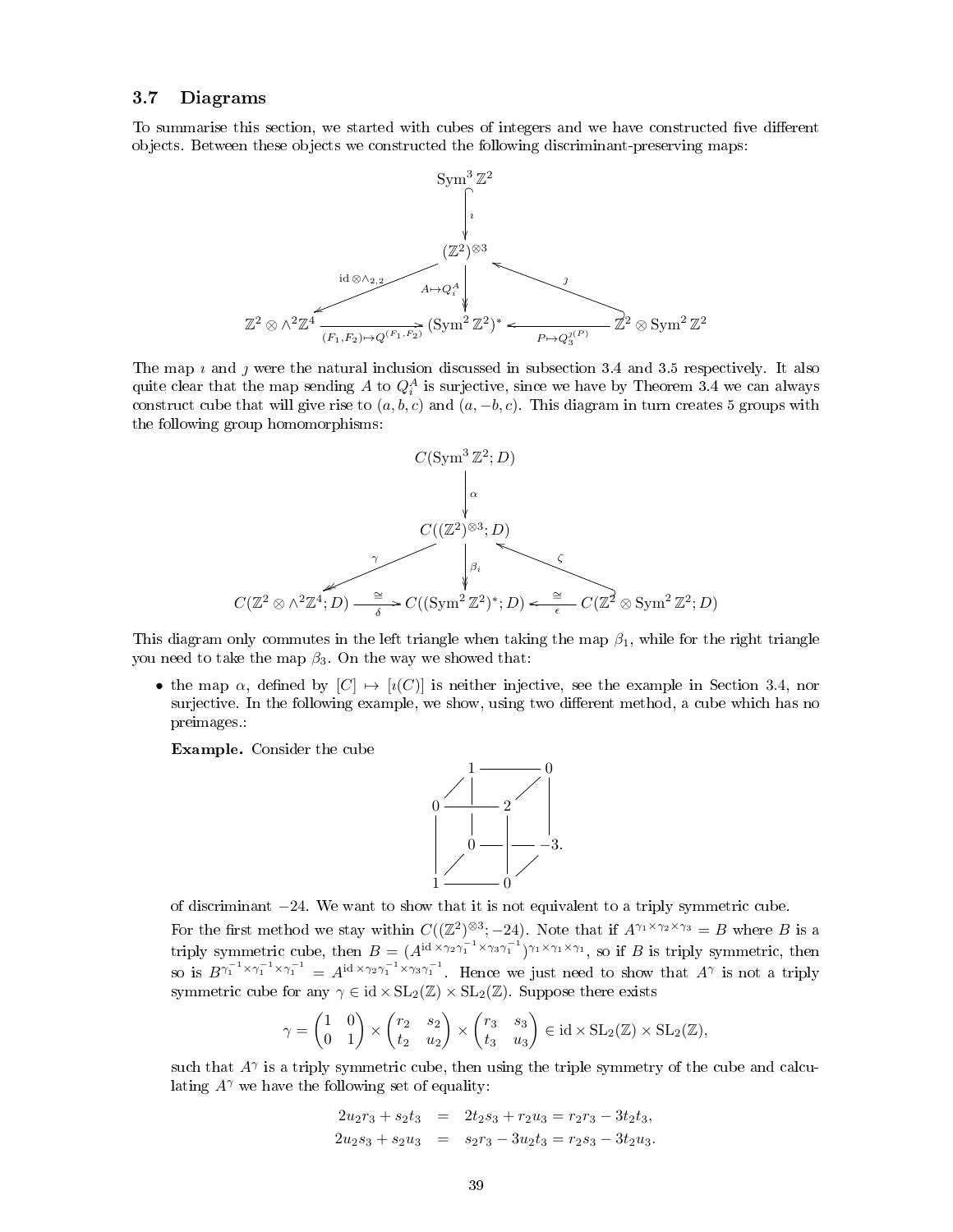If we rearrange the second equality of the first line we have  $r_2(u_3 - r_3) = t_2(-3t_3 - 2s_3)$ , so multiplying  $r_2u_2 - s_2t_2 = 1$  by  $u_3 - r_3$  we have  $t_2(-3t_3 - 2s_3)u_2 - t_2(u_3 - r_3)s_2 = (u_3 - r_3)$ . The left hand side is  $t_2((s_2r_3 - 3u_2t_3) - (2u_2s_3 + s_2u_3)) = 0$ , so we must have  $u_3 = r_3$  and  $t_2(-3t_3 - 2s_3) = 0$ . We have two cases:

- Case 1.  $t_2 \neq 0$ : In which case  $3t_3 = -2s_3$ . Since we have  $r_3u_3 s_3t_3 = 1$ , we need to solve  $r_3^2 + \frac{2}{3}s_3^2 = 1$ , which has only the solutions  $r_3 = u_3 = \pm 1$  and  $t_3 = s_3 = 0$ . Substituting all of this back into the equations above, we find  $2u_2 = r_2$  and  $s_2 = -3t_2$ . Again since we have  $r_2u_2 - s_2t_2 = 1$  we find  $2u_2^2 + 3u_2^2 = 1$ , which has no solution over  $\mathbb{Z}$ .
- Case 2.  $t_2 = 0$ : In which case we have  $r_2 = u_2 = \pm 1$ . Looking at the second set of equality we find  $2u_2s_3 + s_2r_3 = s_2r_3 - 3u_2t_3$ , since  $u_2 \neq 0$  this implies  $s_3 = -3t_3$ . Then as in the first case we find, since  $r_3 = u_3$ , that  $r_3 = u_3 = \pm 1$  and  $t_3 = s_3 = 0$ , leading again to a lack of solution

We have showed that no such  $\gamma$  can exist, hence A is not equivalent to a triply symmetric cube, hence there is not binary cubic form C such that  $[\alpha(C)] = [A]$ .

For the second method we use the group isomorphism that we have constructed in this paper. We will see that this is quicker and much easier than the above method. Let us use equations (3.4) to construct the triple collinear oriented invertible fractional ideals which correspond to A. Let  $\tau$  be such that  $\tau^2 = -6$  (since  $8 \equiv 0 \mod 4$ ), we calculate that  $c_{1,1,1} = 2$ ,  $c_{2,1,1} = 0$ ,  $c_{2,1,2} = -6, c_{2,2,2} = 0$ . Hence we have  $I_1 = [2, \tau], I_2 = [-6, -3\tau]$  and  $I_3 = -\frac{1}{6}[1, \tau]$ . Now quite clearly  $I_3$  is equivalent to  $\mathcal{O} = [1, \tau]$ . On the other hand we claim that  $I_1$  is not principal. This is due to the fact that  $N(2) = 4$ ,  $N(\tau) = 6$ , hence any element  $\alpha$  which would generate  $I_1$ , needs to have norm dividing 2. Since  $I \neq \mathcal{O}$ , we have that  $\alpha$  is not a unit, furthermore, due to the fact that  $N(a + b\tau) = a^2 + 6b^2$ , we have that no element of O has norm 2. Hence such an  $\alpha$  does not exist and  $I_1$  is not principal. Since  $I_1$  is not equivalent to  $I_3$ , we have that  $(I_1, I_2, I_3)$  can not be in the image of  $(I, \delta)$  for any I or  $\delta$ . This examples shows how easier it is to work using the bijection. We also have some free information, namely that  $Q_1^A$  is equivalent to  $Q_2^A$ , since  $I_2 = -3I_1$ , and we know that  $Q_3^A$  is equivalent to the principal binary quadratic form.

• The maps  $\beta_i$ , defined by  $[A] \mapsto [Q_i^A]$  for  $i = 1, 2, 3$  are all surjective. This is due to the fact that, for  $\beta_1$ , the lower right triangle commutes, and due to the isomorphism of  $\epsilon$ , we have that  $\beta_1$  has to be surjective. Since the three maps are the same up, up to a composition with an automorphism on  $C((\mathbb{Z}^2)^{\otimes 3}; D)$ . It is clearly not injective as one group is isomorphism to  $C^+(\mathcal{O})^2$  while the second group is isomorphic to  $C^+(\mathcal{O})$ . Still we use the following example to illustrate how to argue without using the isomorphism, and to show two non-equivalent cubes which give rise to the same three binary quadratic forms.

**Example.** Consider the two following cubes of discriminant  $-31$ :



We calculate  $Q_1^A = x^2 - xy + 8y^2 = Q_1^B$ , so we have  $\beta_1(A) = \beta_1(B)$ . On the other hand  $Q_2^A = 2x^2 + xy + 4y^2$  while  $Q_2^B = 2x^2 - xy + 4y^2$ , since they are both in reduced form, we know that they are not  $SL_2(\mathbb{Z})$ -equivalent. Now suppose  $[A] = [B]$ , then there is  $\gamma = \gamma_1 \times \gamma_2 \times \gamma_3 \in \Gamma$  such that  $B = A^{\gamma}$ , but we recall that  $Q_i^{(A^{\gamma})} = (Q_i^A)^{\gamma_i}$ , so in particular if  $B = A^{\gamma}$  then  $Q_2^B = (Q_2^A)^{\gamma_2}$ . Which is a contradiction since we have  $Q_2^B$  and  $Q_2^A$  are not equivalent. Hence we have  $[A] \neq [B]$ but  $[\beta_1(A)] = [Q_1^A] = [Q_1^B] = [\beta_1(B)]$  showing that  $\beta_1$  is not injective. A similar argument can be used to show that neither  $\beta_2, \beta_3$  are injective. An interesting point to note is that  $Q_3^A = 2x^2 - xy + 4y^2$  and  $Q_3^B = 2x^2 + xy + 4y^2$ , hence while A and B are not equivalent they both give rise to the same three binary quadratic forms.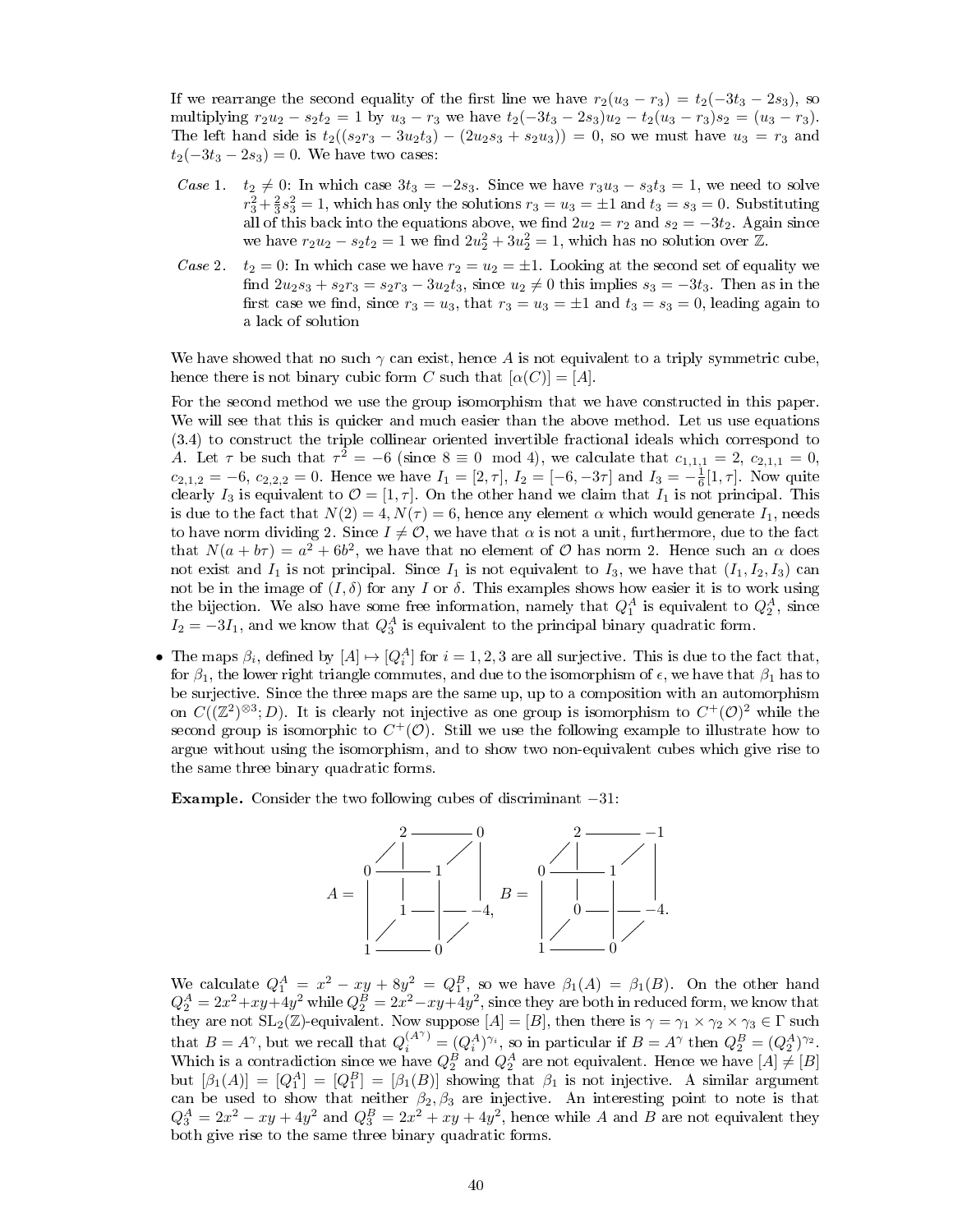• The map  $\gamma$ , defined by  $[A] \mapsto [(id \otimes \wedge_{2,2})(A)]$ , is surjective, by Corollary 3.26, but not injective, consider the following example

Example. Let us use the same two cube of discriminant  $-31$  as above. Then if we find the pairs of quaternary alternating 2-forms they map two and calculate their associated binary quadratic forms:  $Q^{\gamma(A)} = x^2 - xy + 8y^2 = Q_1^A = Q_1^B = Q^{\gamma(B)} = x^2 - xy + 8y^2$ . Since they are the same we have that  $\gamma(A)$  and  $\gamma(B)$  are equivalent, hence  $\gamma$  is not injective.

- The map  $\delta$ , defined by  $[F] \mapsto [Q^F]$ , is an isomorphism, by Corollary 3.27.
- The map  $\epsilon$ , defined by  $[P] \mapsto [Q^P]$ , is an isomorphism, by Theorem 3.18.
- The map  $\zeta$ , defined by  $[P] \mapsto [\jmath(P)]$ , is injective, as seen in the proof of Theorem 3.18. It is not surjective, consider the following example:

**Example.** Let us consider the following cube of discriminant  $-24$ 



We want to show that this cube is not equivalent to a doubly symmetric cube. Notice that if  $A^{\gamma_1 \times \gamma_2 \times \gamma_3} = B$  a doubly symmetry cube, then  $A^{\text{id} \times \text{id} \times \gamma_3 \gamma_2^{-1}} = B^{\gamma_1^{-1} \times \gamma_2^{-1} \times \gamma_2^{-1}}$ , which is also a doubly symmetric cube. Hence it is enough to show that there are no  $\gamma \in id \times id \times SL_2(\mathbb{Z})$  such that  $A^{\gamma}$  is a doubly symmetry cube. To see this, suppose that

$$
\gamma = \begin{pmatrix} 1 & 0 \\ 0 & 1 \end{pmatrix} \times \begin{pmatrix} 1 & 0 \\ 0 & 1 \end{pmatrix} \times \begin{pmatrix} r & s \\ t & u \end{pmatrix}
$$

is such that  $A^{\gamma}$  is a doubly symmetry cube. Calculating  $A^{\gamma}$  we see that we have  $2r = u$  and  $-s = 3t$ . Since we also need  $ru - st = 1$ , we need to solve  $2r^2 + 3t^2 = 1$ . This has no solution in Z, hence there is no  $\gamma$  such that  $A^{\gamma}$ , is doubly symmetric. So there is no pair of binary quadratic form, P, such that  $[\zeta(P)] = [A]$ .

We can also look at the diagram in terms of the groups in a quadratic ring, note that in all the map description we are talking about the equivalence class represented by:

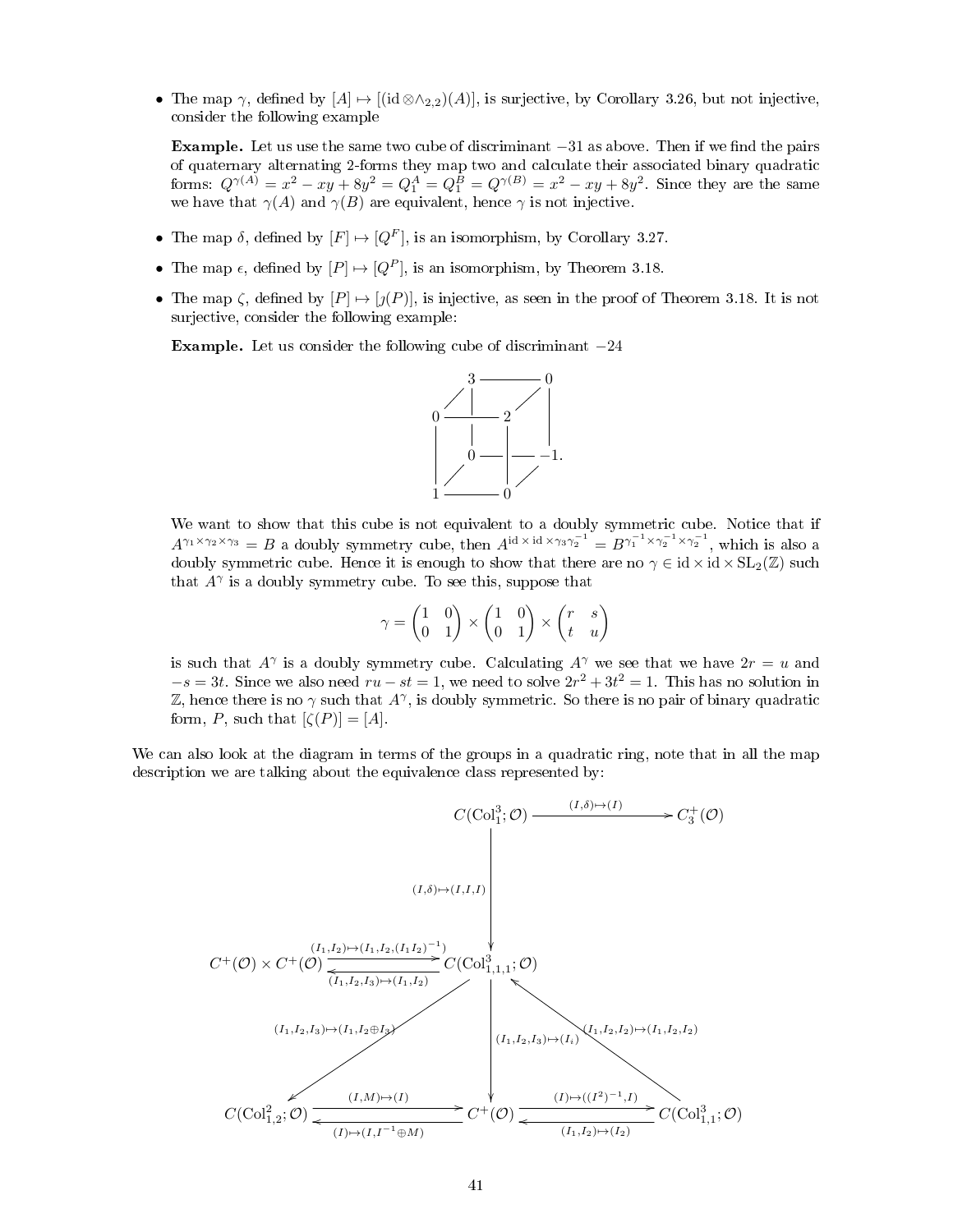## 4 Conclusion and Further Work

In this paper we saw the construction of 5 different groups and their links to ideals and modules of quadratic rings. As mentioned before Bhargava take this further and goes on to explore cubic, quartic and quintic rings, where he goes on to find many more interesting and important results. In section 2 we talked a bit about reduction theory for positive definite binary quadratic forms, this is something that we could explore further for binary cubic forms. It would also be interesting to study the effect reducing pairs of binary quadratic forms have on the binary quadratic form they are associated to. This would also link nicely with the idea of how to determine when two forms are equivalent, especially in the case of binary cubic forms as we can not link them to binary quadratic forms.

Better yet we have a strong tool to analyse pairs of quaternary alternating 2-forms, that is, we can use the the bijection with binary quadratic forms. We can study the link between a single quaternary alternating 2-form, by letting the second map be of the form

$$
\begin{pmatrix} 0 & \text{id} \\ -\text{id} & 0 \end{pmatrix},
$$

as then the pair is certainly primitive. In fact such a pair gives rise to the binary quadratic form  $(bc-ad)x^2 + (a+d)xy + y^2$ . So given a quaternary alternating 2-form given by the matrix

$$
\left(\begin{array}{cc|c}0&p&M\\-p&0&M\\ \hline -M^T&0&q\\-q&0\end{array}\right)
$$

with  $M \in GL_2(\mathbb{Z})$ , the binary quadratic form associated to it is  $-\det(M)x^2 + \text{Tr}(M)xy + y^2$ . Most of the composition we have seen ended up with big formula and variable everywhere, yet when we did the examples, there was not much work to do. For that reason it would be interesting to explore each composition in a lot more details and see if we can establish certain relations, such as congruence, that the composition would need to satisfy.

## References

- [Bass(1962)] H. Bass. Torsion free and projective modules. Trans. Amer. Math. Soc., 102: 319327, 1962. ISSN 0002-9947. URL http://www.ams.org/journals/tran/1962-102-02/ S0002-9947-1962-0140542-0/S0002-9947-1962-0140542-0.pdf.
- [Bhargava(2004)] M. Bhargava. Higher composition laws. I. A new view on Gauss composition, and quadratic generalizations. Ann. of Math. (2), 159(1):217-250, 2004. ISSN 0003-486X. doi: 10. 4007/annals.2004.159.217. URL http://dx.doi.org/10.4007/annals.2004.159.217.
- [Cox(1989)] D. A. Cox. Primes of the form  $x^2 + ny^2$ . A Wiley-Interscience Publication. John Wiley & Sons Inc., New York, 1989. ISBN 0-471-50654-0; 0-471-19079-9. Fermat, class eld theory and complex multiplication.
- [Dirichlet(1871)] P. Dirichlet. Vorlesungen über zahlentheorie. F. Vieweg und sohn, 1871.
- [Gauss(1986)] C. F. Gauss. Disquisitiones arithmeticae. Springer-Verlag, New York, 1986. ISBN 0-387- 96254-9. Translated and with a preface by Arthur A. Clarke, Revised by William C. Waterhouse, Cornelius Greither and A. W. Grootendorst and with a preface by Waterhouse.
- [Lemmermeyer(2010)] F. Lemmermeyer. Binary quadratic forms; an elementary approach to the arithmetic of elliptic and hyperelliptic curves (preprint). 2010. URL http://www.rzuser. uni-heidelberg.de/~hb3/publ/bf.pdf.
- [Serre(1957)] J. Serre. Modules projectifs et espaces brés a bre vectorielle. Séminaire Dubreil-Pisot, 58, 1957. URL http://www.numdam.org/item?id=SD\_1957-1958\_\_11\_2\_A9\_0.
- [Shanks(1989)] D. Shanks. On Gauss and composition. I, II. In Number theory and applications (Banff, AB, 1988), volume 265 of NATO Adv. Sci. Inst. Ser. C Math. Phys. Sci., pages  $163-178$ , 179-204. Kluwer Acad. Publ., Dordrecht, 1989.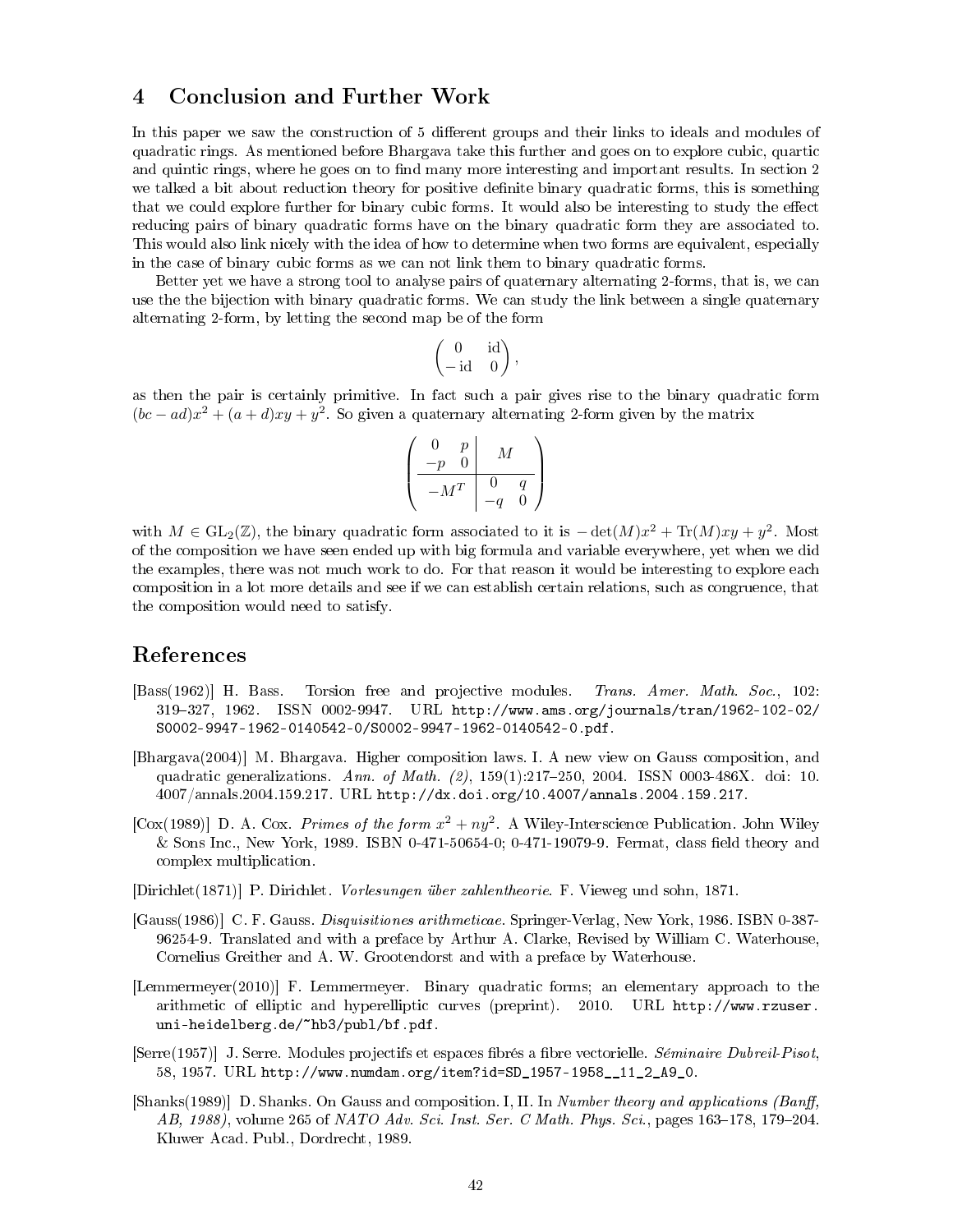[Stein et al.(2012)] W. Stein et al. Sage Mathematics Software (Version 4.8). The Sage Development Team, 2012. URL http://www.sagemath.org. Uses The Maxima Group http://maxima. sourceforge.net/.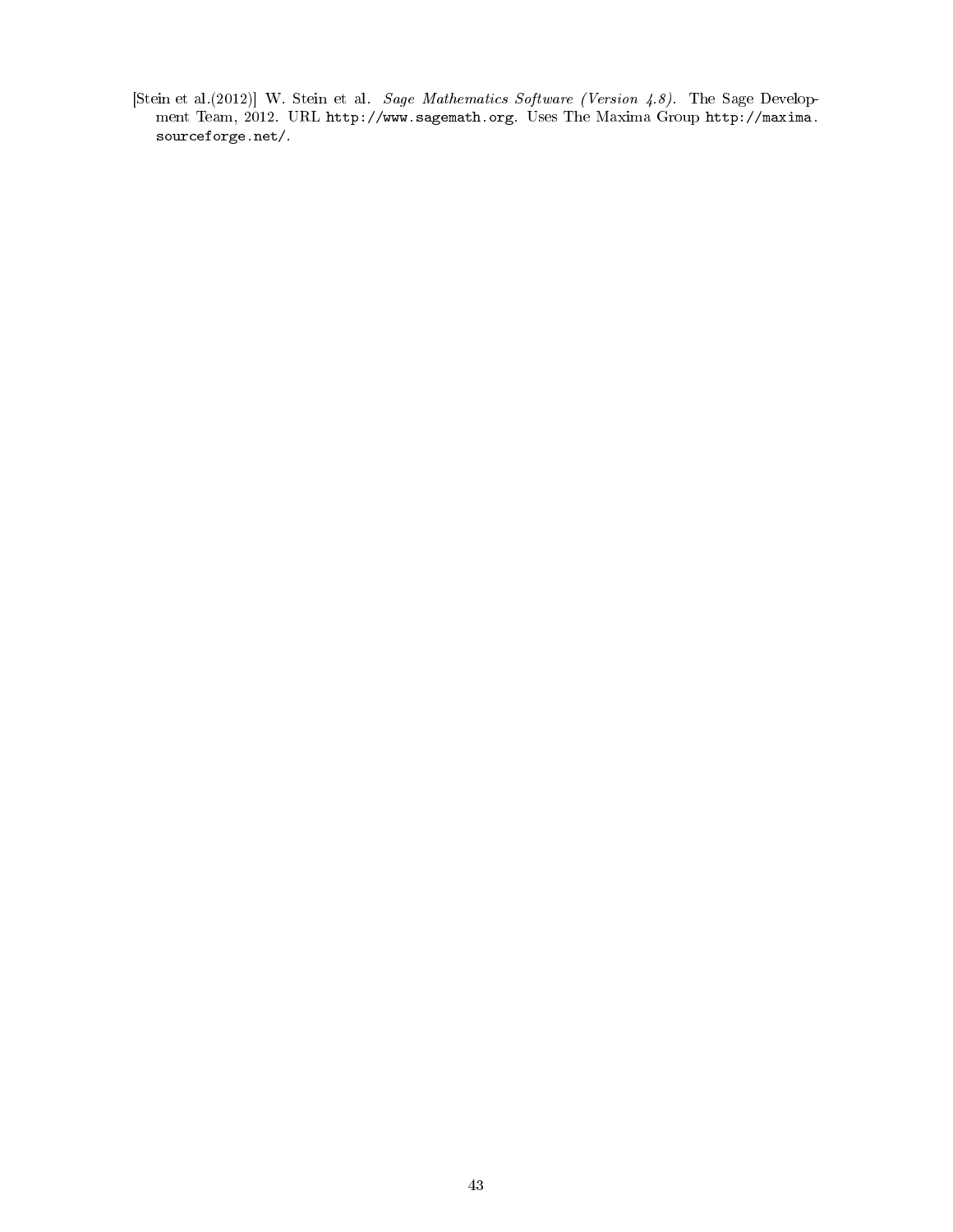# A Appendix

## A.1 Calculations to the proof of 3.13

### A.1.1 Solving the 18 equations

We show the calculations which leads to the formula for the  $c_{i,j,k}$ . We start with the nine equations (which we get by writing out all possible equation and removing the redundant one, that is the one that appears several time, or the one where we have the same thing on both side):

$$
(\alpha_1 \beta_1 \gamma_1)(\alpha_2 \beta_2 \gamma_2) = (\alpha_2 \beta_1 \gamma_1)(\alpha_1 \beta_2 \gamma_2) \n(\alpha_1 \beta_1 \gamma_1)(\alpha_2 \beta_2 \gamma_2) = (\alpha_1 \beta_2 \gamma_1)(\alpha_2 \beta_1 \gamma_2) \n(\alpha_1 \beta_1 \gamma_1)(\alpha_2 \beta_2 \gamma_2) = (\alpha_1 \beta_1 \gamma_2)(\alpha_2 \beta_2 \gamma_1) \n(\alpha_1 \beta_1 \gamma_1)(\alpha_1 \beta_2 \gamma_2) = (\alpha_1 \beta_2 \gamma_1)(\alpha_1 \beta_1 \gamma_2) \n(\alpha_1 \beta_1 \gamma_1)(\alpha_2 \beta_1 \gamma_2) = (\alpha_1 \beta_1 \gamma_2)(\alpha_2 \beta_1 \gamma_1) \n(\alpha_1 \beta_1 \gamma_1)(\alpha_2 \beta_2 \gamma_1) = (\alpha_1 \beta_2 \gamma_1)(\alpha_2 \beta_1 \gamma_1) \n(\alpha_2 \beta_2 \gamma_2)(\alpha_2 \beta_1 \gamma_1) = (\alpha_2 \beta_1 \gamma_2)(\alpha_2 \beta_2 \gamma_1) \n(\alpha_2 \beta_2 \gamma_2)(\alpha_1 \beta_2 \gamma_1) = (\alpha_1 \beta_2 \gamma_2)(\alpha_2 \beta_2 \gamma_1) \n(\alpha_2 \beta_2 \gamma_2)(\alpha_1 \beta_1 \gamma_2) = (\alpha_2 \beta_1 \gamma_2)(\alpha_1 \beta_2 \gamma_2)
$$

giving us the respective nine equation of the form  $(c_{i,j,k} + a_{i,j,k} \tau)(c_{i',j',k'} + a_{i',j',k'} \tau) = (c_{i',j,k} + a_{i',j',k'})$  $a_{i',j,k}\tau$ )( $c_{i,j',k'}+a_{i,j',k'}\tau$ ). Now we recall that  $\tau^2 = \epsilon \tau + \frac{D-\epsilon}{4}$  where  $\epsilon \equiv D \mod 4$ ,  $\epsilon \in \{0,1\}$ , and that

$$
D = a_{1,1,1}^2 a_{2,2,2}^2 + a_{1,1,2}^2 a_{2,2,1}^2 + a_{1,2,1}^2 a_{2,1,2}^2 + a_{2,1,1}^2 a_{1,2,2}^2
$$
  
\n
$$
-2(a_{1,1,1}a_{1,1,2}a_{2,2,1}a_{2,2,2} + a_{1,1,1}a_{1,2,1}a_{2,1,2}a_{2,2,2} + a_{1,1,1}a_{2,1,1}a_{1,2,2}a_{2,2,2}
$$
  
\n
$$
+a_{1,1,2}a_{1,2,2}a_{2,1,1}a_{2,2,1} + a_{1,1,2}a_{2,1,2}a_{1,2,1}a_{2,2,1} + a_{1,2,1}a_{1,2,2}a_{2,1,1}a_{2,1,2})
$$
  
\n
$$
+4(a_{1,1,1}a_{1,2,2}a_{2,1,2}a_{2,2,1} + a_{2,2,1}a_{2,1,2}a_{1,2,2}a_{2,2,2}),
$$

we expand the equations and equate the coefficients of  $\tau$  and the coefficients of 1.

$$
c_{1,1,1}c_{2,2,2} + \frac{D-\epsilon}{4}a_{1,1,1}a_{2,2,2} = c_{2,1,1}c_{1,2,2} + \frac{D-\epsilon}{4}a_{2,1,1}a_{1,2,2}
$$
  
\n
$$
c_{1,1,1}a_{2,2,2} + c_{2,2,2}a_{1,1,1} + \epsilon a_{1,1,1}a_{2,2,2} = c_{2,1,1}a_{1,2,2} + c_{1,2,2}a_{2,1,1} + \epsilon a_{2,1,1}a_{1,2,2}
$$
  
\n
$$
c_{1,1,1}c_{2,2,2} + \frac{D-\epsilon}{4}a_{1,1,1}a_{2,2,2} = c_{1,2,1}c_{2,1,2} + \frac{D-\epsilon}{4}a_{1,2,1}a_{2,1,2}
$$
  
\n
$$
c_{1,1,1}a_{2,2,2} + c_{2,2,2}a_{1,1,1} + \epsilon a_{1,1,1}a_{2,2,2} = c_{1,2,1}a_{2,1,2} + c_{2,1,2}a_{1,2,1} + \epsilon a_{1,2,1}a_{2,1,2}
$$
  
\n
$$
c_{1,1,1}c_{2,2,2} + \frac{D-\epsilon}{4}a_{1,1,1}a_{2,2,2} = c_{1,1,2}c_{2,2,1} + \frac{D-\epsilon}{4}a_{1,1,2}a_{2,2,1}
$$
  
\n
$$
c_{1,1,1}a_{2,2,2} + c_{2,2,2}a_{1,1,1} + \epsilon a_{1,1,1}a_{2,2,2} = c_{1,1,2}a_{2,2,1} + c_{2,2,1}a_{1,1,2} + \epsilon a_{2,2,1}a_{1,1,2}
$$
  
\n
$$
c_{1,1,1}c_{1,2,2} + \frac{D-\epsilon}{4}a_{1,1,1}a_{1,2,2} = c_{1,2,1}c_{1,1,2} + \frac{D-\epsilon}{4}a_{1,2,1}a_{1,1,2}
$$
  
\n
$$
c_{1,1,1}c_{1,2,2} + c_{1,2,2}a_{
$$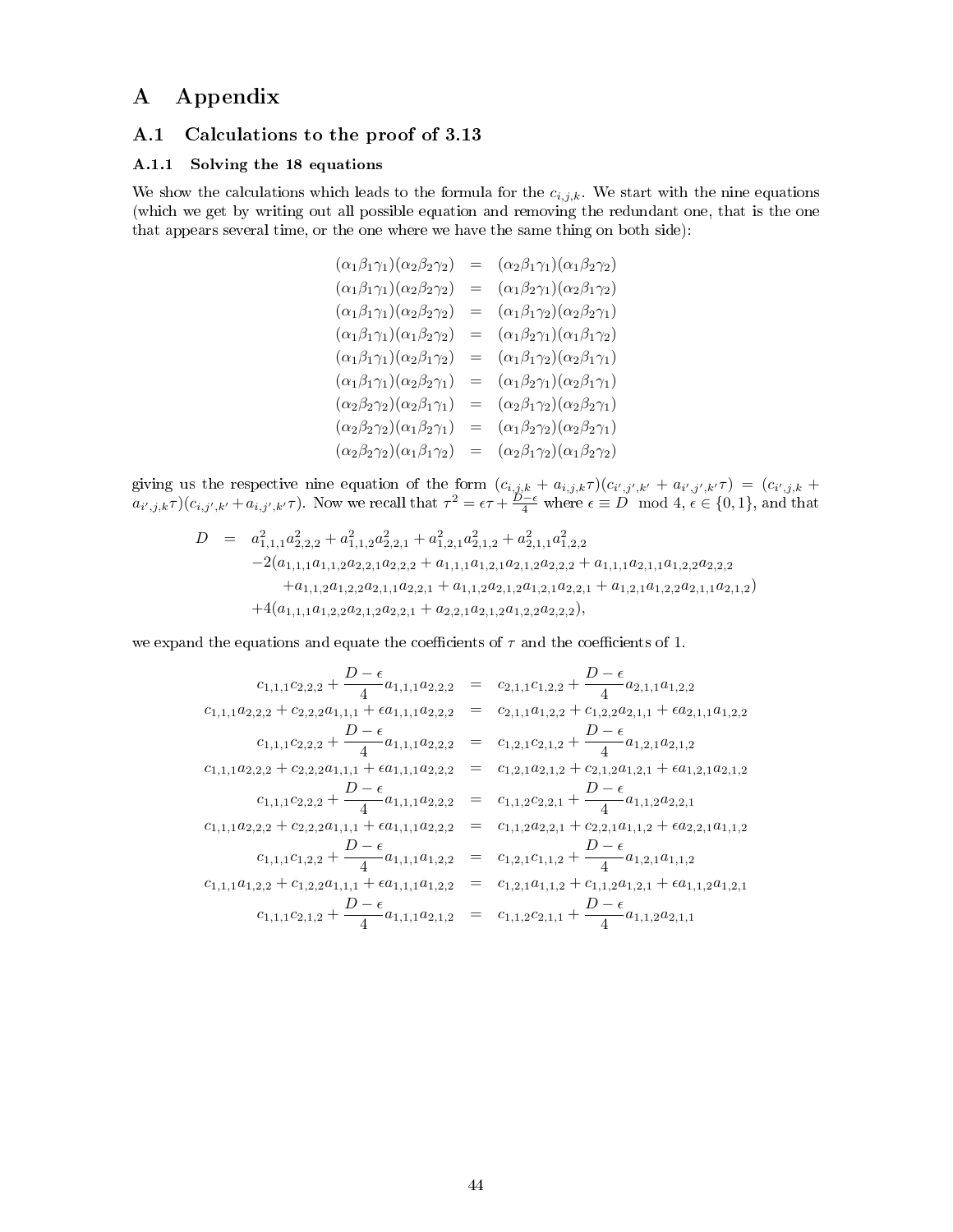$$
c_{1,1,1}a_{2,1,2} + c_{2,1,2}a_{1,1,1} + \epsilon a_{1,1,1}a_{2,1,2} = c_{1,1,2}a_{2,1,1} + c_{2,1,1}a_{1,1,2} + \epsilon a_{1,1,2}a_{2,2,1}
$$
\n
$$
c_{1,1,1}c_{2,2,1} + \frac{D-\epsilon}{4}a_{1,1,1}a_{2,2,1} = c_{1,2,1}c_{2,1,1} + \frac{D-\epsilon}{4}a_{1,2,1}a_{2,1,1}
$$
\n
$$
c_{1,1,1}a_{2,2,1} + c_{2,2,1}a_{1,1,1} + \epsilon a_{1,1,1}a_{2,2,1} = c_{1,2,1}a_{2,1,1} + c_{2,1,1}a_{1,2,1} + \epsilon a_{2,1,1}a_{1,2,1}
$$
\n
$$
c_{2,2,2}c_{2,1,1} + \frac{D-\epsilon}{4}a_{2,2,2}a_{2,1,1} = c_{2,1,2}c_{2,2,1} + \frac{D-\epsilon}{4}a_{2,1,2}a_{2,2,1}
$$
\n
$$
c_{2,2,2}a_{2,1,1} + c_{2,1,1}a_{2,2,2} + \epsilon a_{2,2,2}a_{2,1,1} = c_{2,1,2}a_{2,2,1} + c_{2,2,1}a_{2,1,2} + \epsilon a_{2,1,2}a_{2,2,1}
$$
\n
$$
c_{2,2,2}c_{1,2,1} + \frac{D-\epsilon}{4}a_{2,2,2}a_{1,2,1} = c_{1,1,2}c_{2,2,1} + \frac{D-\epsilon}{4}a_{1,1,2}a_{2,2,1}
$$
\n
$$
c_{2,2,2}a_{1,2,1} + c_{1,2,1}a_{2,2,2} + \epsilon a_{2,2,2}a_{1,2,1} = c_{1,1,2}a_{2,2,1} + c_{2,2,1}a_{1,1,2} + \epsilon a_{1,1,2}a_{2,2,1}
$$
\n
$$
c_{2,2,2}c_{1,1,2} + \frac{D
$$

We can then use a computer program (SAGE 4.8 which used Maxima took roughly 24hr on a standard computer [Stein et al.(2012), SAGE]) to find that there are two solutions. Since we have the condition that  $N(I_1)N(I_2)N(I_3) > 0$ , we can try both solution and notice that only one works, hence we have a unique solution, which, when looking at the coefficients and sign of each solution, can be condensed into the formula:

$$
c_{i,j,k} = (i'-i)(j'-j)(k'-k)
$$
  
\n
$$
[a_{i',j,k}a_{i,j',k}a_{i,j,k'} + \frac{1}{2}a_{i,j,k}(a_{i,j,k}a_{i',j',k'} - a_{i',j,k}a_{i,j',k'} - a_{i,j',k}a_{i',j,k'} - a_{i,j,k'}a_{i',j',k})]
$$
  
\n
$$
-\frac{1}{2}a_{i,j,k}\epsilon
$$

where  $\{i, i'\} = \{j, j'\} = \{k, k'\} = \{1, 2\}$ , and  $\epsilon \in \{0, 1\}$  with  $\epsilon \equiv D \mod 4$ .

## A.1.2 Showing  $I_1, I_2, I_3$  are fractional ideals.

If  $I_1 = [\alpha_1, \alpha_2] = [c_{1,1,1} + a_{1,1,1} \tau, c_{2,1,1} + a_{2,1,1} \tau]$  and  $Q_1 = a_1 x^2 + b_1 xy + cy^2$ , we want to show the equalities

$$
\tau \alpha_1 = \frac{b_1 + \epsilon}{2} \alpha_1 + a_1 \alpha_2
$$

$$
-\tau \alpha_2 = c_1 \alpha_2 + \frac{b_1 - \epsilon}{2} \alpha_2,
$$

where  $\epsilon \equiv D \mod 4$ ,  $\epsilon \in \{0,1\}$ . For ease of use, let  $A = (a, b, c, d, e, f, g, h)$  and we recall the following formula:

$$
D = a^2h^2 + b^2g^2 + c^2f^2 + d^2e^2 - 2(abgh + cdef + acfh + bdeg + aedh + bfg) + 4(adfg + bceh)
$$

by definition of  $D$ ;

$$
a_1 = bc-ad
$$
  
\n
$$
b_1 = de + ah - cf - bg
$$
  
\n
$$
c_1 = fg - eh
$$

by definition of  $Q_1$ ;

$$
c_{1,1,1} = bce + \frac{1}{2}a(ah - cf - bg - de) - \frac{1}{2}a\epsilon
$$
  

$$
c_{2,1,1} = -afg - \frac{1}{2}e(ed - ah - cf - bg) - \frac{1}{2}e\epsilon
$$

by using formula (3.4);

$$
\tau^2 = \epsilon \tau + \frac{D-\epsilon}{4}
$$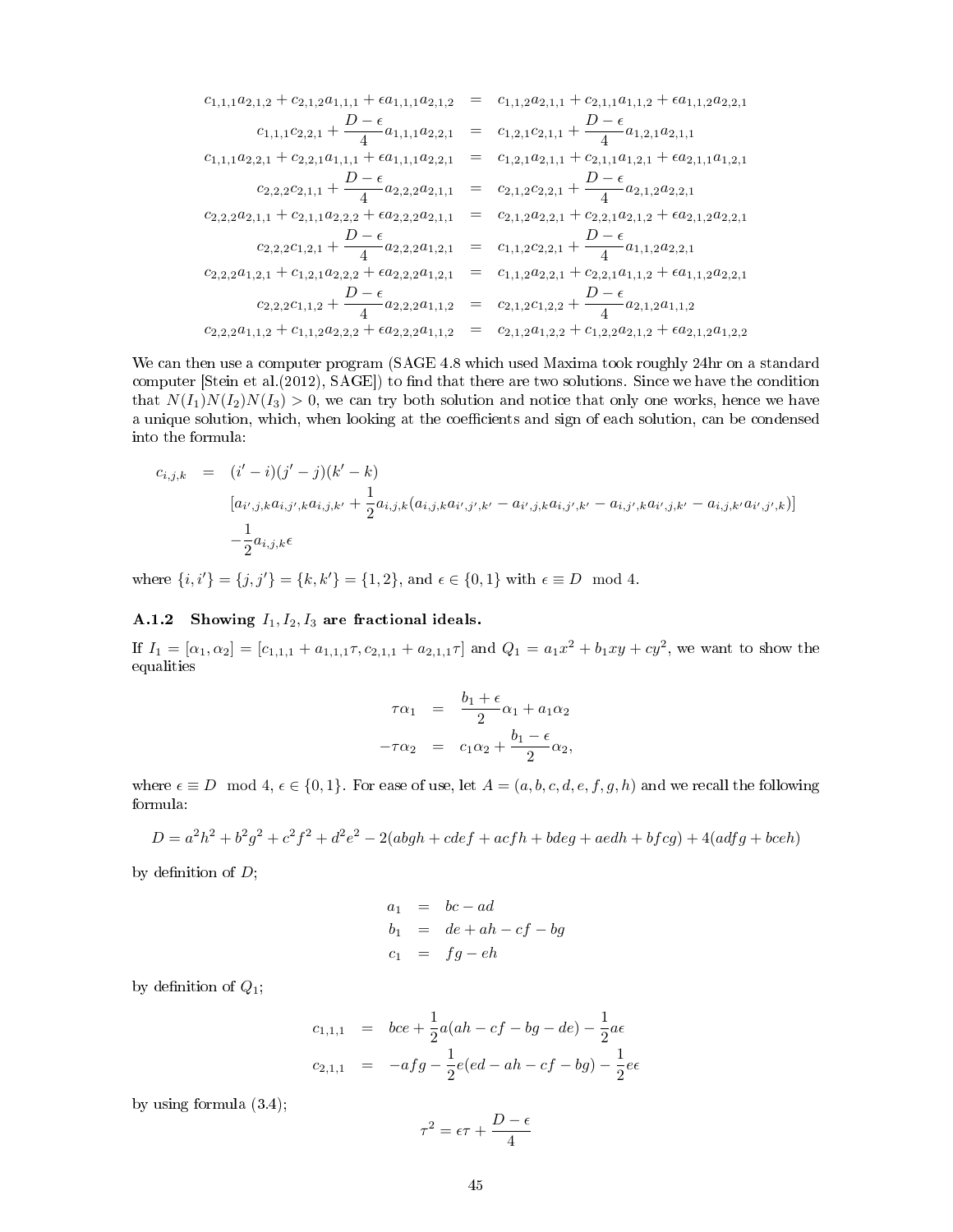by definition of  $\tau$ . From this we can calculate, recalling that  $\epsilon^2 = \epsilon$ .

$$
\frac{b_1 + \epsilon}{2} \alpha_1 + a_1 \alpha_2 = \frac{de + ah - cf - bg + \epsilon}{2} (c_{1,1,1} + a\tau) + (bc - ad)(c_{2,1,1} + e\tau)
$$
\n
$$
= \frac{1}{4} (a^2deh + a^3h^2 - a^2cfh - a^2bgh - acdef - a^2cfh + ac^2f^2 + abcfg
$$
\n
$$
-abdeg - a^2bgh + abcfg + ab^2g^2 - ad^2e^2 - a^2deh + acdef + abdeg
$$
\n
$$
-adee - a^2he + acfe + abge + a^2he - acfe - abge - adee - ae)
$$
\n
$$
+ \frac{1}{2} (bcde^2 + abceh - bc^2ef - b^2ceg + bcee + (ade + a^2h - acf - abg + ae)\tau
$$
\n
$$
-bcde^2 + abceh + bc^2ef + b^2ceg + ae^2d^2 - a^2deh - acdef - abdeg - bcee + adee)
$$
\n
$$
+ (-abcfg + a^2dfg + (bce - ade)\tau)
$$
\n
$$
= \frac{1}{4} (a^3h^2 - 2a^2cfh - 2a^2bgh + ac^2f^2 + 2abcfg + ab^2g^2 - ad^2e^2 - 2adee - ae
$$
\n
$$
+ 4abceh + 2ae^2d^2 - 2a^2deh - 2acdef - 2abdeg + 2adee - 4abcfg + 4a^2dfg
$$
\n
$$
+ (2ade + 2a^2h - 2acf - 2abg + 2ae + 4bce - 4ade)\tau)
$$
\n
$$
= \frac{1}{4} (aD - ae) + \frac{1}{4} (2a(-de + ah - cf - bg) - 2ae + 4ae + 4bce)\tau
$$
\n
$$
= (c_{1,1,1} + ae)\tau + \frac{D - \epsilon}{\tau}
$$
\n
$$
= \tau(c_{1,1,1} + ar)
$$

We can use the same approach for  $-\alpha_2 \tau = c_1 \alpha_1 + \frac{b_1-\epsilon}{2} \alpha_2$ . While we will not got through the calculations to show

$$
\tau \beta_1 = \frac{b_2 + \epsilon}{2} \beta_1 + a_2 \beta_2
$$

$$
-\tau \beta_2 = c_2 \beta_1 + \frac{b_2 - \epsilon}{2} \beta_2
$$

$$
\tau \gamma_1 = \frac{b_3 + \epsilon}{2} \gamma_3 + a_3 \gamma_2
$$

$$
-\tau \gamma_2 = c_3 \gamma_1 + \frac{b_3 - \epsilon}{2} \gamma_2
$$

we will write down the following equations that are needed to check that they are correct.

$$
I_2 = [\beta_1, \beta_2] = [c_{2,1,2} + f\tau, c_{2,2,2} + h\tau]
$$
  
\n
$$
I_3 = [\gamma_1, \gamma_2] = [\beta_1^{-1}, \alpha_2^{-1}] = \left[ \frac{c_{2,1,2} + f\epsilon - f\tau}{c_{2,1,2}^2 + \epsilon f c_{2,1,2} - \frac{D-\epsilon}{4} f^2}, \frac{c_{2,1,1} + e\epsilon - e\tau}{c_{2,1,1}^2 + \epsilon e c_{2,1,1} - \frac{D-\epsilon}{4} e^2} \right]
$$
  
\n
$$
a_2 = ce - ag
$$
  
\n
$$
b_2 = ah + bg - ed - cf
$$
  
\n
$$
c_2 = df - bh
$$
  
\n
$$
a_3 = be - af
$$
  
\n
$$
b_3 = ah + cf - de - bg
$$
  
\n
$$
c_{2,1,2} = bhe + \frac{1}{2}f(fc - ah - de - bg) - \frac{1}{2}f\epsilon
$$
  
\n
$$
c_{2,2,2} = -dfg - \frac{1}{2}h(ah - de - bg - cf) - \frac{1}{2}he
$$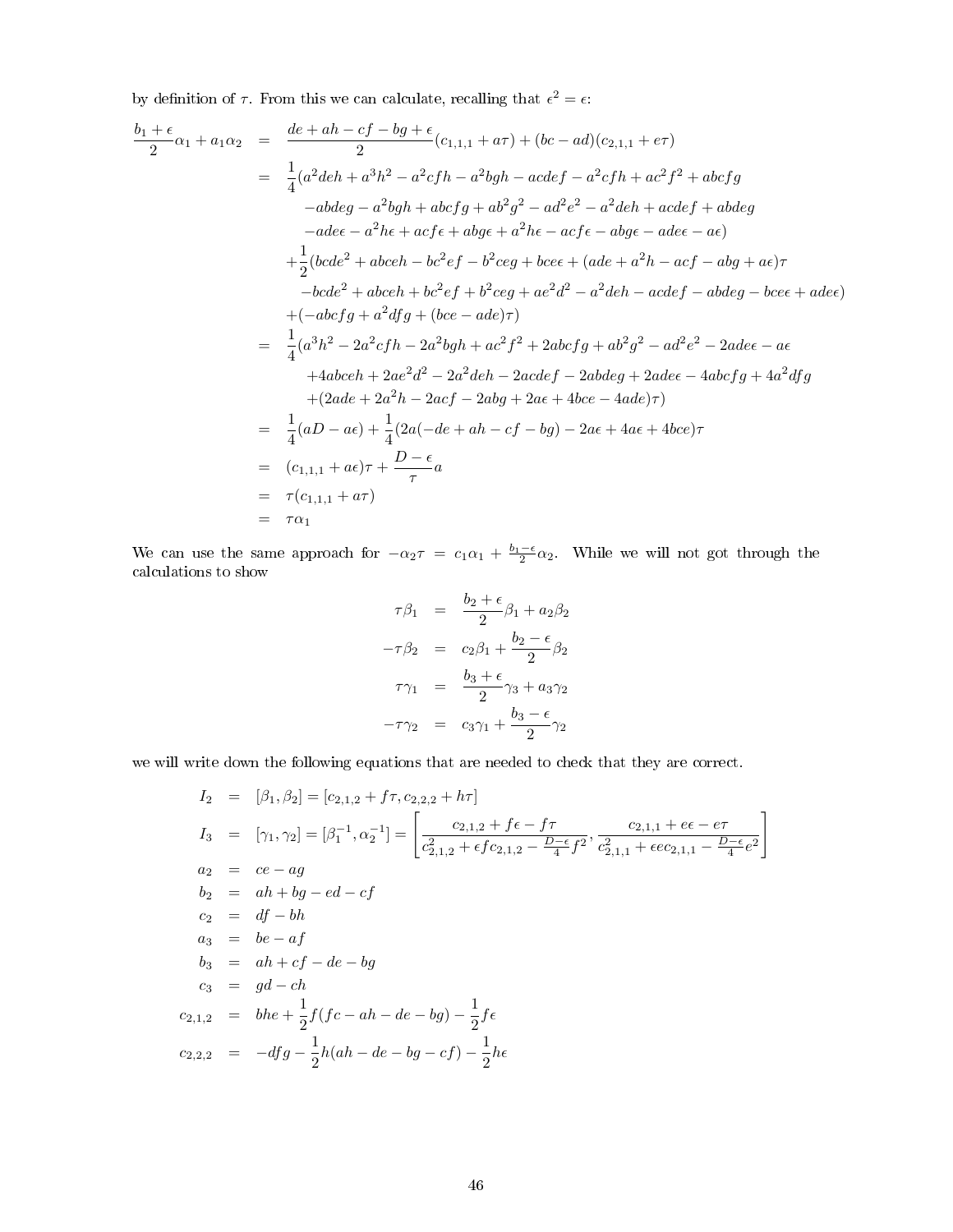## A.2 Calculation to prove in Theorem 3.15

We need to show that, in the set up of Theorem 3.15, the following equality holds:

$$
\alpha \tau = \frac{a_0 a_3 - a_1 a_2 + \epsilon}{2} \alpha + (a_1^2 - a_0 a_2) \beta
$$

$$
-\beta \tau = (a_2^2 - a_1 a_3) \alpha + \frac{a_0 a_3 - a_1 a_2 - \epsilon}{2} \beta
$$

where  $\alpha = c_1 + a_1\tau$  and  $\beta = c_2 + a_2\tau$ . For ease of notation we let  $(a, b, c, d) = (a_0, a_1, a_2, a_3)$ . We recall that  $\tau^2 = \epsilon \tau + \frac{D-\epsilon}{4}$ , where  $\epsilon \equiv D \mod 4$ ,  $\epsilon \in \{0,1\}$  and by definition

$$
D = a^2d^2 - 3b^2c^2 + 4ac^3 + 4b^3d - 6abcd
$$

Using formula  $(3.6)$  we find that

$$
c_1 = \frac{1}{2}(b^2c - 2ac^2 + abd - \epsilon b)
$$
  
\n
$$
c_2 = -\frac{1}{2}(bc^2 - 2b^2d + acd + \epsilon c)
$$

We can now calculate that, using the fact  $\epsilon^2 = \epsilon$ ,

$$
\frac{ad - bc + \epsilon}{2}(c_1 + b\tau) + (b^2 - ac)(c_2 + c\tau) = \frac{1}{4}(ab^2cd - b^3c^2 - 2a^2c^2d + 2abc^3 + a^2bd^2 - ab^2cd
$$
  
\n
$$
+eb^2c - 2eac^2 + \epsilon abd - \epsilon abd + eb^2c - \epsilon b)
$$
  
\n
$$
+ \frac{1}{2}(adb\tau - b^2c\tau + \epsilon b\tau - b^3c^2 + 2b^4d - ab^2cd - \epsilon b^2c
$$
  
\n
$$
+abc^3 - 2ab^2cd + a^2c^2d + \epsilon ac^2)
$$
  
\n
$$
+ (b^2c\tau - ac^2\tau)
$$
  
\n
$$
= \frac{1}{4}(-b^3c^2 - 2a^2c^2d + 2abc^3 + a^2bd^2 + 2eb^2c - 2\epsilon ac^2 - \epsilon b
$$
  
\n
$$
-2b^3c^2 + 4b^4d - 6ab^2cd - 2eb^2c + 2abc^3 + 2a^2c^2d + 2\epsilon ac^2
$$
  
\n
$$
\tau(2adb - 2b^2c - 2\epsilon b + 4\epsilon b + 4b^2c - ac^2))
$$
  
\n
$$
= \frac{1}{4}(b(-3b^2c^2 + 4ac^3 + a^2d^2 + 4b^3d - 6abcd) - \epsilon b)
$$
  
\n
$$
+ \tau(\frac{1}{2}(adb - b^2c - \epsilon b - ac^2 + 2b^2c) + \epsilon b)
$$
  
\n
$$
= \frac{1}{4}(D - \epsilon)b + \tau(c_1 + \epsilon b)
$$
  
\n
$$
= c_1\tau + b(\epsilon\tau + \frac{D - \epsilon}{4})
$$
  
\n
$$
= \tau\alpha
$$

Similar calculation can be done for  $-\beta\tau$  using all the information already given.

# **A.3** Proof of the bijection between  $C(\mathbb{Z}^2\otimes \operatorname{Sym}^2\mathbb{Z}^2; D)$  and  $C(\operatorname{Col}^3_{1,1};\mathcal{O})$

As this is similar to the proofs of Theorem (3.13) and Theorem (3.15), we only give a sketch proof here, pointing out the important formula that are needed. As usual let  $\mathcal{O} = [1, \tau]$  be positively oriented of discriminant D. Then take  $(I_1, I_2, I_2)$  to be a representative of an element of  $C(\text{Col}^3_{1,1}; \mathcal{O})$ , and let  $I_1 = [\alpha_1, \alpha_2]$  and  $I_2 = [\beta_1, \beta_2]$  be correctly oriented basis, in particular  $I_1$  has to be positively oriented. Then we have the following six equations

$$
\alpha_i \beta_1^2 = c_{i,0} + a_{i,0} \tau
$$
  
\n
$$
\alpha_i \beta_1 \beta_2 = c_{i,1} + a_{i,1} \tau
$$
  
\n
$$
\alpha_i \beta_2^2 = c_{i,2} + a_{i,2} \tau
$$
  
\n(A.1)

for some  $c_{i,j}, a_{i,j} \in \mathbb{Z}$ . Then we claim that the map sending the equivalence class of  $(I_1, I_2, I_2)$  to the equivalence class of  $P = ((a_{1,0}, 2a_{1,1}, a_{1,2}), (a_{2,0}, 2a_{2,1}, a_{2,2})) = (a_{1,0}x^2 + 2a_{1,1}xy + a_{1,2}y^2, a_{2,0}x^2 +$